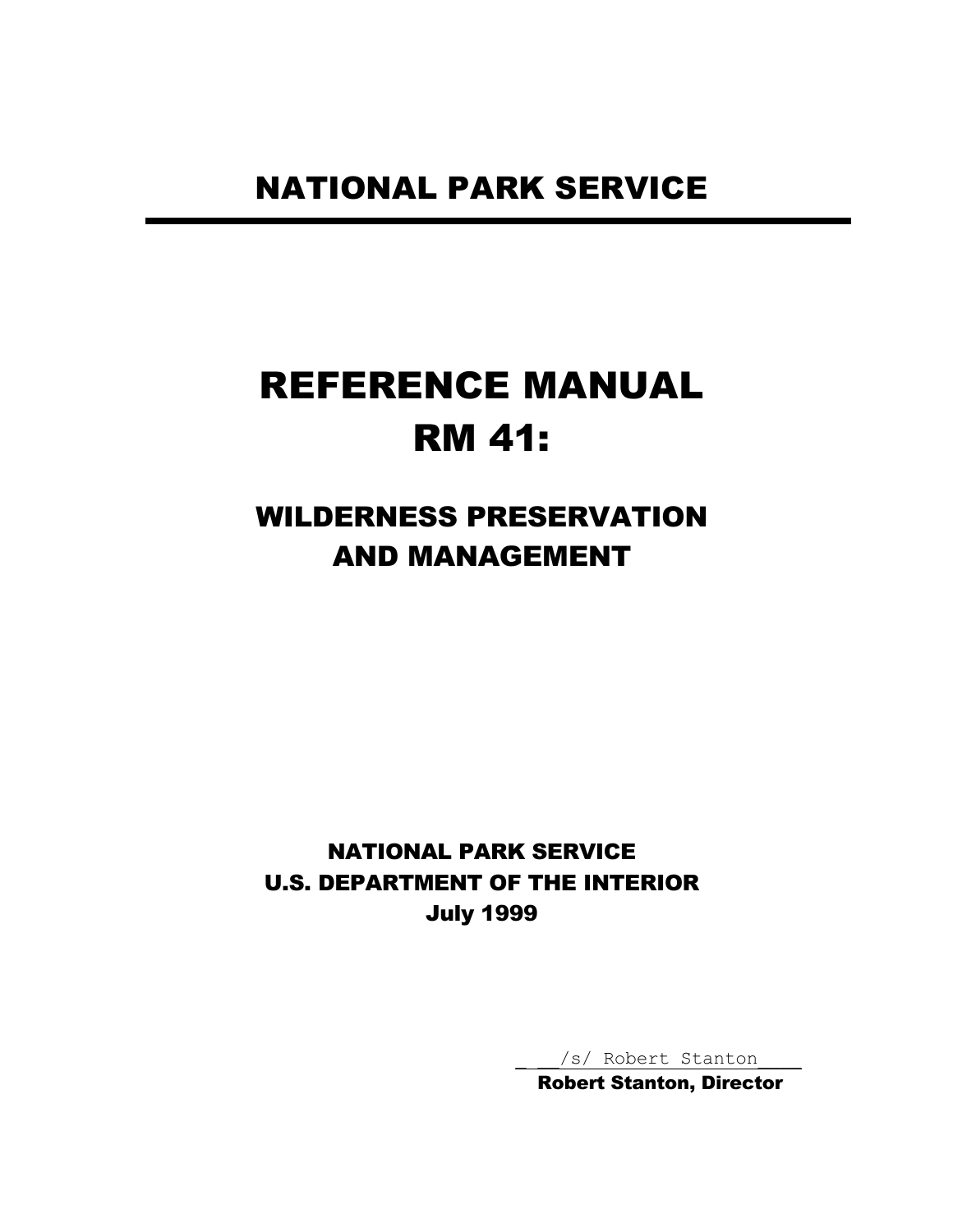"Something will have gone out of us as a people if we ever let the remaining wilderness be destroyed; if we permit the last virgin forests to be turned into comic books and plastic cases; if we drive the few remaining members of the wild species into zoos or to extinction; if we pollute the last clear air and dirty the last clean streams and push our paved roads through the last of the silence, so that never again will Americans be free in their own country from the noise, the exhausts, stinks of human and automotive waste. And so that never again can we have the chance to see ourselves single, separate, vertical and individual in the world, part of the environment of trees and rocks and soil, brother to the other animals, part of the natural world and competent to belong in it. Without any remaining wilderness we are committed wholly, without chance for even momentary reflection and rest, to a headlong drive into our technology termite-life, the Brave New World of a completely man-controlled environment. We need wilderness preserved—as much of it as is still left, and as many kinds—because it was the challenge against which our character as a people was formed. The reminder and the reassurance that it still there is good for our spiritual health even if we never once in ten years set foot in it. It is good for us when we are young, because of the incomparable sanity it can bring briefly, as vacation and rest, into our insane lives. It is important to us when we are old simply because it is there—important, that is, simply as idea….These are some of the things wilderness can do for us. That is the reason we need to put into effect, for its preservation, some other principle than the principles of exploitation or 'usefulness' or even recreation. We simply need that wild country available to us, even if we never do more than drive to its edge and look in. For it can be a means of reassuring ourselves of our sanity as creatures, part of the geography of hope.

> Wallace Stegner Coda: Wilderness Letter (1960)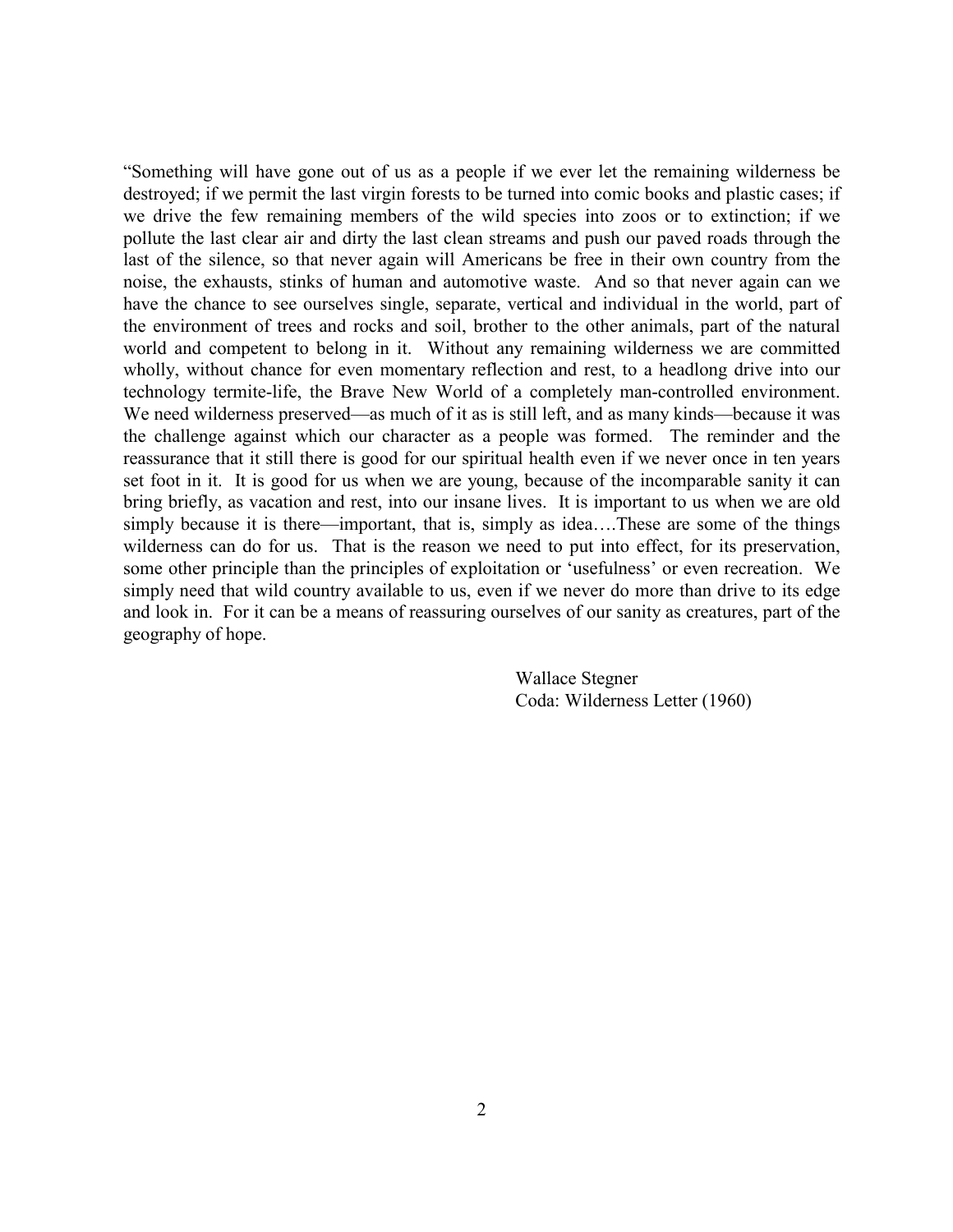|  | <b>TABLE OF CONTENTS</b> |
|--|--------------------------|
|  |                          |

| I. |                                                                                                   |             | <b>BACKGROUND AND PURPOSE</b>                                                                                                                                                                                                                                                                           | $\tau$                                             |
|----|---------------------------------------------------------------------------------------------------|-------------|---------------------------------------------------------------------------------------------------------------------------------------------------------------------------------------------------------------------------------------------------------------------------------------------------------|----------------------------------------------------|
| Η. | <b>LEGISLATIVE GUIDANCE APPLICABLE TO N.P.S.</b><br><b>WILDERNESS PRESERVATION AND MANAGEMENT</b> |             | $\tau$                                                                                                                                                                                                                                                                                                  |                                                    |
|    |                                                                                                   | Organic Act | A. The Relationship between the Wilderness Act and the NPS                                                                                                                                                                                                                                              | $\tau$                                             |
|    |                                                                                                   |             | B. Clarifying Section $4(a)(3)$ of the Wilderness Act                                                                                                                                                                                                                                                   | 8                                                  |
|    |                                                                                                   |             | C. Clarifying Section $4(d)(1)$ of the Wilderness Act                                                                                                                                                                                                                                                   | 9                                                  |
|    |                                                                                                   |             | D. Additional Emphasis on Preservation Provided by the<br>Redwood National Park Expansion Act of March 27, 1978                                                                                                                                                                                         | 9                                                  |
|    |                                                                                                   |             | E. Significance of the Eastern Wilderness Act                                                                                                                                                                                                                                                           | 10                                                 |
| Ш. |                                                                                                   |             | <b>MANAGEMENT POLICIES: CHAPTER 6: WILDERNESS</b><br>PRESERVATION AND MANAGEMENT                                                                                                                                                                                                                        | 10<br>10                                           |
|    |                                                                                                   |             | 6.1 Wilderness Preservation and Management: General Statement                                                                                                                                                                                                                                           |                                                    |
|    |                                                                                                   | 6.2.3       | 6.2 Identification and Designation of the Wilderness Resource<br>6.2.1 Determination of Wilderness Suitability and Nonsuitability<br>6.2.2 Wilderness Studies<br>6.2.2.1 Potential Wilderness<br>6.2.2.2 Proposed Wilderness<br>Recommended Wilderness<br>6.2.4 Designated Wilderness                   | 11<br>11<br>12<br>13<br>13<br>13<br>13             |
|    | 6.3                                                                                               | 6.3.5       | Wilderness Resource Management<br>6.3.1 General Policy<br>6.3.2 Responsibility<br>6.3.3 Consistency<br>6.3.4 Wilderness Related Planning and Environmental Compliance<br>6.3.4.1 Zoning for Wilderness<br>6.3.4.2 Wilderness Management Plan<br>6.3.4.3 Environmental Compliance<br>Minimum Requirement | 14<br>14<br>14<br>14<br>15<br>15<br>15<br>15<br>16 |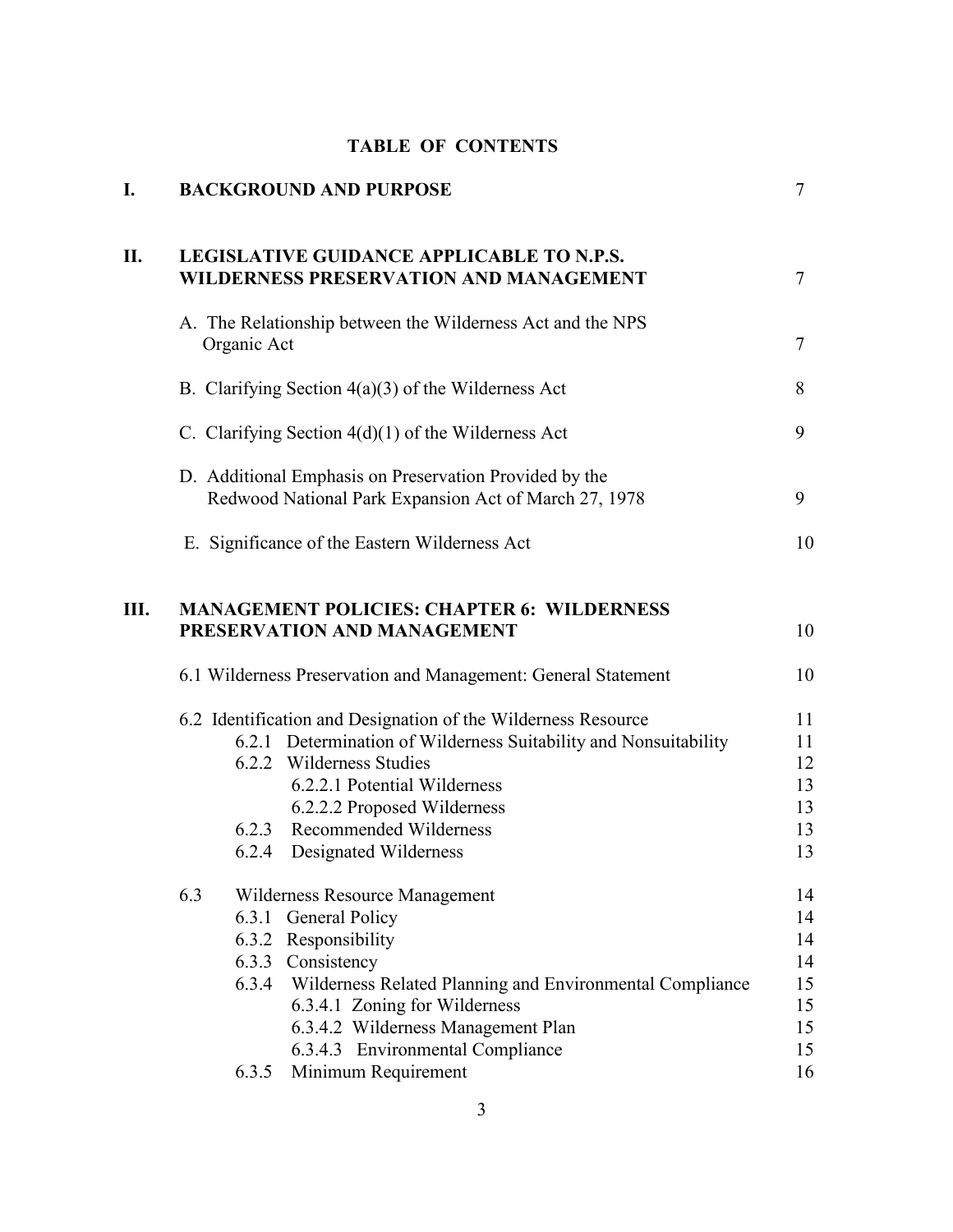|     |     | 6.3.6           | Scientific Activities                                                         | 17 |
|-----|-----|-----------------|-------------------------------------------------------------------------------|----|
|     |     |                 | 6.3.6.1 General Policy                                                        | 17 |
|     |     |                 | 6.3.6.2 Monitoring of Wilderness Resources                                    | 18 |
|     |     | 6.3.7           | Natural Resources Management                                                  | 19 |
|     |     | 6.3.8           | <b>Cultural Resources</b>                                                     | 19 |
|     |     |                 | 6.3.9 Fire Management                                                         | 20 |
|     |     |                 | 6.3.10 Management Facilities                                                  | 20 |
|     |     |                 | 6.3.10.1 Administrative Facilities                                            | 20 |
|     |     |                 | 6.3.10.2 Trails in Wilderness                                                 | 21 |
|     |     |                 | 6.3.10.3 Campsites and Shelters                                               | 21 |
|     |     |                 | 6.3.10.4 Signs                                                                | 21 |
|     |     |                 | 6.3.11 Wilderness Boundaries                                                  | 21 |
|     |     |                 | 6.3.11.1 Legal Descriptions and Boundary Maps                                 | 22 |
|     |     |                 | 6.3.11.2 Caves                                                                | 22 |
|     |     |                 | 6.3.11.3 Waters in Wilderness                                                 | 22 |
|     | 6.4 |                 | Wilderness Use Management                                                     | 22 |
|     |     |                 | 6.4.1 General Policy                                                          | 22 |
|     |     |                 | 6.4.2 Wilderness Interpretation and Education                                 | 23 |
|     |     | 6.4.3           | Recreation Use Management in Wilderness                                       | 23 |
|     |     |                 | 6.4.3.1 Recreation Use Evaluation                                             | 23 |
|     |     |                 | 6.4.3.2 Leave No Trace                                                        | 24 |
|     |     |                 | 6.4.3.1 Use of Motorized Equipment                                            | 24 |
|     |     | 6.4.4           | <b>Commercial Services</b>                                                    | 24 |
|     |     |                 | 6.4.5 Special Events                                                          | 25 |
|     |     |                 | 6.4.6 Grazing and Livestock Driveways                                         | 25 |
|     |     | 6.4.7           | Rights-of-way                                                                 | 25 |
|     |     | 6.4.8           | Mineral Development                                                           | 25 |
|     |     |                 | 6.4.9 Existing Private Rights                                                 | 26 |
|     |     |                 | 6.4.10 Accessability for Persons with Disabilities                            | 26 |
|     |     |                 |                                                                               |    |
| IV. |     |                 | <b>DIRECTOR'S ORDER #41: WILDERNESS PRESERVATION</b><br><b>AND MANAGEMENT</b> | 27 |
|     |     |                 |                                                                               |    |
|     |     | A. Introduction |                                                                               | 27 |
|     |     |                 | B. Instructions and Requirements                                              | 28 |
|     |     |                 | 1. Reference Manual                                                           | 28 |
|     |     |                 | 2. National Wilderness Steering Committee                                     | 28 |
|     |     | 3.              | Management Accountability and Responsibility                                  | 28 |
|     |     |                 | a. CompleteWilderness Identification                                          |    |
|     |     |                 | and Designation Process                                                       | 28 |
|     |     |                 | i). Wilderness Suitability Assessments                                        | 29 |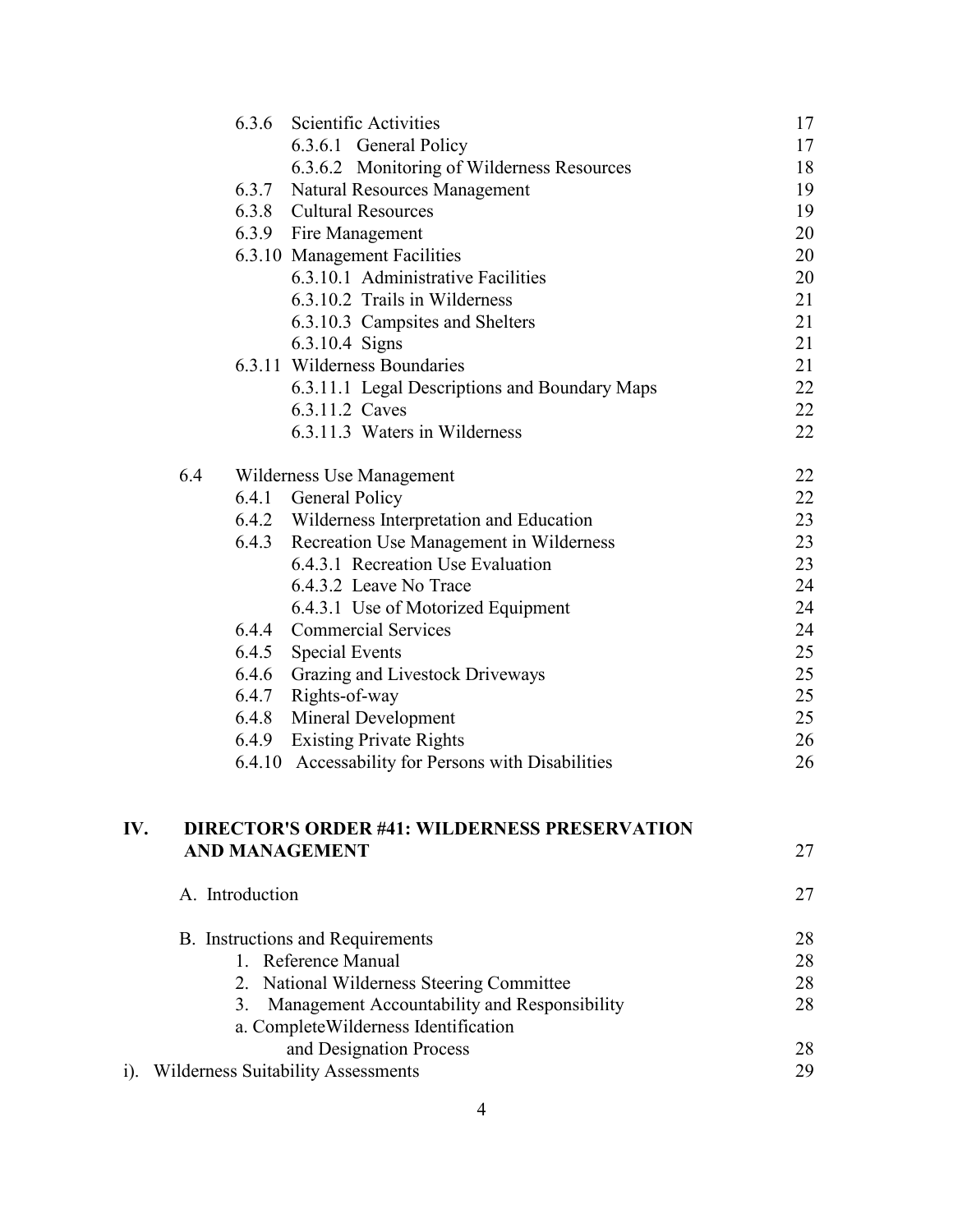| ii). Wilderness Studies                                   | 29 |
|-----------------------------------------------------------|----|
| iii). Wilderness Proposal/Recommendation                  | 29 |
| iv). Wilderness Designation Process                       | 29 |
| b. Complete Wilderness Management Planning                | 29 |
| i). Wilderness Management Plan                            | 29 |
| ii). Wilderness Management Plan Coordination              | 29 |
| c. Establish Wilderness Management Accountability         | 29 |
| i). Critical Results for Wilderness Stewardship           | 29 |
| ii). Wilderness Responsibilities in Position Descriptions | 30 |
| iii). Wilderness Integrated into KSA's                    | 30 |
| iv). Wilderness Training for Key Staff                    | 30 |
| v). Wilderness in GPRA Strategic Plan                     | 30 |
| vi). Annual Report to Congress                            | 30 |
| d. Administer and Protect Wilderness                      | 30 |
| i). Responsible Persons and/or Organization               | 30 |
| ii). Minimum Requirement Process                          | 30 |
| iii). Wilderness Management Plan Implementation           | 30 |
| iv). Suitable, Study Areas, Proposed and Recommended      |    |
| <b>Wilderness Preservation</b>                            |    |
| 31<br>v). Legal Description and Boundary Map Completion   |    |
| 31                                                        |    |
| vi). Designated Potential Wilderness Management           | 31 |
| vii). Recreation Impact Evaluation                        | 31 |
| viii). Wilderness in Comprehensive Interpretive Plan      | 31 |
| ix). Geographic Naming in Wilderness                      | 31 |
| C. Management Issues                                      | 32 |
| 1. Wilderness Management Plan Requirements                | 32 |
| 2. Application of the Minimum Requirement Concept         | 33 |
| <b>Interagency Coordination</b><br>3.                     | 35 |
| 4. Cultural Resource Management in Wilderness             | 36 |
| 5. Fire Management in Wilderness                          | 37 |
| 6. Wilderness Interpretation and Education                | 39 |
| 7. Mineral Development in Wilderness                      | 40 |
| 8. Scientific Activities in Wilderness                    | 41 |
| 9. Wilderness Use by Persons with Disabilities            | 42 |
| 10. Special Events in Wilderness                          | 44 |
| 11. Wilderness Training Requirements                      | 44 |
| 12. Commercial Services in Wilderness                     | 44 |
| 13. Air Quality in Wilderness                             | 45 |
| 14. Annual Report to Congress                             | 46 |
| 15. Other Wilderness Issues to be Addressed               | 47 |
| --End of Director's Order--                               |    |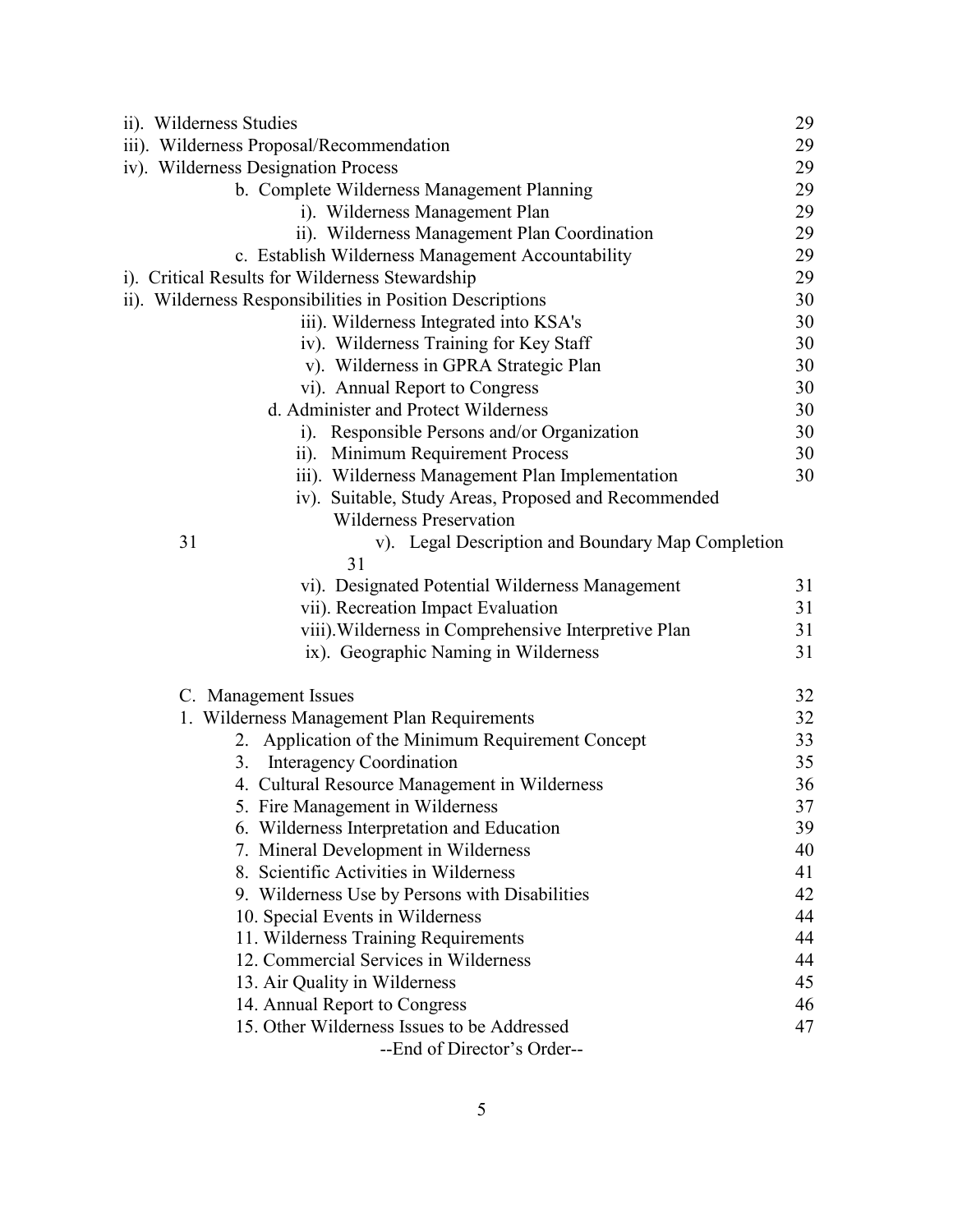| V. | <b>APPENDIXES</b>                                         | 48 |
|----|-----------------------------------------------------------|----|
|    | A. The Wilderness Act                                     | 49 |
|    | B. Alaska National Interest Lands Conservation Act        | 58 |
|    | C. Wilderness Accountability and Responsibility Checklist | 59 |
|    | D. Wilderness Management Plan – Recommended Content       | 61 |
|    | E. Wilderness Access Decision Tool (1996 U.S.F.S)         | 65 |
|    | F. Examples of Minimum Requirement Decision Tools         | 66 |
|    | G. Procedures for Completing Legal Descriptions           |    |
|    | <b>And Boundary Maps</b>                                  | 69 |
|    | H. Designating Potential Wilderness as Wilderness         | 74 |
|    | I. Primary Interpretive Themes for Wilderness             | 76 |
|    | J. Leave No Trace Protocols                               | 78 |
|    | K. Reporting Format for Compliance with Section 7         |    |
|    | of the Wilderness Act                                     | 79 |
|    |                                                           |    |

### VI. DEFINITIONS 80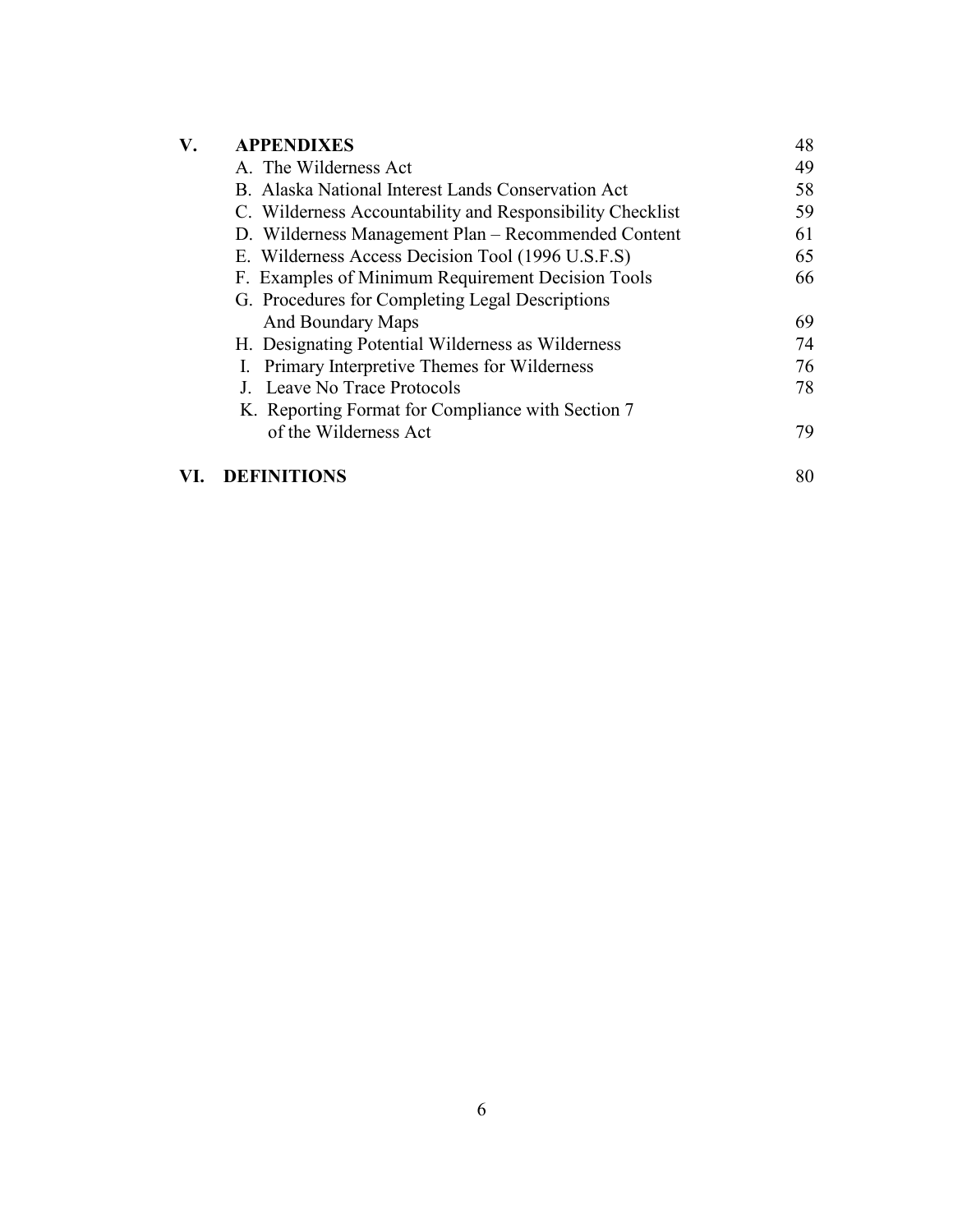#### **I. BACKGROUND AND PURPOSE**

The Wilderness Act of September 3, 1964, established the National Wilderness Preservation System and identified the National Park Service (NPS) as one of the four federal agencies responsible for the protection and preservation of the nation's wilderness resource. The language within the Wilderness Act clearly shows Congress intended wilderness areas within units of the National Park System receive special attention in addition to that resulting from other laws and policies affecting national park resources. Wilderness areas are to be given supplemental and permanent protection beyond that normally afforded other backcountry resources. This requires park managers to know and understand the laws, policies, and procedures that apply to wilderness in addition to those that apply to national park areas in general.

The purpose of Reference Manual #41 is to provide superintendents and park staff with the essential information on the laws, policies, and procedures applicable to wilderness preservation and management within the National Park System. The Reference Manual contains National Park Service **Management Policies** and supplemental information needed to assist managers in meeting their responsibilities toward the wilderness resource. The Reference Manual also includes NPS **Director's Order # 41** that provides further clarification and interpretation of the Service's wilderness policies. The goal of the Reference Manual is to provide as much information as practical to assist field managers in making both day-to-day and long-term decisions affecting National Park Service wilderness.

#### **II. LEGISLATIVE GUIDANCE APPLICABLE TO NPS WILDERNESS PRESERVATION AND MANAGEMENT**

There are several laws, or specific provisions within those laws, that have significant implications to the way the National Park Service preserves and manages wilderness. National Park Service employees whose responsibilities include wilderness planning and management should become familiar with the way the Service interprets those laws or provisions, as discussed in the following subsections.

#### **A. THE RELATIONSHIP BETWEEN THE WILDERNESS ACT AND THE NATIONAL PARK SERVICE ORGANIC ACT**

The 1916 Organic Act of the National Park Service states that the purpose of the national parks is to "conserve the scenery and the natural and historic objects and the wild life therein and to provide for the enjoyment of the same in such manner and by such means as will leave them unimpaired for the enjoyment of future generations." (16 U.S.C. 1). Under this statute, the National Park Service fostered the steady development of national parks, as early managers responded to the perceived need to promote increased visitation and support for the national park idea. Development has taken the form of roads and trails, visitor centers, employee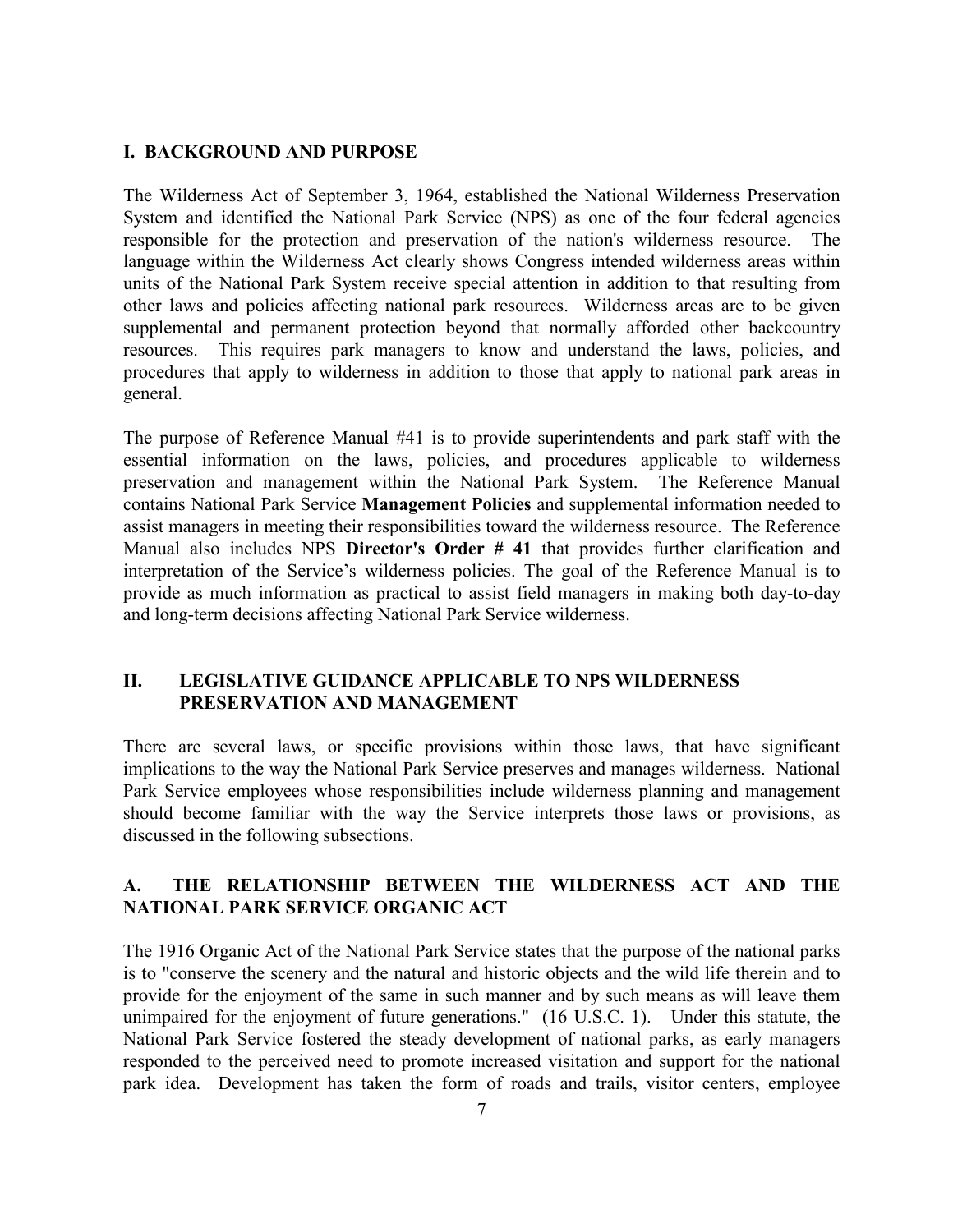housing and infrastructure, patrol cabins, communications towers, airstrips and helicopter landing sites, campgrounds, livestock enclosures, and other recreational facilities.

The amount and degree of park development throughout the decades of the 1930's, 1940's and 1950's caused a growing concern in the environmental community, and among many NPS staff, that the National Park Service was placing too much emphasis on development and not enough on the preservation of pristine lands. This concern led Congress to include the National Park Service within the scope of the Wilderness Act of 1964 (P. L. 88-577, 16 U.S.C. 1131 et seq., Reference Manual #41: Appendix A).

While the Wilderness Act of 1964 echoes many of the words of the Organic Act, it provides a degree of protection to the resources of the National Park System that the National Park Service Organic Act does not. The Wilderness Act directs that wilderness areas, even within national parks, "shall be administered for the use and enjoyment of the American people in such manner as will leave them unimpaired for future use and enjoyment **as wilderness**" [emphasis added].

While the National Park Service Organic Act and the Wilderness Act speak in comparable terms about preserving the integrity of resources, the Wilderness Act prohibits activities in national park wilderness areas that the Organic Act permits or leaves open to interpretation by park managers. The effect of the Wilderness Act is to unambiguously place an additional layer of protection on wilderness areas within the National Park System.

The National Park Service Management Policies and Director's Order on wilderness preservation and management reflect the purpose of the Wilderness Act and are intended to establish consistent servicewide direction for the preservation, management, and use of wilderness. Certain requirements, however, may be affected by statutory provisions that apply to individual wilderness areas, by rights reserved by former landowners, and in Alaska, by applicable provision of the Alaska National Interest Lands Conservation Act (ANILCA, 16 USC 3101 et seq., Reference Manual #41: Appendix B).

#### **B. CLARIFYING SECTION 4(a)(3) OF THE WILDERNESS ACT**

The Wilderness Act contains language Section 4 (a)(3), 16 U.S.C. 1133(a)(3), which states: "*Nothing in this Act shall modify the statutory authority under which units of the national park system are created. Further, the designation of any...unit of the national park system as a wilderness area shall in no manner lower the standards evolved for the use and preservation of such park, monument or other unit of the national park system*." Some park managers and staff erroneously interpret this statement to imply that units of the National Park System might be exempt from the requirements of the Wilderness Act. The following information is intended to clarify this misunderstanding.

Congress included some sections within the Wilderness Act that are generally applicable only to U.S. Forest Service and Bureau of Land Management wilderness areas. These sections included the ability to conduct mineral surveys, locate mineral claims, authorize water projects,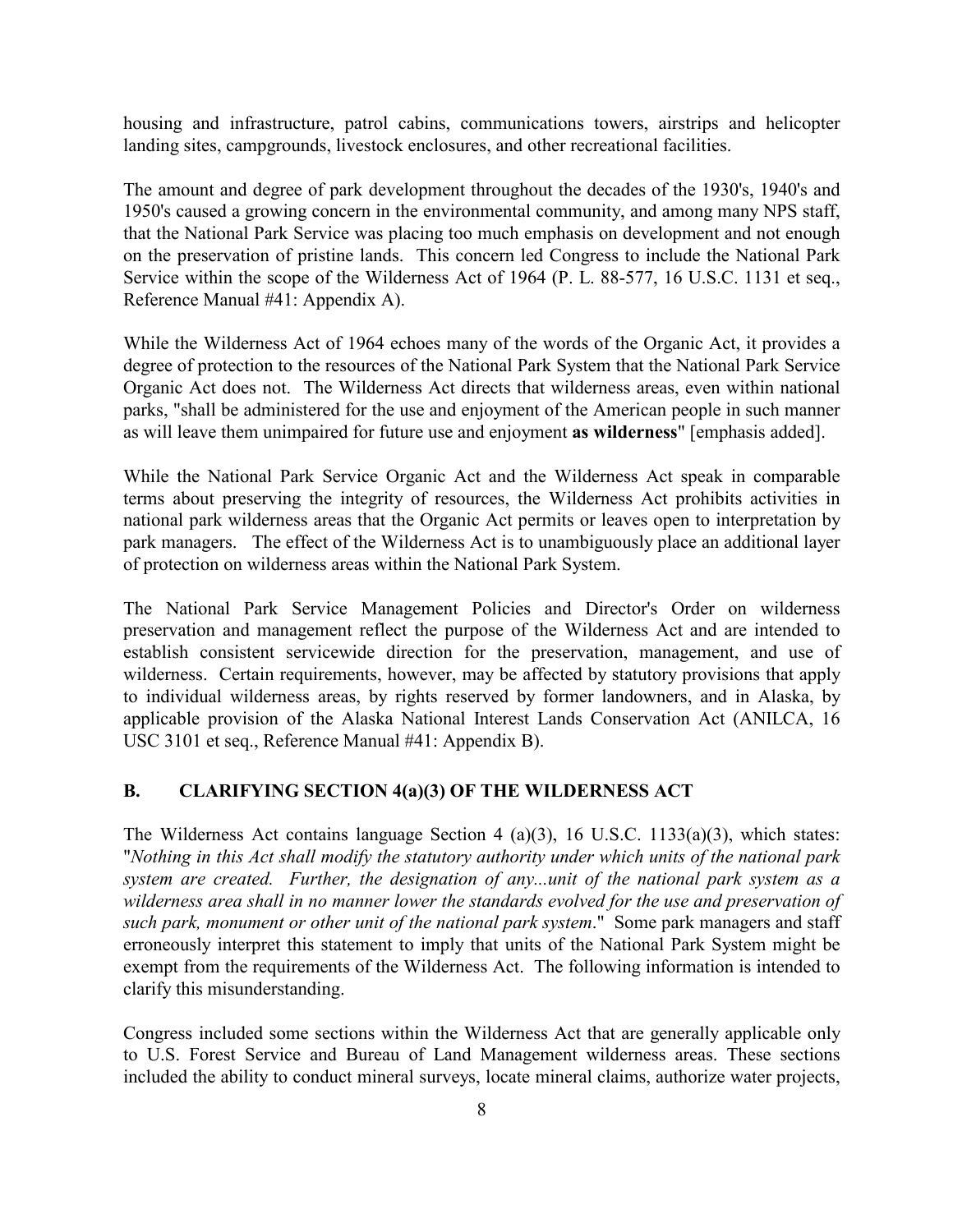continue grazing allocations, and provide access to inholdings and mining claims. To avoid the implication that these exceptions were somehow applicable to units of the National Park Service, Congress added the above Section  $4(a)(3)$  statement. This language was meant to guard against interpretations that would make these special provisions in the Act applicable to the NPS unless specifically provided by legislation. In a 1967 opinion, the Department of the Interior Solicitor wrote, "it is obvious that Congress could only have intended by the Wilderness Act that wilderness designation of national park system lands should, if anything, result in a higher, rather than a lower, standard of unimpaired preservation."

The intention of the Congress to provide additional protection to NPS wilderness areas is further emphasized in Section 4(a) of the Wilderness Act, which states: "*The purposes of this Act are hereby declared to be within and supplemental to the purposes for which national forests and units of the national parks and national wildlife refuge system are established and administered*." Section 4(b) also states that "...*each agency administering any area designated as wilderness shall be responsible for preserving the wilderness character of the area and shall so administer such area for such other purposes for which it may have been established as also to preserve its wilderness character*."

#### **C. CLARIFYING SECTION 4(d)(1) OF THE WILDERNESS**

NPS wilderness managers need to carefully read their individual authorizing legislation to understand Congressional intent with respect to Section  $4(d)(1)$ , 16 U.S.C. 1133 $(d)(1)$  of the Wilderness Act. In most NPS wilderness areas, the Congress purposefully provided the Secretary of the Interior with some of the same authorities as the Secretary of Agriculture to permit the continued operation of certain pre-existing aircraft or motorboat uses to continue, subject to such restrictions as the Secretary might deem desirable. Such pre-existing uses should be addressed by the National Park Service in wilderness studies as well as in wilderness management planning.

#### **D. ADDITIONAL EMPHASIS ON PRESERVATION PROVIDED BY THE REDWOOD NATIONAL PARK EXPANSION ACT OF MARCH 27, 1978**

The protection and preservation of natural resources as the primary purpose of the various areas of the National Park System was emphasized by the Redwoods National Park Expansion Act of 1978 (P.L. 95-250, 92 Stat. 163, as amended, 1978). This Act re-emphasized that park management must be consistent with "the first section of the Act of August 25, 1916," and that management actions "shall not be exercised in derogation of the values and purposes for which these various areas have been established, except as may have been or shall be directly and specifically provided by Congress."

In 1986 the U.S. District Court for the District of Columbia, in the case of the National Rifle Association v. Potter, stated: "In the Organic Act Congress speaks of but a single purpose,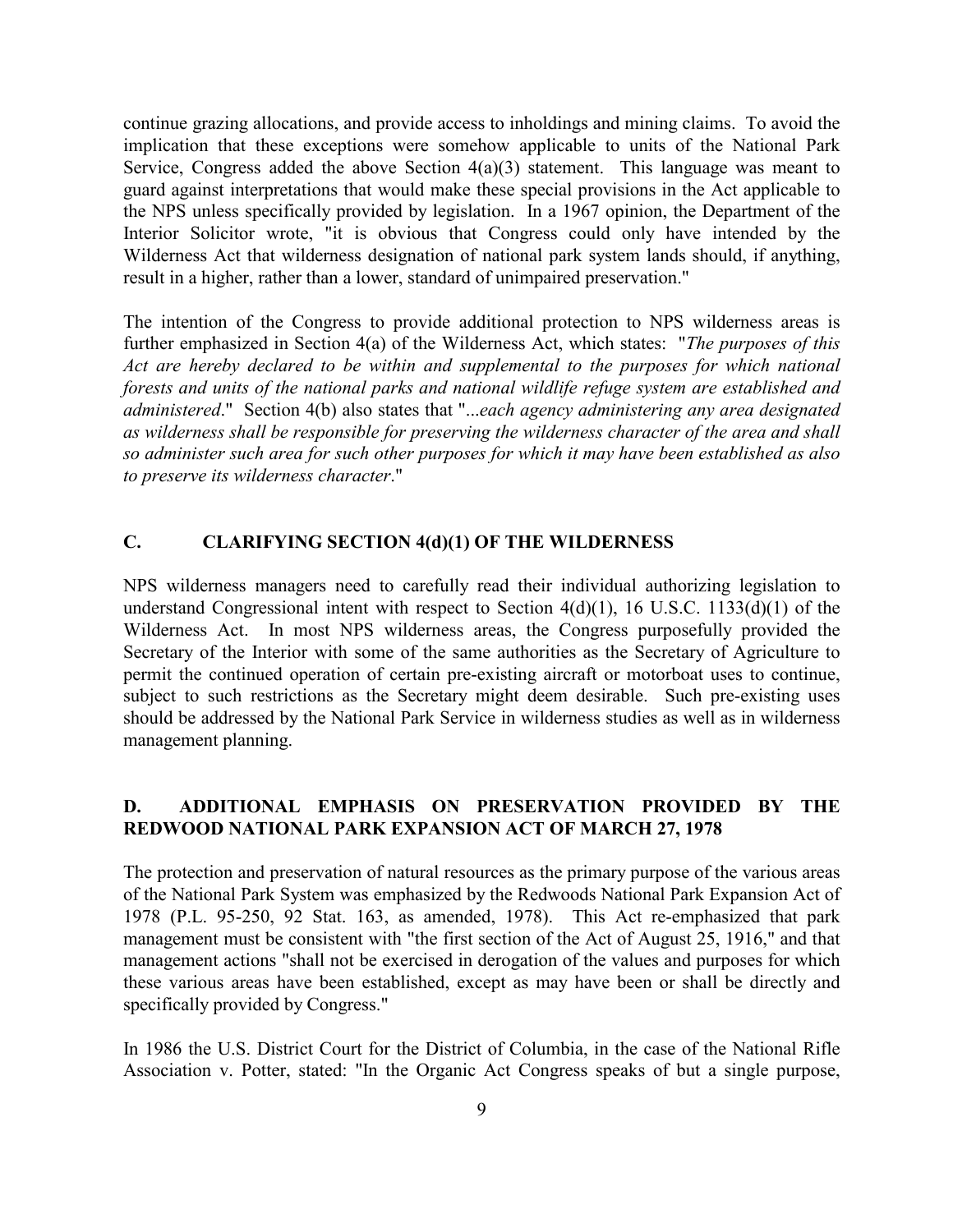namely conservation." The court further stated that "finally, in its 1978 rider to the Redwood National Park Expansion Act, Congress reiterated its intention that the National Park System be administered in furtherance of the 'purpose' (not purposes) of the Organic Act, that being, of course, the conservation of...wildlife resources." Wilderness preservation should be considered among the purest applications of the Service's responsibilities for protecting 'wildlife,' its habitat, and the conservation of associated resources.

#### **E. SIGNIFICANCE OF THE EASTERN WILDERNESS ACT**

While the Eastern Wilderness Act (P.L. 93-622, 16 U.S.C. 1131, et. seq.) does reference "certain areas in the National Park System in the eastern half of the United States..." in its stated purpose of expanding the National Wilderness Preservation System, the law contains no specific direction concerning NPS lands and targeted "National Forest areas east of the 100th meridian." Never the less, it resolved a long-standing debate concerning how "pure" an area must be before it can be considered for wilderness designation. By including lands that had previously been clearcut or had abandoned roads, Congress implied that wilderness did not have to consist solely of pristine old-growth forests, and that lands previously disturbed could be rehabilitated to meet wilderness standards and qualities.

## **III. MANAGEMENT POLICIES: CHAPTER 6 WILDERNESS PRESERVATION AND MANAGEMENT**

National Park Service Management Policies set the framework and provide direction for management decisions. Servicewide policies governing wilderness preservation and management are articulated primarily in Chapter 6 of the National Park Service Management Policies, and are based on statutory provisions, including those described in Section II. The policies that guide the preservation and management of National Park Service wilderness are as follows: (cross-references pertain to other sections of National Park Service Management Policies, except as otherwise noted).

#### **6.1 GENERAL STATEMENT.**

The National Park Service will manage wilderness areas for the use and enjoyment of the American people in such manner as will leave them unimpaired for future use and enjoyment as wilderness. Management will include the protection of these areas, the preservation of their wilderness character, and the gathering and dissemination of information regarding their use and enjoyment as wilderness. The public purpose of wilderness in the national parks includes the preservation of wilderness character and wilderness resources in an unimpaired condition, as well as for the purposes of recreational, scenic, scientific, education, conservation, and historical use.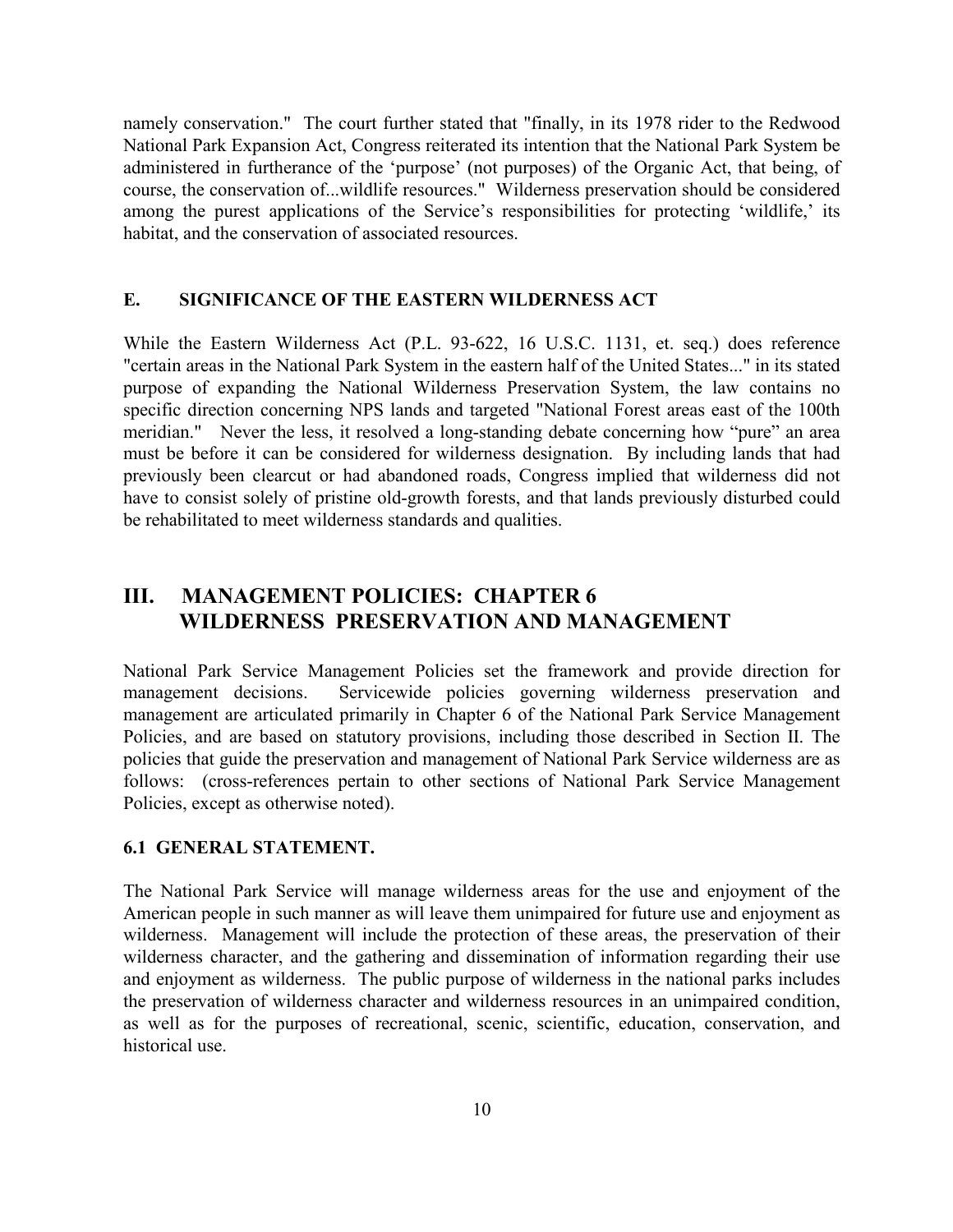#### **6.2 IDENTIFICATION AND DESIGNATION OF THE WILDERNESS RESOURCE**

The National Park Service will use the following wilderness study process to consider National Park Service areas for inclusion within the Congressionally designated National Wilderness Preservation System.

**6.2.1 Assessment of Wilderness Suitability or Nonsuitability.** All lands administered by the National Park Service, including new units or additions to existing units since 1964, will be evaluated for their suitability for inclusion within the National Wilderness Preservation System. A **wilderness suitability assessment** will consist of a brief memorandum, from the Regional Director to the Director, to be completed no later than one year after the establishment of the park or the acquisition of new lands, that makes a managerial determination as to the suitability of the new unit or new acreage to be studied for wilderness designation, either as a new wilderness area or as an addition to an existing area.

National Park Service lands will be considered suitable for wilderness if they are at least five thousand acres or a sufficient size to make practicable their preservation and use in an unimpaired condition, and if they possess the following characteristics (as identified in the Wilderness Act):

-where the earth and its community of life are untrammeled by man -- where man himself is a visitor who does not remain;

-undeveloped federal land retaining its primeval character and influence, without permanent improvements or human habitation;

-which generally appears to have been affected primarily by the forces of nature, with the imprint of man's work substantially unnoticeable;

-which is protected and managed so as to preserve its natural conditions; and

-which has outstanding opportunities for solitude or a primitive and unconfined type of recreation;

A wilderness area may also contain significant ecological, geological, or other features of scientific, educational, scenic, or historical value; although it does not need these things to be considered suitable for wilderness designation.

Lands that have been logged, farmed, grazed, mined, or otherwise utilized in ways not involving extensive development or alteration of the landscape may also be considered suitable for wilderness designation if, at the time of assessment, the effects of these activities are substantially unnoticeable or their wilderness character could be maintained or restored through appropriate management actions.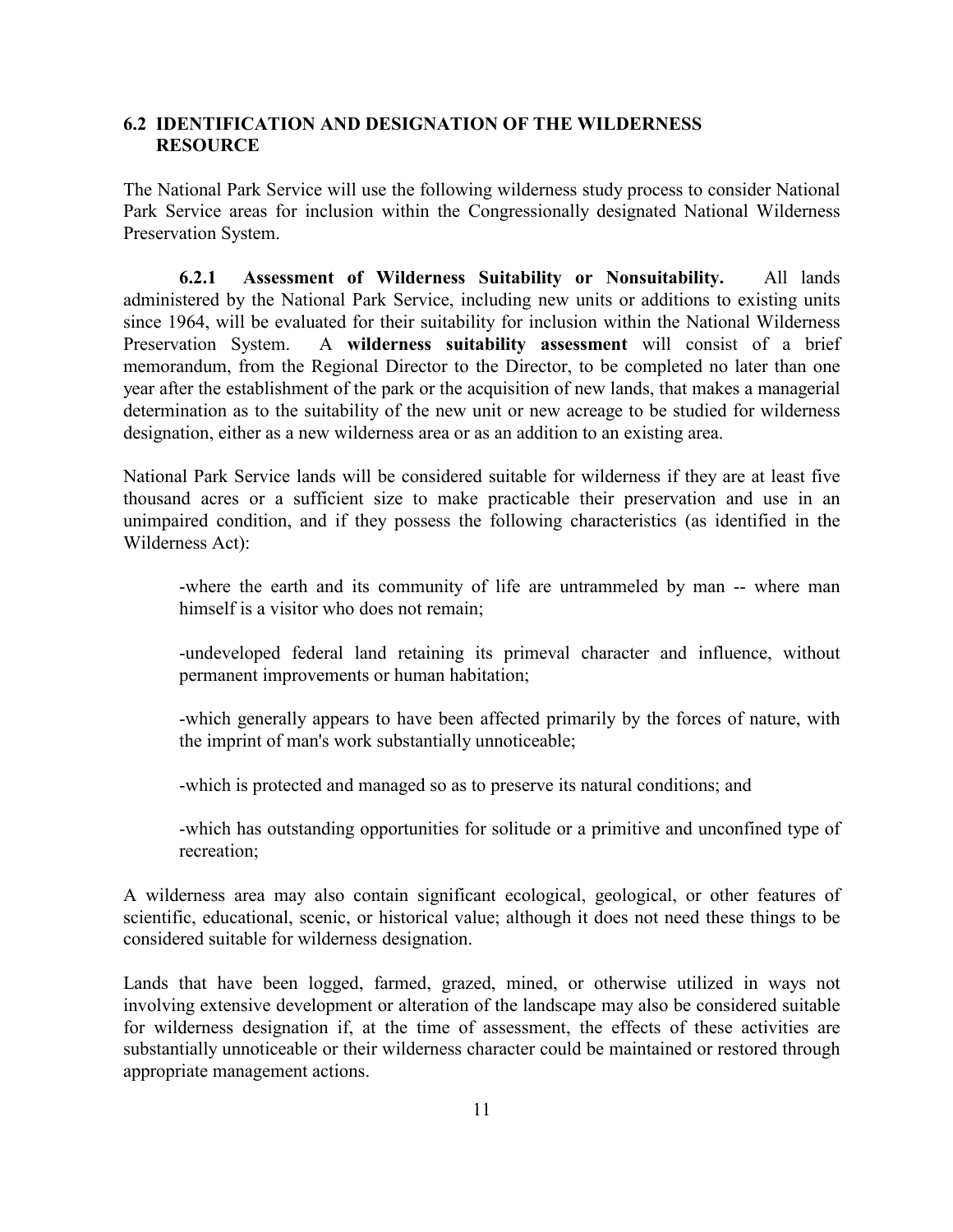An area will not be excluded from a determination of wilderness suitability solely because established or proposed management practices require the use of tools, equipment, or structures, if those practices are necessary to meet the minimum requirements for the administration of the area as wilderness.

In the process of determining wilderness suitability, lands will not be excluded solely because of existing rights or privileges (e.g., mineral exploration and development, commercial operations, agricultural development, grazing, or stock driveways). If the National Park Service determines that these lands possesses wilderness character, these areas may be included in the suitability determination so that they can be considered for designation as wilderness or potential wilderness.

Lands containing aboveground utility lines will normally not be considered as suitable for wilderness designation, but they can be considered as suitable for "potential" wilderness designation if there is a long-term intent to remove the lines. Although relocation outside the wilderness is preferable, areas containing underground utility lines may be included if the area otherwise qualifies as wilderness and the maintenance of the utility line, including use of mechanized and motorized equipment, is administered under minimum requirement procedures identified in the park's Wilderness Management Plan. No new utility lines may be installed in wilderness, and existing utility lines may not be extended or enlarged except as provided for in ANILCA Section 1106.

Historic features that are primary attractions for park visitors will generally not be recommended as suitable for wilderness designation. However, an area that attracts visitors primarily for the enjoyment of solitude and unconfined recreation in a primitive setting may also contain cultural resource features and still be included in wilderness. Historic trails may serve and be maintained as part of the wilderness trail system, as identified and coordinated within an approved wilderness management plan and the park's cultural resource plan.

The Service will involve the public in the wilderness suitability assessment process through notification of its intentions to conduct the assessment and publication of its determination, either as "suitable" or as "nonsuitable" for further wilderness study. Notification will include the issuance of news releases to local and regional newspapers and the publication of final suitability determination in the Federal Register.

The final determination of an area's suitability, or nonsuitability, as wilderness must be approved by the Director before publication of the final suitability determination in the Federal Register. For areas determined to be nonsuitable for wilderness designation, the wilderness preservation provisions in the National Park Service Management Policies are no longer applicable.

**6.2.2 Wilderness Studies.** Lands and waters found to possess the characteristics and values of wilderness, as defined in the Wilderness Act and determined suitable pursuant to the wilderness suitability assessment, will be formally studied to develop the recommendation to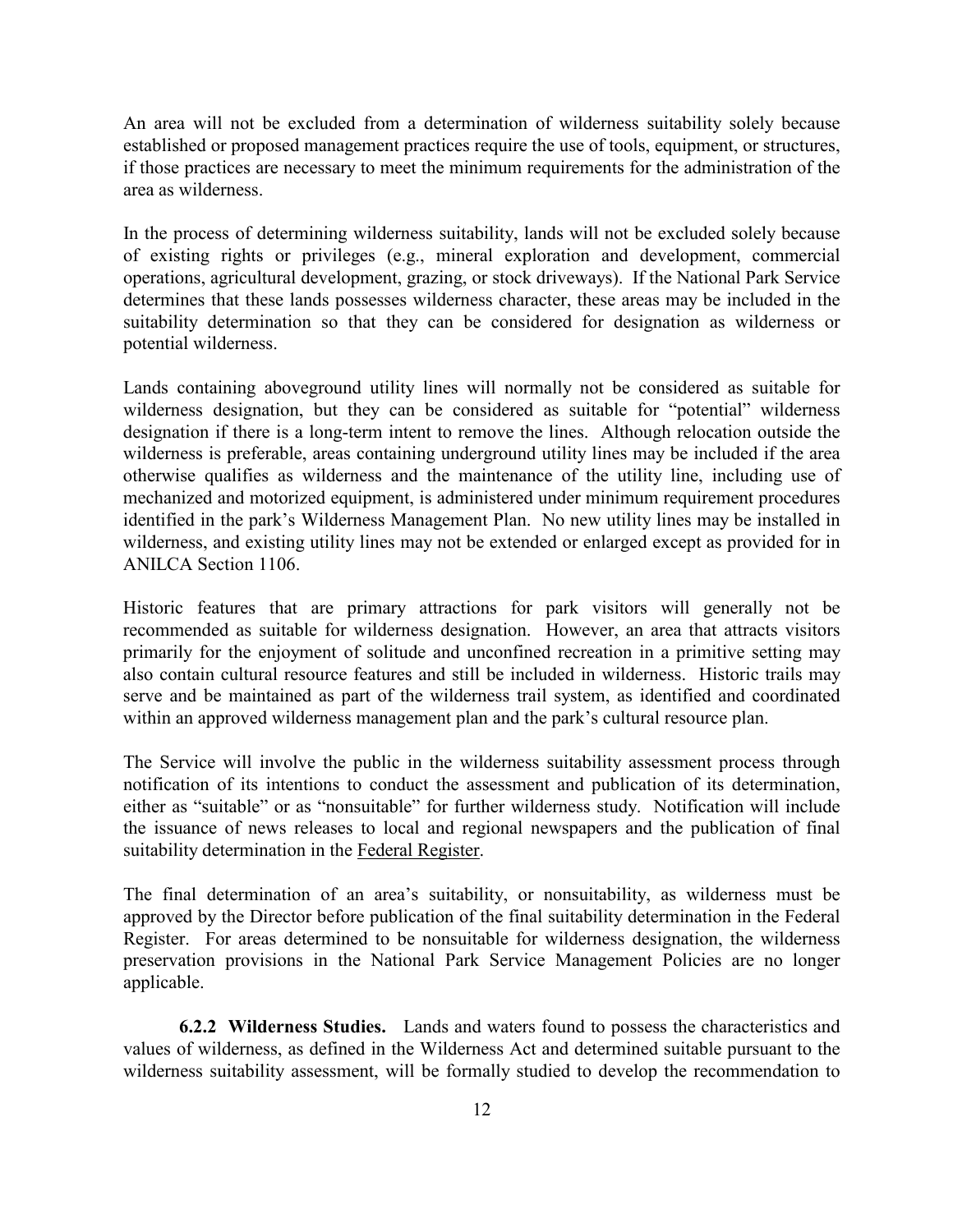Congress for wilderness designation. The National Park Service will continue to undertake wilderness studies for newly acquired lands or units that have been determined suitable as a result of the wilderness suitability assessment. Also, studies will be made for lands where subsequent legislation directs wilderness studies be made, and any areas where there are public requests that these studies be conducted and the National Park Service has completed a wilderness suitability assessment with a determination of suitability.

Wilderness studies will be supported by appropriate documentation of compliance with the National Environmental Policy Act and the National Historic Preservation Act (16 USC 470, et seq.). The Council on Environmental Quality requires Environmental Impact Statements for wilderness studies that will result in recommendations for designations (i.e. proposals for legislation to designate as wilderness).

**6.2.2.1 Potential Wilderness**. A wilderness study may identify lands that are surrounded by or adjacent to lands proposed for wilderness designation but that do not themselves qualify for immediate designation due to temporary, non-conforming or incompatible conditions. The wilderness recommendation forwarded to the Congress by the President may identify these lands as "potential" wilderness for future designation as wilderness when the non-conforming use has been removed or eliminated. If so authorized by Congress, these potential wilderness areas will become designated wilderness upon the Secretary's determination, published in the Federal Register, that they have finally met the qualifications for designation by the cessation or termination of the non-conforming use.

**6.2.2.2 Proposed Wilderness**. The findings and conclusions of a formal wilderness study will be forwarded from the Director to the Department of the Interior (Assistant Secretary's Office) as "proposed" wilderness. The proposed wilderness recommendation will identify park lands which are being recommended for immediate wilderness designation as well as any identified as "potential" wilderness.

**6.2.3 Recommended Wilderness.** The Secretary of the Interior is responsible for recommending to the President those lands under his/her jurisdiction which qualify for inclusion within the National Wilderness Preservation System. The Secretary performs this function through the Assistant Secretary's Office by reviewing Park Service proposed wilderness and either approving or revising the proposal. The final result is forwarded to the President for his consideration. The President is then responsible for transmitting, to the President of the Senate and the Speaker of the House of Representatives, his recommendations with respect to wilderness designation. These recommendations must be accompanied by maps and boundary descriptions. The National Park Service will track the status of the wilderness designation process.

**6.2.4 Designated Wilderness**. After the President formally transmits the wilderness recommendation to the Congress, that body considers the President's wilderness recommendations and enacts the legislation needed to establish the area within the National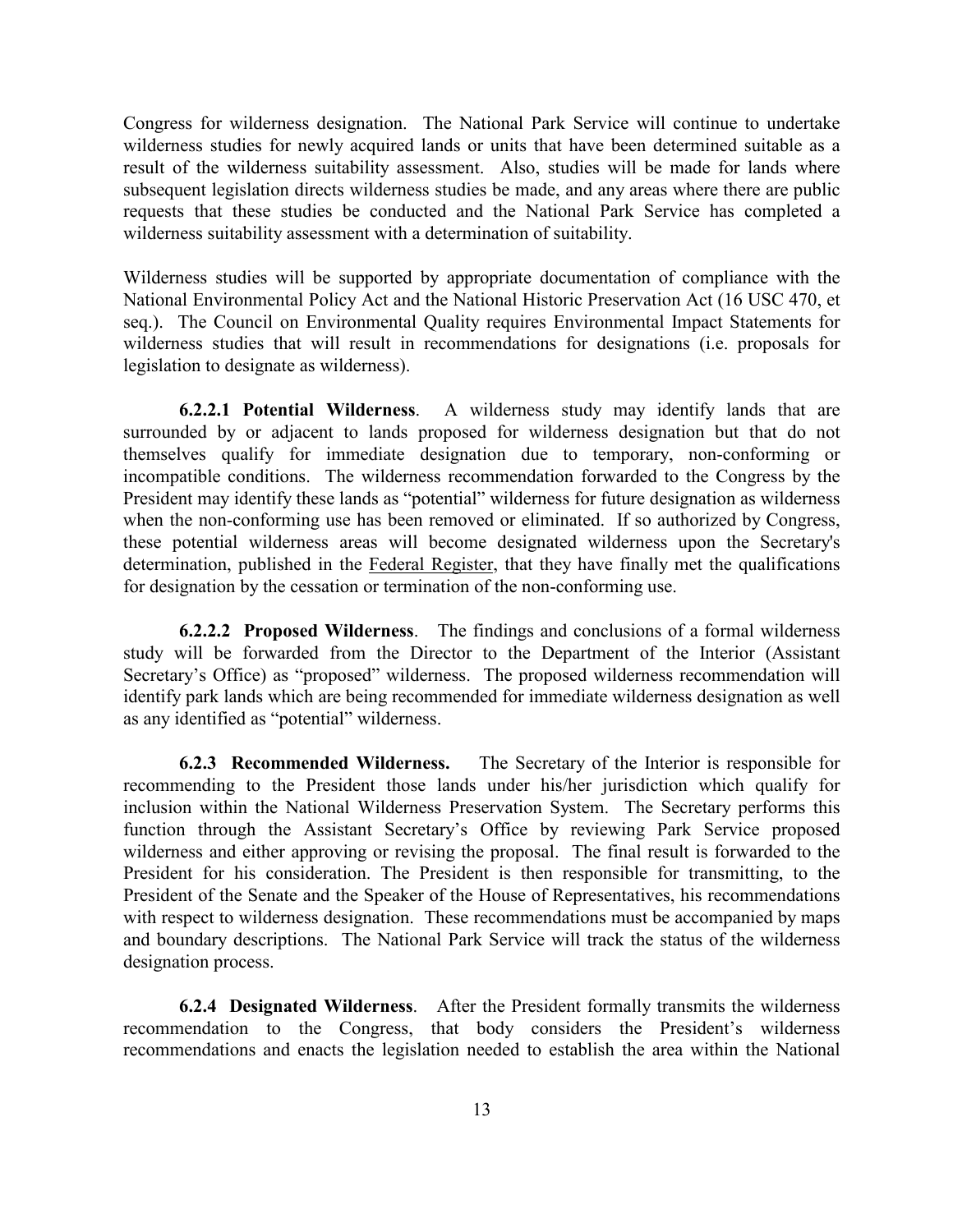Wilderness Preservation System as "designated**"** wilderness and/or "potential" wilderness. The National Park Service will assist the Department and the Congress in this process as requested.

#### **6.3 WILDERNESS RESOURCE MANAGEMENT**

**6.3.1. General Policy**. For the purposes of applying these policies, the term "wilderness" will include the categories of suitable, study, proposed, recommended, and designated wilderness. Potential wilderness may be a subset of any of these five categories. (See VI. Definitions). The policies apply regardless of category.

In addition to managing these areas for the preservation of the physical wilderness resources, planning for these areas must ensure that the wilderness character is likewise preserved. This policy will be applied to all planning documents affecting wilderness.

The National Park Service will take no action that would diminish the wilderness suitability of an area possessing wilderness characteristics until the legislative process of wilderness designation has been completed. Until that time, management decisions pertaining to lands qualifying as wilderness will be made in expectation of eventual wilderness designation. This policy also applies to potential wilderness, requiring it to be managed as wilderness to the extent that existing non-conforming uses allow. The National Park Service will seek to remove the temporary, non-conforming conditions that preclude wilderness designation. All management decisions affecting wilderness will further apply the concepts of "minimum requirements" for the administration of the area regardless of wilderness category.

**6.3.2 Responsibility**. National Park Service responsibility for carrying out wilderness preservation mandates will be shared by the Director, regional directors, and superintendents of parks with suitable, study area, proposed, recommended and designated wilderness. Interagency cooperation and coordination and training responsibilities will also be carried out at the Washington, region, and park levels. Specific wilderness management responsibilities will be assigned at each of these administrative levels to carry out these responsibilities effectively and to facilitate efforts establishing agency and interagency consistency in wilderness management techniques.

The National Wilderness Steering Committee and the Wilderness Program Manager for the National Park Service will provide the Directorate with recommendations and advice to permanently establish a system of accountability, consistency, and continuity for National Park Service wilderness management.

**6.3.3 Consistency**. The National Park Service will seek to achieve consistency in wilderness management objectives, techniques, and practices on both an agency and an interagency basis. Accordingly, the National Park Service will seek to maintain effective intraagency and interagency communications and will encourage, sponsor, and participate in intraagency and interagency training and workshops designed to promote the sharing of ideas,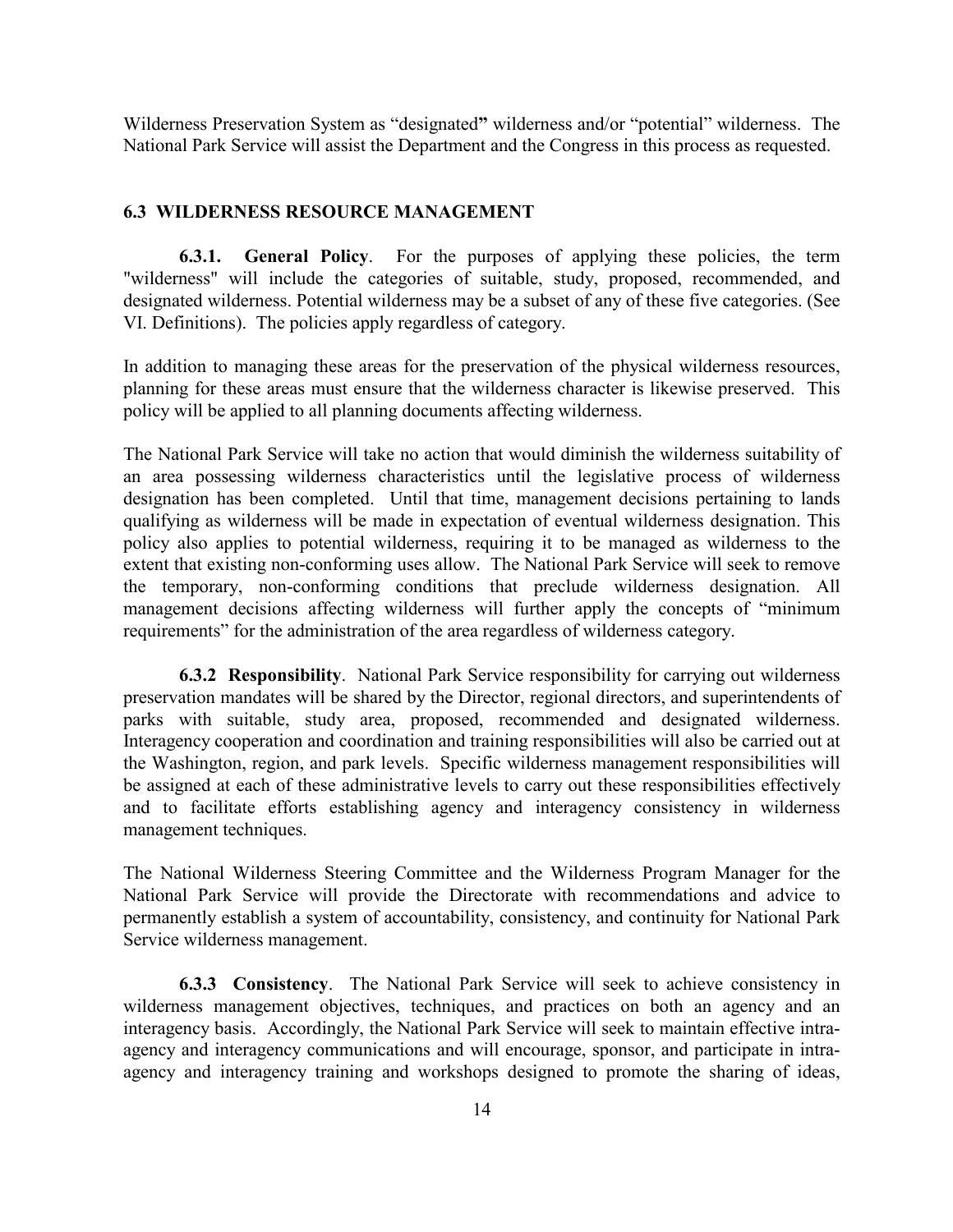concerns, and techniques related to wilderness management. However, the need for interagency consistency will in no way diminish any established National Park Service wilderness standards and values.

**6.3.4 Wilderness Related Planning and Environmental Compliance.** Policies on wilderness planning and compliance include the following:

**6.3.4.1 Zoning for Wilderness**. As appropriate, all categories of wilderness will be zoned for visitor experiences and resource conditions consistent with their wilderness values in the management zoning system for each park. Management zoning or other land use classifications will not diminish or reduce the maximum protection to be afforded lands with wilderness values. Transition zones adjacent to wilderness may be identified to help protect wilderness values, but no transitional or "buffer" zones are appropriate within wilderness boundaries.

**6.3.4.2 Wilderness Management Planning** . The superintendent of each park containing wilderness resources will develop and maintain a wilderness management plan or equivalent planning document to guide the preservation, management, and use of these resources. The wilderness management plan will identify desired future conditions, as well as establish indicators, standards, conditions, and thresholds above which management actions will be taken to reduce human impacts to wilderness resources.

The park's wilderness management plan may be developed as a separate document or as an action component of another planning document. Wilderness management plans will be supported by appropriate documentation of compliance with the National Environmental Policy Act and the National Historic Preservation Act. The plan will be developed with public involvement, and will contain specific, measurable management objectives that address the preservation and interpretation of natural and cultural resources within wilderness in order to achieve the purposes specified by the Wilderness Act and other pertinent legislation.

**6.3.4.3 Environmental Compliance**. Proposals having the potential to impact wilderness resources will be evaluated in accordance with National Park Service procedures for implementing the National Environmental Policy Act. Those procedures include the use of categorical exclusions, environmental assessments (EA's) and/or environmental impact statements (EIS's). Administrative actions impacting wilderness must be addressed in either the EA or EIS accompanying the approved wilderness management plan, or as a separate environmental compliance document.

Managers contemplating the use of aircraft or other motorized equipment within wilderness must consider impacts to the aesthetics and traditions of wilderness, as well as the costs and efficiency of the equipment.

In evaluating environmental impacts, the National Park Service will take into account wilderness characteristics and values, including the primeval character and influence of the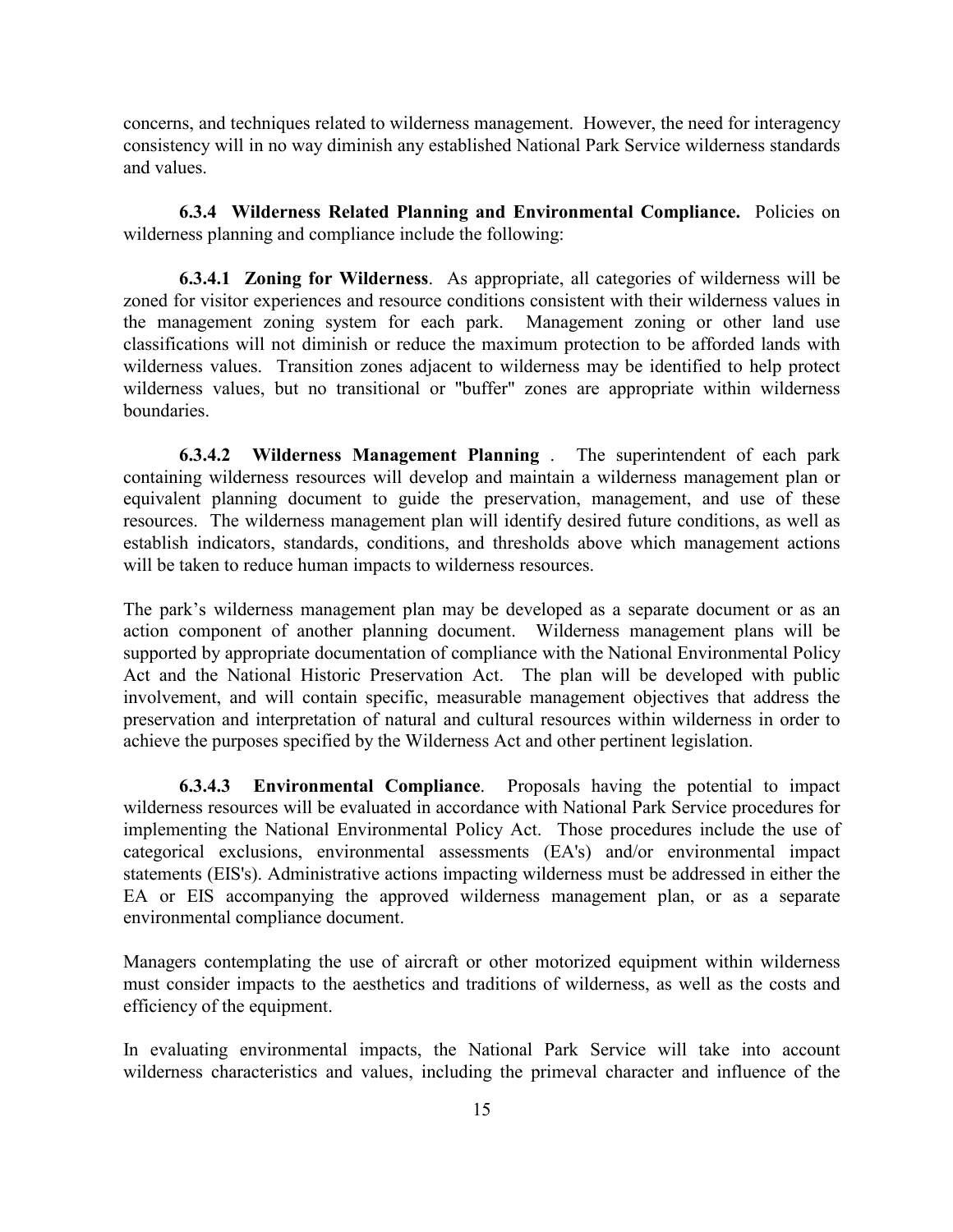wilderness; the preservation of natural conditions (including the lack of man-made noise); and assurances that there will be outstanding opportunities for solitude, that the public will be provided with a primitive and unconfined type of recreational experience, and that wilderness will be preserved and used in an unimpaired condition. Managers will be expected to appropriately address cultural resources management considerations in the development and review of environmental compliance documents impacting wilderness resources.

**6.3.5 Minimum Requirement**. All management decisions affecting wilderness must be consistent with the minimum requirement concept. This concept is a documented process used to determine if administrative activities effecting wilderness resources or the visitor experience are necessary and how to minimize impacts.The minimum requirement concept will be applied as a two-step process that determines:

- Whether or not the proposed management action is appropriate or necessary for administration of the area as wilderness; and does not pose a significant impact to wilderness resources and character; and
- The techniques and type of equipment needed to ensure that impact to wilderness resources and character is minimized.

In accordance with this policy, superintendents will apply the minimum requirement concept in the context of wilderness management planning as well as to all other administrative practices, proposed special uses, scientific activities and equipment use in wilderness**.** When determining minimum requirement, the potential disruption of wilderness character and resources will be considered before, and given significantly more weight than, economic efficiency and convenience. If a compromise of wilderness resources or character is unavoidable, only those actions that preserve wilderness character and/or have localized, short-term adverse impacts will be acceptable.

While park managers have flexibility in identifying the method used to determine minimum requirement (See IV.C.2) within the approved wilderness management plan, the method used must clearly weigh the benefits and impacts of the proposal, document the decision process, and be supported by an appropriate environmental compliance document. Parks with no approved wilderness management plan must develop a separate process to determine minimum requirement until the plan is finally approved. Parks will complete a minimum requirement analysis on those administrative practices and equipment use that have the potential to impact wilderness resources or values. The minimum requirement concept cannot be used to rationalize permanent roads or inappropriate or unlawful uses in wilderness.

Administrative use of motorized equipment or mechanical transport will be authorized only:

• If determined by the superintendent to be the minimum requirement needed by management to achieve the purposes of the area as wilderness, including the preservation of wilderness character and values, or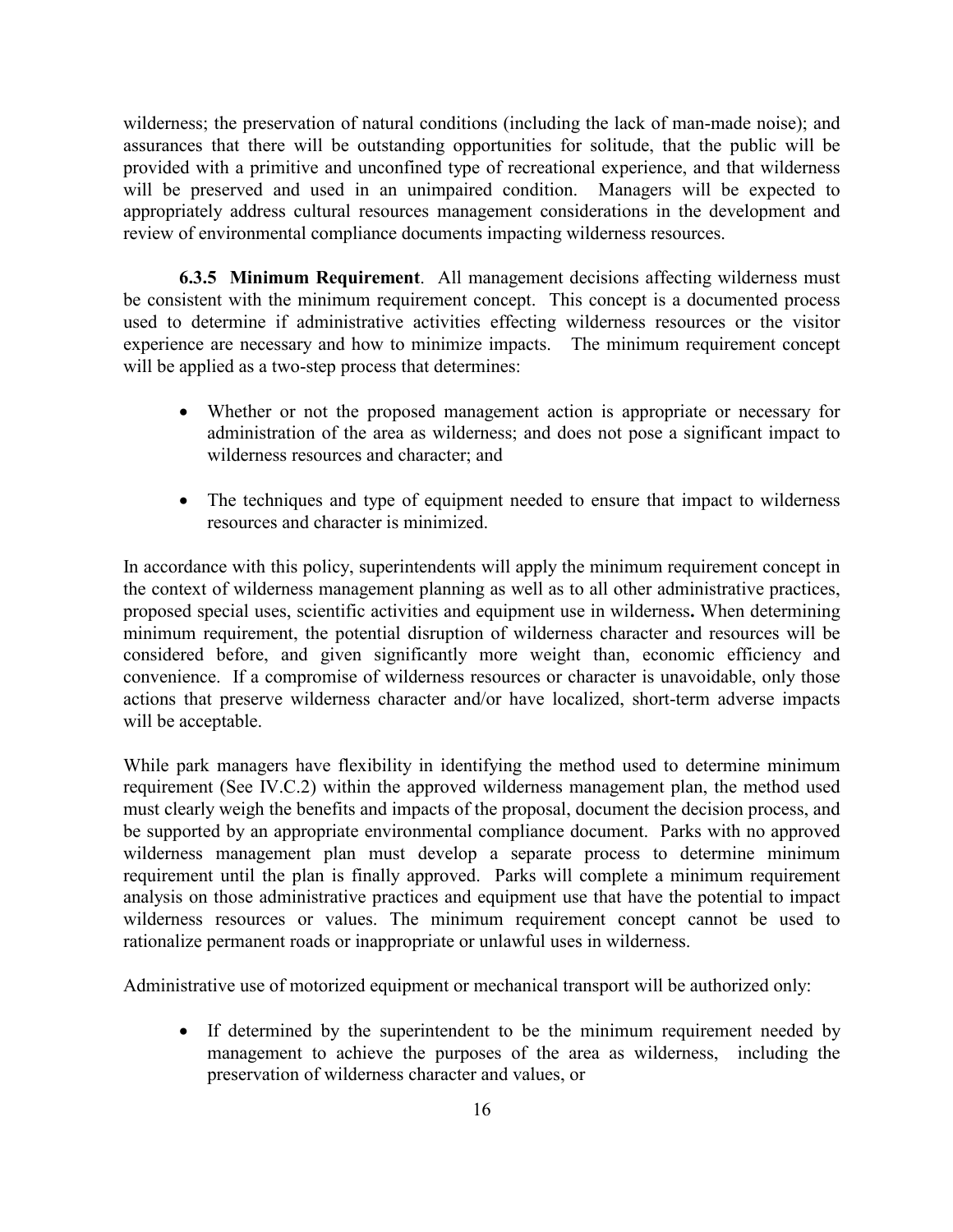• In emergency situations (search and rescue) involving the health or safety of persons actually within the area. Such management activities will be conducted in accordance with all applicable regulations, policies, and guidelines, including minimum requirement protocols as practicable.

Such management activities will also be conducted in accordance with all applicable regulations, policies, and guidelines and, where practicable, will be scheduled to avoid creating adverse resource impacts or conflicts with visitor use.

**6.3.6 Scientific Activities in Wilderness**. The statutory purposes of wilderness include scientific activities, and these activities are encouraged and permitted when consistent with the agency's responsibilities to preserve and manage wilderness.

**6.3.6.1 General Policy.** The National Park Service has a responsibility to support appropriate scientific activities in wilderness, and to use science to improve wilderness management. The National Park Service recognizes that wilderness can and should serve as an important resource for long-term research, study, and observation of ecological processes and the impact of humans on these ecosystems. The National Park Service further recognizes that appropriate scientific activities may be critical to the long-term preservation of wilderness.

Scientific activities are to be encouraged in wilderness. Even those scientific activities (including inventory, monitoring, and research) that involve a potential impact to wilderness resources or values (including access, ground disturbance use of equipment, animal welfare, etc) should be allowed when the benefits of what can be learned outweigh the impacts on the wilderness resource or values. However, all such activities must also be evaluated using the minimum requirement concept and include documented compliance which assesses impacts against benefits to wilderness. This process should assure the activity is appropriate and utilizes the minimum tool required to accomplish project objectives.

Scientific activities involving prohibitions identified in Section 4 (c) of the Wilderness Act may be conducted within wilderness when:

- The desired information is essential for the understanding, health, management or administration of wilderness, and the project cannot be reasonably modified to eliminate or reduce the nonconforming wilderness use(s); or if it increases scientific knowledge, even when this serves no immediate wilderness management purposes, provided it does not compromise wilderness resources or character. The preservation of wilderness resources and character will be given significantly more weight than economic efficiency and/or convenience.
- Compliance with the National Environmental Policy Act (including completion of documented categorical exclusions, environmental assessments/findings of no significant impact, or environmental impact statements/records of decision) and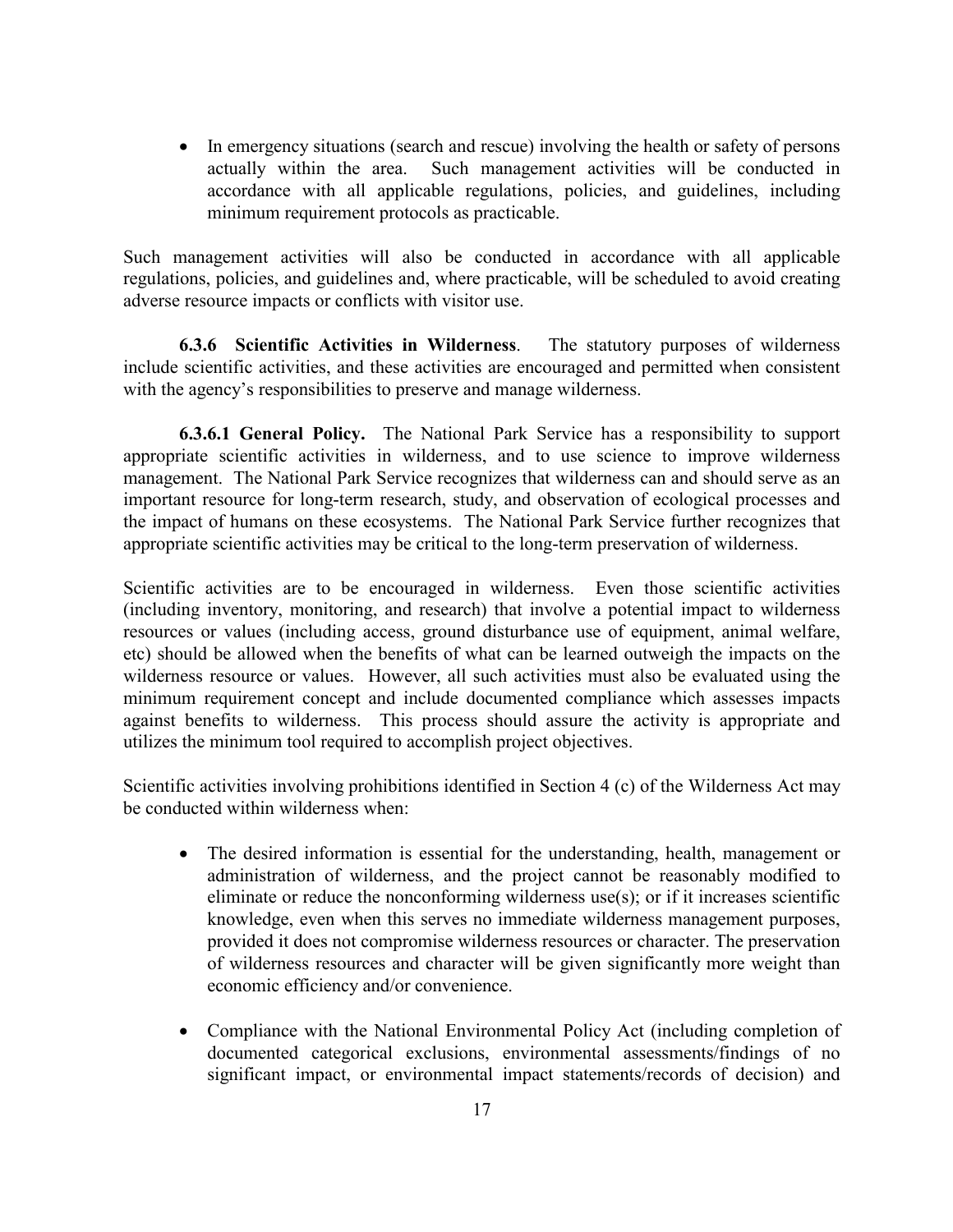other regulatory compliance (including compliance with Section 106 of the National Historic Preservation Act) is accomplished and documented.

- All scientific activities will be accomplished in accordance with terms and conditions adopted at the time the research permit is approved. Later requests for exceptions to the Wilderness Act will require additional review and approval.
- The project will not significantly interfere with other wilderness purposes (recreational, scenic, educational, conservation or historical) over a broad area or for a long period of time.
- The minimum requirement concept is applied to implementation of the project.

Research and monitoring devices (e.g., video cameras, data loggers, meteorological stations) may be installed and operated in wilderness if: (1) the desired information is essential for the administration and preservation of wilderness and cannot be obtained from a location outside of wilderness without significant loss of precision and applicability, and (2) the proposed device is the minimum requirement necessary to accomplish the research objective safely.

Park Managers will work with researchers to make National Park Service wilderness area research a model for use of low-impact, less intrusive techniques. New technology and techniques will be encouraged if they are less intrusive and cause less impact. The goal will be for studies in National Park Service wilderness to lead the way in 'light on the resource' techniques.

Devices located in wilderness will be removed when determined to be no longer essential. Permanent equipment caches are prohibited within wilderness. Temporary caches must be evaluated using the minimum requirement concept.

All scientific activities, including the installation, servicing, removal, and monitoring of research devices, will apply minimum requirement concepts and be accomplished in compliance with Management Policies, Director's Orders, and procedures specified in the park's wilderness management plan.

(See Studies and Collections 4.2)

**6.3.6.2 Monitoring Wilderness Resources**. In every park containing wilderness, the conditions and long-term trends of wilderness resources will be monitored to identify the need for or effects of management actions. The purpose of this monitoring will be to ensure that management actions and visitor impacts on wilderness resources and character do not exceed standards and conditions established in an approved park plan.

As appropriate, wilderness monitoring programs may assess physical, biological and cultural resources, and social impacts. Monitoring programs may also need to assess potential problems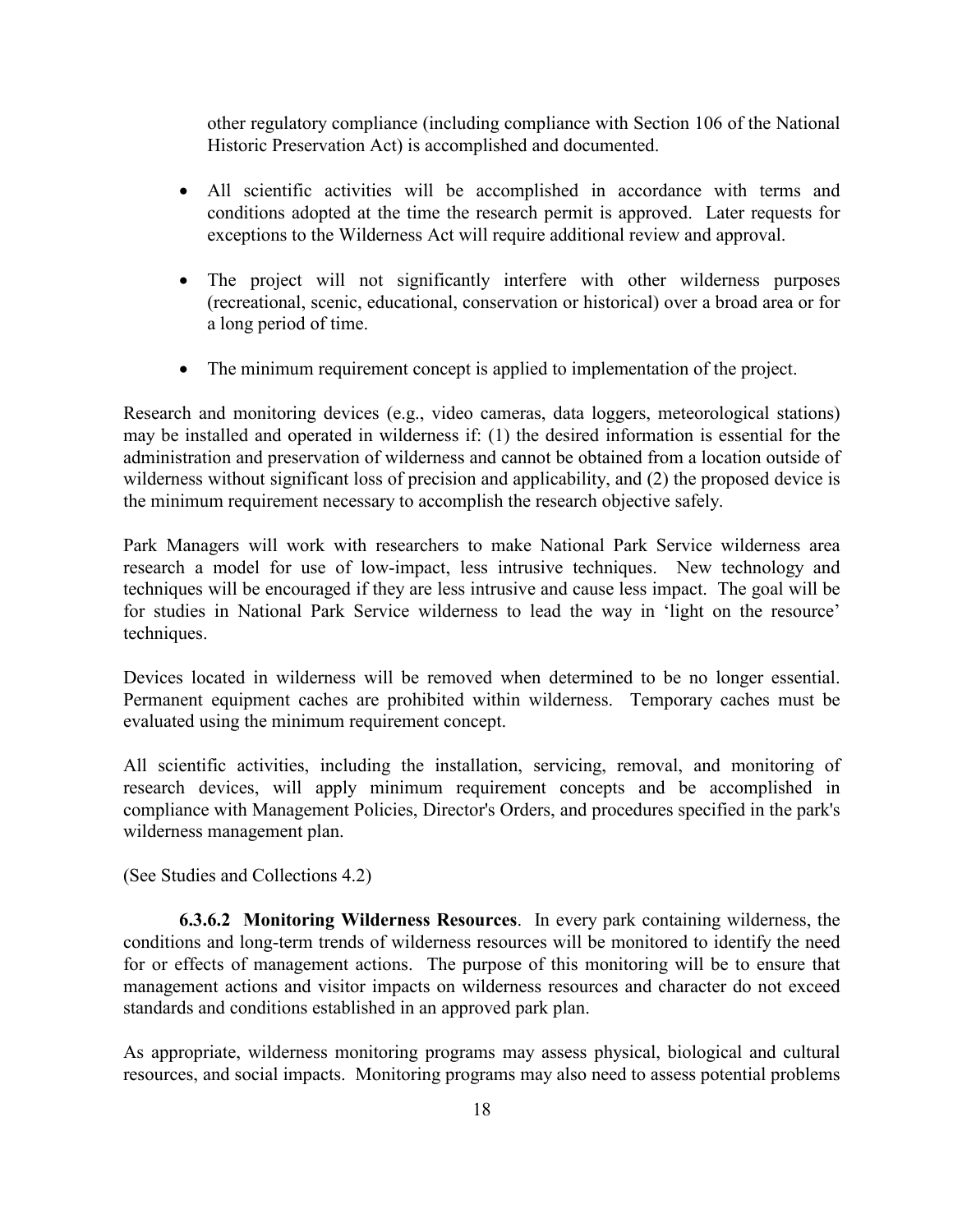that may originate outside the wilderness, in order to determine the nature, magnitude, and probable source of those impacts.

**6.3.7 Natural Resources Management.** The National Park Service recognizes that wilderness is a composite resource with interrelated parts. Without spectacular natural resources, especially indigenous and endemic species, a wilderness experience might not be possible. Natural resources are critical, defining elements of the wilderness resource, but need to be managed within the context of the whole. Natural resource management plans will be integrated with and cross-reference wilderness management plans. Pursuing a series of independent component projects, such as single species management, in wilderness will not necessarily accomplish the over-arching goal of wilderness management. Natural resources management in wilderness will include and be guided by a coordinated program of scientific inventory, monitoring, and research.

The principle of non-degradation will be applied to wilderness management, and each wilderness area's condition will be measured and assessed against its own unimpaired standard. Natural processes will be allowed, in so far as possible, to shape and control wilderness ecosystems. Management should seek to sustain natural distribution, numbers, population composition, and interaction of indigenous species. Management intervention should only be undertaken to the extent necessary to correct past mistakes, the impacts of human use, and the influences originating outside of wilderness boundaries. Management actions, including restoration of extirpated native species, altered natural fire regimes, controlling invasive alien species, endangered species management, and the protection of air and water quality, should be attempted only when the knowledge and tools exist to accomplish clearly articulated goals.

**6.3.8 Cultural Resources**. Historic properties eligible for the National Register of Historic Places that have been included within wilderness will be protected and maintained according to the pertinent laws and policies governing cultural resources, using management methods that are consistent with preservation of wilderness character and values. These laws include the antiquities Act of 1906 and the Historic Sites Act of 1935, as well as the subsequent historic preservation legislation, including the national Historic Preservation Act, the Archeological Resources Protection act, the Native American grave Protection and Repatriation Act, and the American Indian Religious Freedom Act. The Secretary's Standards for Archeology and Historic Preservation projects provide guidelines for protection and maintenance. Cemeteries or commemorative features, such as plaques or memorials, that have been included in wilderness may be retained (including approved access to these sites), but no new cemeteries or additions to existing cemeteries may be made unless specifically authorized by federal statute, existing reservations, or retained rights. Native American religious areas and other ethnographic and cultural resources will be inventoried and protected. Native Americans will be permitted access within wilderness for sacred or religious purposes consistent with the intent of the American Indian Religious Freedom Act and the Wilderness Act and related laws.

(See Identification and Evaluation of Resources 5.2, Stewardship 5.4)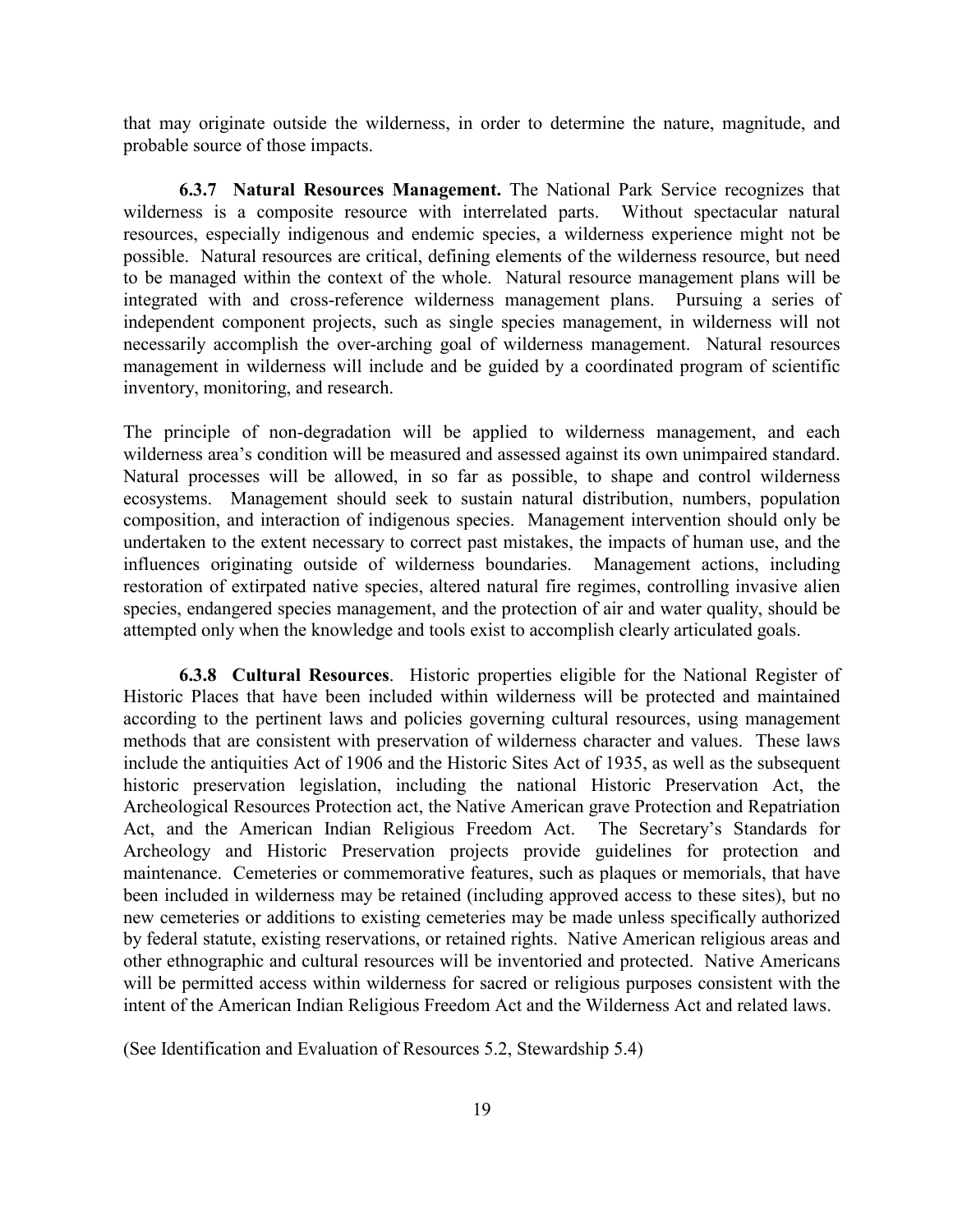**6.3.9 Fire Management**. Fire management activities conducted in wilderness areas will conform to the basic purposes of wilderness. The park's fire management and wilderness management plans must identify and reconcile the natural and historic roles of fire in the wilderness, and will provide a prescription for response, if any, to natural and human-caused wildfires. If a prescribed fire program is implemented, these plans will also include the prescriptions and procedures under which the program will be conducted within wilderness.

Actions taken to suppress wildfires will use the minimum requirement concept, and will be conducted in such a way as to protect natural and cultural features and to minimize the lasting impacts of the suppression actions and the fires themselves. Information on developing a fire management program in wilderness is contained in Director's Order # 18: Fire Management.

(See Fire Management 4.5)

**6.3.10 Management Facilities**. Part of the definition of wilderness as provided by the Wilderness Act is "undeveloped federal land retaining its primeval character and influence, without permanent improvements." Accordingly, authorizations of NPS administrative facilities located in wilderness will be limited to the types and minimum number essential to meet the minimum requirements for the administration of the wilderness area. A decision to construct, maintain, or remove an administrative facility will be based primarily on whether or not such a facility is required to preserve wilderness character or values, not on considerations of administrative convenience, economy of effect, or convenience to the public or park staff. Maintenance or removal of historic structures will additionally comply with cultural resource protection and preservation policies and directives, and the concept of minimal requirement management techniques for wilderness.

**6.3.10.1 Administrative Facilities.** Administrative facilities (e.g. ranger stations and/or patrol cabins, fire lookouts, radio and/or cellular telephone antennas, radio repeater sites, associated storage or support structures, drift fences, and facilities supporting trail stock operations) may be allowed in wilderness only if they are determined to be the minimum requirement necessary to carry out wilderness management objectives and are specifically addressed within the park's wilderness management plan or other supporting environmental compliance documents. New roads will not be built in wilderness. Temporary vehicular access may be permitted only to meet the minimum requirements of emergency situations, and will be restored, per an approved restoration plan, as rapidly as possible. Where abandoned roads have been included within wilderness, they may be used as trails, restored to natural conditions, or managed as a cultural resource.

No permanent heliports, helipads, or airstrips will be allowed in wilderness unless specifically authorized by statute or legislation. Temporary landing facilities may be used to meet the minimum requirements of emergency situations. Site improvements determined to be essential for safety reasons during individual emergency situations may be authorized, but no site markings or improvements of any kind may be installed to support non-emergency use.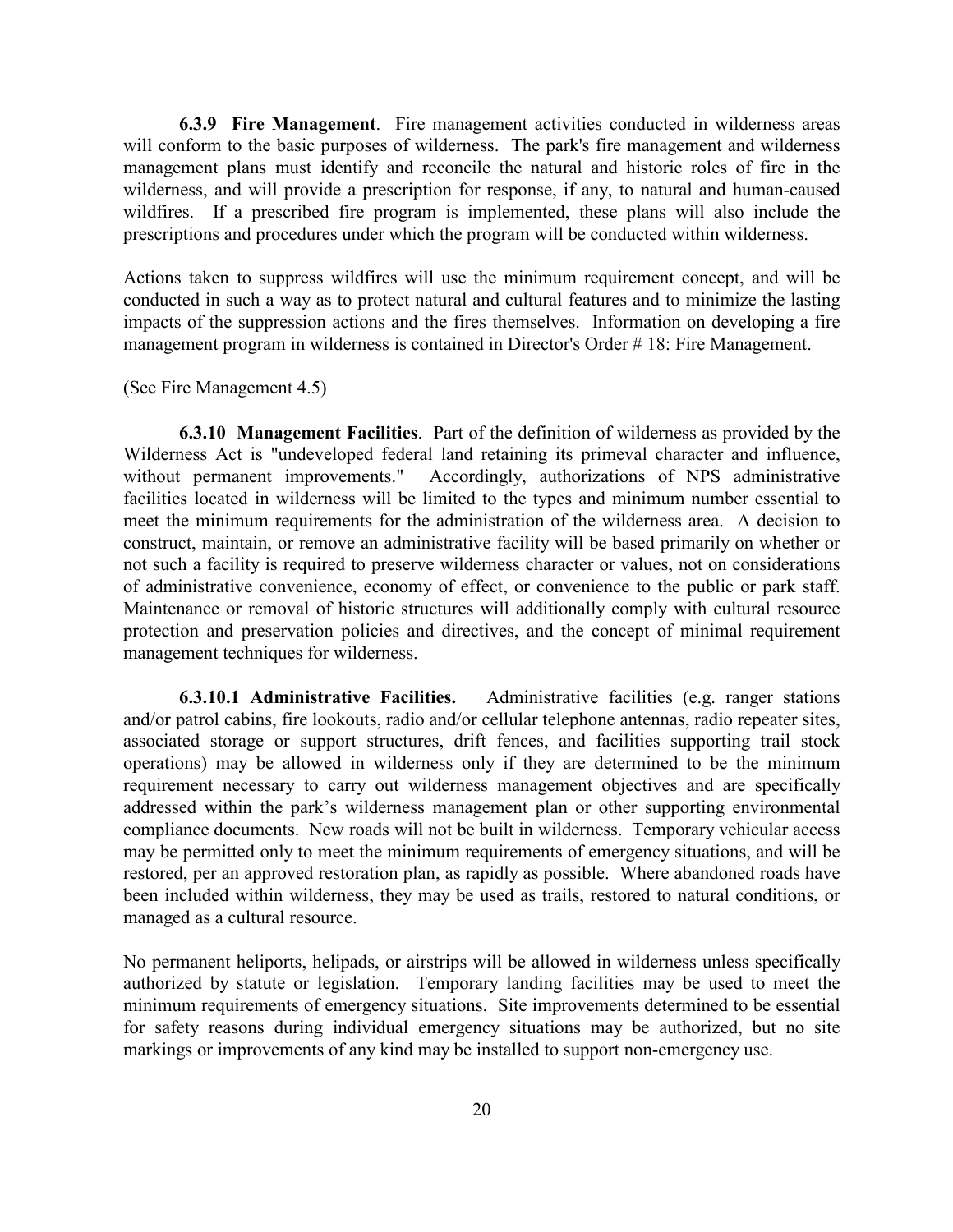**6.3.10.2 Trails in Wilderness.** Trails will be permitted within wilderness when they are determined to be necessary for resource protection and/or for providing for visitor use for the purposes of wilderness. The identification and inventory of the wilderness trail system will be included as an integral part of the wilderness management plan or other appropriate planning document. Trails will be maintained at levels and conditions identified within the approved wilderness management plan or planning document. Trail maintenance structures (e.g. waterbars, gabions, etc.) may be provided, under minimum requirement protocols, where they are essential for resource preservation, or where significant safety hazards exist during normal use periods. Historic trails will be administered in keeping with approved cultural resource plan requirements.

Borrow pits are not permitted in wilderness areas, with the exception of small quantity use of borrow material for trails which must be in accordance with an approved wilderness management plan.

**6.3.10.3 Campsites and Shelters.** The construction of new shelters for public use will generally not be allowed, in keeping with the values and character of wilderness. An existing shelter may be maintained or reconstructed only if the facility is necessary to achieve specific wilderness management objectives as identified in the park's wilderness and cultural resources management plans. The construction, use, and occupancy of cabins and other structures in wilderness areas in Alaska are governed by applicable provisions of ANILCA and by National Park Service regulations in 36 CFR 13, and may be permitted only under conditions prescribed in the park's wilderness management plan.

Although the development of facilities to serve visitors will generally be avoided, campsites may be designated when essential for resource protection and preservation or to meet other specific wilderness management objectives. In keeping with the terms of the park's wilderness management plan, campsite facilities may include a site marker, fire rings, tent sites, foodstorage devices, and toilets if these are determined by the superintendent to be the minimum facilities necessary for the health and safety of wilderness users, or for the preservation of wilderness resources and values. Toilets will be placed only in locations where their presence and use will resolve health and sanitation problems or prevent serious resource impacts, especially where reducing or dispersing visitor use is impractical or has failed to alleviate the problems. Picnic tables will not be allowed in wilderness.

**6.3.10.4 Signs**. Signs detract from the wilderness character of an area and make the imprint of man and management more noticeable. Only those signs necessary for visitor safety or to protect wilderness resources, such as those identifying routes and distances, will be permitted. Where signs are used, they should be compatible with their surroundings and the minimum size possible.

**6.3.11 Wilderness Boundaries.** Policies related to wilderness boundaries include the following: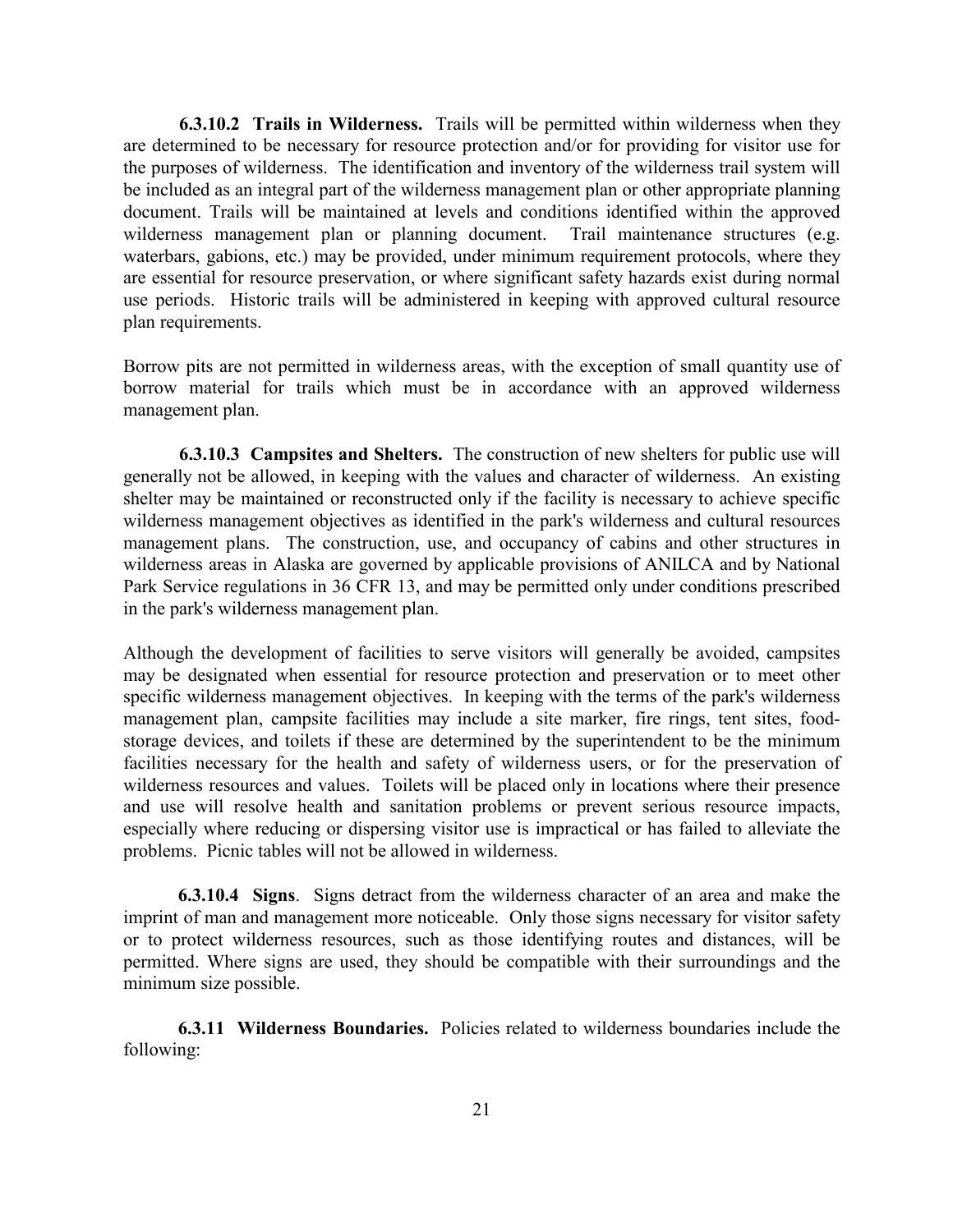**6.3.11.1 Legal Descriptions and Boundary Maps**. Every park with designated wilderness will possess a written legal description of the wilderness area and a map (or maps) which illustrates the legal description of the wilderness. Each park will ensure that the legal description and map(s) are filed in the appropriate locations.

(See IV.B.3.d.1 and Reference Manual #41: Appendix G)

**6.3.11.2 Caves**. All cave passages located totally within the surface wilderness boundary will be managed as wilderness. Caves that have entrances within wilderness but contain passages that may extend outside the surface wilderness boundary will be managed as wilderness. Caves that may have multiple entrances located both within and exterior to the surface wilderness boundary will be managed in keeping with the surface boundary; those portions of the cave within the wilderness boundary will be managed as wilderness.

**6.3.11.3 Waters in Wilderness**. The NPS will manage all waters included within wilderness boundaries, and the lands beneath these waters (if owned by the United States) as wilderness, in keeping with established jurisdictions and authorities.

#### **6.4 WILDERNESS USE MANAGEMENT**

The National Park Service will encourage and facilitate those uses of wilderness that are in keeping with the definitions and purposes of wilderness and do not degrade wilderness resources and character. Appropriate restrictions may be imposed on any authorized activity in the interest of preserving wilderness character and resources or to ensure public safety.

When resource impacts or demands for use exceed established thresholds or capacities, superintendents may limit or redirect use. Physical alterations, public education, general regulations, special regulations, permit systems, as well as local restrictions, public use limits, closures, and designations implemented under the discretionary authority of the superintendent (36 CFR Part 1.5 and 13; 43 CFR Part 36 for Alaska units), may all be used in managing use and protecting wilderness, if these actions are determined to be the minimally required level of management.

**6.4.1 General Policy**. Park visitors need to accept wilderness on its own unique terms. Accordingly, the National Park Service will promote education programs that encourage wilderness users to understand and be aware of certain risks, including possible dangers arising from wildlife, weather conditions, physical features, and other natural phenomena that are inherent in the various conditions that comprise a wilderness experience and primitive methods of travel. The National Park Service will not modify the wilderness area to eliminate risks that are normally associated with wilderness, but it will strive to provide users with general information concerning possible risks, any recommended precautions, related user responsibilities, and applicable restrictions and regulations, including those associated with ethnographic and cultural resources.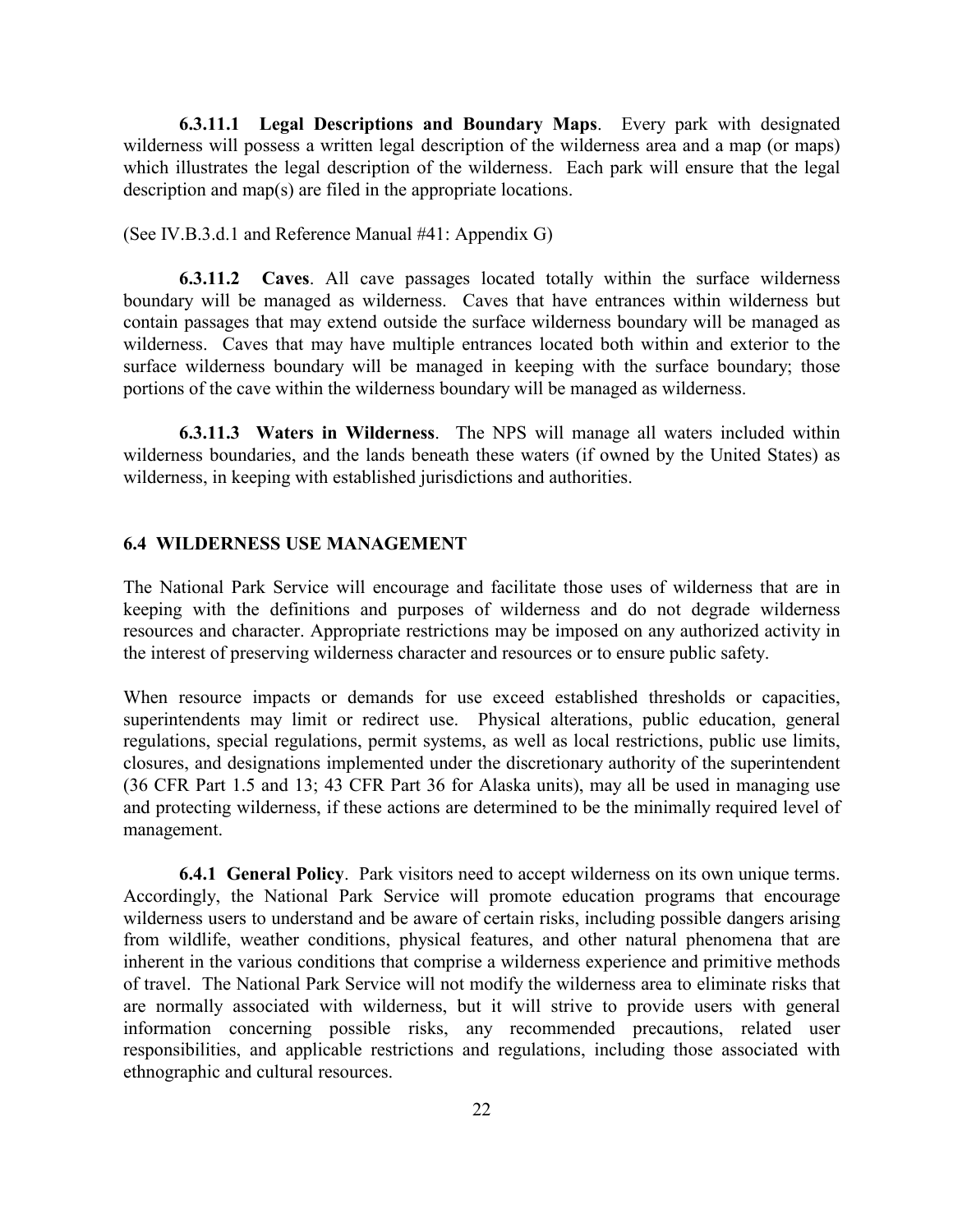**6.4.2 Wilderness Interpretation and Education.** In the context of interpretive and educational planning, national park units with wilderness resources will: operate public education programs designed to promote and perpetuate public awareness of, and appreciation for, wilderness character, resources and ethics, while providing for acceptable use limits; focus on fostering an understanding of the concept of wilderness that includes respect for the resource, willingness to exercise self-restraint in demanding access to it, and an ability to adhere to appropriate, minimum-impact techniques; and encourage the public to use and accept wilderness on its own terms; i.e., the acceptance of an undeveloped, primitive environment and the assumption of the potential risks and responsibilities involved in using and enjoying wilderness areas. National Park Service interpretive plans and programs for wilderness parks will address the primary interpretive themes for wilderness (Reference Manual 41: Appendix I). Education is among the most effective tools for dealing with wilderness use management problems and should generally be applied before more restrictive management tools.

**6.4.3 Recreation Use Management in Wilderness.** Recreational uses of National Park Service wilderness are generally those traditionally associated with wilderness and identified by Congress in the legislative record for the development of the Wilderness Act and in keeping with the language provided by Sections  $2(a)$  and  $2(c)$  of the Act itself. These recreational uses of wilderness will be of a type and nature that ensure its use and enjoyment will leave it unimpaired for future use and enjoyment as wilderness, provide for the protection of the area as wilderness, and provide for the preservation of the wilderness character.

Recreational uses in National Park Service wilderness areas will be of a nature that enable the areas to retain their primeval character and influence; protect and preserve natural conditions; leave the imprint of man's work substantially unnoticeable; provide outstanding opportunities for solitude or primitive and unconfined types of recreation; and preserve wilderness in an unimpaired condition.

**6.4.3.1 Recreation Use Evaluation.** Recreational uses, particularly new and emerging activities, that compromise the stated purposes and definitions of wilderness or unduly impact the wilderness resource or the visitor experience within wilderness, will be evaluated to determine if these uses are appropriate, or should be limited or disallowed through use of the superintendents compendium in 36 CFR 1.5. Evaluation or re-evaluation should be accomplished within wilderness management plans or similar implementation plans. Recreational uses which do not meet the purposes and definitions of wilderness should be prohibited in NPS wilderness.

Significant changes in patterns or increased levels of use will not be authorized by special permit, administrative discretion, or authorities under a superintendents compendia, except in cases where sufficient information exists to adequately determine there is no significant impact on wilderness resources and values, including visitor experiences. These increased levels of use and changes in patterns of existing use will normally not qualify for a categorical exclusion under NEPA. Decisions regarding significant changes in patterns and new levels of use will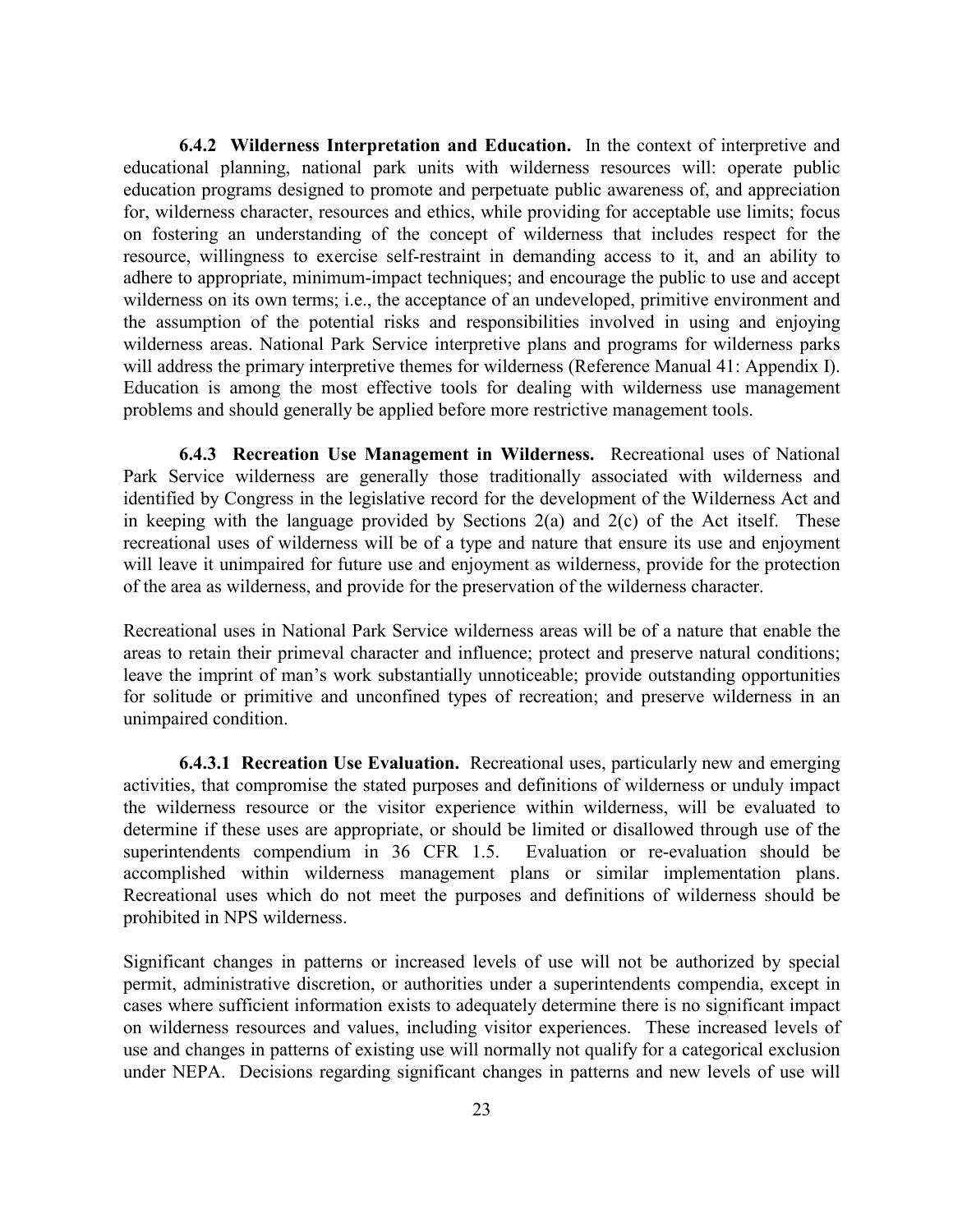require environmental analysis and review, including opportunity for public comment, in accordance with the requirements of NEPA.

**6.4.3.2 Leave No Trace.** "Leave-No-Trace" principles and practices will be applied to all forms of recreation management within wilderness, including commercial operations. Wilderness users will generally be required to carry out all refuse. Refuse is defined in 36 CFR 1.4. (See Reference Manual 41: Appendix J).

**6.4.3.3 Use of Motorized Equipment.** Public use of motorized equipment or any form of mechanical transport will be prohibited in wilderness except as provided for in specific wilderness legislation. Operating a motor vehicle or possessing a bicycle in designated wilderness outside Alaska is prohibited (see NPS regulations in 36 CFR 4.30(d)(1)). However, Section  $4(d)(1)$  of the Wilderness Act authorizes the Secretary, where legislation designating the wilderness specifically makes this provision applicable, to allow the continuation of motorboat and aircraft use under certain circumstances in which those activities were established prior to wilderness designation. Section 4(d)(1) gives the Secretary the discretion to manage and regulate the activity in accordance with the Wilderness Act, the NPS Organic Act, and individual park enabling legislation. As authorized, the National Park Service will administer this use to be compatible with the purpose, character, and resource values of the particular wilderness area involved. The use of motorized equipment by the public in wilderness areas in Alaska is governed by applicable provisions of ANILCA and NPS regulations in 36 CFR 13 and 43 CFR 36. The specific conditions under which motorized equipment may be used by the public will be outlined in each park's wilderness management plan.

**6.4.4. Commercial Services**. Wilderness oriented commercial services that contribute to public education and visitor enjoyment of wilderness values or provide opportunities for primitive and unconfined types of recreation may be authorized if they meet the "necessary and appropriate" tests of the National Park Service Concessions Management Act of 1998 (P.L. 105-391), Section 4(d)(6) of the Wilderness Act, and if they are consistent with the wilderness management objectives contained in the park's wilderness management plan. Activities such as guide services for outfitted horseback, hiking, mountain climbing, or river trips and similar activities may be appropriate and may be authorized if conducted under terms and conditions outlined in the park's wilderness management plan and/or in legislation authorizing these types of commercial use.

The only structures or facilities used by commercial services that will be allowed in wilderness will be temporary shelters, such as tents, or other specifically approved facilities that may be required (within the wilderness management plan) for resource protection and the preservation of wilderness values. Temporary facilities will generally be removed from the wilderness after each trip unless such removal will cause additional degradation of the wilderness resources. The use of permanent equipment and supply caches by commercial operators is prohibited within wilderness. Managers will ensure that commercial operators are in compliance with established "Leave-No-Trace" protocols.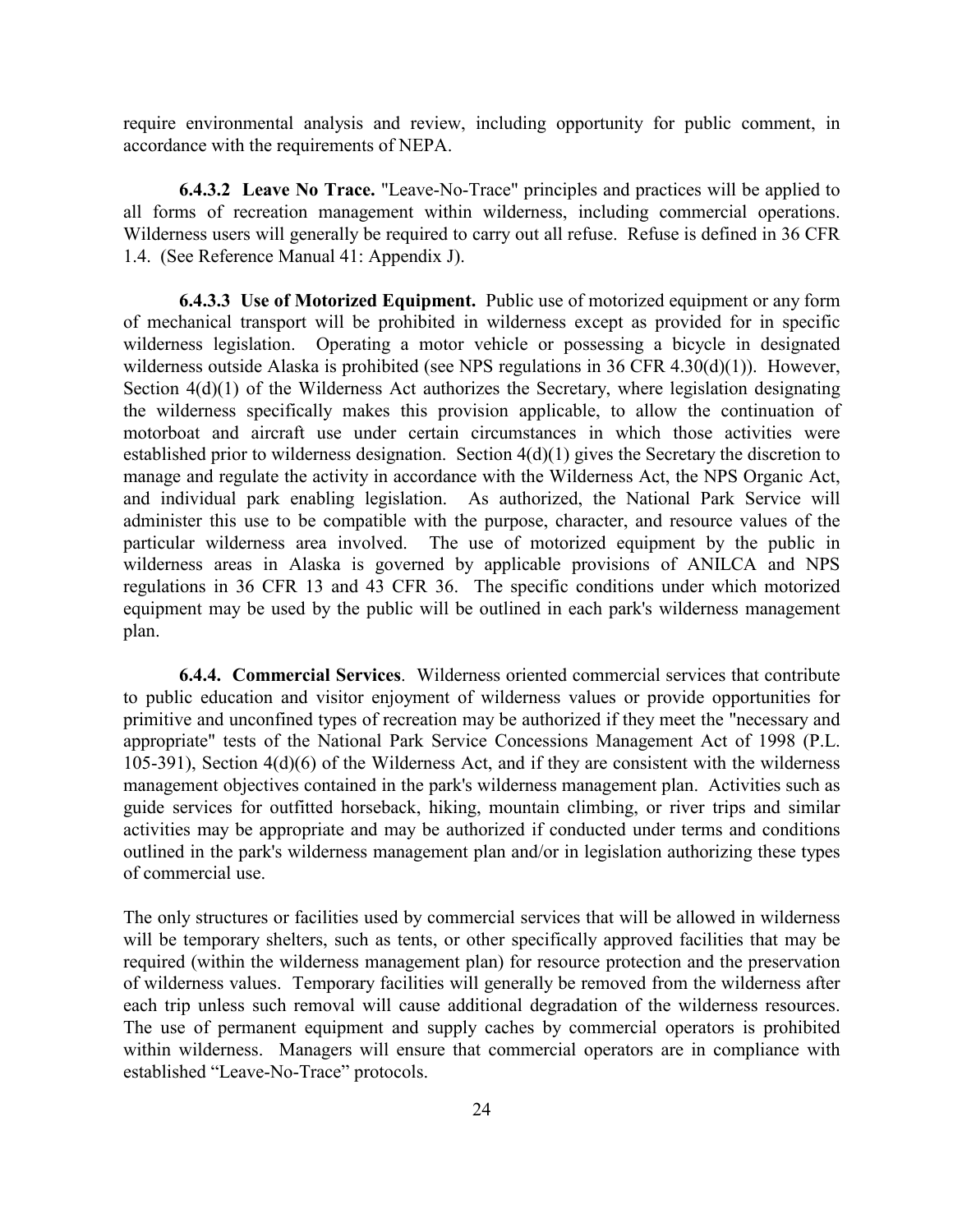(See Commercial Services 10.1; also see Reference Manual 48)

**6.4.5. Special Events**. The National Park Service will not sponsor or issue permits for special events to be conducted in wilderness if those events are inconsistent with wilderness resources and character, or do not require a wilderness setting to occur.

Permits will not be issued for special events that are commercial enterprises, or for competitive events, activities involving animal, foot or watercraft races, physical endurance of a person or animal, organized survival exercises, war games, or similar exercises in National Park Service wilderness areas.

**6.4.6. Grazing and Livestock Driveways**. Commercial grazing or driving of livestock in park wilderness will be allowed only as specifically authorized by Congress. Where these activities are authorized, they will be managed under conditions and requirements identified within the approved wilderness management plan and corresponding allotment management plans. The use of motorized vehicles, motorized equipment, or mechanical transport by grazing permittees will not be allowed except as provided for by a specific authority. The construction of livestock management facilities other than those specifically authorized by legislation is prohibited.

Noncommercial grazing of trail stock used as part of an approved livestock management program within wilderness may be authorized in accordance with National Park Service regulations and conditions outlined in the wilderness management plan or stock use management plan. All approved livestock use must ensure preservation of wilderness resources and character. Superintendents will be responsible for monitoring livestock use in wilderness to the same degree as human use, and may use the same management tools and techniques, including the application of the minimum requirement concept to manage livestock use that are available for managing other wilderness uses.

**6.4.7. Rights-of-Way**. Existing rights-of-way that have been included in wilderness should be terminated or phased out where practicable. Rights-of-way subject to National Park Service administrative control should be administered under conditions outlined in the park's wilderness management plan which protect wilderness character and resources and limit the use of motorized or mechanical equipment. The National Park Service will not issue any new rights-of-way or widen or extend any existing rights-of-way in wilderness.

Rights-of-way and access procedures affecting wilderness areas in Alaska are governed by applicable provisions of ANILCA and regulations in 43 CFR 36 and 36 CFR 13.

**6.4.8. Mineral Development**. The National Park Service will seek to remove or extinguish valid mining claims and non-federal mineral interests in wilderness through authorized processes including purchasing valid rights. In parks where Congress has authorized the leasing of federal minerals, the National Park Service will take appropriate actions to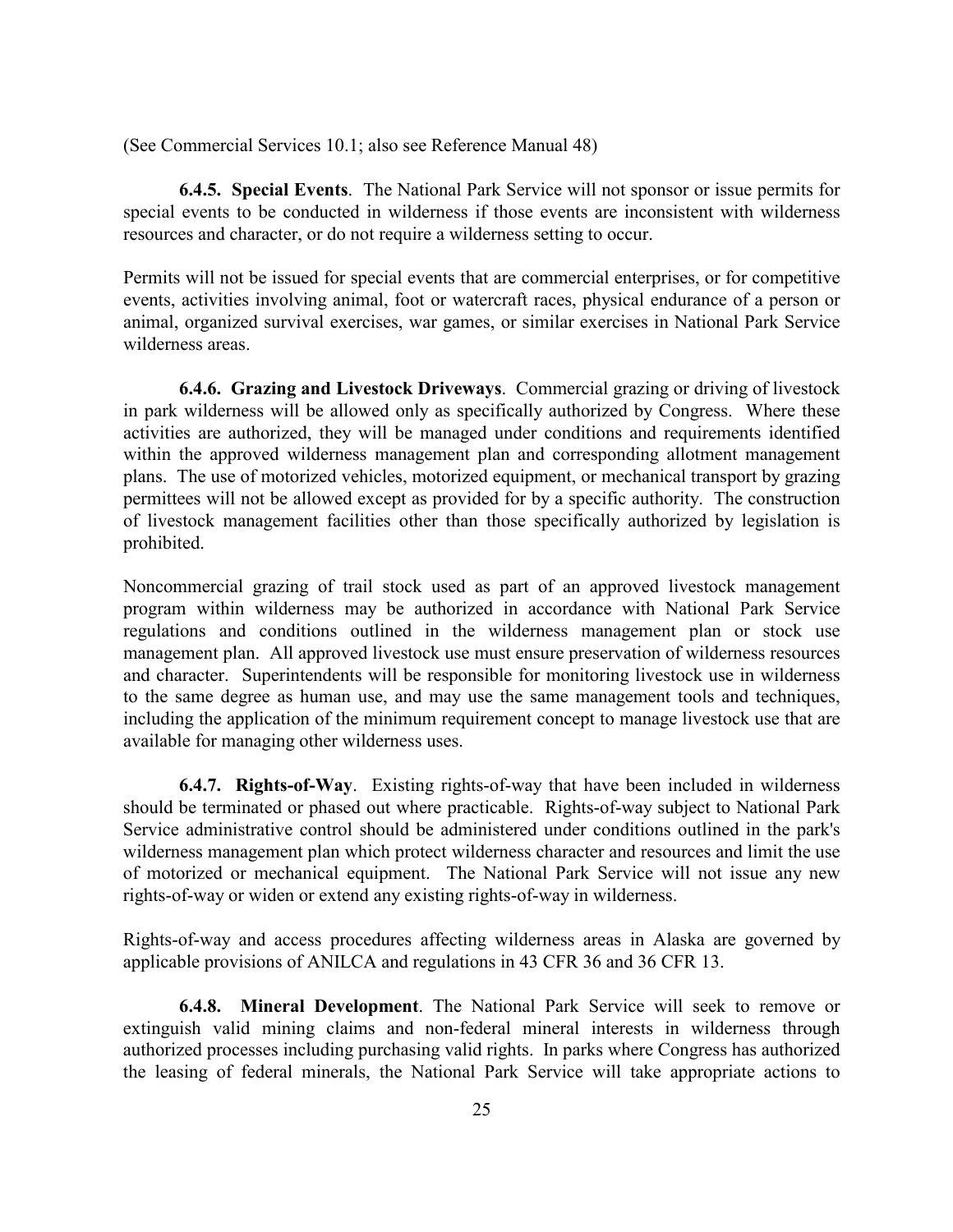preclude the leasing of lands or minerals within wilderness when, and wherever, it is authorized to do so. Lands included within wilderness will be listed as "excepted areas" under applicable regulations in 43 CFR 3100, 3500, and 3500.8.

Unless and until mineral interests and mining claims within National Park Service wilderness are eliminated, they must be managed pursuant to existing National Park Service regulations, policies, and procedures. A validity exam of unpatented claims in wilderness affected by a proposed plan of operations must be conducted by a Certified Mineral Examiner prior to plan approval. Motorized use in wilderness is allowed only with an approved plan of operations on valid claims and where there is no reasonable alternative. Motorized use for access can occur only on existing roads; there will be no new roads or improvement of existing roads unless necessary for resource protection or human safety. Any plan of operations that is approved will include stipulations on operations and reclamation that will ensure that long-term effects on the wilderness area are substantially unnoticeable.

**6.4.9. Existing Private Rights**. Wilderness designation does not extinguish existing private rights **(**e.g., fee-simple interest, less-than fee simple interest, valid mineral operations, rights-of-way

**6.4.10. Accessibility for Persons with Disabilities**. The National Park Service has legal obligations to make available equal opportunities for people with disabilities in all programs and activities. This requirement includes the opportunity to participate in wilderness experiences. Management decisions responding to requests for special consideration to provide wilderness use by persons with disabilities must be in accord with the Architectural Barriers Act of 1968, The Rehabilitation Act of 1973 (as amended in 1978), and Section 507(c) of the Americans with Disabilities Act of 1990. Such decisions should balance the intent of access and wilderness laws and find a way of providing the highest level of protection to the wilderness resource.

Section 17.550 of the Secretary of the Interior's regulations regarding "Enforcement of Nondiscrimination on the Basis of Disability in Department of Interior Programs" (43 CFR Part 17) states that agencies are not required to take any actions nor provide access that would result in a fundamental alteration in the nature of a program or activity. However, the agency has the burden of proving that compliance would result in a fundamental alteration. This concept is also found in Section 507 of the Americans with Disabilities Act.

(See IV.C.9 and Reference Manual #41: Appendix E)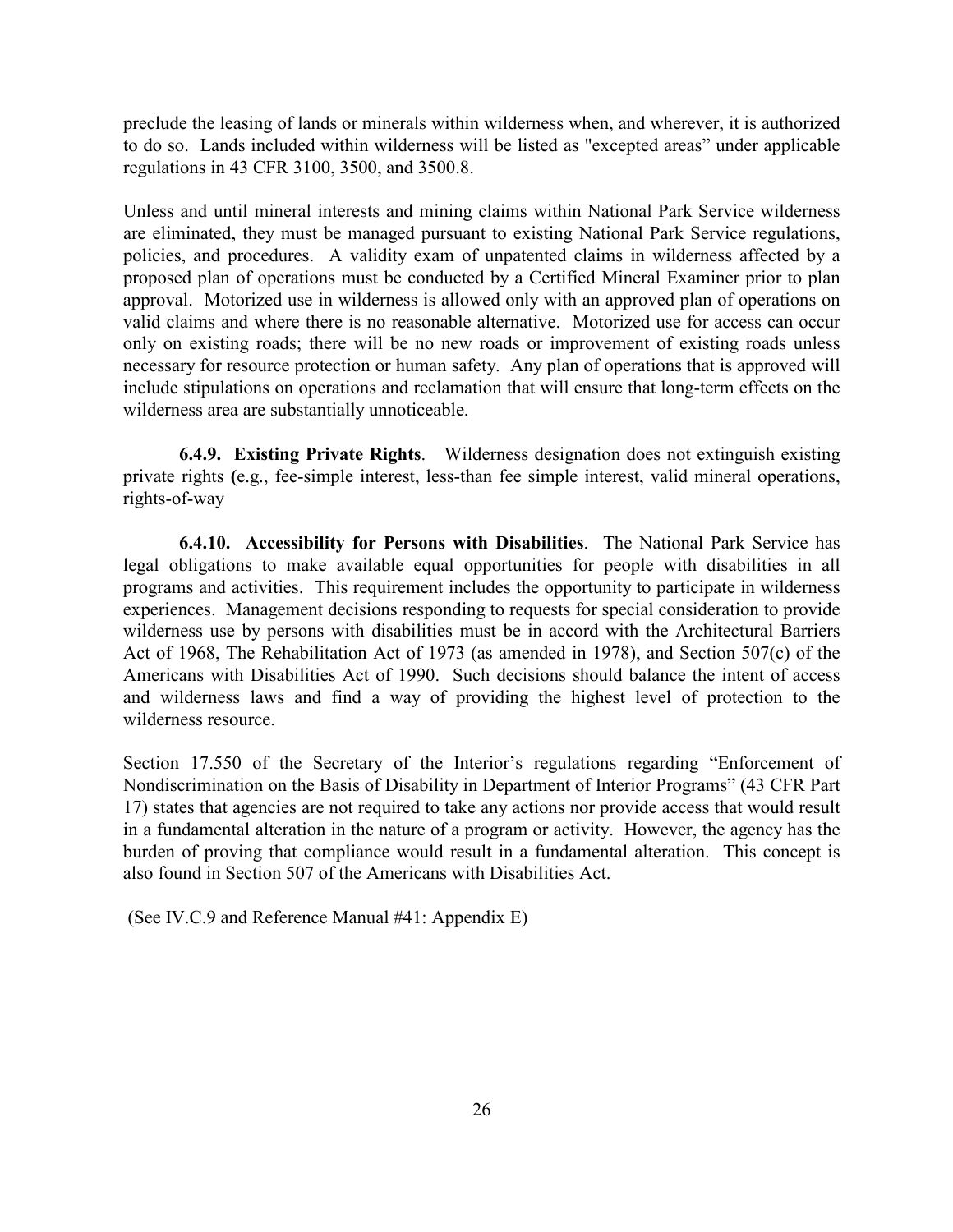# **IV. DIRECTOR'S ORDER #41: WILDERNESS PRESERVATION AND MANAGEMENT**

**Approved: \_\_\_\_**/s/ Robert Stanton**\_\_\_\_\_\_\_\_\_\_\_ Robert Stanton, Director**

**Effective Date: \_\_**August 2, 1999**\_\_**

**Sunset Date:** <u>August 2, 2003</u>

#### **Table of Contents**

- 
- -
- 2. National Wilderness Steering Committee 6. Wilderness Interpretation and Education
- 3. Management Responsibility and Accountability 7. Mineral Development in Wilderness a. Complete Wilderness Identification 8. Scientific Activities in Wilderness
	-
	- b. Complete Wilderness Management Planning 10. Special Events in Wilderness
	- c. Establish Wilderness Management Accountability 11. Wilderness Training Requirements
	-
- C. Wilderness Management Issues 13. Air Quality in Wilderness
	- 1. Wilderness Management Plan Requirements 14. Annual Report to Congress
	- 2. Application of the Minimum Requirement Concept 15. Other Issues to be Addressed
- A. Introduction 3. Interagency Coordination
- B. Instructions and Requirements 4. Cultural Resource Management in Wilderness
	- 1. Reference Manual 5. Fire Management in Wilderness
		-
		-
		-
		- and Designation Process 9. Wilderness Use by Persons with Disabilities
			-
			-
		- d. Administer and Protect Wilderness Resource 12. Commercial Services in Wilderness
			-
			-
			-

#### **A. INTRODUCTION**

The purpose of **Director's Order #41** is to provide accountability, consistency, and continuity to the National Park Service's wilderness management program, and to otherwise guide Servicewide efforts in meeting the letter and spirit of the 1964 Wilderness Act. This Director's Order will clarify, where necessary, specific provisions of National Park Service Management Policies; and will establish specific instructions and requirements concerning the management of all National Park Service wilderness areas.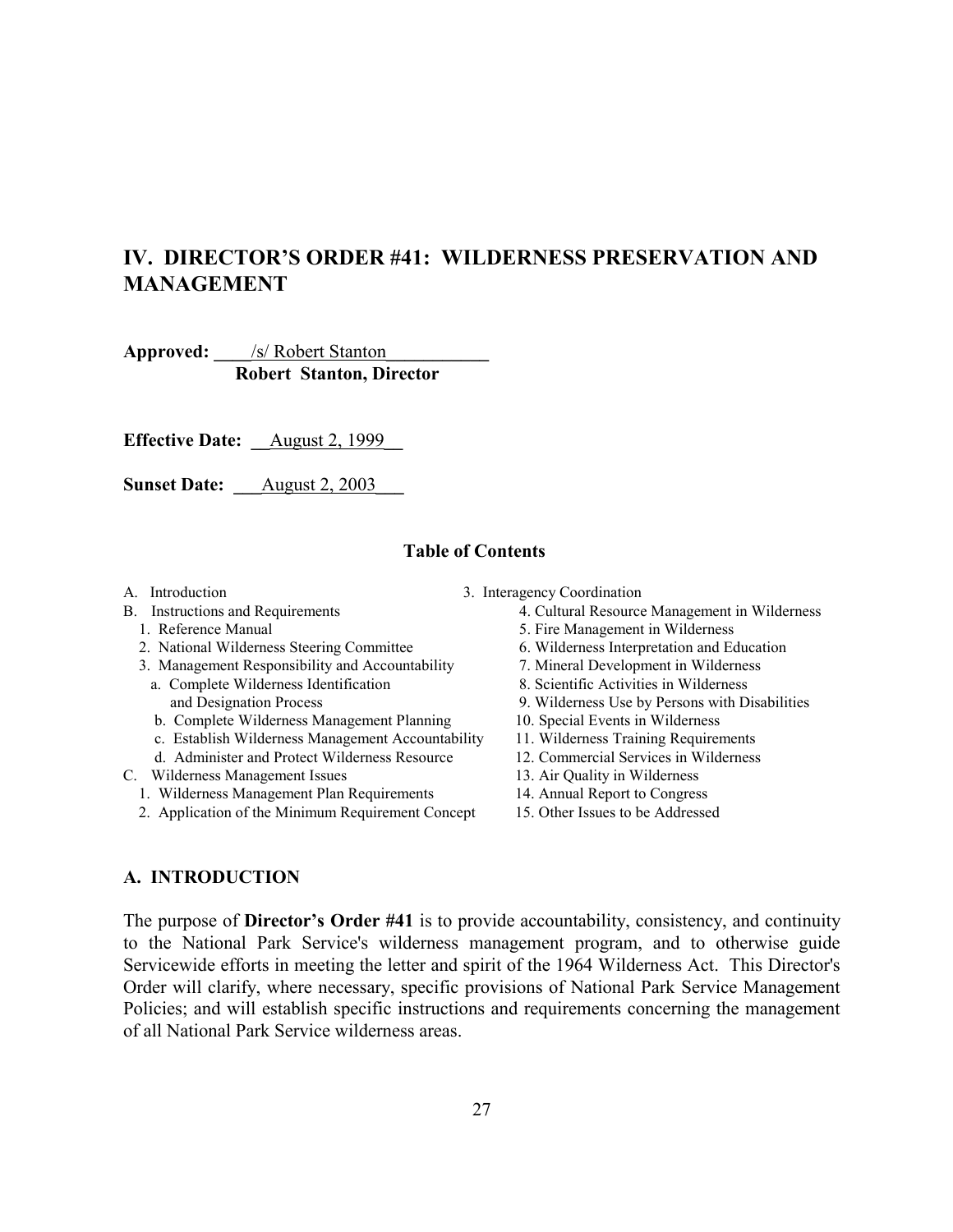Director's Order #41 should be applied to management actions carried out within the framework of a park's general management plan, the Government Performance and Results Act, a park's natural and cultural resources plans, and the park's wilderness management plan.

It is important to note that policies may in some instances be superseded by statutory provisions that apply to individual wilderness areas, by rights reserved by former landowners and, in Alaska, by applicable provisions of the Alaska National Interest Lands Conservation Act (ANILCA).

#### **B. INSTRUCTIONS AND REQUIREMENTS**

In keeping with the principles of management accountability, the National Park Service will apply the following requirements to its wilderness preservation activities. For the purpose of applying these requirements, the term "wilderness" includes the categories of "suitable," "study areas," "proposed," "recommended," and "designated."

**1. Reference Manual.** The July 1999 edition of Reference Manual #41: Wilderness Preservation and Management is hereby approved for release as a supplement to this Director's Order. The Associate Director for Park Operations and Education is authorized and required to maintain and update the manual to provide comprehensive guidance on wilderness preservation and management. The reference manual will include applicable policies and Director's Orders; an assessment of the critical issues in wilderness preservation and management, with instructions on how these issues will be managed; minimum content requirements for wilderness management plans; and other information that will help field managers and staff meet their responsibilities.

**2. National Wilderness Steering Committee**. The Associate Director for Park Operations and Education may establish a National Wilderness Steering Committee to promote consistency and improvement in National Park Service wilderness stewardship, and to initiate interagency wilderness coordination. The Committee will provide the Directorate with recommendations and advice to establish accountability, consistency, and continuity within the Service's wilderness management program and will function until such time as the Directorate determines that it is no longer needed.

**3. Management Responsibility and Accountability**. Park managers will ensure that wilderness resources are afforded maximum protection through implementation of the following actions addressing the NPS wilderness accountability and responsibilities defined in Chapter 6 Wilderness Preservation and Management policies. (Reference Manual #41: Appendix C provides a checklist for these items)

#### **a. Complete Wilderness Identification and Designation Process.**

(i) Wilderness Suitability Assessments. A wilderness suitability assessment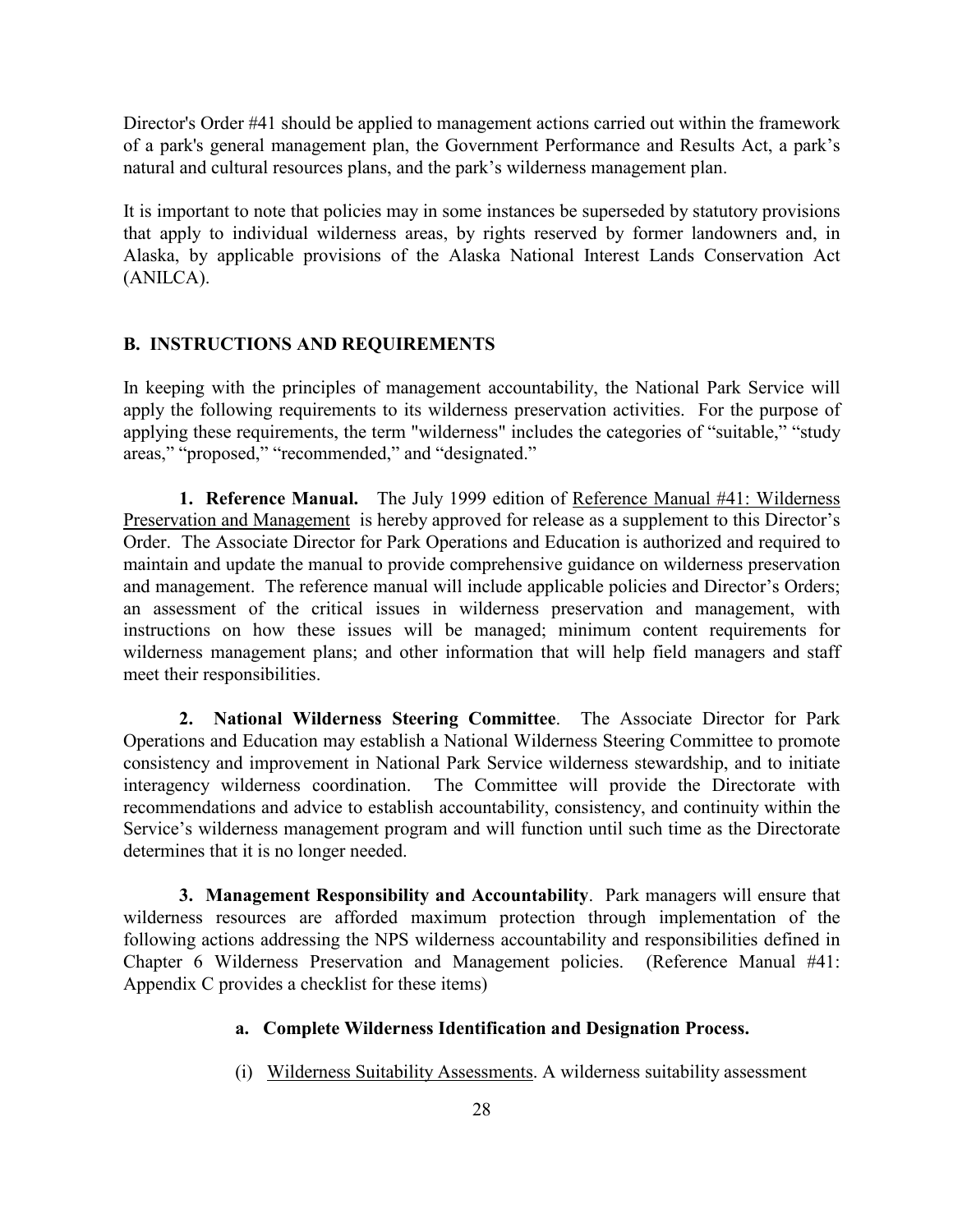must be completed for all lands to determine suitability for inclusion within the National Wilderness Preservation System no later than one year after NPS acquisition.

(ii) Wilderness Studies.Formal studies of lands identified as suitable for wilderness must be completed within five years of the wilderness suitability assessment. (See also 36 CFR Subpart A Part 19)

(iii) Wilderness Proposal/Recommendation: Wilderness designation proposals will be forwarded to the Director immediately upon completion of the formal Wilderness Study for review and approval. The Director will, in a timely manner, forward the Wilderness Proposal and a recommendation to the Assistant Secretary and Secretary of the Interior for approval. Managers will track and know the status of their wilderness designation proposals.

(iv) Wilderness Designation Process: After the Secretary has forwarded the Recommendation to the President, and the President has transmitted the Recommendation to Congress, the National Park Service will track the status of the Recommendation as it progresses in the designation process.

#### **b. Complete Wilderness Management Planning**

(i) Wilderness Management Plan. Park superintendents with wilderness resources will prepare and implement a wilderness management plan or equivalent integrated into an appropriate planning document (see Reference Manual #41: Appendix D). An environmental compliance document, in keeping with NEPA requirements, which provides the public with the opportunity to review and comment on the park's wilderness management program, will accompany the plan.

(ii) Wilderness Management Plan Coordination. The goals and objectives of the wilderness management plan will be effectively coordinated with other park management documents (e.g. General Management Plan, Strategic Plan, Annual Performance Plan, and other operational plans such as the Fire Management Plan, and Natural and Cultural Resources Management Plan).

**c. Establish Wilderness Management Accountability.** Wilderness management accountability will be established through completion of the following:

(i) Critical Results for Wilderness Stewardship. Regional Directors will include a statement on wilderness management in the "Critical Results" element of the Employee Performance Plan and Results Report (Form DI-2002) for the superintendent of each area containing wilderness resources. Documentation of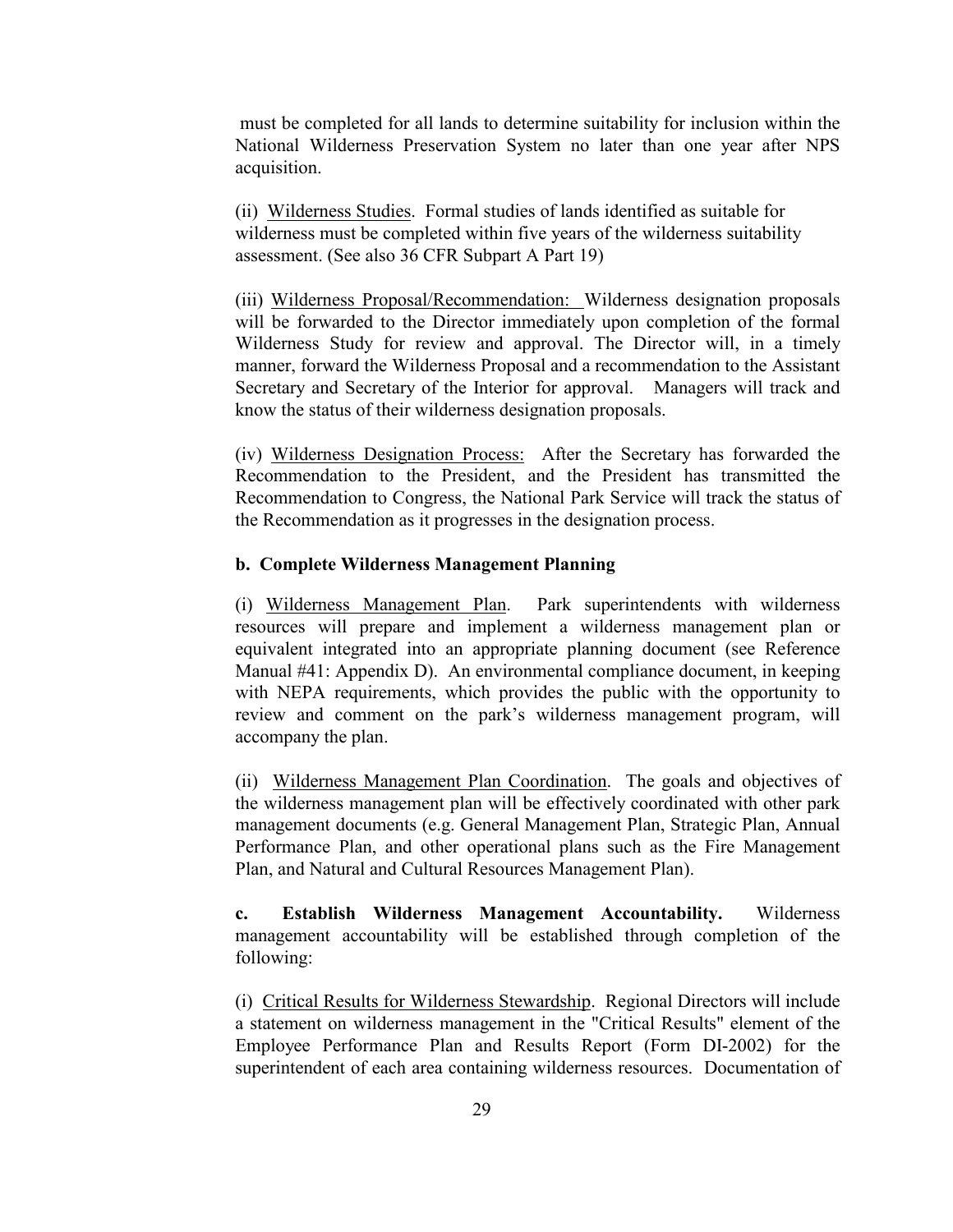these critical results will clearly identify and ensure appropriate focus on their wilderness management responsibilities.

(ii) Wilderness Responsibilities in Position Descriptions. All positions having significant wilderness responsibilities will be supported by position descriptions that describe these responsibilities.

(iii) Wilderness Integrated Into KSA's . Wilderness will be effectively integrated into the Knowledge, Skills, and Abilities requirements for all vacancy announcements for positions having significant wilderness responsibilities.

(iv) Wilderness Training for Key Staff. Each key person responsible for the management and protection of wilderness resources will receive the wilderness training necessary to ensure awareness, knowledge of, and accountability for, their specific wilderness responsibilities.

(v) Wilderness Referenced in GPRA Strategic Plan. Wilderness stewardship responsibilities will be referenced in the park's strategic plan developed pursuant to the Government Performance and Results Act.

(vi) Annual Report To Congress. Parks with wilderness resources will provide the Associate Director for Park Operations and Education with the information necessary to prepare the annual Report to Congress required by Section 7 of the Wilderness Act.

**d. Administer and Protect the Wilderness Resource.** Stewardship responsibilities for wilderness will be completed through the following:

(i) Responsible Persons and/or Organizations. Key park staff who have direct responsibility for the development, coordination, implementation, and accountability for the park's wilderness management program will be designated and identified. The responsible individual/organization may be the line officer, interdivisional committee, wilderness coordinator/manager, or other.

(ii) Minimum Requirement Process. A process to determine the "minimum requirement" for administrative actions**,** proposed special uses, scientific activities, and equipment use in wilderness will be identified and established. It must specify how the process is to be implemented in the park and that a record of the decisions generated through this process must be kept for public inspection.

(iii) Wilderness Management Plan Implementation: Progress will be made annually in implementing approved actions and activities in the wilderness management plan.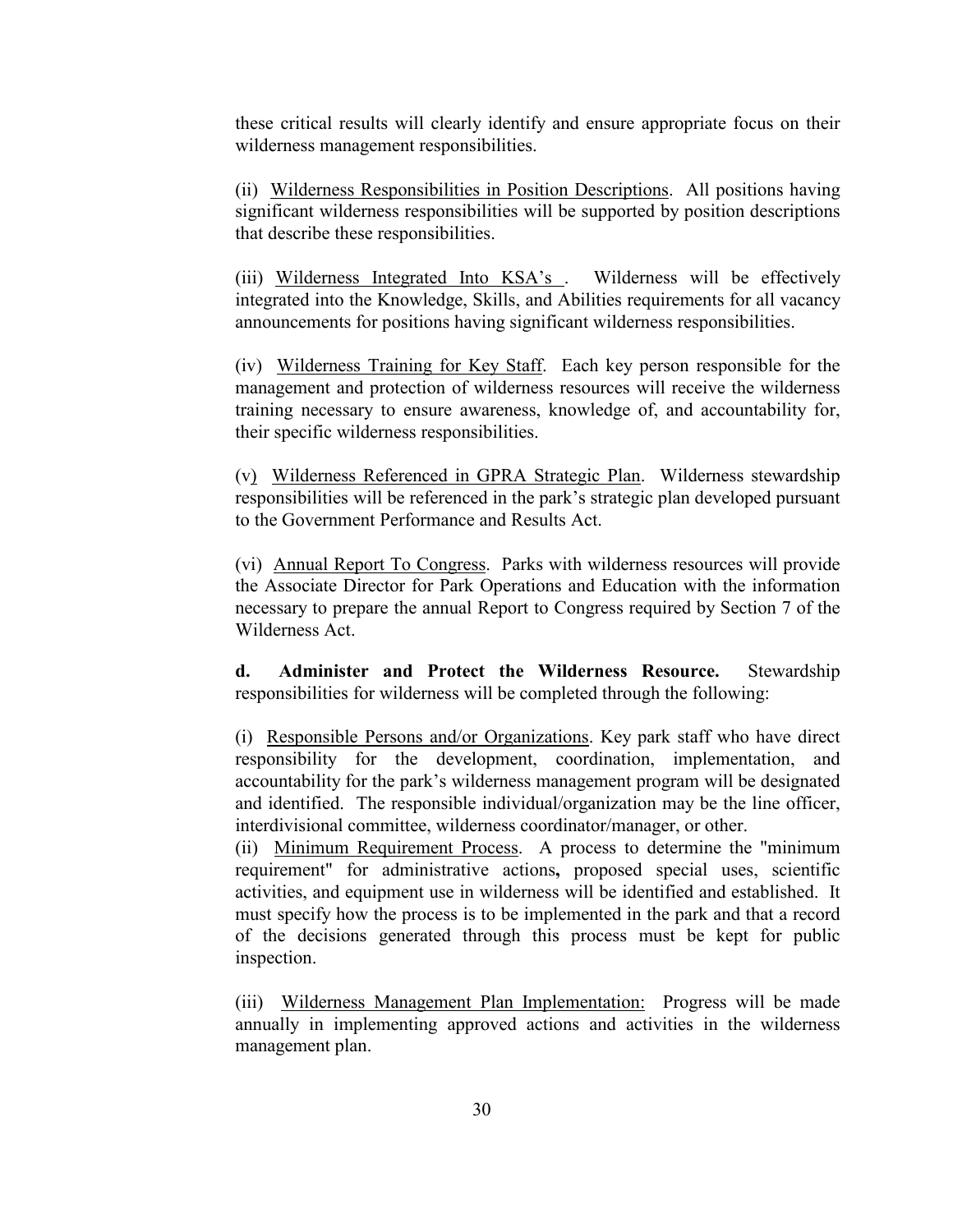(iv) Suitable, Study Area, Proposed, and Recommended Wilderness Preservation. Lands identified as being suitable for wilderness designation, wilderness study areas, proposed wilderness, and recommended wilderness (including potential wilderness) will be managed to preserve their wilderness character and values undiminished until Congress acts on the recommendations. Decisions will be made in the expectation of eventual wilderness designation.

(v) Legal Description and Boundary Map Completion**.** Every park with designated wilderness must possess a written legal description of the wilderness area and a map (or maps) that depict that legal description. Parks that have not yet done so, will complete a wilderness legal description and map(s) no later than eighteen months from the date of issuance of this Director's Order. All parks containing wilderness will ensure that the legal description and map are filed in the appropriate NPS offices and submitted to Congress, if required by law. (Reference Manual #41: Appendix G provides detailed instruction for completing legal descriptions and boundary maps).

 (vi)Designated Potential Wilderness Management. Potential wilderness will be managed as wilderness to the extent that existing nonconforming uses will allow; temporary (non-conforming) uses will be eliminated as soon as practicable in keeping with National Park Service authorities and budgets. All parks containing potential wilderness designated by Congress will inventory that potential wilderness within two years of the issuance of this Director's Order, and every five years thereafter. When non-conforming uses have ceased within the potential wilderness, each park will take the steps necessary for the Secretary to publish in the Federal Register the notice that the potential wilderness is now designated wilderness. (Reference Manual #41: Appendix H addresses conversion of potential wilderness to designated wilderness).

(vii) Recreation Impact Evaluation. The appropriateness of recreation activities in wilderness, and recreation impacts, will be evaluated when changes in the nature and significance of the activities affect their compatibility with wilderness preservation and the statutory purposes of wilderness. The assessment of new or increased activities will be addressed through appropriate environmental compliance documentation as identified in DO#12.

(viii) Wilderness in Comprehensive Interpretive Plan. The Comprehensive Interpretive Plan for parks with wilderness resources will address the primary interpretive themes for wilderness education and reflect the wilderness significance statements as they appear in the park's GPRA Plan (See Reference Manual #41: Appendix I)

(ix) Geographic Naming in Wilderness. In order to maintain the untrammeled character of wilderness, the naming of additional geographic features is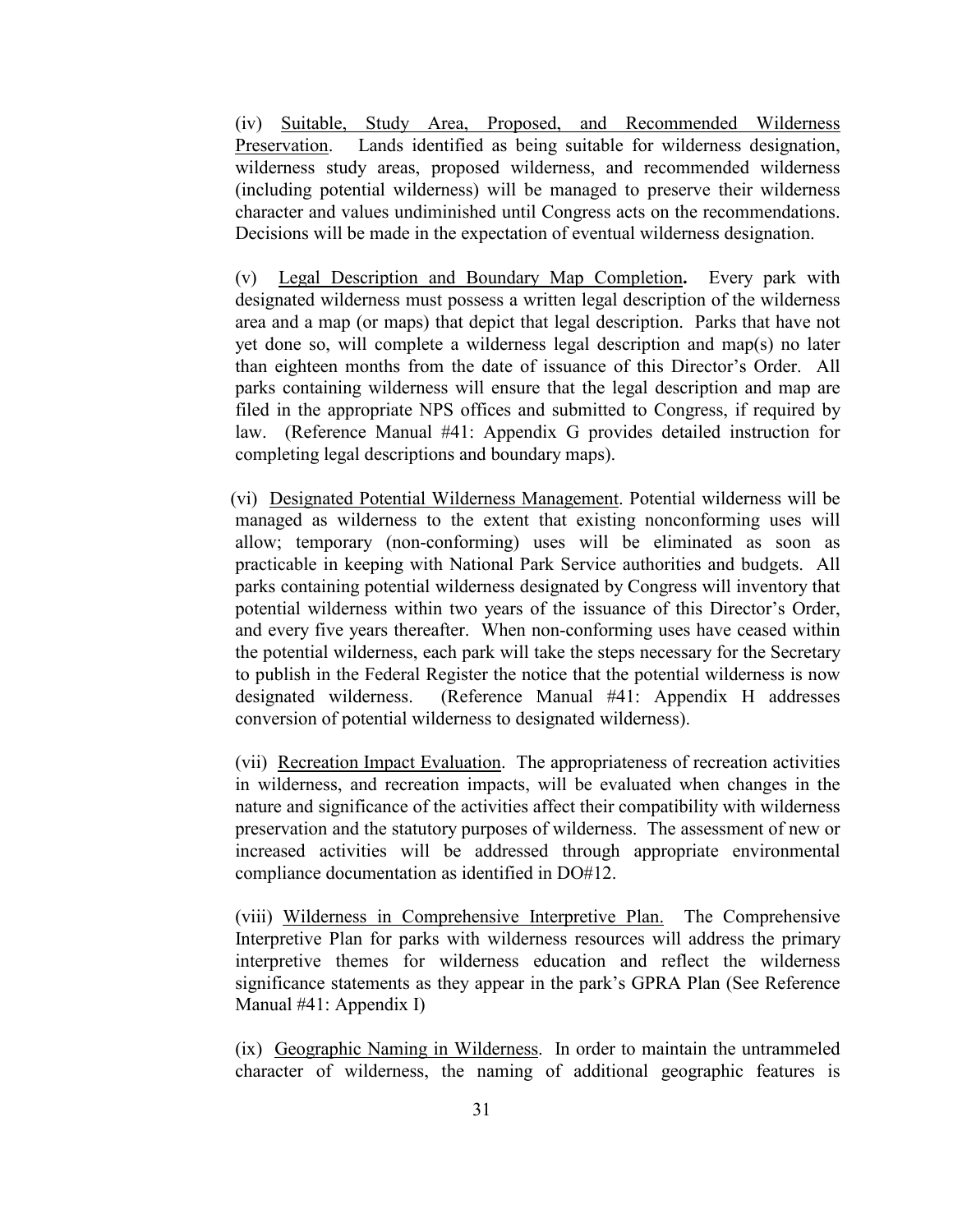discouraged. The National Park Service will not propose to the U.S. Board of Geographic Names, nor support proposals by others, to apply new names to geographic features within any category of wilderness. An exception to this policy may be considered on a case-by-case basis when a proposed name: (a) serves a useful educational or interpretive purpose; or (b) is linked to an historical figure, activity, incident, or resources having a direct association with the geographic feature; and (c) meets all other National Park Service and Board on Geographic Names policies applicable to geographic naming.

#### **C. WILDERNESS MANAGEMENT ISSUES**

The following guidance is provided for dealing with major wilderness management issues confronting the National Park Service:

#### **1. Wilderness Management Plan Requirements**

*The superintendent of each park containing wilderness will develop and maintain a wilderness management plan (or plan for the management of suitable, proposed/ recommended wilderness area) to guide the preservation, management, and use of that area.* 

*The plan will be developed with public involvement, and will contain specific, measurable management objectives that address the preservation and interpretation of wildernessdependent cultural and natural resource values.* 

#### *NPS Management Policies: 6.3.5 Wilderness Management Plan*

*For the purposes of applying NPS wilderness policies, the term 'wilderness' includes the categories of suitable, study, proposed, recommended and designated wilderness. NPS wilderness policies apply regardless of category. Potential wilderness may be a subset of any of these five categories...In addition to managing these classified areas for the preservation of their wilderness values, planning for these areas must ensure that the wilderness character is likewise preserved.*

 *NPS Management Policies: 6.3.1 General Policy*

The minimum content requirements for a wilderness management plan are as follows:

A wilderness management plan will be completed every ten years by all parks containing wilderness resources for the purpose of providing accountability, consistency, and continuity to the National Park Service's wilderness management program. The requirement to have a current wilderness management plan (or similar plan) applies to all areas containing suitable, study, proposed, recommended, and designated wilderness.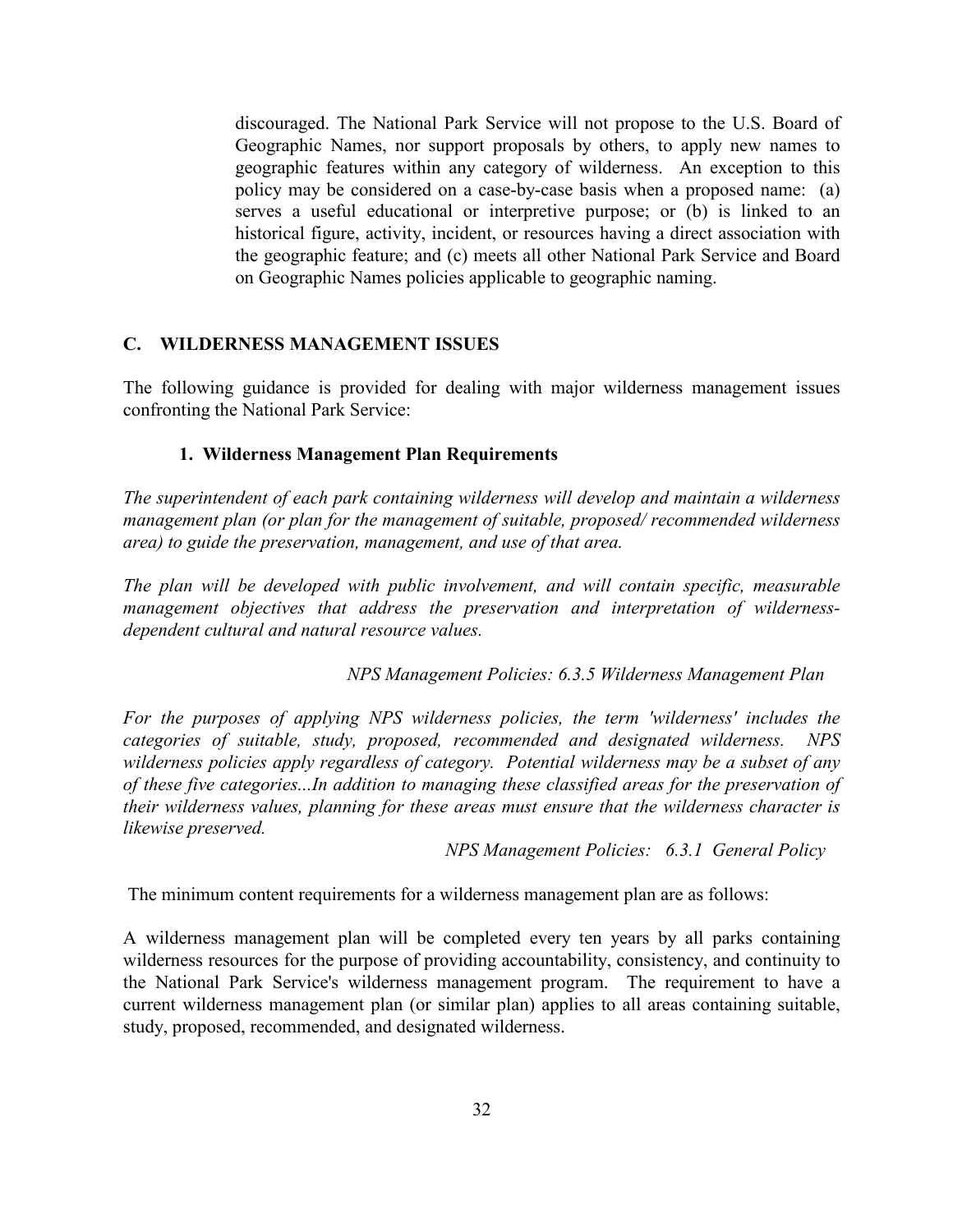The wilderness management plan will: 1) clearly identify the boundaries of wilderness units of the park; 2) identify individuals and/or organizations within the park administration responsible for wilderness preservation; 3) establish an administrative process to determine "minimum requirement" for actions in wilderness; and 4) establish specific management actions to be applied to guide public use and preservation of wilderness resources, including the establishment of desired future conditions.

An environmental compliance document that provides the public with the opportunity to review and comment on the park's wilderness management program will accompany all wilderness management plans, consistent with the requirements of NEPA and appropriate National Park Service policy guidance. Because of the unique nature of wilderness resources and possible public controversy over use allocations and their effects, in some instances a full environmental impact statement will be required.

Wilderness management plans must be coordinated and integrated with other park planning documents (General Management Plan, the park's Strategic Plan/Annual Performance Plan, Facility Management Plans, Fire Management Plan, etc.) to ensure consistency across park management programs. All park disciplines should participate in the planning process.

While parks may exercise considerable flexibility as to the organizational and physical format of the wilderness management plan (i.e., plans may be developed as separate documents or integrated into General Management Plans, Backcountry Management Plans, or Resource Management Plans), the plan must contain at least the topics identified in the "Wilderness Management Plan-Recommended Content" included in Reference Manual #41: Appendix D.

#### **2. Application of the Minimum Requirement Concept**

*…except as necessary to meet the minimum requirements for the administration of the area for the purpose of this Act (including measures required in emergencies involving the health and safety of persons within the area) there shall be no temporary road, no use of motor vehicles, motorized equipment or motorboats, no landing of aircraft, no other form of mechanical transport, and no structure or installation within any such area.*

 *The Wilderness Act: Section 4 (c)* 

*All management decisions affecting wilderness must be consistent with a minimum requirement concept…. When determining minimum requirement, the potential disruption of wilderness character and resources will be considered before, and given significantly more weight than, economic efficiency and convenience. If a compromise of wilderness resource or character is unavoidable, only those actions that preserve wilderness character and/or have localized, short-term adverse impacts will be acceptable.*

 *NPS Management Policies: 6.3.5 Minimum Requirement*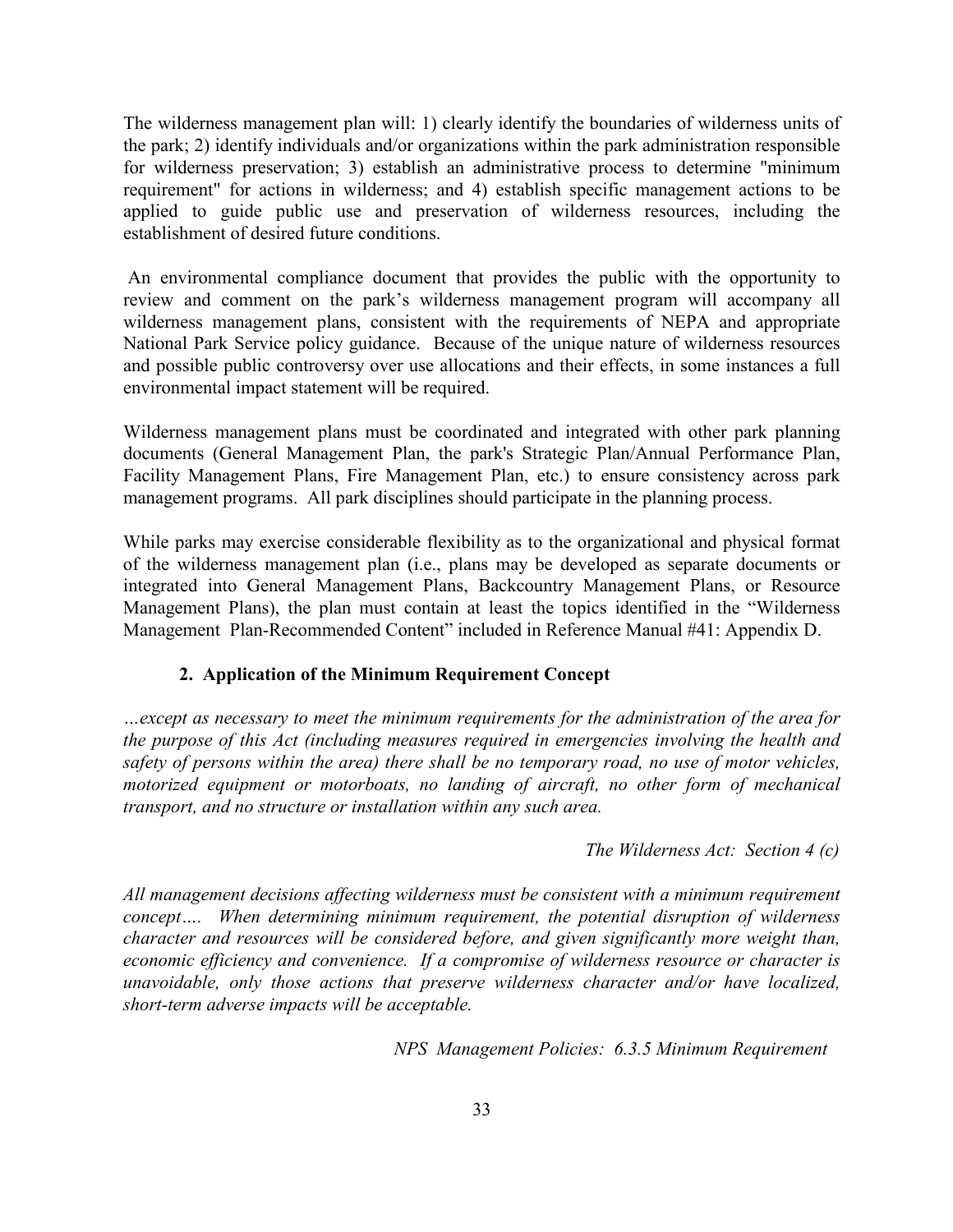The National Park Service will apply the minimum requirement concept to all administrative activities that affect the wilderness resource and character. The application of the minimum requirement concept is intended to minimize impacts on wilderness character and resources and must guide all management actions in wilderness.

Wilderness managers may authorize (using a documented process) the generally prohibited activities or uses listed in Section 4(c) of the Wilderness Act if they are deemed necessary to meet the minimum requirements for the administration of the area as wilderness and where those methods are determined to be the 'minimum tool' for the project. The use of motorized equipment and the establishment of management facilities are specifically prohibited when other reasonable alternatives are available. The minimum requirement process cannot be used to permit roads or inappropriate commercial enterprises within wilderness unless these are authorized by specific legislation.

The minimum requirement concept is to be applied as a two-step process that documents:

(1) A determination as to whether or not a proposed management action is appropriate or necessary for the administration of the areas as wilderness, and does not pose a significant impact to the wilderness resources and character; and,

(2) If the project is appropriate or necessary in wilderness, the selection of the management method (tool) that causes the least amount of impact to the physical resources and experiential qualities (character) of wilderness.

It is important to understand the distinctions between the terms "Minimum Requirement," and "Minimum Tool."

Minimum Requirement is a documented process the NPS will use for the determination of the appropriateness of all actions affecting wilderness.

Minimum Tool means a use or activity, determined to be necessary to accomplish an essential task, which makes use of the least intrusive tool, equipment, device, force, regulation, or practice that will achieve the wilderness management objective. This is not necessarily the same as the term "primitive tool," which refers to the actual equipment or methods that make use of the simplest available technology (i.e., hand tools).

Park managers will apply the minimum requirement concept when making all decisions concerning management of the wilderness area. This includes decisions concerning administrative practices, historic properties, proposed special uses, research, and equipment use in wilderness.

Planned administrative actions that may result in an exception to a prohibited use (i.e., chainsaws, aircraft use, radio repeater sites, rock drills, patrol structures, weather stations) or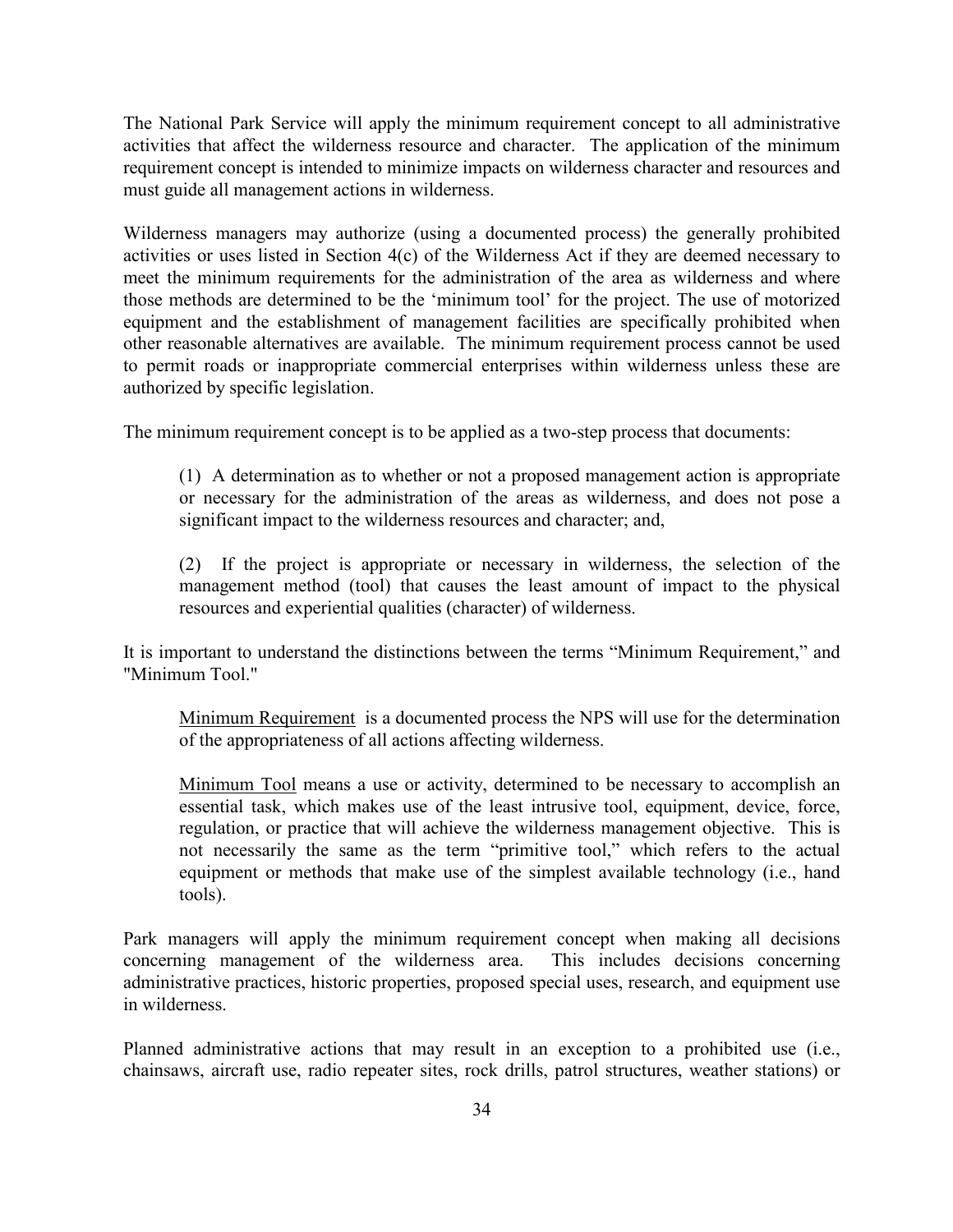have the potential to impact wilderness resources and values must be consistent with an approved wilderness management plan and be documented in accordance with the park's minimum requirements process. The minimum requirements process will be conducted through appropriate environmental analysis (e.g., categorical exclusions, environmental assessment/FONSI, or an environmental impact statement/Record of Decision).

When determining the minimum requirement for a proposed action, the manager will strive to minimize the extent of adverse impact associated with accomplishing the necessary wilderness objective. The determination as to whether or not an action has an adverse impact on wilderness must consider both the physical resources within wilderness, and wilderness characteristics and values. These characteristics and values include: the wilderness's primeval character and influence; the preservation of natural conditions (including the lack of man-made noises); cultural resource values, the assurance of outstanding opportunities for solitude; the assurance that the public will be provided with a primitive and unconfined type of recreational experience; and the assurance that wilderness will be preserved and used in an unimpaired condition.

Managers must give appropriate consideration to the aesthetic values of wilderness as well as the physical resource. These factors take precedence over cost or convenience in determining minimum requirement.

National parks with wilderness must have a documented process for applying the minimum requirement concept. Reference Manual #41: Appendix F includes examples of "decision trees," which may be adopted or referred to as a procedure by which alternatives can be assessed and final management decisions developed. These decision tree examples do not alleviate a park's responsibility for providing adequate environmental compliance documentation for individual projects.

#### **3. Interagency Coordination**

*For this purpose there is hereby established a National Wilderness Preservation System to be composed of federally owned areas….* 

*The Wilderness Act: Sec. 2(a)*

*Interagency cooperation and coordination and training responsibilities will also be carried out at the Washington, region, and park levels.*

 *NPS Management Policies : 6.3.2 Responsibility*

Interagency cooperation and coordination are required to minimize administrative differences and visitor confusion and to ensure that wilderness resources receive maximum protection. It will be the responsibility of the park manager to ensure that wilderness management within the park unit is coordinated with the management of the surrounding federal, state, and local land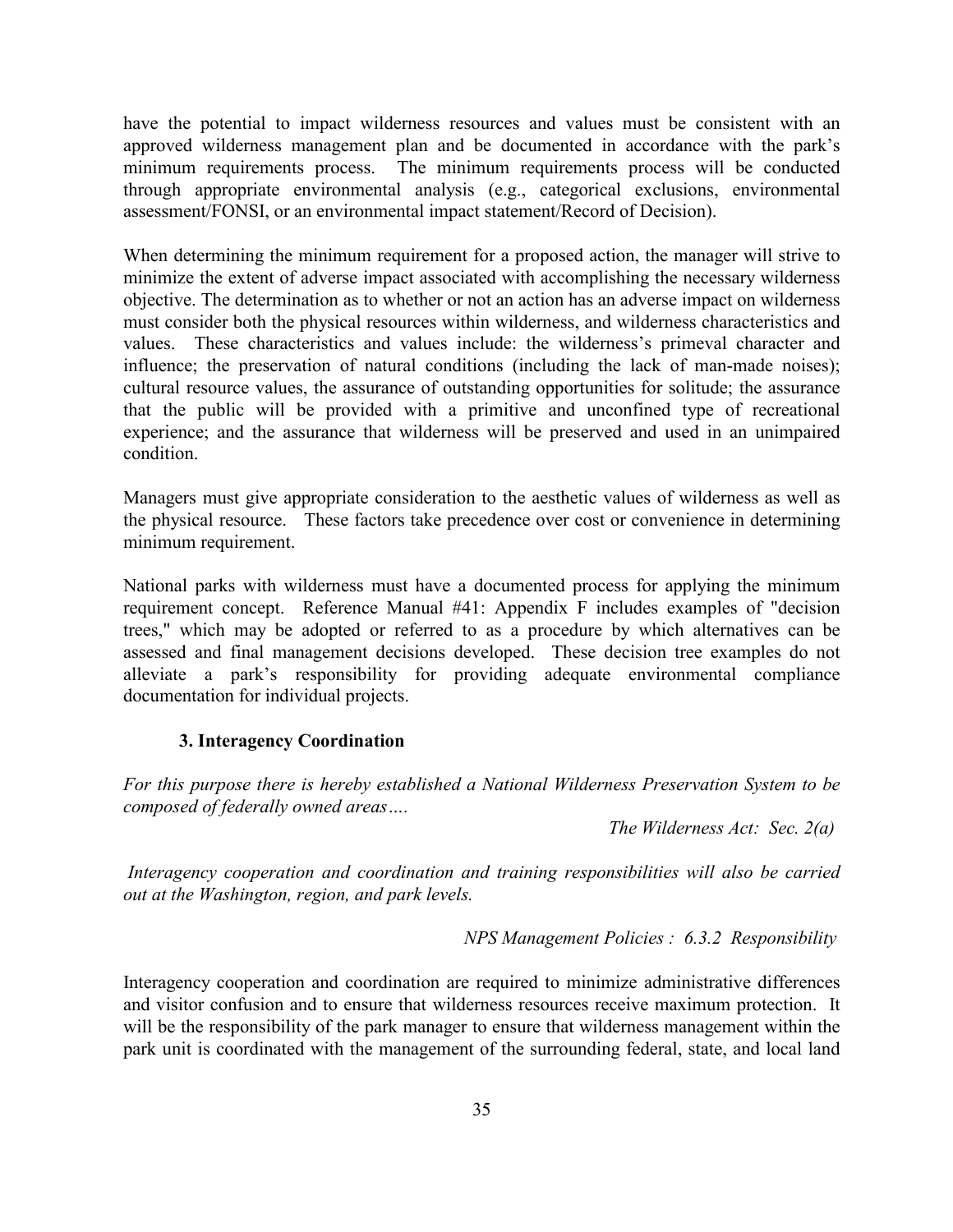managers; federally recognized Native American tribes; and with other public and private organizations, as appropriate.

In areas where the National Park Service wilderness adjoins wilderness administered by another land management agency, the superintendent is responsible for coordinating with adjacent wilderness units to achieve as much consistency as possible in the application of wilderness regulations and management techniques. Coordination can include, but is not limited to, programs and policy concerning the issuance of permits, saddle and pack stock, group and party size, research projects, limits on campfires and pets, and other resource and visitor management issues. While the goal is to mitigate problems resulting from the differing missions of the agencies, the National Park Service will not adopt any practice that weakens or compromises the preservation of wilderness within the parks. Where appropriate, National Park Service wilderness education programs will explain the reasons for differences among neighboring agencies managing wilderness.

#### **4. Cultural Resource Management in Wilderness**

*Each Federal agency shall establish, in consultation with the Secretary, a preservation program for the identification, evaluation, and nomination to the National Register of Historic places, and protection of historic properties.*

 *National Historic Preservation Act* 

*...the designation of any area of any park, monument, or other unit of the national park system as a wilderness area pursuant to this Act shall in no manner lower the standards evolved for the use and preservation of such park,...in accordance with the Act of August 25, 1916, the statutory authority under which the area was created, or any other Act of Congress which might pertain to or affect such area including...the Act of June 8, 1906 ["Antiquities Act"]... and the Act of August 21, 1935 ["Preservation of Historic Sites Act"]...*

 *The Wilderness Act: Section 4(a)(3)*

*Except as otherwise provided in this Act, each agency administering any area designated as wilderness shall be responsible for preserving the wilderness character of the area and shall so administer such area for such other purposes for which it may have been established as also to preserve its wilderness character.*

 *The Wilderness Act: Section 4(b)*

Wilderness contains scientific, educational, and historical properties that are also cultural resources. There has been extensive prior human use in most areas now designated as wilderness, resulting in archeological sites, historic structures, cultural landscapes and associated features, objects, and traditional cultural properties that are contributing elements to wilderness. It is important to recognize that laws, such as the National Historic Preservation Act (NHPA), Archeological Resources Protection Act (ARPA), American Indian Religious Freedom Act (AIRFA) and the Native American Graves Protection and Repatriation Act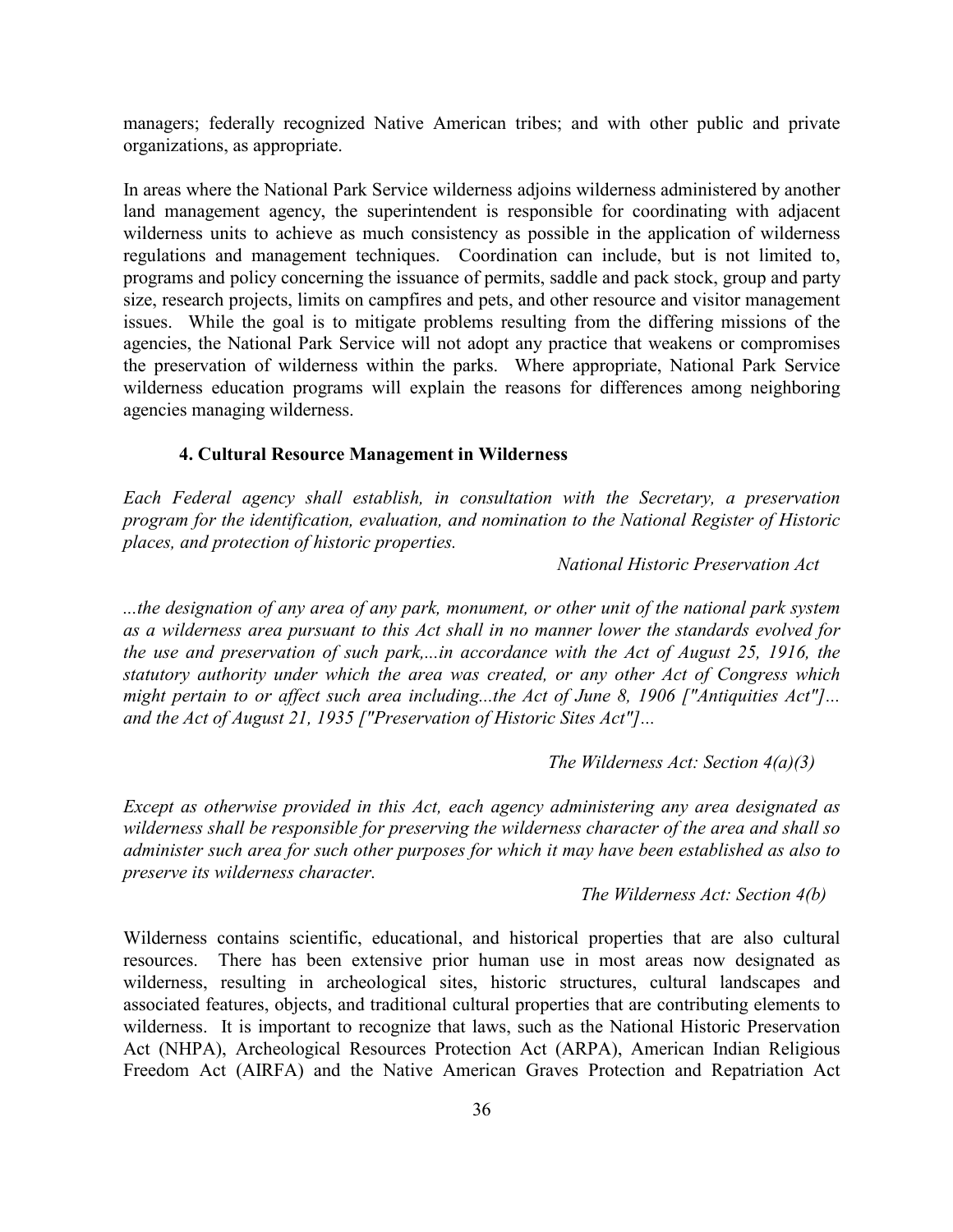(NAGPRA), as well as others, intended to preserve our cultural heritage, are applicable in wilderness.

National Park Service managers are responsible for maintaining an affirmative cultural resource management program in wilderness. The cultural resource management tasks within wilderness are the same as those elsewhere, but these sites must additionally be treated in a manner that preserves other wilderness resources and character. Measures to protect and inventory cultural resources in wilderness must comply with the Wilderness Act provisions on access and use of the minimum requirement concept.

Cultural resource specialists shall fully participate in the development of a park's wilderness management plan. In keeping with the full range of options identified in the Secretary's Standards, management actions affecting cultural resources in wilderness may include a variety of management options including preservation of a site or property, protection from vandalism, professional level documentation, and may include removal. However, actions involving all cultural resource types in wilderness must comply with cultural resource laws, such as compliance actions and inventory requirements mandated by the NHPA. Pertinent management actions must be made in consultation with the public interested in the historic preservation issue(s), including, but not limited to Native American tribes, State Historic Preservation Officers and, if necessary, the Advisory Council on Historic Preservation.

Wilderness, for some Native American groups, is a place of profound tribal history, traditional use, or a homeland. Ancestral human remains are protected in wilderness through NAGPRA, standing Executive orders, and the Presidential Memorandum concerning "Government to Government Relationships." These underscore strongly held tribal relationships to places in wilderness. Within wilderness, a number of Native American tribes continue religious ceremonies and other practices as provided for in the American Indian Religious Freedom Act.

Managers must develop long-term, constructive relationships with traditionally associated tribes to assist in culturally sensitive wilderness management. Wilderness areas may also be areas where treaty responsibilities and provisions apply.

#### **5. Fire Management in Wilderness**

*(d) The following special provisions are hereby made...In addition, such measures may be taken as may be necessary in the control of fire...subject to such conditions as the Secretary deems desirable.*

 *The Wilderness Act: Section 4(d)*

*Fire management activities conducted in wilderness areas will conform to the basic purposes of wilderness. The park's Fire Management and wilderness management plans together will identify the natural and historic roles of fire in the wilderness and will provide a prescription for response, if any, to natural and human-caused wildfires. If a prescribed fire program is*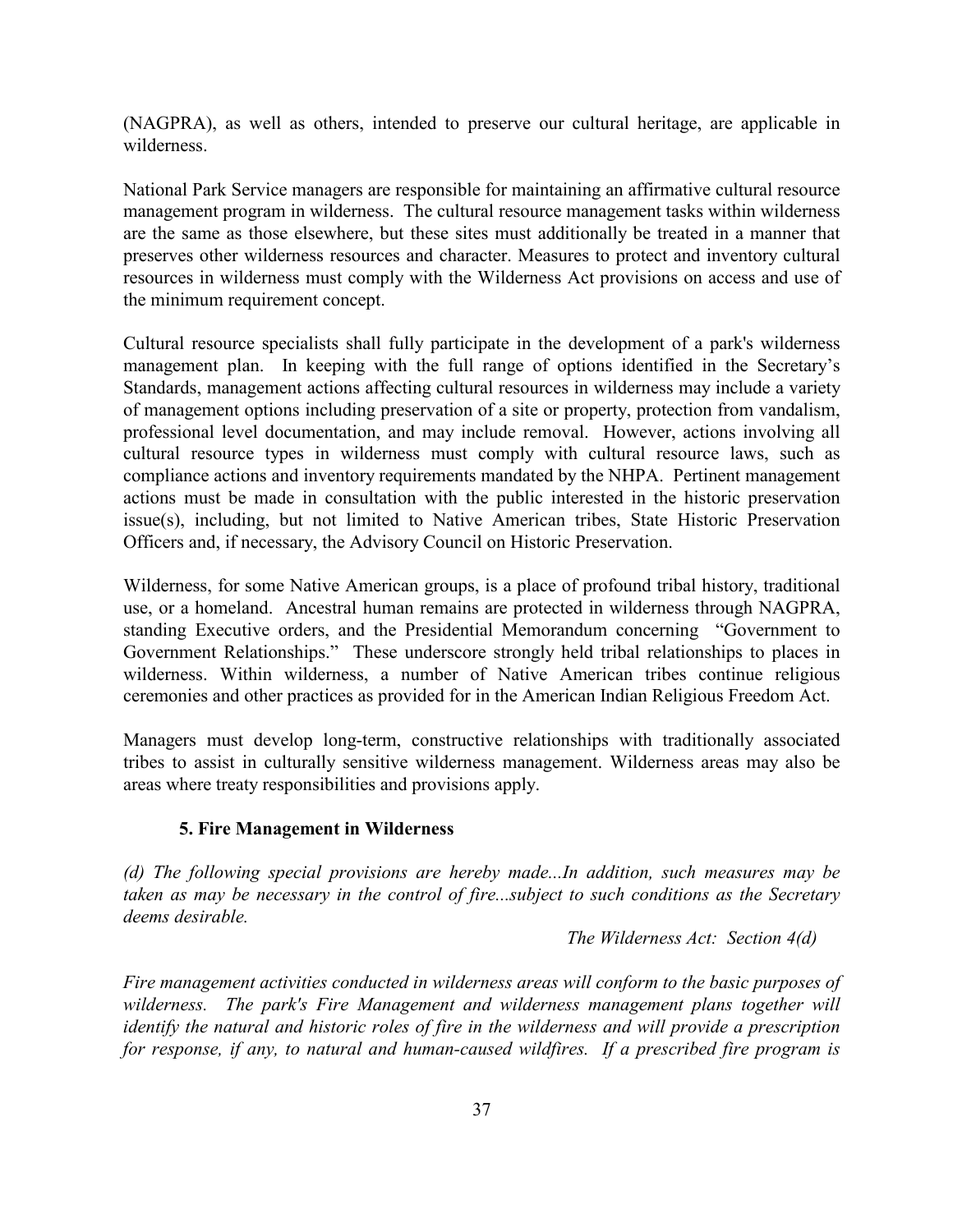*implemented, these plans will also include the prescriptions and procedures under which the program will be conducted within wilderness.*

*Actions taken to suppress wildfire will use the minimum requirement concept and will be conducted in such a way as to protect natural and cultural features and to minimize the lasting impacts of the suppression actions and the fires themselves.*

#### *NPS Management Policies: 6.3.9 Fire Management*

Under ideal conditions, natural fire should be considered as a fundamental component of the wilderness environment. Director's Order # 18: Wildland Fire Management, directs that all fires burning within wilderness will be classified as a "wildland fire" or a "prescribed fire." Wildland fires are those that result from unplanned ignitions. Prescribed fires are those resulting from planned ignitions. All wildland fires within wilderness will be managed to include the application of minimum requirement suppression techniques, the consideration of firefighter and public safety, a cost/benefit analysis, sensitive natural and cultural resources, and will use the strategic and tactical options described in an approved fire management plan.

Fire management plans must address the effects of fire management decisions on wilderness resources and character, air quality, smoke management, water quality, and other pertinent natural and cultural resource management objectives.

Until a fire management plan is approved, all wildland fires in wilderness must be suppressed, with strong emphasis on the concept of minimum requirement in determining suppression methodologies.

Parks containing wilderness will integrate wilderness considerations in the systematic decisionmaking process, determining the most appropriate management strategies for all planned ignitions (prescribed fires), and for any unplanned fires that no longer meet resource management objectives. While parks lacking an approved fire management plan may not use resource benefits as a primary consideration influencing selection of a wildfire suppression strategy, the resource impacts of suppression alternatives on wilderness values must be considered when decisions are made.

Wilderness values must be adequately represented during all fire planning processes, and wilderness managers will assist in the selection and implementation of appropriate responses to wilderness fires. Resource advisors must be knowledgeable about wilderness values, objectives, and policies.

Any delegation of authority to Incident Management Teams will include appropriate emphasis on the protection of wilderness resources. The methods used to suppress all wildland fires should be those that minimize the impacts of the suppression action and the fire itself, commensurate with effective control and the preservation of wilderness values. Fire suppression teams should be trained in the concepts of wilderness management, the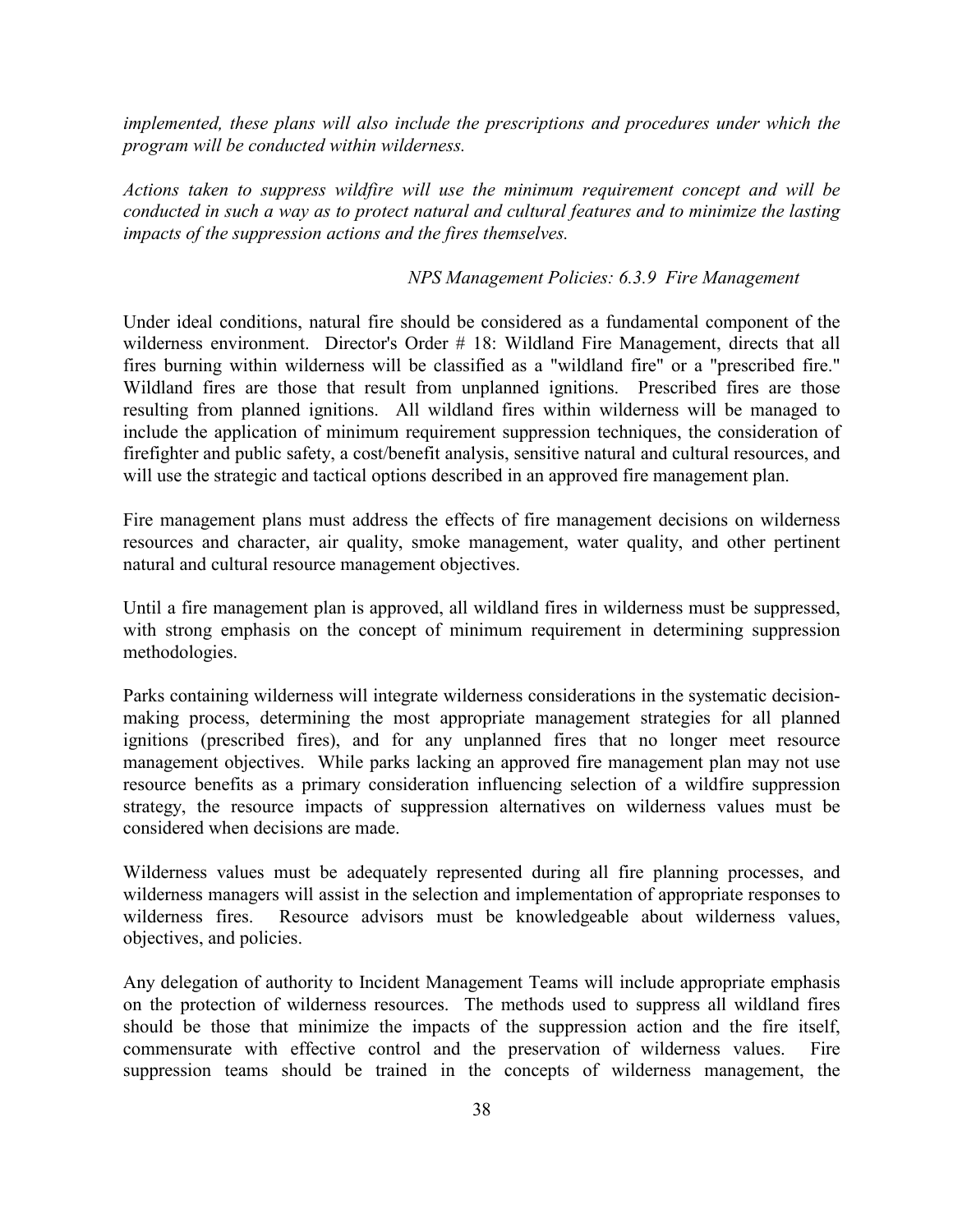preservation of wilderness values, and wilderness fire management. This requirement should be identified in appropriate delegation orders.

### **6. Wilderness Interpretation and Education**

*In the context of park interpretive and educational planning, national parks with wilderness resources will operate public education programs designed to promote and perpetuate public awareness of, and appreciation for, wilderness character, resources and ethics….*

### *NPS Management Policies: 6.4.8 Wilderness Interpretation and Education*

The Comprehensive Interpretive Plan for parks with wilderness will include and address the primary park interpretive themes that reflect the wilderness significance statements that appear in the park's GPRA Plan (See Reference Manual 41: Appendix I). Wilderness character and resources should be included in the park's interpretation and educational program, and be included as an integral component of the long range interpretive plan and annual implementation plan. Other key issues to be presented include wilderness safety and Leave No Trace ethics.

Public interpretation and education is essential for the support, understanding, and protection of wilderness. On-site programs may include talks, walks and other presentations, trailhead information, publications, and wilderness information centers or exhibits in existing visitor centers. Off-site and outreach programs may include a variety of presentations, curriculumbased education programs, web page sites, and publications.

Guided interpretive walks in wilderness will be conducted in accordance with day use limits prescribed in the park's Wilderness Management Plan. The walks will be conducted with sensitivity toward the experience of other wilderness users, and with minimal impact to the wilderness character and resource.

Staff education is an integral part of any wilderness education program. Wilderness awareness training will be incorporated into to all appropriate training programs. Examples include orientation training for seasonal park staff, cooperating associations, concessions, and volunteers. Park managers are encouraged to establish partnerships to better promote the benefits and values of wilderness.

## **7. Mineral Development in Wilderness**

*Except as specifically provided for in this chapter, and subject to existing private rights, there shall be no commercial enterprise and no permanent road within any wilderness area designated by this chapter ....* 

 *The Wilderness Act: Sec. 4(c)*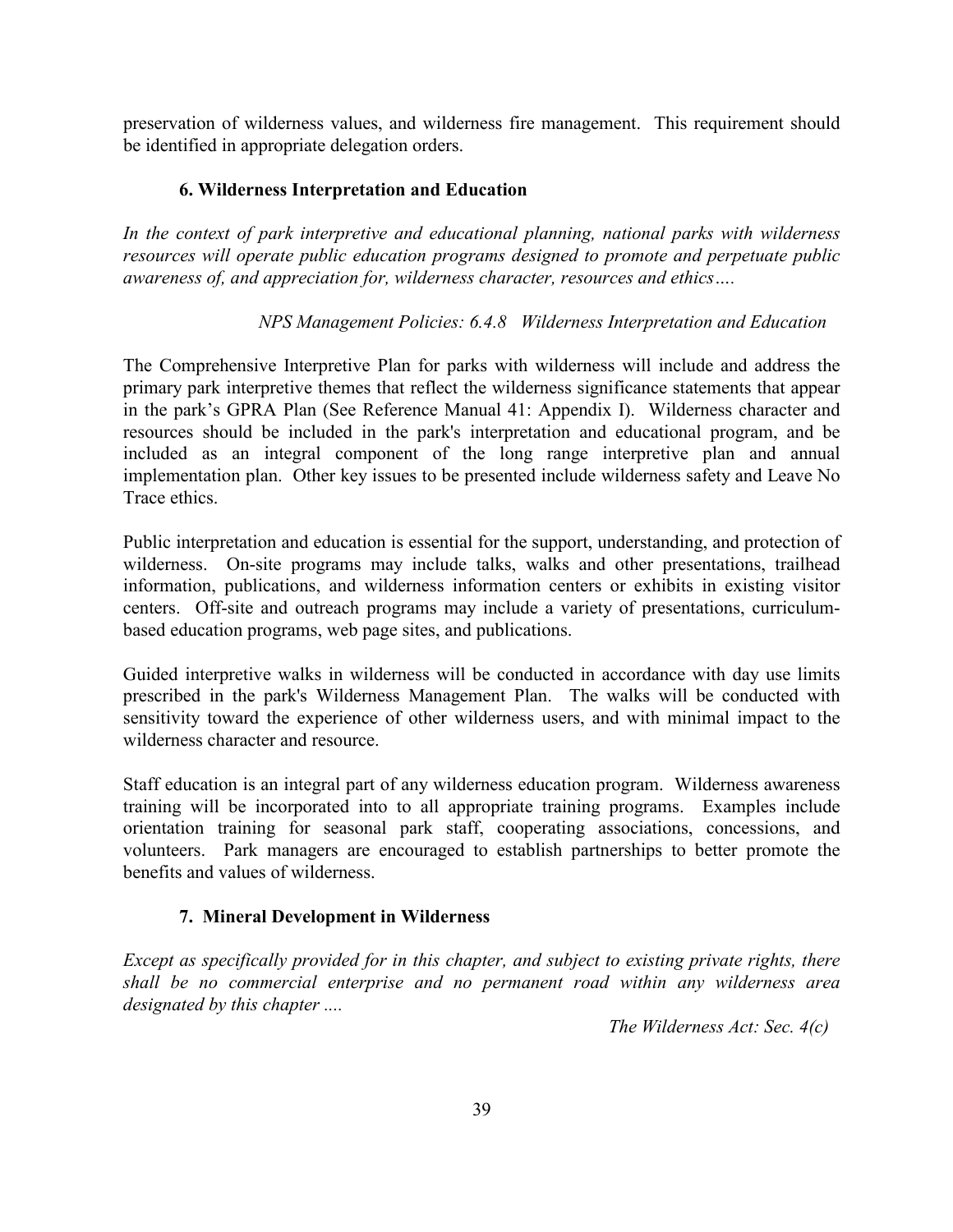*The NPS will seek to remove or extinguish valid mining claims and non-federal mineral interests in wilderness through authorized processes including purchasing valid rights. In parks where Congress has authorized the leasing of federal minerals, the Park Service will take appropriate actions to preclude the leasing of lands or minerals within wilderness....*

#### *NPS Management Policies: 6.4.6 Mineral Development*

Valid mineral interests and mining claims in wilderness will be managed pursuant to existing NPS regulations, policies, and procedures unless and until eliminated by acquisition, relinquishment, exchange or other methods. Regulations at 36 CFR Part 9A govern the development of mining claims located under the 1872 Mining Law. Regulations at 36 CFR Part 9B govern nonfederal oil and gas development. All other mineral development in parks, including wilderness, must be authorized under applicable regulations at 36 CFR Parts 1.6 and 2 through 5. Access in Alaska is additionally regulated by 43 CFR Part 36. More detailed information on managing minerals in wilderness can be found in other NPS guidance documents, including the "NPS Procedures Governing Mining Claims," the "NPS Procedures Governing Non-federal Oil and Gas Rights," and Natural Resources Reference Manual #77.

Validity exams: Under current NPS policy, validity exams must include the costs of complying with all applicable NPS regulations (NPS Procedures Governing Mining Claims, p. 35). In wilderness areas, validity exams should include the costs of environmental mitigation necessary to preserve the wilderness character, including possible restrictions on access or operations or additional costs of reclamation. Determination of the necessary mitigation measures may require that the environmental compliance process be conducted concurrently with the validity exam.

Motorized access: Stipulations on access may include non-motorized means, restrictions on the time and location of the access, restrictions on traffic volume and size, or other reasonable measures to minimize both short-term and long-term effects on wilderness resources and character.

Plan of operations: Stipulations on approved operations to ensure that short-term and long-term effects on the wilderness area are substantially unnoticeable may include, but are not limited to, sound barriers, camouflage, camping platforms, reducing operations to certain times of the day or year, limiting night lighting, hauling out all greywater or other wastes, and restoration of natural conditions and processes.

Abandoned mine lands: Sites will be evaluated for closure or restoration using the minimum requirement analysis, which includes consideration of public safety and other pertinent laws and regulations and restoration of wilderness values.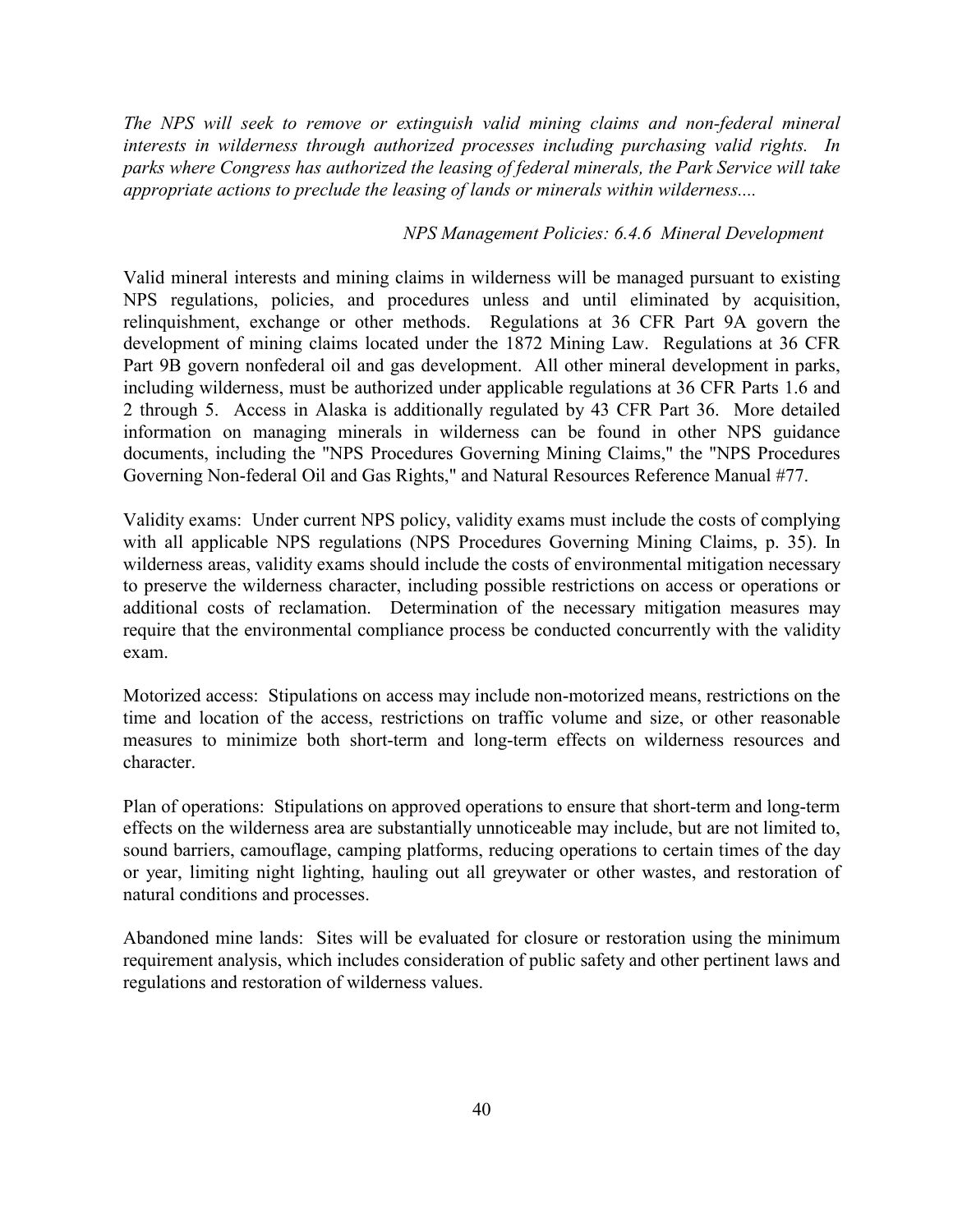#### **8. Scientific Activities in Wilderness**

*A wilderness...may also contain ecological, geological, or other features of scientific, educational, scenic, or historical value.*

 *The Wilderness Act: Sec. 2(c)(4)*

*Except as otherwise provided in this Act, wilderness areas shall be devoted to the public purposes of recreational, scenic, scientific, educational, conservation, and historical use.*

 *The Wilderness Act:* Sec. 4(b)

*The statutory purposes of wilderness include scientific activities, and these activities are permitted when consistent with the agency's responsibilities to preserve and manage wilderness. The National Park Service has a responsibility to support appropriate scientific activities in wilderness, and to use science to improve wilderness management. The National Park Service recognizes that wilderness can and should serve as an important resource for long-term research, study, and observation of ecological processes and the impact of humans on these ecosystems. The National Park Service further recognizes that appropriate scientific activities may be critical to the long-term preservation of wilderness. Accordingly, scientific activities are to be encouraged in wilderness, provided that the benefits of what can be learned outweigh any negative impacts on the wilderness resource or values.*

 *NPS Management Policies: 6.3.6 Scientific Activities*

The Wilderness Act intended, and NPS policy provides for, the conduct of legitimate natural and cultural scientific use of wilderness areas. The scientific value of wilderness derives from its undisturbed conditions. Because undisturbed natural areas are increasingly rare, wilderness areas often provide unique opportunities for scientific investigation. Scientific activities are to be encouraged in wilderness, provided that the benefits of what may be learned outweigh the negative impacts on other wilderness values.

The National Park Service recognizes and supports the value of wilderness areas as natural outdoor laboratories of both local and national significance. Research that aids or supports wilderness stewardship or administration and purposes of the wilderness area or park is to be encouraged--within the bounds of other applicable National Park Service policy and regulations, including the application of the minimum requirement concept.

The increase of scientific knowledge, even if it serves no immediate wilderness management purpose, may be an appropriate wilderness research objective when it does not compromise wilderness resources and character. However, research and other science projects in wilderness must meet accepted protocols and standards, including those related to safety.

It is important for scientists to understand that the conduct of their research should be in accord with wilderness preservation principles. Applications for research and other scientific work in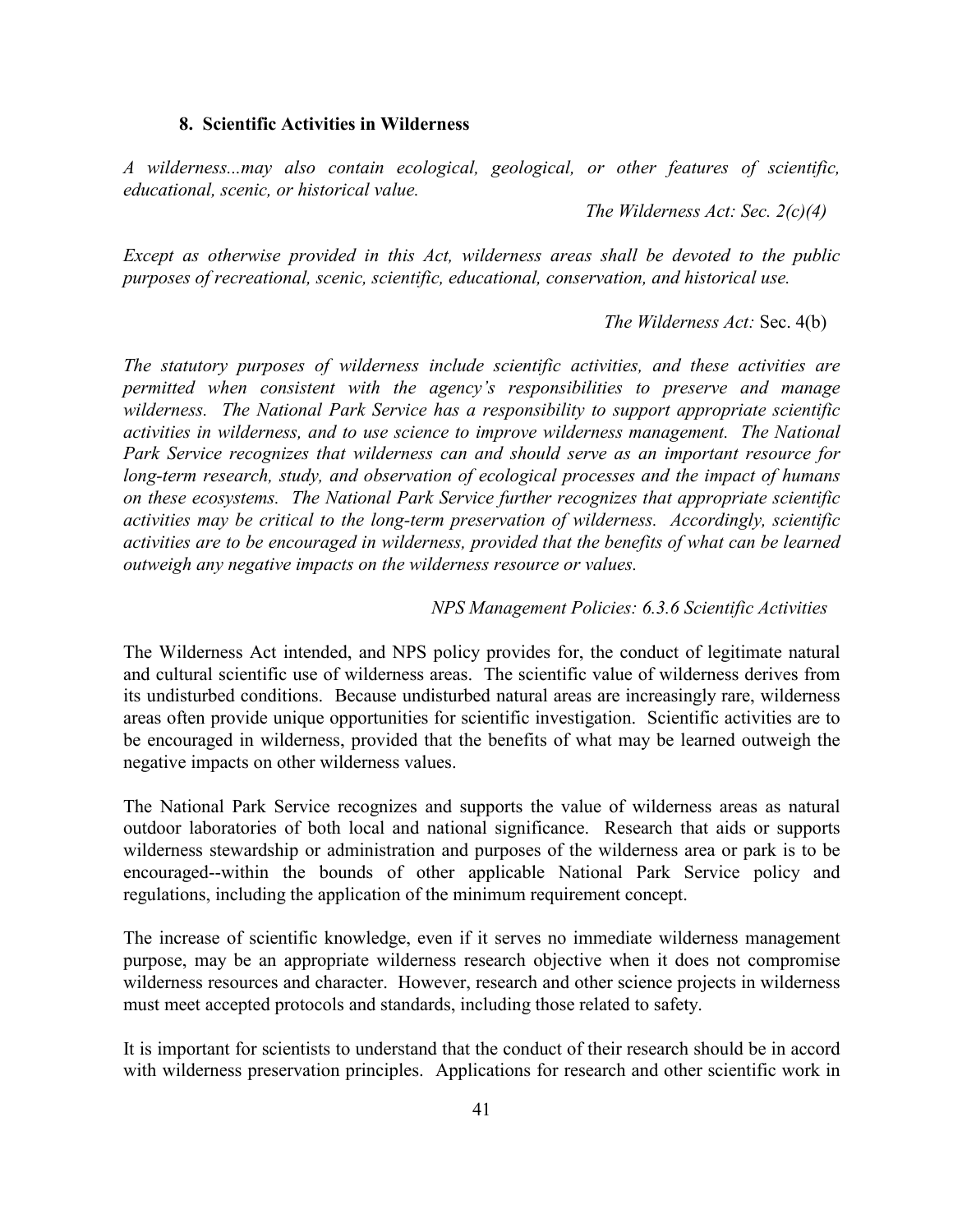National Park Service wilderness should demonstrate a positive benefit to wilderness or wilderness purposes and must include a minimum requirements analysis of the project's methodologies.

#### **9. Wilderness Use By Persons With Disabilities**

(*1) In General -- Congress reaffirms that nothing in the Wilderness Act is to be construed as prohibiting the use of a wheelchair in a wilderness area by an individual whose disability requires use of a wheelchair, and consistent with the Wilderness Act, no agency is required to provide any form of special treatment or accommodation, or to construct any facilities or modify any conditions of lands within a wilderness area to facilitate such use.*

*(2) Definition -- For the purposes of paragraph (1), the term wheelchair means a device designed solely for the use by a mobility-impaired person for locomotion that is suitable for use in an indoor pedestrian area.* 

> *Americans with Disabilities Act of 1990 (ADA): Section 507(c), 104 Stat. 327, 42 U.S.C. 12207*

*In meeting the goal of accessibility, emphasis will be placed on ensuring that persons with disabilities will be afforded experiences and opportunities with other visitors to the greatest extent practicable.*

> *NPS Management Policies: 9.1.2 Accessibility for Persons with Disabilities*

The National Park Service has legal obligations to make available equal opportunities for people with disabilities in all of our programs and activities. This requirement includes the opportunity to participate in wilderness experiences. Management decisions responding to requests for special consideration to provide for wilderness use by persons with disabilities must be in accord with the Architectural Barriers Act of 1968, the Rehabilitation Act of 1973 (amended in 1978), and Section 507(c) of the Americans with Disabilities Act of 1990. Such decision should balance the intent of the access and wilderness laws and find a way to provide the highest level of access for the disabled with the lowest level of impact on the wilderness resource.

As a matter of law, the Rehabilitation Act (29 USC 701 et seq.) prohibits discrimination on the basis of disability in all programs and activities provided by the National Park Service. The Department of the Interior has adopted regulations (43 CFR 17) to implement the requirements of the Rehabilitation Act. Additionally, in the Americans with Disabilities Act, Congress added the above provision to the Act to address the access needs of persons with disabilities in wilderness areas.

The Secretary of the Interior's regulations regarding "Enforcement of Nondiscrimination on the Basis of Disability in Department of the Interior Programs" (43 CFR 17) require that the NPS will operate all programs and activities so that they are accessible to and usable by persons with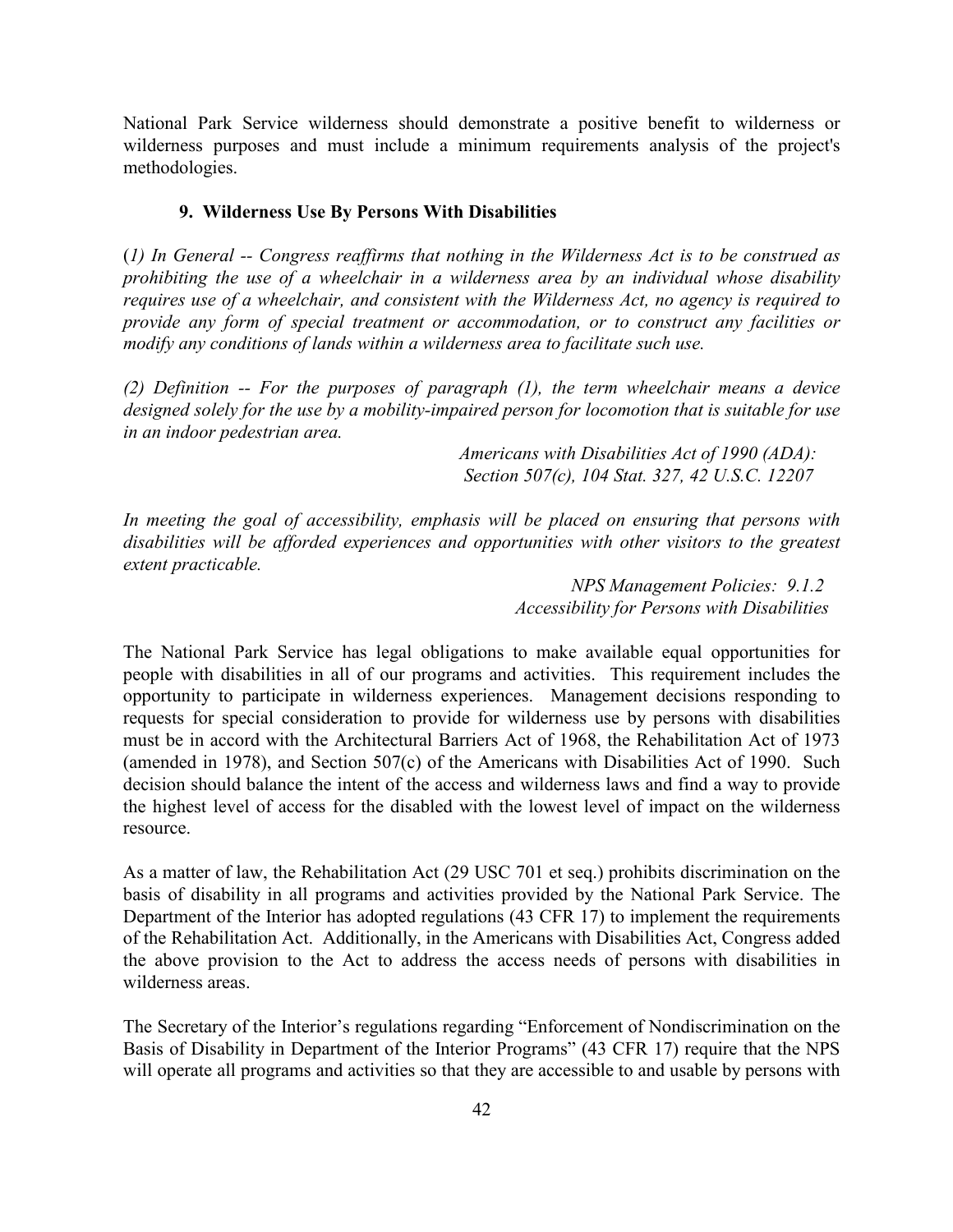disabilities to the greatest extent practicable. However, Section 17.550 of those regulations states that agencies are not required to take any actions or provide access that would result in a fundamental alteration in the nature of a program or activity. This concept is also found in Section 507 of the American with Disabilities Act. The agency subsequently has the burden of proving that compliance would result in a fundamental alteration. While providing for the use of wheelchairs in wilderness areas, Congress states that "no agency is required to provide any form of special treatment or accommodation, or to construct any facility or modify any condition of lands within a wilderness area in order to facilitate the use of a person using a wheelchair."

While the National Park Service is not required to provide any special treatment to provide access for persons with disabilities who use wheelchairs, managers should explore solutions for reasonable accommodations when not in conflict with the Wilderness Act (e.g., barrier-free trails, accessible campsites). Any facilities, built or altered, must meet current accessibility guidelines.

Wheelchairs are allowed in wilderness if they meet the definition in the ADA. The intent of this definition is that a wheelchair is a person's primary mode of locomotion, manual or electric, that is suitable for use in indoor pedestrian areas. This definition is also intended to ensure that persons using wheelchairs are reasonably accommodated in wilderness without the need to compromise the wilderness resource and its character.

The National Park Service will allow service animals within wilderness when it makes these areas accessible and usable by persons with disabilities. The ADA defines a service animal as any guide dog, signal dog, or other animal individually trained to provide assistance to a person with a disability. Service animals are required by persons with disabilities in day-to-day activities, and are permitted in wilderness. The training of service animals in wilderness is only allowed with specific permission from the park superintendent. Documentation must be provided that the animal is legitimately in training to be a service animal.

A publication entitled "Wilderness Access Decision Tool" (See Reference Manual #41: Appendix E) provides further guidance in assisting managers in making appropriate, objective, and consistent decisions regarding the use of wilderness areas by persons with disabilities. Managers should ensure that decisions concerning wilderness use does not inadvertently discriminate against persons with disabilities.

#### **10. Special Events in Wilderness**

*The National Park Service will not sponsor or issue permits for special events to be conducted in wilderness if those events might be inconsistent with wilderness resources and character, or do not require a wilderness setting to occur.*

 *NPS Management Policies:* 6.4.5 Special Events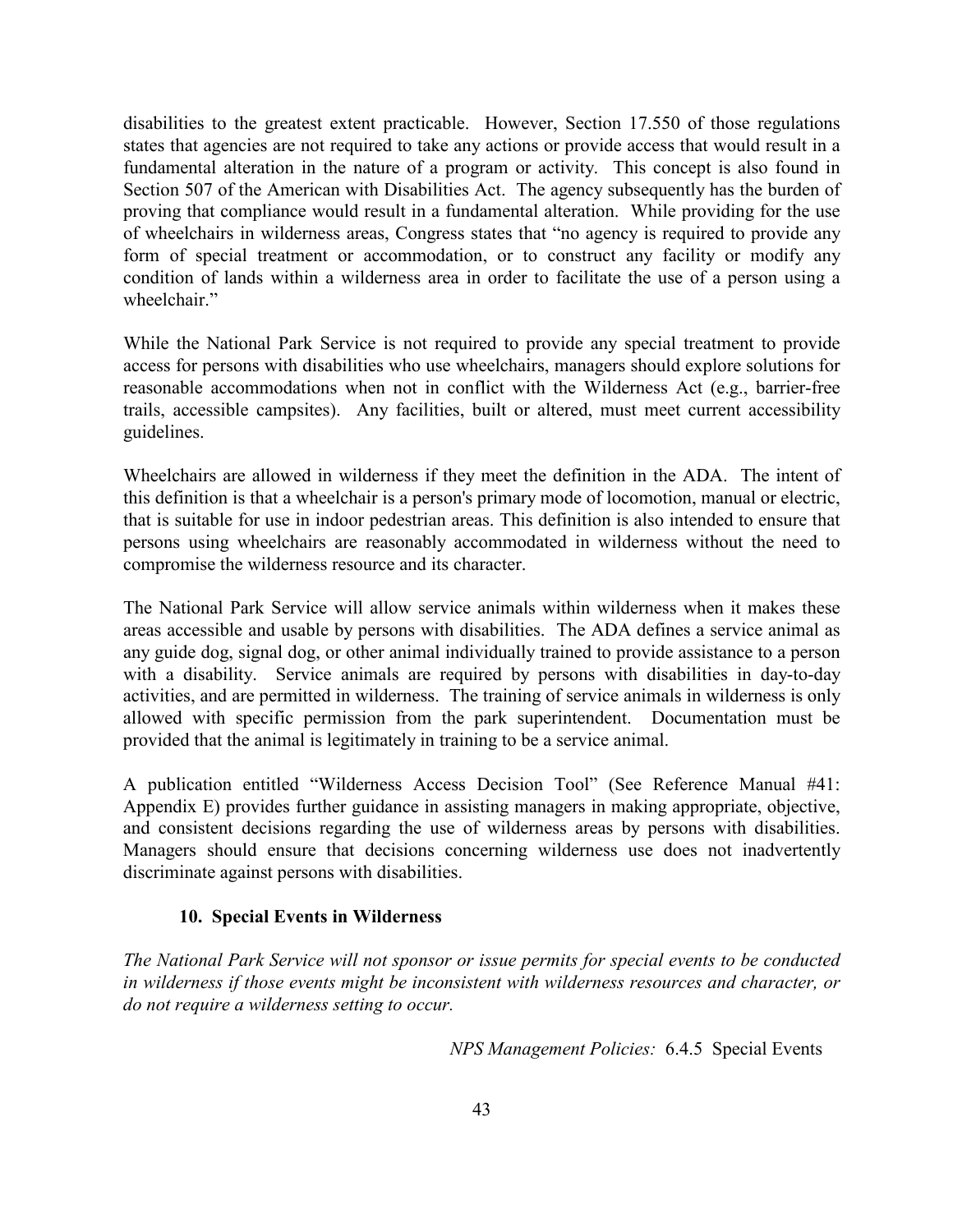Special events can cause wilderness resource degradation and intrude on the opportunities for solitude. Any request for the issuance of a permit for a special event in wilderness must be evaluated through the minimum requirement process and administered under 36 CFR 2.50.

Permits will not be issued for special events that are commercial enterprises, or for competitive events, activities involving animal, foot or watercraft races, physical endurance of a person or animal, organized survival exercises, war games, or other similar exercises in NPS wilderness areas.

#### **11. Wilderness Training Requirements**

Superintendents, aided by the National Wilderness Program Manager and the Office of Employee Development, are responsible for providing appropriate types and levels of wilderness training needed by park and other agency personnel. Parks will be surveyed on a periodic basis to determine their highest priority wilderness training needs for incorporation into a long-term training strategy.

The Associate Director, Park Operations and Education, in cooperation with the Office of Employee Development, will develop and maintain a strategic plan for wilderness training that identifies training needs for personnel, locations of personnel, and a plan for delivery of training. The Office of Employee Development and the National Wilderness Program Manager will complete an annual training notice to provide information on all wilderness training opportunities available from all sources, recruitment and nomination procedures, criteria for selection of participants, and available funding sources. The National Wilderness Program Manager will also complete an annual report on wilderness training accomplishments.

#### **12. Commercial Services in Wilderness**.

*Except as specifically provided for in this Act, and subject to existing private rights, there shall be no commercial enterprise...within any wilderness area....*

 *The Wilderness Act: Section 4(c)*

*Commercial services may be performed within the wilderness areas designated by this Act to the extent necessary for activities which are proper for realizing the recreational or other wilderness purposes of the area.*

 *The Wilderness Act: Section 6*

*Wilderness-oriented commercial services that contribute to achieving public enjoyment of wilderness values or provide opportunities for primitive and unconfined types of recreation may be authorized if they meet the "necessary and appropriate" tests of the Concessions Policy and Wilderness acts and if they are consistent with the wilderness management objectives contained in the park's Wilderness Management Plan.*

 *NPS Management Policies: 6.4.4 Commercial Services*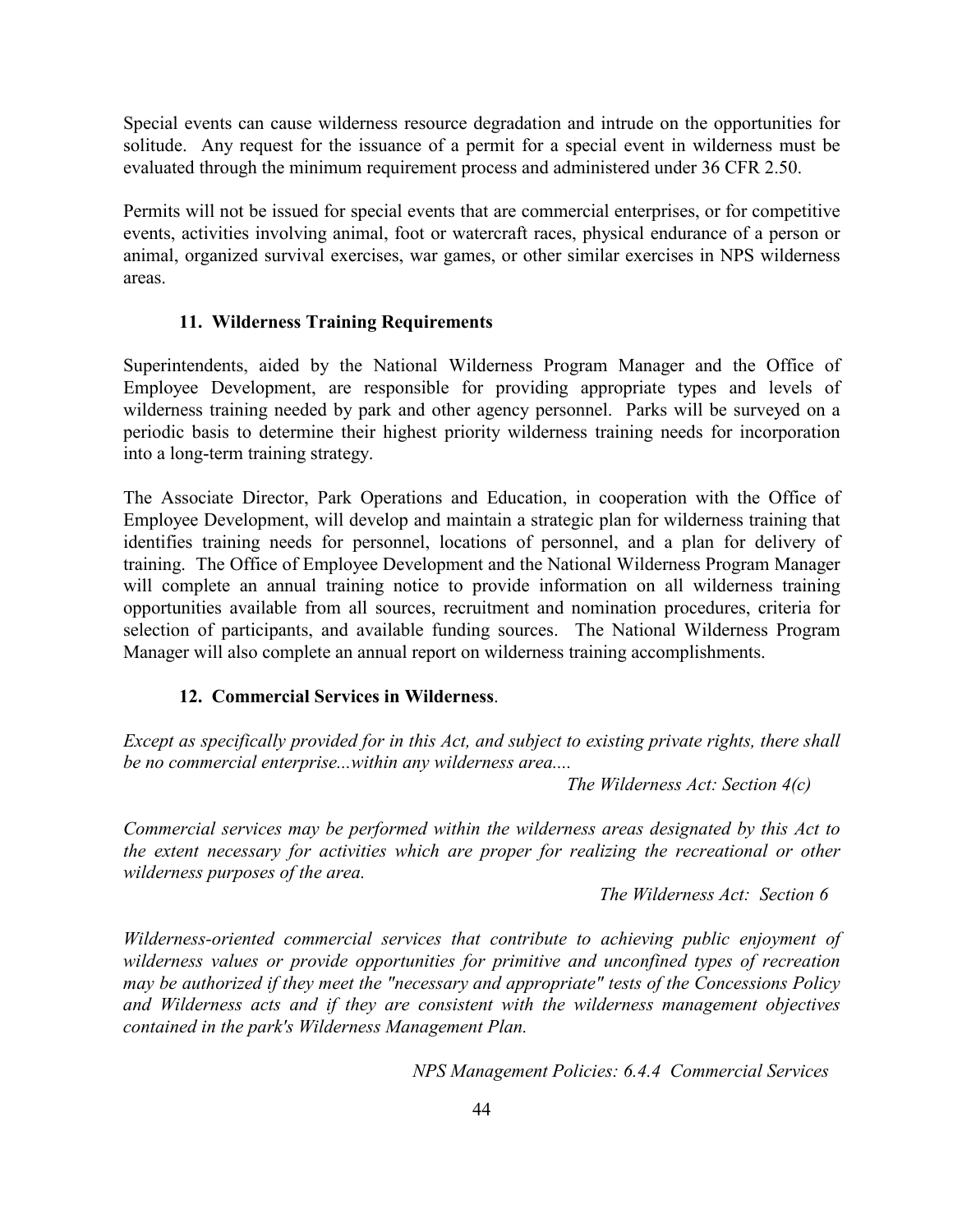Appropriate commercial enterprise may be permitted under special provisions found in: (1) Section 4(d)(5) of the Wilderness Act; (2) individual park wilderness enabling legislation; or (3) existing private rights. While a permitted commercial enterprise allowed under Section 4(d)(5), including a commercial recreational service such as a guide service, is not subject to the "prohibition of certain uses" conditions identified in section 4(c) of the Wilderness Act, it must adhere to the minimum requirement concept in all aspects of its operation.

The only structures or facilities used in support of such commercial recreational services that will be allowed in wilderness are temporary shelters, such as tents, which will be removed from the wilderness after each trip unless exceptions are clearly identified in the park's Wilderness Management Plan. There may also be specific exceptions to this policy identified within individual park wilderness enabling legislation or in ANILCA.

Commercial film and commercial photography permits, as identified and required by 36 CFR 5.5, Section 8.6.6 of National Park Service Management Policies, and Director's Order #53, will not be approved in wilderness areas unless determined to be necessary and proper for providing educational information about wilderness uses, resources or values, or necessary for other wilderness purposes.

The appropriate and fair ratio between commercial and private use allocation is to be addressed within the park wilderness management plan and associated environmental compliance document. The public must be afforded a full opportunity to provide input to these use allocations.

#### **13. Air Quality in Wilderness**

*The purpose(s) of this part [Prevention of Significant Deterioration of Air Quality] are as follows...to preserve, protect, and enhance the air quality in national parks, national wilderness areas, national monuments, national seashores, and other areas of special national or regional natural, recreational, scenic, or historic value...* 

*The Clean Air Act: Section 160*

*Congress hereby declares as a national goal the prevention of any future, and the remedying of any existing, impairment of visibility in mandatory Class I federal areas, which impairment results from manmade air pollution*.

*The Clean Air Act: Section 169A*

The Clean Air Act (CAA) as amended specifically gives Federal Land Managers (FLMs) the affirmative responsibility to protect the air quality related values (AQRVs), including visibility, of Class I areas and to consider, in consultation with the Administrator of EPA, whether a proposed major emitting facility will have an adverse impact on such values (CAA, Section 165 (d)(2)(B)).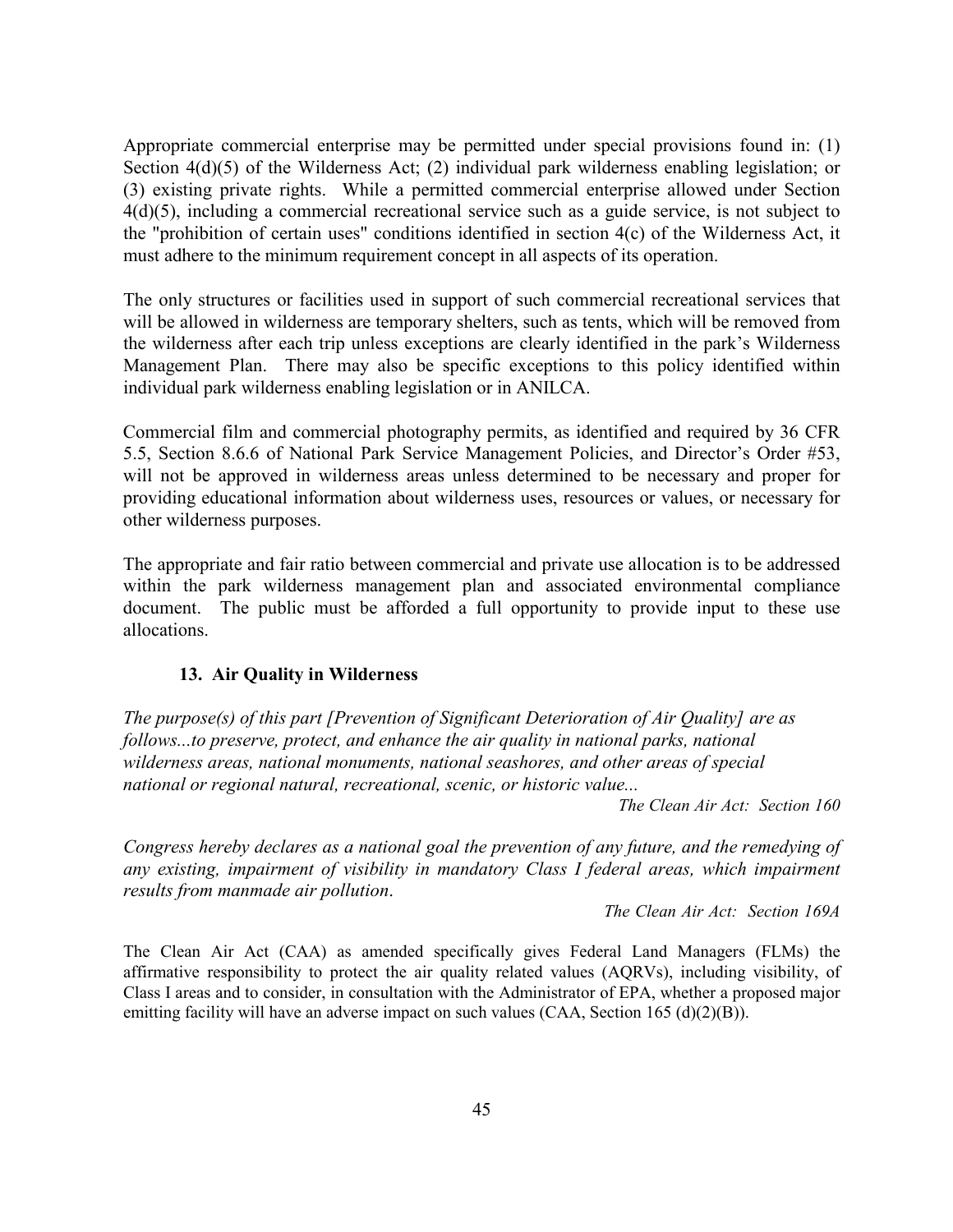AQRVs and levels of impact vary for different Class I areas. Managers must inventory wilderness ecosystems, collect baseline data, and identify sensitive indicators to air pollution. Long term monitoring programs should be established to track changes to these indicators.

Air pollution is a threat that knows no boundaries and is caused by many diverse sources. Most air pollution is generated outside Class I area boundaries and transported into wilderness areas and national parks. These sources of pollution include electric power generation, automobiles and other mobile sources, industrial manufacturing activities, dust from roadways, construction activities and other urban and rural sources, for example. To mitigate the impacts of these sources, managers will be involved in State and local air quality planning and permitting processes and in reviewing NEPA projects with the potential to impact Class I areas. Smoke from wildland fire is an exception, in that it commonly occurs within our Class I areas. Managers will be responsible for reducing the impacts of smoke from wildland fires on visibility in Class I wilderness, while understanding and promoting the need to reintroduce the natural role of fire into wilderness ecosystems.

As community leaders in environmental stewardship, NPS managers are committed to using sustainable practices in parks that will reduce air pollution, such as the use of alternative energy sources, i.e., solar power, wind energy, and alternative fuels. Interpretation of these and other sustainable practices in parks will also help educate visitors on ways they can reduce their contribution to air pollution.

Notwithstanding the FLM's affirmative responsibility to protect AQRVs in Class I areas, we have no direct permitting or enforcement authority over air pollution sources. Ours is a consultation role with the regulatory agencies. Our recommendations can be accepted or rejected by EPA, State, or local air permitting authorities. Therefore, it is very important that managers communicate routinely with regulatory agencies regarding sources that threaten resources in our Class I areas. Managers will participate in interagency partnerships for the purpose of protecting Class I air quality and related values.

#### **14. Annual Report to Congress**

*At the opening of each session of Congress, the Secretaries of Agriculture and Interior shall jointly report to the President for transmission to Congress on the status of the wilderness system,….*

 *The Wilderness Act: Section 7*

Each wilderness park area will provide the information needed by the Washington Wilderness Program Coordinator to prepare the National Park Service's submission to the Secretary of the Interior for his/her Annual Report to Congress. The format for the park submission will be developed by the Wilderness Program Manager and the National Wilderness Steering Committee. Reference Manual #41: Appendix J contains a draft format as an example of the needed annual park submission.

#### **15. Other Wilderness Management Issues To Be Addressed**

There are many other policy and director's orders issues that need to be addressed and/or expanded upon, and this will be done quickly as time and staffing allow. These issues include, but are not limited to, the following: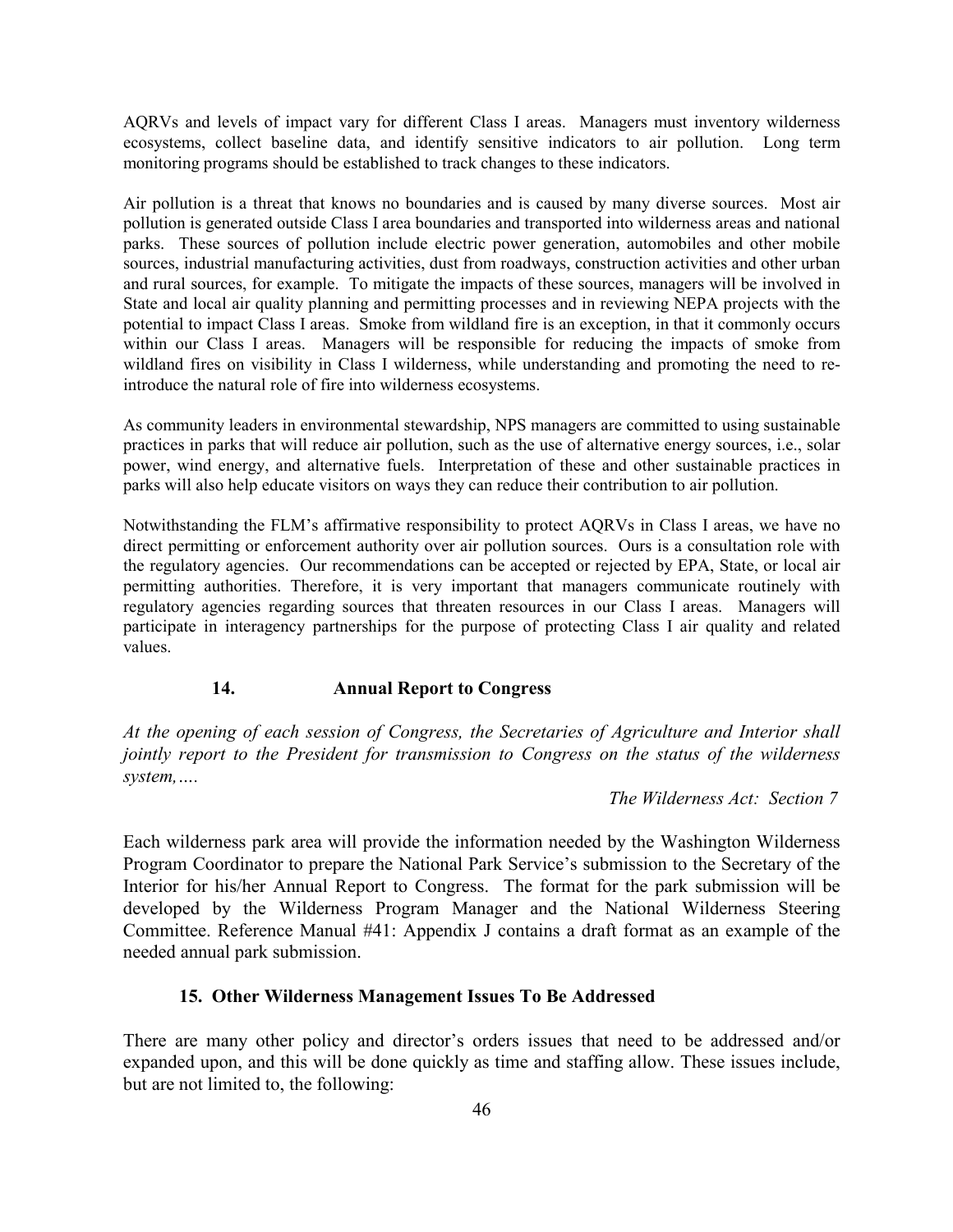Climbing protocols, Annual Report to Congress Format (per Section 7 of the Wilderness Act), Evaluating Proposals for Scientific Activities in Wilderness, Solitude and Preservation of the Wilderness Soundscape, Risk Management and Safety/ Search and Rescue, New/Emerging Technologies, Zoning, Water Resource Management, Human Waste Management, Carrying Capacities, Group Size Limits, and Alien Species Management.

Other issues will be addressed as necessary. Superintendents and staff are encouraged to address these issues within the context of their individual wilderness management plans and/or request program guidance.

---End of Director's Order---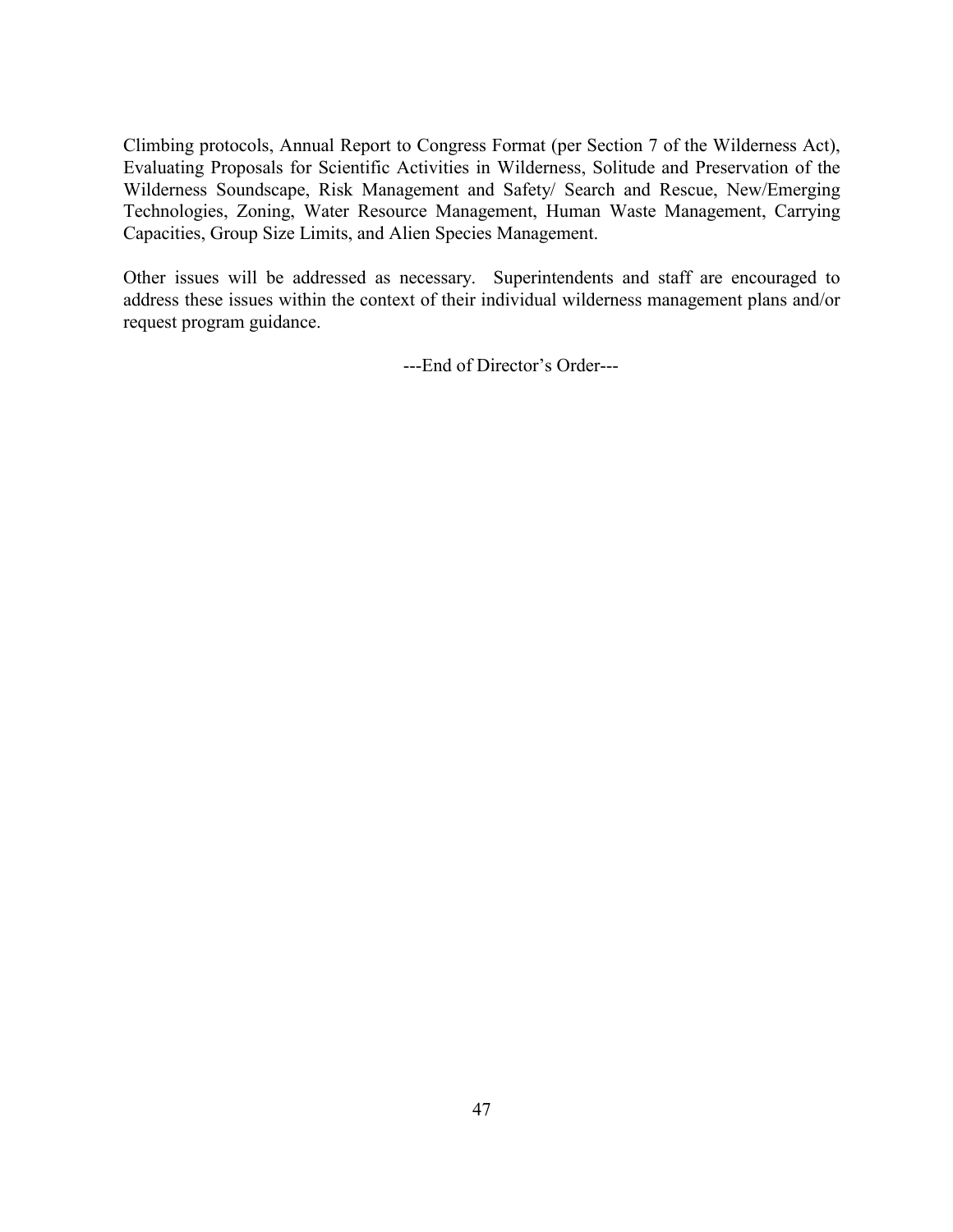### **V. APPENDICES**

**G**

- A. The Wilderness Act
- B. Alaska National Interest Lands Conservation Act
- C. Manager's Wilderness Accountability/Responsibility Checklist
- D. Wilderness Management Plan Minimum Content
- E. Wilderness Access Decision Tool (1996 U.S. Forest Service)
- F. Examples of Minimum Requirement Decision Tools
- G. Procedures for Completing Legal Descriptions and Boundary Maps
- **H** H. Designating Potential Wilderness as Wilderness
- **I** I. Primary Interpretive Themes for NPS Wilderness
	- J. Leave No Trace Outdoor Skills and Ethics
	- K. Reporting Format for Compliance with Section 7 of the Wilderness Act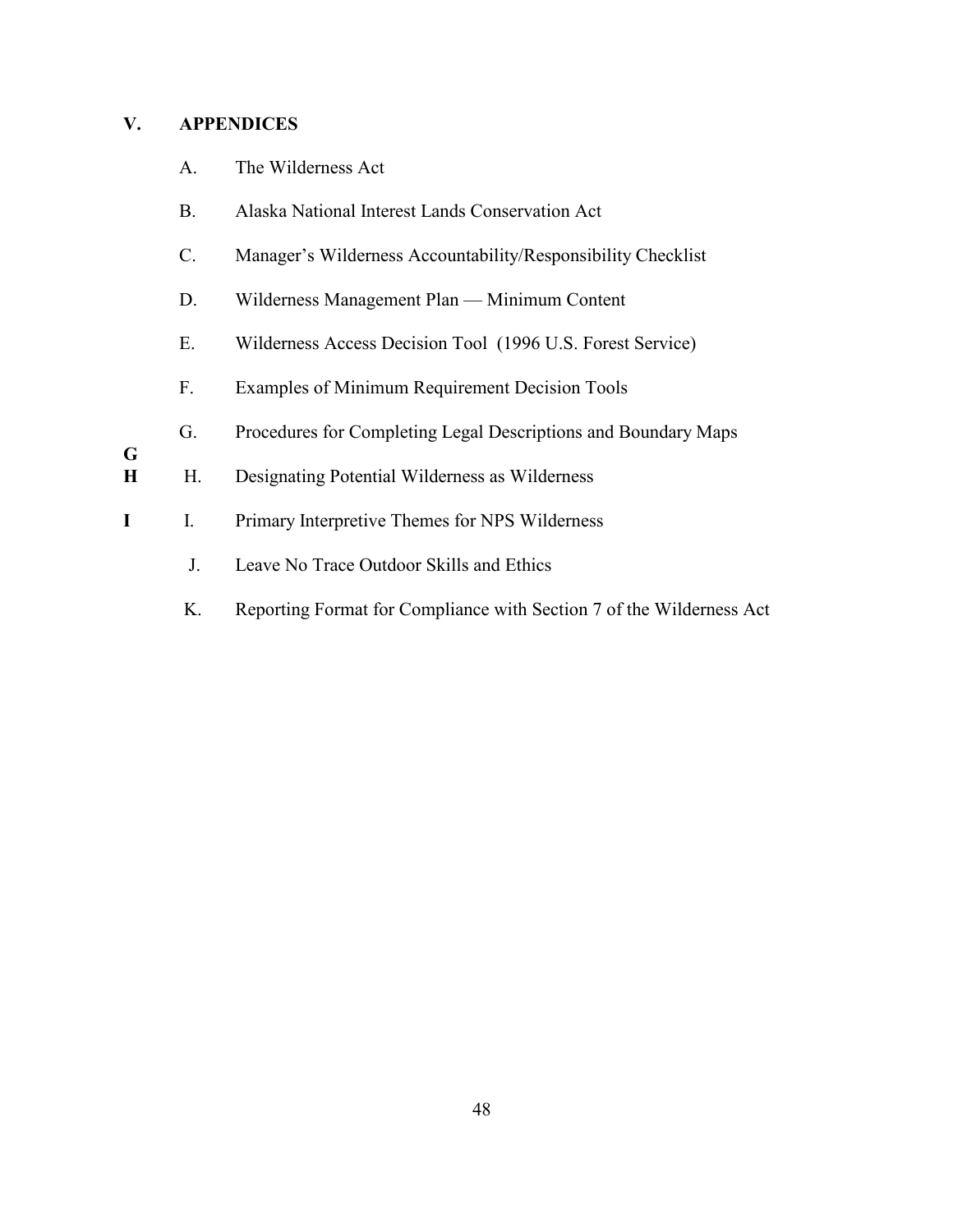#### **APPENDIX A**:

### **THE WILDERNESS ACT**

Public Law 88-577 (16 U.S. C. 1131-1136) 88th Congress, Second Session September 3, 1964

### **A N A C T**

To establish a National Wilderness Preservation System for the permanent good of the whole people, and for other purposes.

Be it enacted by the Senate and House of Representatives of the United States of America in Congress assembled.

#### **SHORT TITLE**

**SECTION 1**. This Act may be cited as the "Wilderness Act."

### **WILDERNESS SYSTEM ESTABLISHED - STATEMENT OF POLICY**

**SECTION 2.** (a) In order to assure that an increasing population, accompanied by expanding settlement and growing mechanization, does not occupy and modify all areas within the United States and its possessions, leaving no lands designated for preservation and protection in their natural condition, it is hereby declared to be the policy of the Congress to secure for the American people of present and future generations the benefits of an enduring resource of wilderness. For this purpose there is hereby established a National Wilderness Preservation System to be composed of federally owned areas designated by the Congress as "wilderness areas," and these shall be administered for the use and enjoyment of the American people in such manner as will leave them unimpaired for future use and enjoyment as wilderness, and so as to provide for the protection of these areas, the preservation of their wilderness character, and for the gathering and dissemination of information regarding their use and enjoyment as wilderness; and no Federal lands shall be designated as "wilderness areas" except as provided for in this Act or by a subsequent Act.

(b) The inclusion of an area in the National Wilderness Preservation System notwithstanding, the area shall continue to be managed by the Department and agency having jurisdiction thereover immediately before its inclusion in the National Wilderness Preservation System unless otherwise provided by Act of Congress. No appropriation shall be available for payment of expenses or salaries for the administration of the National Wilderness Preservation System as a separate unit nor shall any appropriations be available for additional personnel stated as being required solely for the purpose of managing or administering areas solely because they are included within the National Wilderness Preservation System.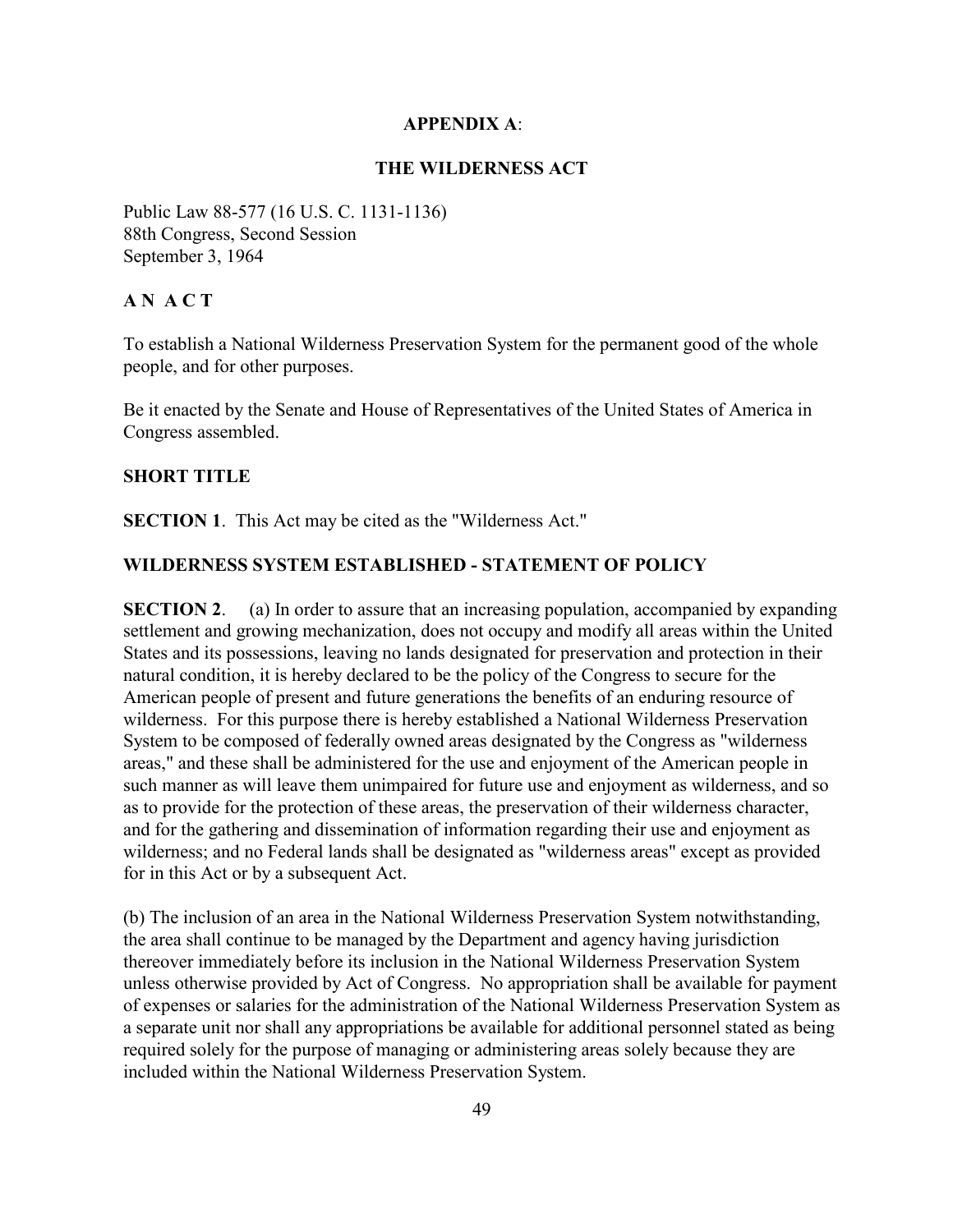### **DEFINITION OF WILDERNESS**

(c) A wilderness, in contrast with those areas where man and his works dominate the landscape, is hereby recognized as an area where the earth and its community of life are untrammeled by man, where man himself is a visitor who does not remain. An area of wilderness is further defined to mean in this Act an area of undeveloped Federal land retaining its primeval character and influence, without permanent improvements or human habitation, which is protected and managed so as to preserve its natural conditions and which (1) generally appears to have been affected primarily by the forces of nature, with the imprint of man's work substantially unnoticeable; (2) has outstanding opportunities for solitude or a primitive and unconfined type of recreation; (3) has at least five thousand acres of land or is of sufficient size as to make practicable its preservation and use in an unimpaired condition; and (4) may also contain ecological, geological, or other features of scientific, educational, scenic, or historical value.

### **NATIONAL WILDERNESS PRESERVATION SYSTEM EXTENT OF SYSTEM**

**SECTION 3.** (a) All areas within the national forests classified at least 30 days before the effective date of this Act by the Secretary of Agriculture or the Chief of the Forest Service as "wilderness," "wild," or "canoe" are hereby designated as wilderness areas. The Secretary of Agriculture shall:

(1) Within one year after the effective date of this Act, file a map and legal description of each wilderness area with the Interior and Insular Affairs Committees of the United States Senate and the House of Representatives, and such descriptions shall have the same force and effect as if included in this Act: Provided, however, That correction of clerical and typographical errors in such legal descriptions and maps may be made.

(2) Maintain, available to the public, records pertaining to said wilderness areas, including maps and legal descriptions, copies of regulations governing them, copies of public notices of, and reports submitted to Congress regarding pending additions, eliminations, or modifications. Maps, legal descriptions, and regulations pertaining to wilderness areas within their respective jurisdictions also shall be available to the public in the offices of regional foresters, national forest supervisors, and forest rangers.

Classification. (b) The Secretary of Agriculture shall, within ten years after the enactment of this Act, review, as to its suitability or nonsuitability for preservation as wilderness, each area in the national forests classified on the effective date of this Act by the Secretary of Agriculture or the Chief of the Forest Service as "primitive" and report his findings to the President.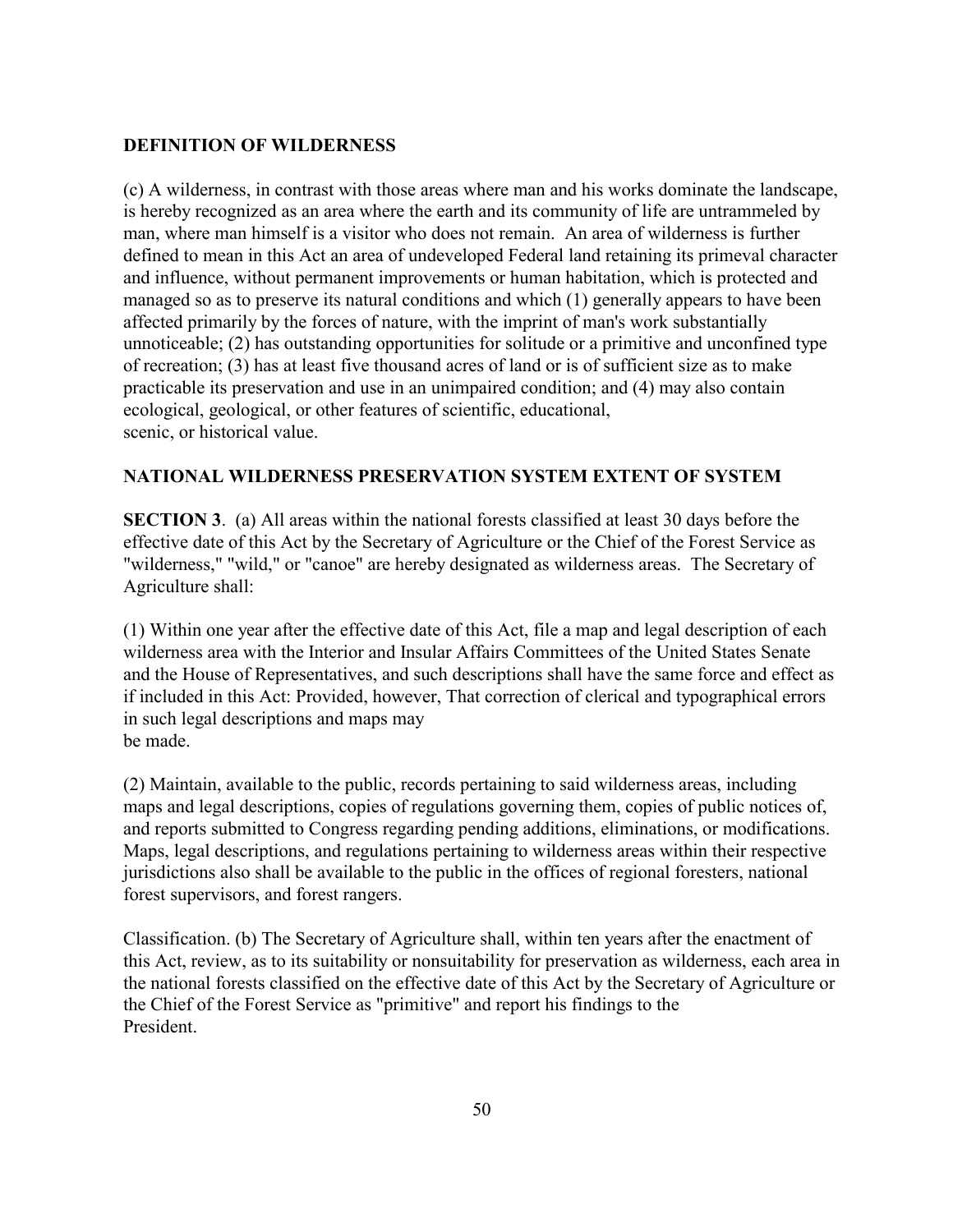Presidential recommendation to Congress. The President shall advise the United States Senate and House of Representatives of his recommendations with respect to the designation as "wilderness" or other reclassification of each area on which review has been completed, together with maps and a definition of boundaries. Such advice shall be given with respect to not less than one-third of all the areas now classified as "primitive" within three years after the enactment of this Act, and the remaining areas within ten years after the enactment of this Act.

Congressional approval. Each recommendation of the President for designation as "wilderness" shall become effective only if so provided by an Act of Congress. Areas classified as "primitive" on the effective date of this Act shall continue to be administered under the rules and regulations affecting such areas on the effective date of this Act until Congress has determined otherwise. Any such area may be increased in size by the President at the time he submits his recommendations to the Congress by not more than five thousand acres with no more than one thousand two hundred acres in any one compact unit; if it is proposed to increase the size of any such area by more than five thousand acres or by more than one thousand two hundred and eighty acres in any one compact unit the increase in size shall not become effective until acted upon by Congress. Nothing herein contained shall limit the President in proposing, as part of his recommendations to Congress, the alteration of existing boundaries of primitive areas or recommending the addition of any contiguous area of national forest lands predominantly of wilderness value. Notwithstanding any other provisions of this Act, the Secretary of Agriculture may complete his review and delete such areas as may be necessary, but not to exceed seven thousand acres, from the southern tip of the Gore Range-Eagles Nest Primitive Area, Colorado, if the Secretary determines that such action is in the public interest.

Report to President. (c) Within ten years after the effective date of this Act the Secretary of the Interior shall review every roadless area of five thousand contiguous acres or more in the national parks, monuments, and other units of the national park system and every such area of, and every roadless island within, the national wildlife refuges and game ranges, under his jurisdiction on the effective date of this Act and shall report to the President his recommendation as to the suitability or nonsuitability of each such area or island for preservation as wilderness.

Presidential recommendation to Congress. The President shall advise the President of the Senate and the Speaker of the House of Representatives of his recommendation with respect to the designation as wilderness of each such area or island on which review has been completed, together with a map thereof and a definition of its boundaries. Such advice shall be given with respect to not less than one-third of the areas and islands to be reviewed under this subsection within three years after enactment of this Act, not less than two-thirds within seven years of enactment of this Act, and the remainder within ten years of enactment of this Act.

Congressional approval. A recommendation of the President for designation as wilderness shall become effective only if so provided by an Act of Congress. Nothing contained herein shall, by implication or otherwise, be construed to lessen the present statutory authority of the Secretary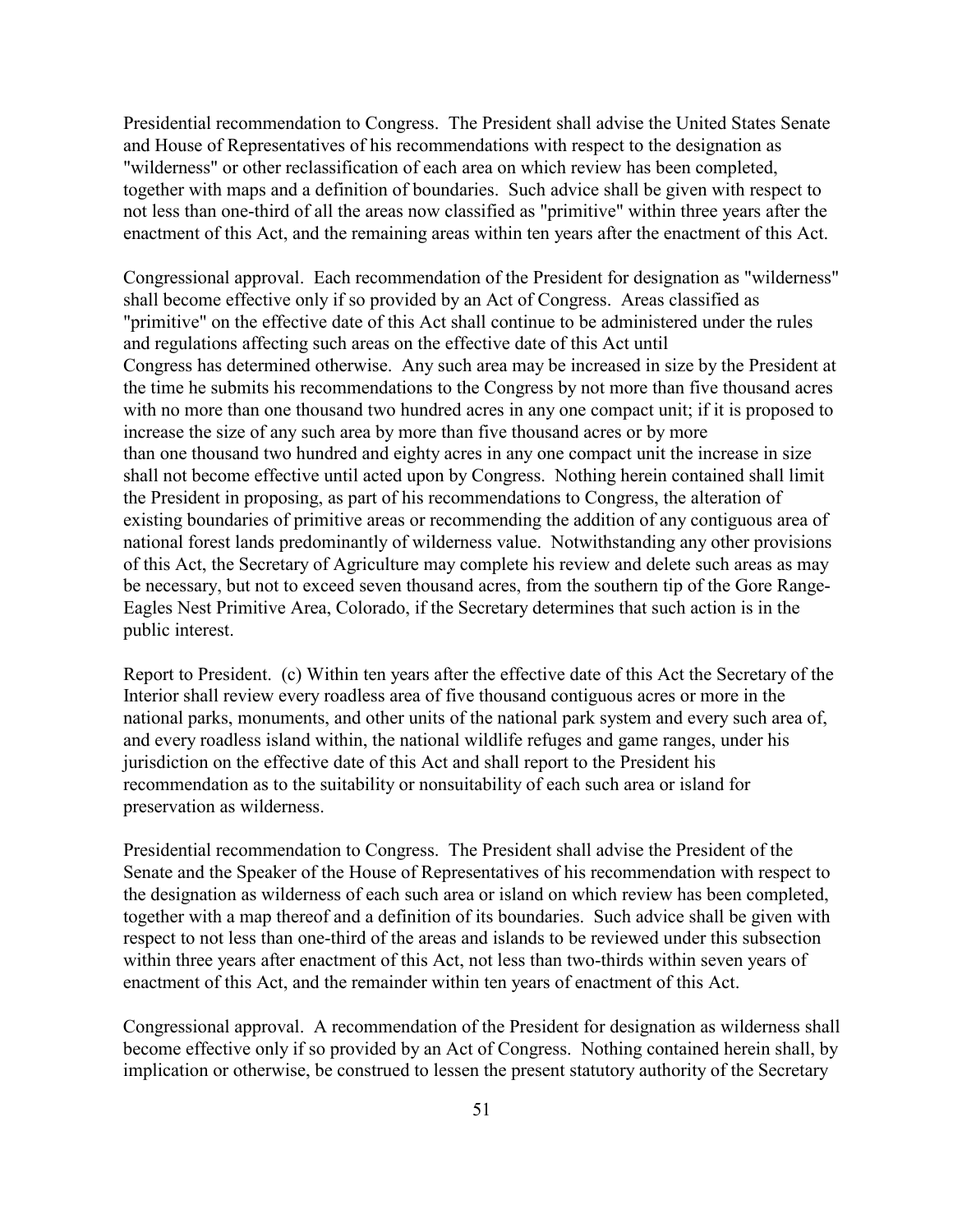of the Interior with respect to the maintenance of roadless areas within units of the national park system.

Suitability. (d)(1) The Secretary of Agriculture and the Secretary of the Interior shall, prior to submitting any recommendations to the President with respect to the suitability of any area for preservation as wilderness

Publication in Federal Register. (A) give such public notice of the proposed action as they deem appropriate, including publication in the Federal Register and in a newspaper having general circulation in the area or areas in the vicinity of the affected land;

Hearings. (B) hold a public hearing or hearings at a location or locations convenient to the area affected. The hearings shall be announced through such means as the respective Secretaries involved deem appropriate, including notices in the Federal Register and in newspapers of general circulation in the area: Provided. That if the lands involved are located in more than one State, at least one hearing shall be held in each State in which a portion of the land lies;

(C) at least thirty days before the date of a hearing advise the Governor of each State and the governing board of each county, or in Alaska the borough, in which the lands are located, and Federal departments and agencies concerned, and invite such officials and Federal agencies to submit their views on the proposed action at the hearing or by not later than thirty days following the date of the hearing.

(2) Any views submitted to the appropriate Secretary under the provisions of (1) of this subsection with respect to any area shall be included with any recommendation to the President and to Congress with respect to such area.

Proposed modification. (e) Any modification or adjustment of boundaries of any wilderness area shall be recommended by the appropriate Secretary after public notice of such proposal and public hearing or hearings as provided in subsection (d) of this section. The proposed modification or adjustment shall then be recommended with map and description thereof to the President. The President shall advise the United States Senate and the House of Representatives of his recommendations with respect to such modification or adjustment and such recommendations shall become effective only in the same manner as provided for in subsections (b) and (c) of the OF WILDERNESS AREAS

SECTION 4. (a) The purposes of this Act are hereby declared to be within and supplemental to the purposes for which national forests and units of the national park and wildlife refuge systems are established and administered and:

(1) Nothing in this Act shall be deemed to be in interference with the purpose for which national forests are established as set forth in the Act of June 4, 1897 (30 Stat. 11), and the Multiple-Use Sustained-Yield Act of June 12, 1960 (74 Stat. 215).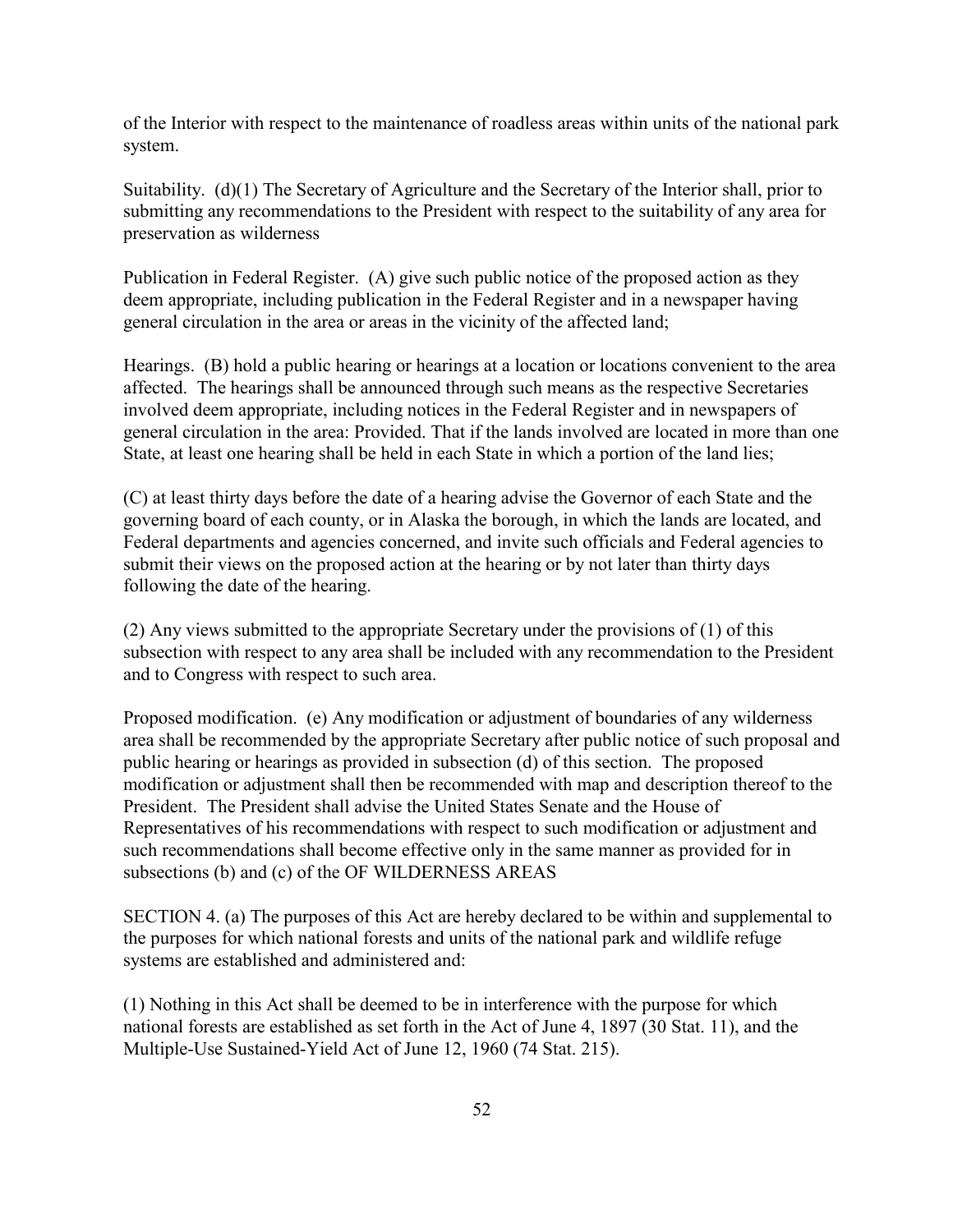(2) Nothing in this Act shall modify the restrictions and provisions of the Shipstead-Nolan Act (Public Law 539, Seventy-first Congress, July 10, 1930; 46 Stat. 1020), the Thye-Blatnik Act (Public Law 733, Eightieth Congress, June 2, 1948; 62 Stat. 568), and the Humphrey-Thye-Blatnik-Andresen Act (Public Law 607, Eighty-fourth Congress, June 22, 1956; 70 Stat. 326), as applying to the Superior National Forest or the regulations of the Secretary of Agriculture.

(3) Nothing in this Act shall modify the statutory authority under which units of the national park system are created. Further, the designation of any area of any park, monument, or other unit of the national park system as a wilderness area pursuant to this Act shall in no manner lower the standards evolved for the use and preservation of such park, monument, or other unit of the national park system in accordance with the Act of August 25, 1916, the statutory authority under which the area was created, or any other Act of Congress which might pertain to or affect such area, including, but not limited to, the Act of June 8, 1906 (34 Stat. 225; 16 U.S.C. 432 et seq.); section 3(2) of the Federal Power Act (16 U.S.C. 796 (2); and the Act of August 21, 1935 (49 Stat. 666; 16 U.S.C. 461 et seq.).

(b) Except as otherwise provided in this Act, each agency administering any area designated as wilderness shall be responsible for preserving the wilderness character of the area and shall so administer such area for such other purposes for which it may have been established as also to preserve its wilderness character. Except as otherwise provided in this Act, wilderness areas shall be devoted to the public purposes of recreational, scenic, scientific, educational, conservation, and historical use.

#### **PROHIBITION OF CERTAIN USES**

(c) Except as specifically provided for in this Act, and subject to existing private rights, there shall be no commercial enterprise and no permanent road within any wilderness area designated by this Act and except as necessary to meet minimum requirements for the administration of the area for the purpose of this Act (including measures required in emergencies involving the health and safety of persons within the area), there shall be no temporary road, no use of motor vehicles, motorized equipment or motorboats, no landing of aircraft, no other form of mechanical transport, and no structure or installation within any such area.

#### **SPECIAL PROVISIONS**

(d) The following special provisions are hereby made:

(1) Within wilderness areas designated by this Act the use of aircraft or motorboats, where these uses have already become established, may be permitted to continue subject to such restrictions as the Secretary of Agriculture deems desirable. In addition, such measure may be taken as may be necessary in the control of fire, insects, and diseases, subject to such conditions as the Secretary deems desirable.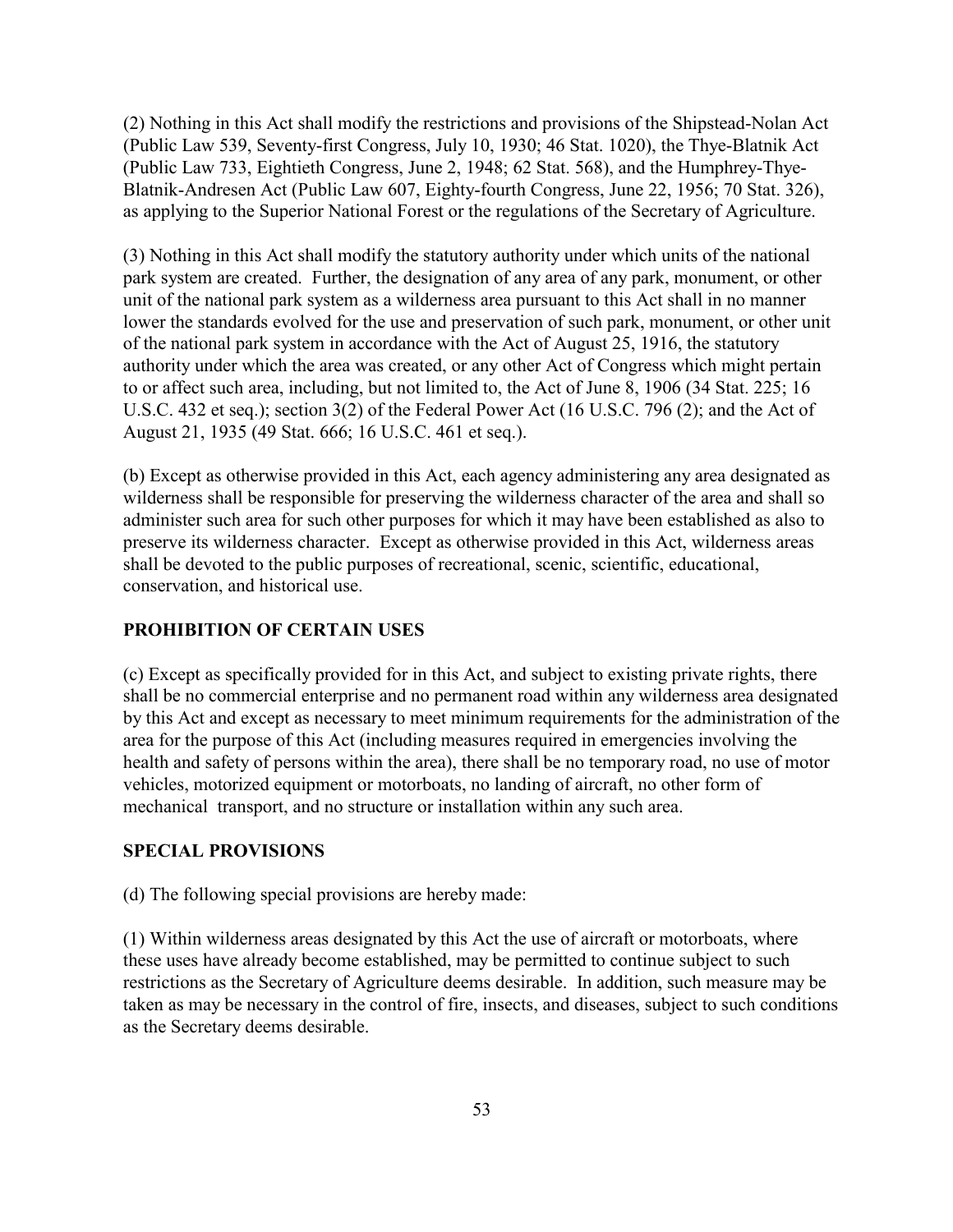(2) Nothing in this Act shall prevent within national forest wilderness areas any activity, including prospecting, for the purpose of gathering information about mineral or other resources, if such activity is carried on in a manner compatible with the preservation of the wilderness environment. Furthermore, in accordance with such program as the Secretary of the Interior shall develop and conduct in consultation with the Secretary of Agriculture, such areas shall be surveyed on a planned, recurring basis consistent with the concept of wilderness preservation by the Geological Survey and the Bureau of Mines to determine the mineral values, if any, that may be present; and the results of such surveys shall be made available to the public and submitted to the President and Congress.

Mineral leases, claims, etc. (3) Notwithstanding any other provisions of this Act, until midnight December 31, 1983, the United States mining laws and all laws pertaining to mineral leasing shall, to the same extent as applicable prior to the effective date of this Act, extend to those national forest lands designated by this Act as "wilderness areas"; subject, however, to such reasonable regulations governing ingress and egress as may be prescribed by the Secretary of Agriculture consistent with the use of the land for mineral location and development and exploration, drilling, and production, and use of land for transmission lines, waterlines, telephone lines, or facilities necessary in exploring, drilling, production, mining, and processing operations, including where essential the use of mechanized equipment and restoration as near as practicable of the surface of the land disturbed in performing prospecting, location, and, in oil and gas leasing, discovery work, exploration, drilling, and production, as soon as they have served their purpose. Mining locations lying within the boundaries of said wilderness areas shall be held and used solely for mining or processing operations and uses reasonably incident thereto; existing rights, all patents issued under the mining laws of the United States affecting national forest lands designated by this Act as wilderness areas shall convey title to the mineral deposits within the claim, together with the right to cut and use so much of the mature timber therefrom as may be needed in the extraction, removal, and beneficiation of the mineral deposits, if the timber is not otherwise reasonably available, and if the timber is cut under sound principles of forest management as defined by the national forest rules and regulations, but each such patent shall reserve to the United States all title in or to the surface of the lands and products thereof, and no use of the surface of the claim or the resources therefrom not reasonably required for carrying on mining or prospecting shall be allowed except as otherwise expressly provided in this Act: Provided, That, unless hereafter specifically authorized, no patent within wilderness areas designated by this Act shall issue after December 31, 1983, except for the valid claims existing on or before December 31, 1983. Mining claims located after the effective date of this Act within the boundaries of wilderness areas designated by this Act shall create no rights in excess of those rights which may be patented under the provisions of this subsection. Mineral leases, permits, and licenses covering lands within national forest wilderness areas designated by this Act shall contain such reasonable stipulations as may be prescribed by the Secretary of Agriculture for the protection of the water of the land consistent with the use of the land for the purposes for which they are leased, permitted, or licensed. Subject to valid rights then existing, effective January 1, 1984, the minerals in lands designated by this Act as wilderness areas are withdrawn from all forms of appropriation under the mining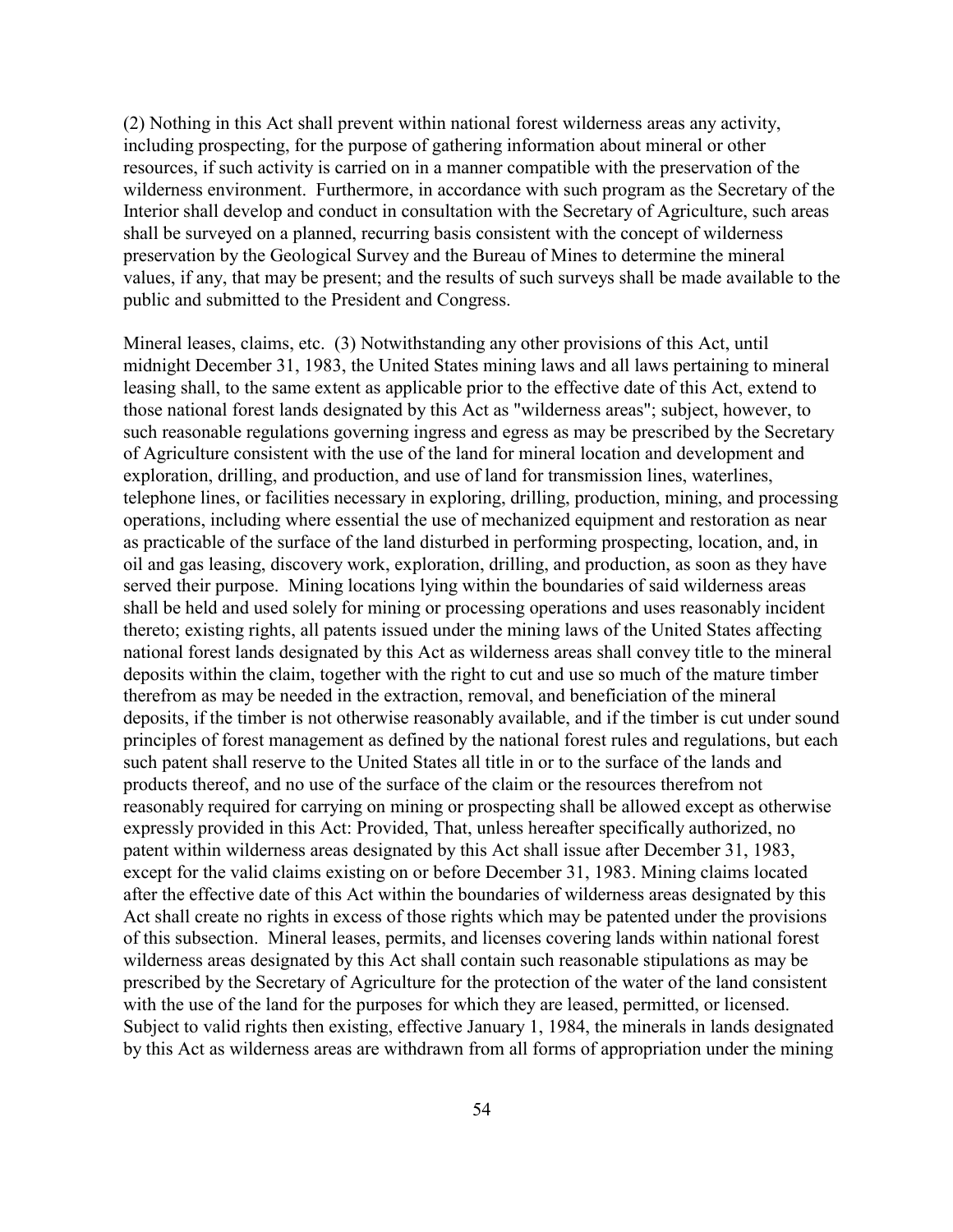laws and from disposition under all laws pertaining to mineral leasing and all amendments thereto.

Water resources. (4) Within wilderness areas designated by this Act, (1) the President may, within a specific area and in accordance with such regulations as he may deem desirable, authorize prospecting for water resources, the establishment and maintenance of reservoirs, water-conservation works, power projects, transmission lines, and other facilities needed in the public interest, including the road construction and maintenance essential to development and use thereof, upon his determination that such use or uses in the specific area will better serve the interests of the United States and the people thereof than will its denial; and (2) the grazing of livestock, where established prior to the effective date of this Act, shall be permitted to continue subject to such reasonable regulations as are deemed necessary by the Secretary of Agriculture.

(5) Other provisions of this Act to the contrary notwithstanding, the management of the Boundary Waters Canoe Area, formerly designated as the Superior, Little Indian Sioux, and Caribou Roadless Areas, in the Superior National Forest, Minnesota, shall be in accordance with regulations established by the Secretary of Agriculture in accordance with the general purpose of maintaining, without unnecessary restrictions on other uses, including that of timber, the primitive character of the area, particularly in the vicinity of lakes, streams, and portages: Provided, That nothing in this Act shall preclude the continuance within the area of any already established use of motorboats.

(6) Commercial services may be performed within the wilderness areas designated by this Act to the extent necessary for activities which are proper for realizing the recreational or other wilderness purposes of the areas.

(7) Nothing in this Act shall constitute an express or implied claim or denial on the part of the Federal Government as to exemption from State water laws.

(8) Nothing in this Act shall be construed as affecting the jurisdiction or responsibilities of the several States with respect to wildlife and fish in the national forests.

#### **STATE AND PRIVATE LANDS WITHIN WILDERNESS AREAS**

SECTION 5. (a) In any case where State-owned or privately owned land is completely surrounded by national forest lands within areas designated by this Act as wilderness, such State or private owner shall be given such rights as may be necessary to assure adequate access to such State-owned or privately owned land by such State or private owner and their successors in interest, or the State-owned land or privately owned land shall be exchanged for federally owned land in the same State of approximately equal value under authorities available to the Secretary of Agriculture: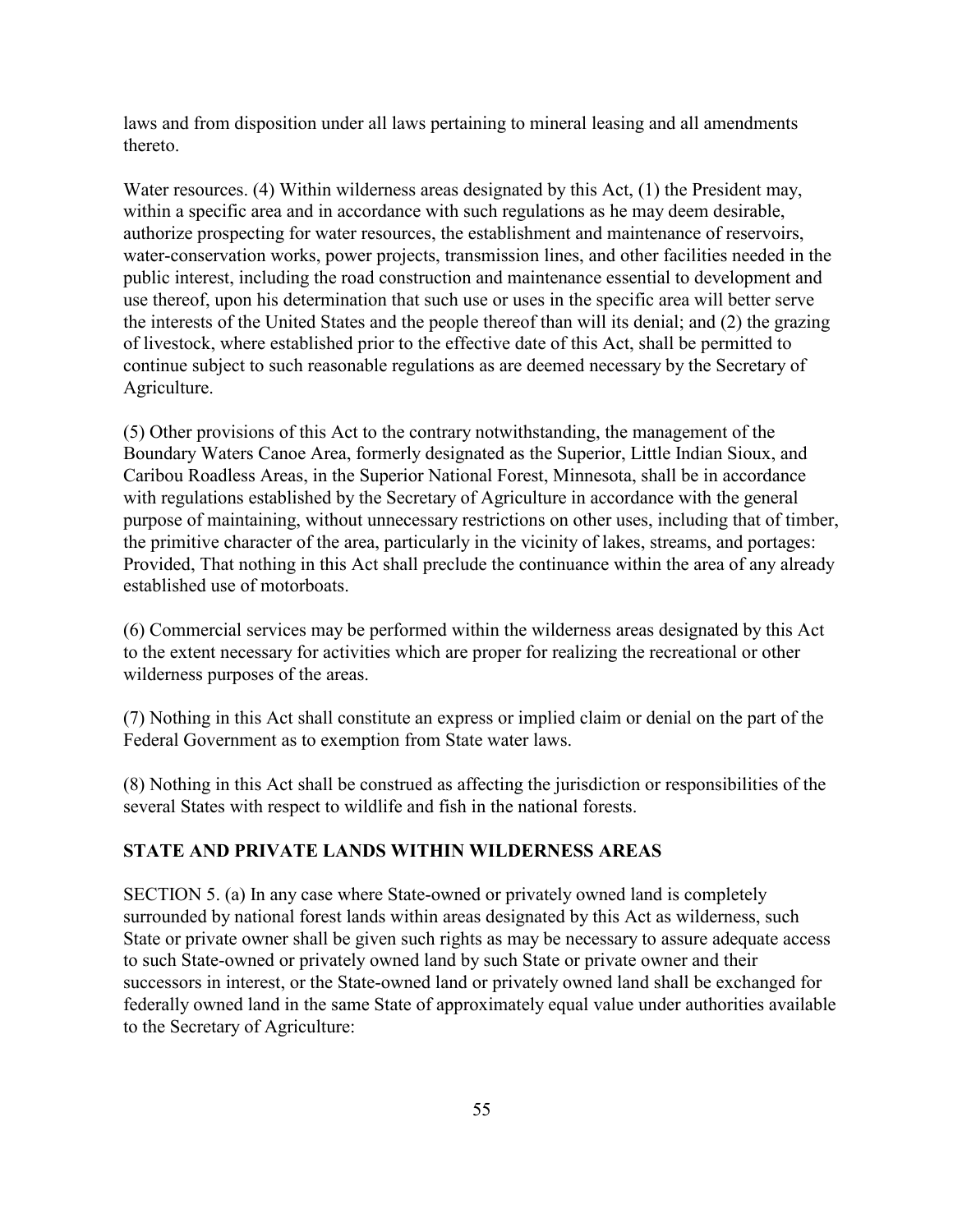Transfers, restriction. Provided, however, That the United States shall not transfer to a State or private owner any mineral interests unless the State or private owner relinquishes or causes to be relinquished to the United States the mineral interest in the surrounded land.

(b) In any case where valid mining claims or other valid occupancies are wholly within a designated national forest wilderness area, the Secretary of Agriculture shall, by reasonable regulations consistent with the preservation of the area as wilderness, permit ingress and egress to such surrounded areas by means which have been or are being customarily enjoyed with respect to other such areas similarly situated.

Acquisition. (c) Subject to the appropriation of funds by Congress, the Secretary of Agriculture is authorized to acquire privately owned land within the perimeter of any area designated by this Act as wilderness if  $(1)$  the owner concurs in such acquisition or  $(2)$  the acquisition is specifically authorized by Congress.

# **GIFTS, BEQUESTS, AND CONTRIBUTIONS**

**SECTION 6.** (a) The Secretary of Agriculture may accept gifts or bequests of land within wilderness areas designated by this Act for preservation as wilderness. The Secretary of Agriculture may also accept gifts or bequests of land adjacent to wilderness areas designated by this Act for preservation as wilderness if he has given sixty days advance notice thereof to the President of the Senate and the Speaker of the House of Representatives. Land accepted by the Secretary of Agriculture under this section shall become part of the wilderness area involved. Regulations with regard to any such land may be in accordance with such agreements, consistent with the policy of this Act, as are made at the time of such gift, or such conditions, consistent with such policy, as may be inch bequest.

(b) The Secretary of Agriculture or the Secretary of the Interior is authorized to accept private contributions and gifts to be used to further the purposes of L REPORTS

**SECTION 7.** At the opening of each session of Congress, the Secretaries of Agriculture and Interior shall jointly report to the President for transmission to Congress on the status of the wilderness system including a list and descriptions of the areas in the system, regulations in effect, and other pertinent information, together with any recommendations they may care to make.

Approved September 3, 1964.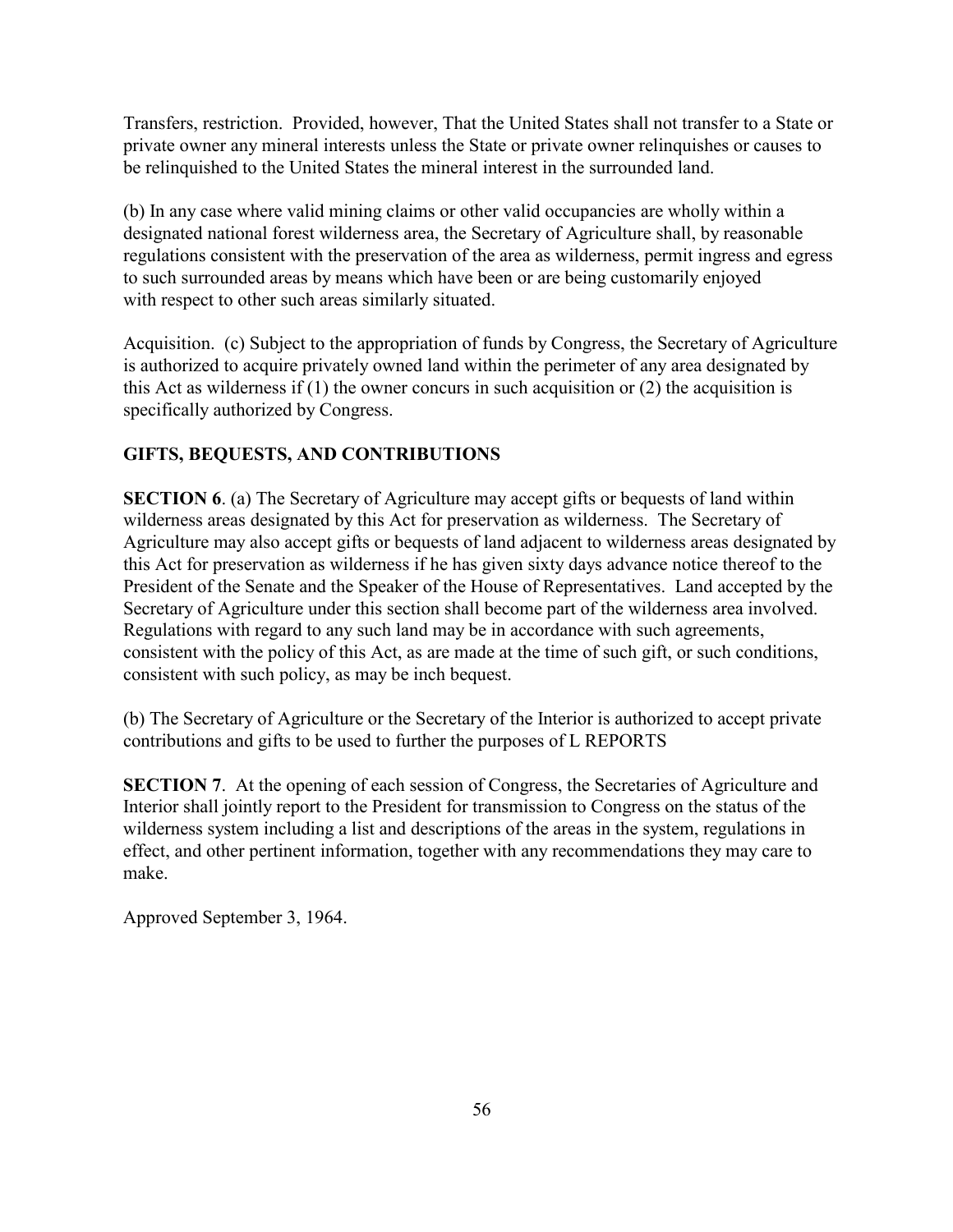Legislative History:

House Reports: No. 1538 accompanying H.R. 9070 (Committee on Interior & Insular Affairs) and No. 1829 (Committee of Conference).

Senate Report: No. 109 (Committee on Interior & Insular Affairs).

Congressional Record:

 Vol. 109 (1963): April 4, 8, considered in Senate. April 9, considered and passed Senate.

 Vol. 110 (1964): July 28, considered in House. July 30, considered and passed House, amended, in lieu of H.R. 9070.

August 20, 1964, House and Senate agreed to conference report.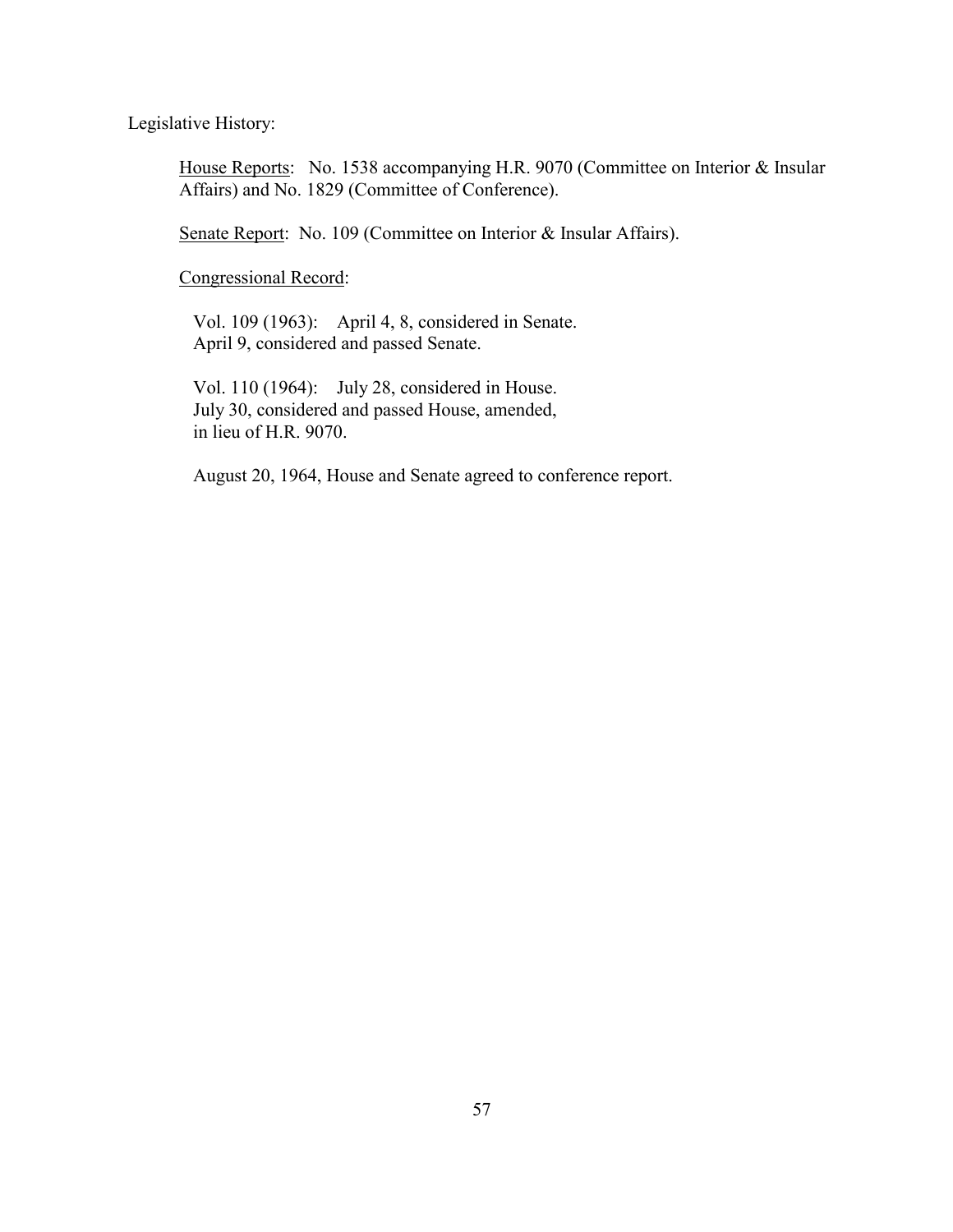### **APPENDIX B**

#### **ALASKA NATIONAL INTEREST LANDS CONSERVATION ACT**

The full act should be referenced as needed, but the following is a list of those portions of ANILCA which have direct wilderness management implications for the National Park Service. In some respects, nearly the entire text of ANILCA has implied wilderness management effects. This list attempts to identify the most pertinent sections and is not intended to be an allinclusive checklist for management actions. These sections include:

Section 101(b)--Purposes

Title II--Establishment and administration of park areas

Section 701--Designation of wilderness in NPS units

Section 707--Administration of wilderness

Section 801--Subsistence findings

Section 802--Subsistence policy

Section 810--Subsistence evaluations

Section 811--Access for subsistence

Section 815--Subsistence limitations, savings clauses

Section 1106(b)--Transportation systems in wilderness areas

Section 1110--Special access and access to inholdings

Section 1111--Temporary access

Section 1301--Management plans

Section 1303--Use of cabins and other sites

Section 1306--Administrative sites and visitor facilities

Section 1307--Commercial visitor services

Section 1310--Navigation aids

Section 1315--Wilderness management

Section 1316--Allowed uses (temporary facilities)

Section 1317--Wilderness review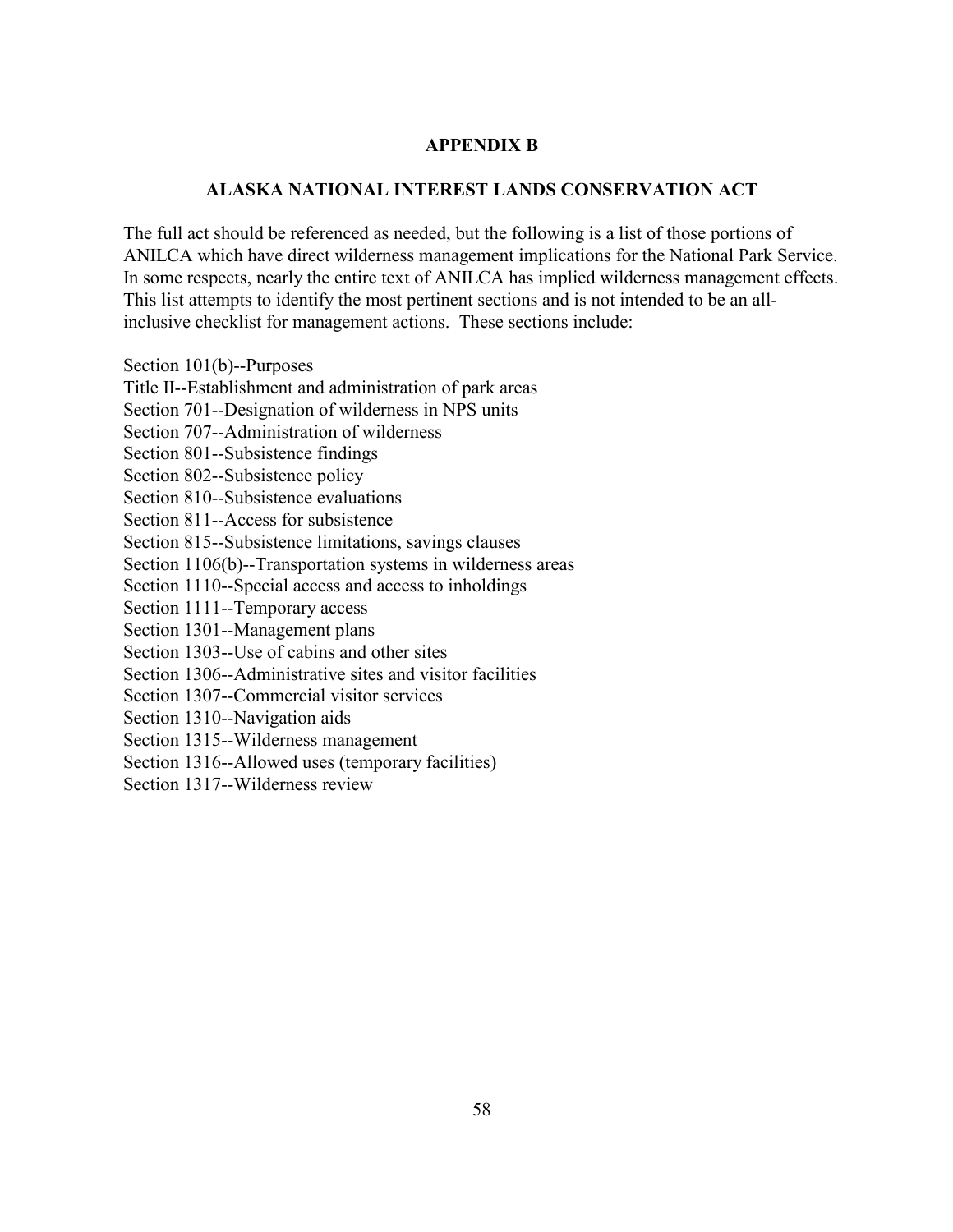### **APPENDIX C**

## **MANAGER'S WILDERNESS RESPONSIBILITY AND ACCOUNTABILITY CHECKLIST**

A park's wilderness program will provide, accountability, consistency, and continuity when the following actions are completed or current (answer Yes, No, or In Process):

|    | <b>ITEM</b>                                                                                                      | <b>COMPLETED?</b> |
|----|------------------------------------------------------------------------------------------------------------------|-------------------|
| I. | <b>Complete Wilderness Identification and Designation Process:</b>                                               |                   |
|    | A. Wilderness Suitability Assessment Completed Within<br>One Year of Park Establishment or Land Acquisition?     |                   |
|    | B. Wilderness Studies on Suitable Areas completed?                                                               |                   |
|    | C. Wilderness Proposal based on Studies forwarded to Director<br>and the Department of Interior?                 |                   |
|    | D. Wilderness Designation Process Tracked After Wilderness<br>Recommendation forwarded by President to Congress? |                   |
| П. | <b>Complete Wilderness Management Plan.</b>                                                                      |                   |
|    | A. Wilderness Management Plan current and approved?                                                              |                   |
|    | B. Wilderness Management Plan Coordinated with other<br><b>Planning Documents?</b>                               |                   |
| Ш. | <b>Establish Wilderness Management Accountability.</b>                                                           |                   |
|    | A. Wilderness Integrated into the Critical Results Section<br>of Superintendents Annual Performance Plan?        |                   |
|    | B. Position Descriptions for Superintendent and Staff<br>Accurately Reflect Wilderness Responsibilities?         |                   |
|    | C. Wilderness Identified in KSA's in Vacancy Announcements?                                                      |                   |
|    | D. Key Park Staff Has Received Needed Wilderness Training?                                                       |                   |
|    | E. Wilderness Integrated Within GPRA Strategic Plan?                                                             |                   |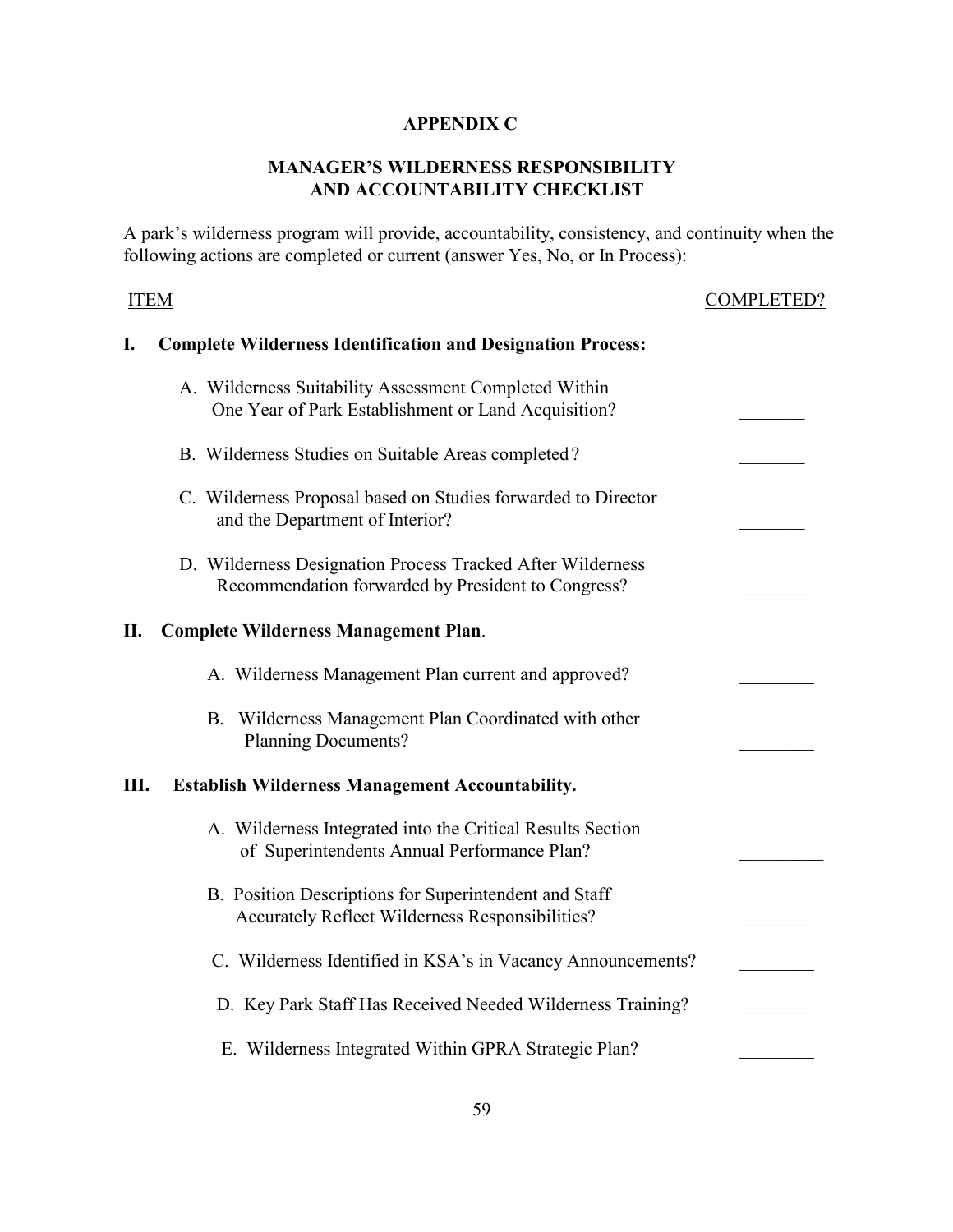|                  | F. Park Has Provided Needed Information For<br><b>Annual Report to Congress?</b>                                                                                          |  |
|------------------|---------------------------------------------------------------------------------------------------------------------------------------------------------------------------|--|
| IV.<br>${\bf J}$ | <b>Administer and Protect Wilderness Resource</b>                                                                                                                         |  |
|                  | A. Individuals/Organizations responsible for Park<br>Wilderness Management Program identified?                                                                            |  |
| K                | B. Minimum Requirement Process Established?                                                                                                                               |  |
|                  | C. Progress in Implementing Wilderness Management Plan?                                                                                                                   |  |
|                  | C. Suitable, Study Areas, Proposed, and Recommended<br>Wilderness Managed as Wilderness and Maintained<br>in a Non-degraded Condition?                                    |  |
|                  | E. Legal Descriptions and Boundary Maps Completed?                                                                                                                        |  |
|                  | F. Potential Wilderness Managed and Non-Conforming<br><b>Uses Monitored?</b>                                                                                              |  |
|                  | G. Potential Wilderness Converted to Designated Wilderness<br>within One Year of Termination of Non-Conforming Uses?                                                      |  |
|                  | H. New/Growing/Changing Recreation Activities Evaluated<br>to determine appropriate management actions?                                                                   |  |
|                  | I. Comprehensive Interpretive Plan includes Wilderness<br>Interpretive Themes that reflect the wilderness significance<br>statement(s) appearing in the park's GPRA plan? |  |
|                  | J. Appropriate scientific activities encouraged and<br>applications processed in a timely manner? Less<br>intrusive methods encouraged?                                   |  |
|                  | K. In Compliance with Geographic Protocols?                                                                                                                               |  |

**J**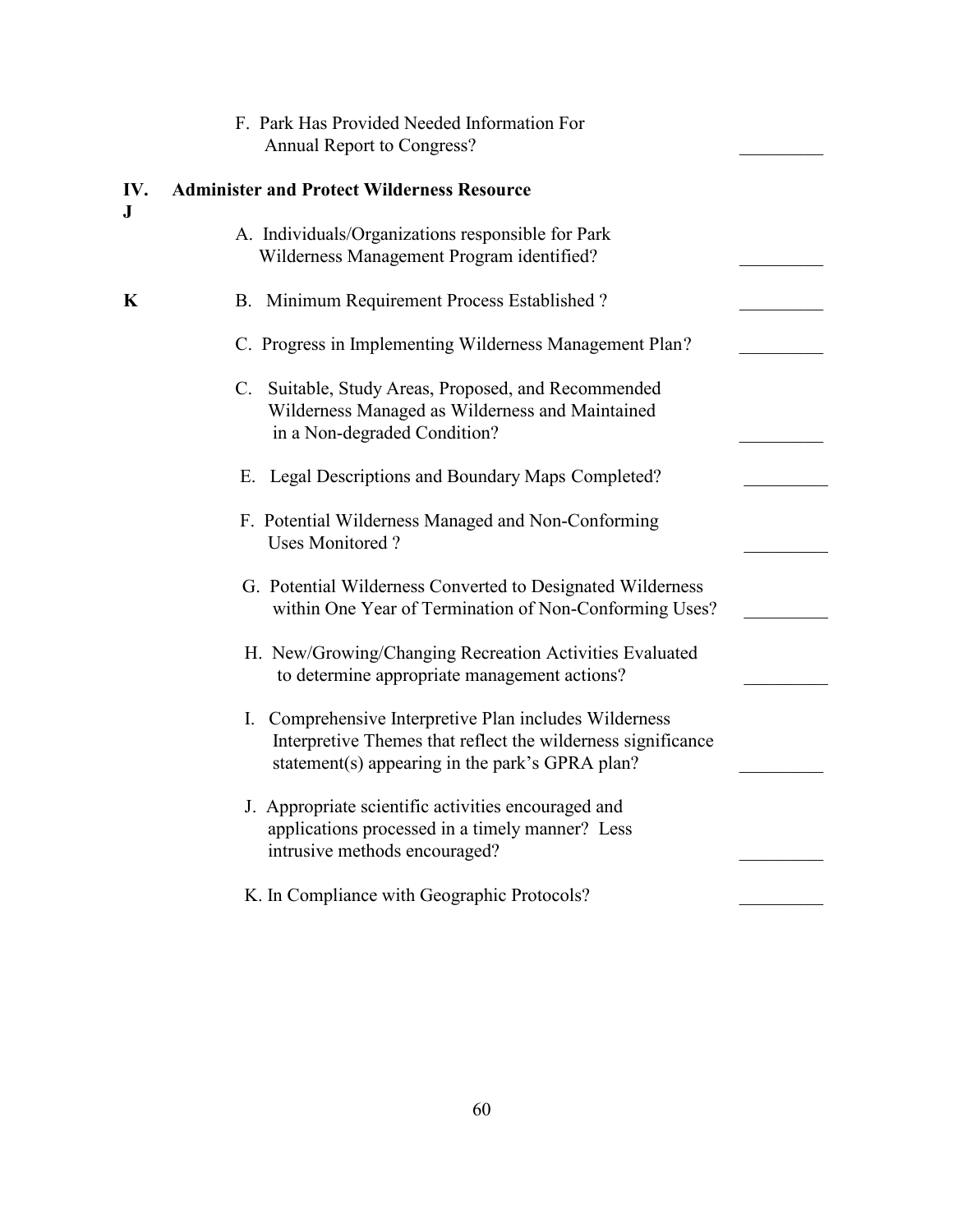### **APPENDIX D**

#### **WILDERNESS MANAGEMENT PLAN—RECOMMENDED CONTENT**

#### I. INTRODUCTION

A. Goals and Objectives of the Plan. Provide an introductory statement which establishes

the purpose and goals of the plan.

B. Identification of the Wilderness Area. The park should provide a map (preferably using the GIS format), and text as needed, which clearly illustrates exactly where the park and wilderness boundaries are located. In order to provide maximum protection to wilderness resources, boundary maps should be as detailed as possible.

C. Legislation and Pre-Existing Conditions Affecting Wilderness Management. Identify any legislative constraints and/or conditions which affects the management of the wilderness unit. This should also include the identification of any valid existing rights (patented or unpatented mining claims, treaty rights, access, water rights, legislated grazing, rights-of-way, etc.) that predate wilderness.

D. Relationship of Wilderness Plan with Other Management Plans, Directives, and Initiatives. Explain how the wilderness plan relates to other pertinent management plans, initiatives, and directives, including the parks Government Performance and Results Act [GPRA] Strategic Plan.

### I. WILDERNESS MANAGEMENT PROPOSED GOALS AND ACTIONS

- A. Inventory of Administrative Facilities.
	- 1. Trails
	- 2. Camp Areas

3. Administrative Facilities: Identify and justify the current administrative facilities (toilets, buildings, repeater sites, radio towers, weather stations, research installations, etc.) which will be maintained or allowed within the wilderness and the standards/conditions at which these facilities are maintained. The justification should clearly explain why the specific administrative facility or installation is needed and/or authorized within wilderness and why these facilities are needed "for the purpose of the Wilderness Act." This section should also describe the procedures and protocols, including cultural resource management requirements, which will be used to operate and maintain these facilities, i.e., use of specialized equipment to maintain facilities, aircraft use. Also identify those facilities which are incompatible and explain how these will be removed. Inventory lists can be included as an appendix.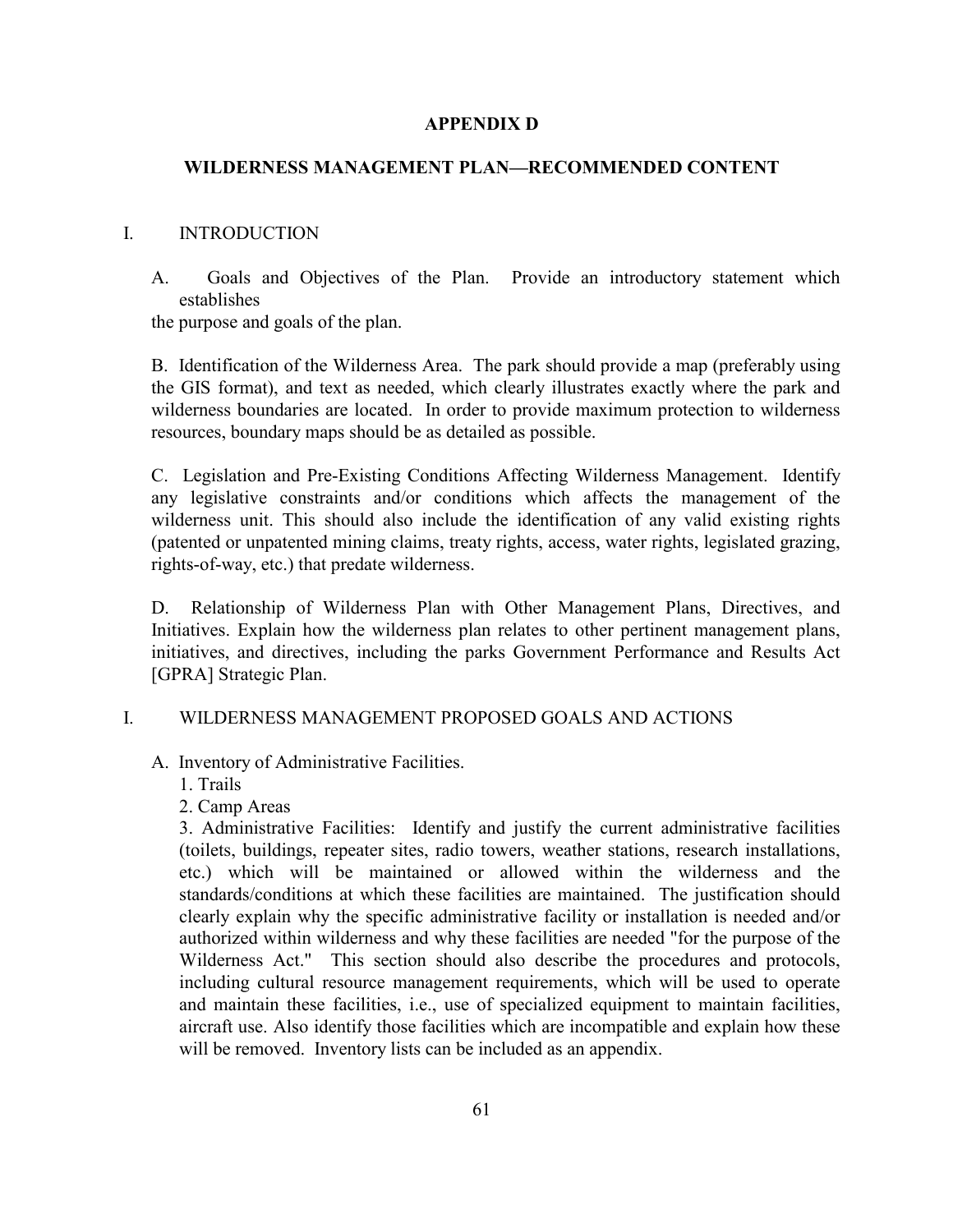A. Establish Desired Future Conditions**:** This section of the plan should describe the future conditions which should be achieved within wilderness as a result of your management actions. These conditions should be described in terms of measurable factors such as, but not limited too: physical or biological conditions (wildlife, air and water quality), cultural resource values, natural processes (re-establishment of fire regimes), visitor wilderness experiences, and levels of protection of natural and cultural resources. It is advisable to establish these conditions through public participation.

Parks may apply accepted methodologies (Limits of Acceptable Change [LAC], or Visitor Experience and Resource Protection [VERP], or use reliable historic and/or anecdotal resource monitoring data to establish the indicators and standards needed to quantify these numbers. Regardless, the public must be provided with an opportunity to participate in the establishment of the desired future conditions for the wilderness, either through full involvement in an LAC or VERP process, or through formal review of the draft wilderness management plan. (See Intermountain Forest and Range Experiment Station General Technical Report INT-176 for a full explanation of the nine-step LAC process, the LAC discussion in Wilderness Management by Hendee, Stankey, and Lucas (1990), and the Wilderness Planning handbook developed by the Arthur Carhart National Wilderness Training Center.

- B. Establish Monitoring Indicators. "Monitoring indicators" are the measurable variables used to evaluate the whether or not desired future conditions are actually being achieved. The changes to these indicators are caused by human activity and, accordingly, should be reflected by your management actions. Examples of measurable indicators include: number of occupied camps within sight and sound of each other, trailhead and trail social encounters, number of campsites per drainage, vegetation impacts in campgrounds, indications of human waste, social trailing, frequency of natural fires, recovery and/or protection of sensitive resources etc.
- C. Establish Standards for Indicators. Standards may be quantitative or qualitative. Condition-type standards describe acceptable resource and experience conditions in measurable terms that are considered realistic and attainable so it is clear when corrective management action is needed. Management-type standards describe the requirements that limit managers' discretion on how the desired condition might be achieved (procedures and actions that must be adhered to which are not already covered by national or regional policy directives.

Standards should: promote conditions that meet the intent of the Wilderness Act and specific management goals, meet agency policy and regulations, meet desired future conditions, be attainable, allow or a certain amount of deviation, achieve what citizens, managers, and scientists consider acceptable, and be capable of being analyzed successfully. This section should include the establishment of the threshold standards at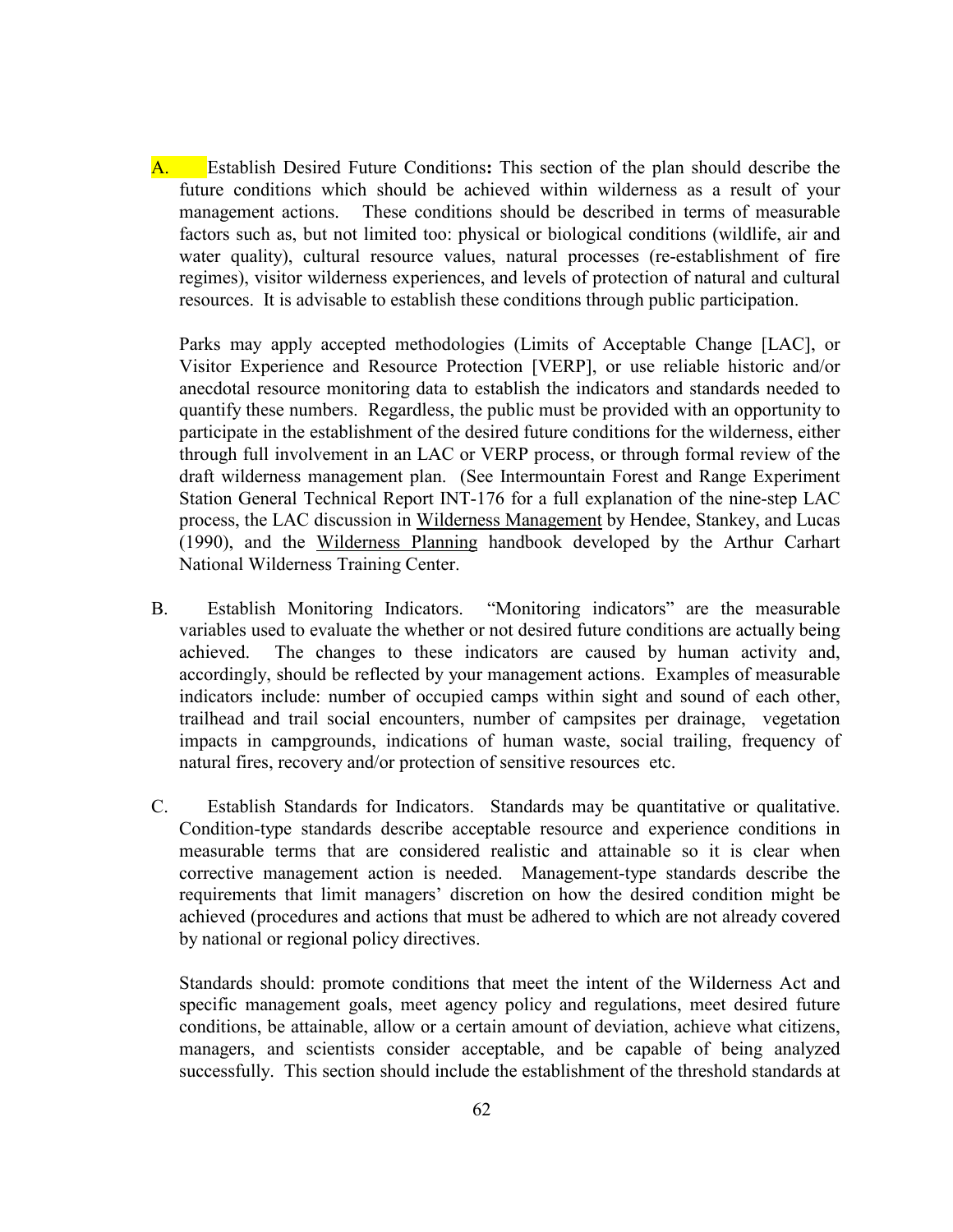which management action will be triggered, and the methods that these indicators will actually be monitored.

- D. Establish Visitor Use Levels. Provide a description of the amount and types of human uses which will be permitted within the wilderness using the above desired future conditions, indicators, and standards, i.e., camping, group size limits, trail use limits (if any), day use limits (if any), etc.
	- 1. Trail and Crosscountry Use Capacities
	- 2. Establish Social\Experience Levels
	- 3. Camp Area Use
	- 4. Permits and Reservation System
	- 5. Sanitation Issues
- E. Staff Organization and Accountability. Identify key members of the park staff who are directly responsible and accountable for the parks wilderness management program. The plan should also include a statement as to when the plan should be reviewed for renewal and/or updating.
- F. Application of "Minimum Requirement" Concept. Establish a procedure for determining the method by which the park's administrative actions will be conducted in wilderness. Describe the process the park intends to use to determine the "minimum requirement" for administrative activities normally prohibited within wilderness. Include an explanation as to how the decision process will be documented.
- G. Access by Persons with Disabilities. As appropriate, describe how the park plans to make the area accessible to persons with disabilities.
- H. Stock Use. Determine whether or not saddle and pack stock use will be permitted and identify the specific limitations of this use within wilderness. Describe how this use is coordinated with the park's stock use management plan. Include any special conditions or regulations that would affect legislatively permitted livestock grazing with the park's designated wilderness. The use of livestock in wilderness must reconcile the goals of the wilderness management plan and the park's other stock management directives. Accordingly, the parks will be responsible for applying policies applicable to both when developing and implementing their respective management programs.
- J. Fire Management. (See Section IV.C.5)
- **G** K. Cultural Resources. Describe how cultural resources will be inventoried, preserved and protected in keeping with approved natural and cultural resource management plans. See Section IV.C.4 (Cultural Resources) of this reference manual.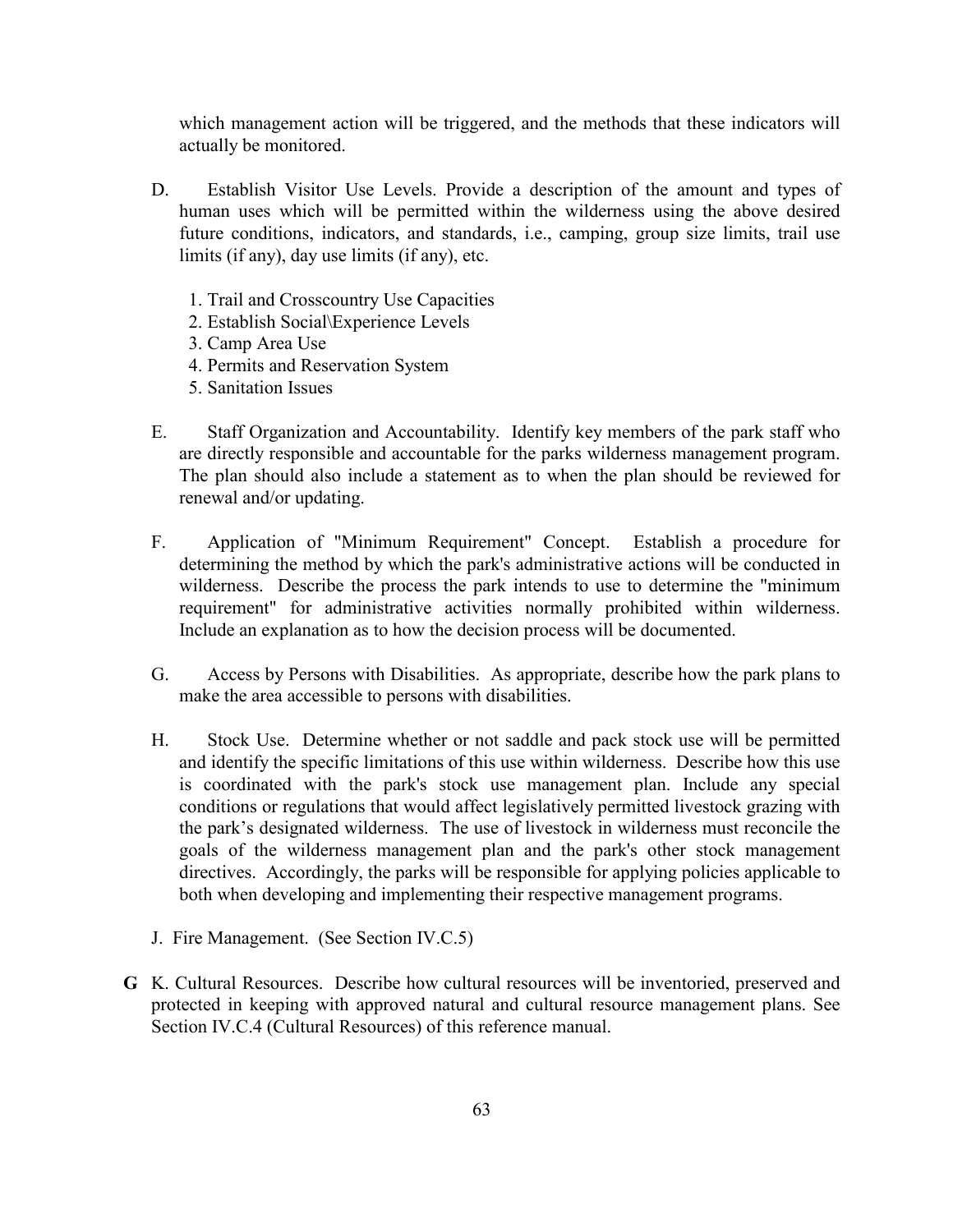- L. Climbing and Mountaineering. Describe how these activities, if present, will be managed.
- M. Interpretation and Education. Add statements describing how this will be managed. (See Section IV.C.6 and Appendix I of this reference manual.)
- N. Management of Valid Existing Rights and Congressionally Authorized Uses. Describe how these rights are to be administered to provide protection to wilderness.
- O. Interaction with Other Federal Land Management Agencies. Provide an explanation of how the park manager will coordinate, as much as possible, with adjoining wilderness units so that visitors traveling from one wilderness to the other can do so with a minimum of bureaucratic impediments. Examples include the issuance of permits, similar riding and packstock use programs, similar group and party sizes, and similar policy on the use of fire by visitors.
- P. Scientific Activities. Describe how the park will administer scientific activities (including NPS research and scientific activities) to ensure that this activity applies the minimum requirement protocols when assessing the benefits and impacts of the research to wilderness.
- Q. Additional Items as Needed. Address how other specific management issues including but not limited to alien species, signs, campfires, pets, grazing, caves, threatened and endangered species, will be managed in wilderness.

## III. ENVIRONMENTAL COMPLIANCE: ENVIRONMENTAL ASSESSMENT OR ENVIRONMENTAL IMPACT STATEMENT

The following outline reflects the general NPS compliance contents for development of an environmental assessment. Individual parks will need to evaluate the potential for controversy and/or the level of public involvement needed for their respective Wilderness Management Plans, per requirements identified in Director's Order #12 and the NPS NEPA Handbook. An environmental assessment is considered the minimum environmental compliance document. A park may be required to do an environmental impact statement.

APPENDICES (AS NEEDED)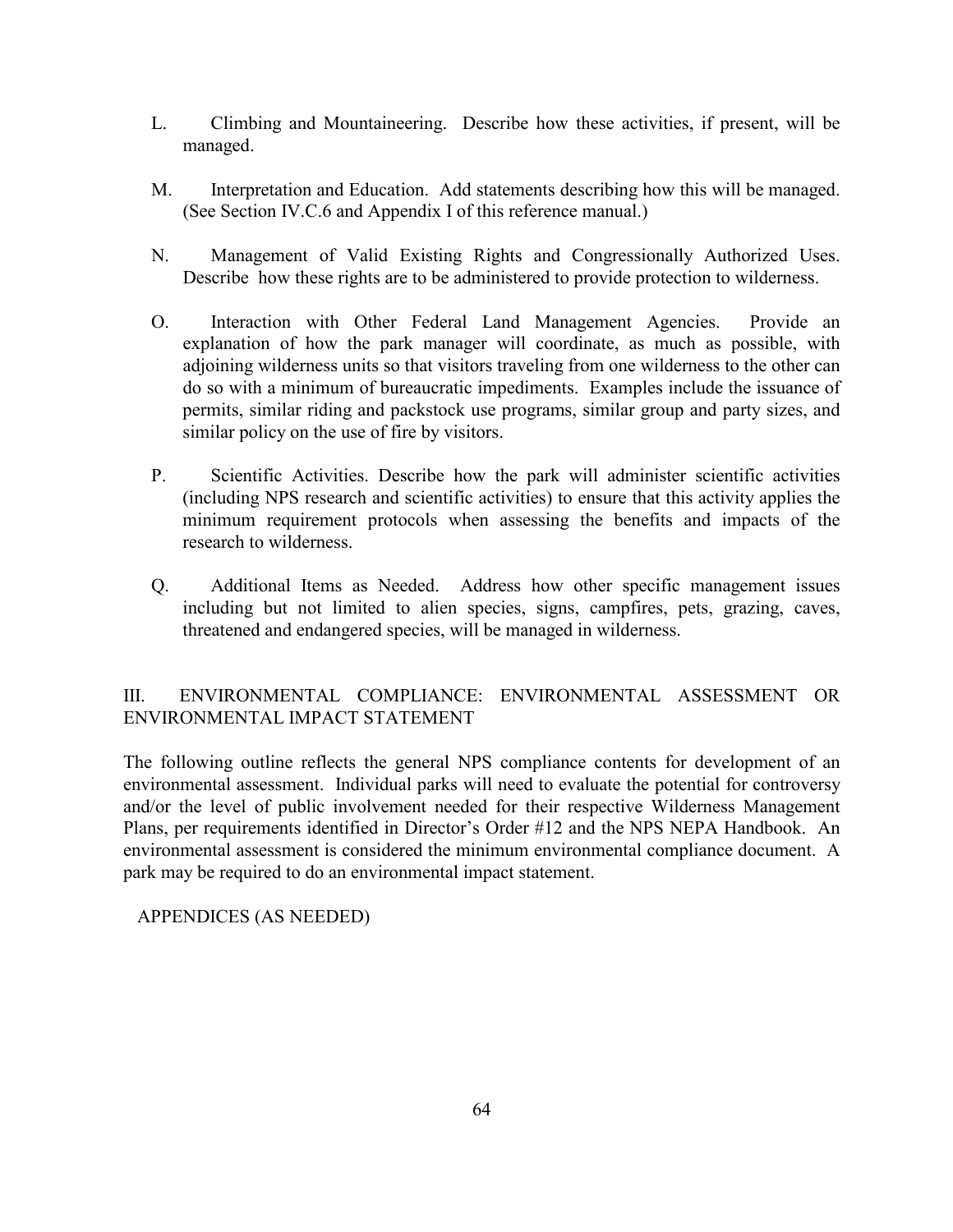# **APPENDIX E**

# **WILDERNESS ACCESS DECISION TOOL (1996 U.S. FOREST SERVICE)**

(Appended as separate document)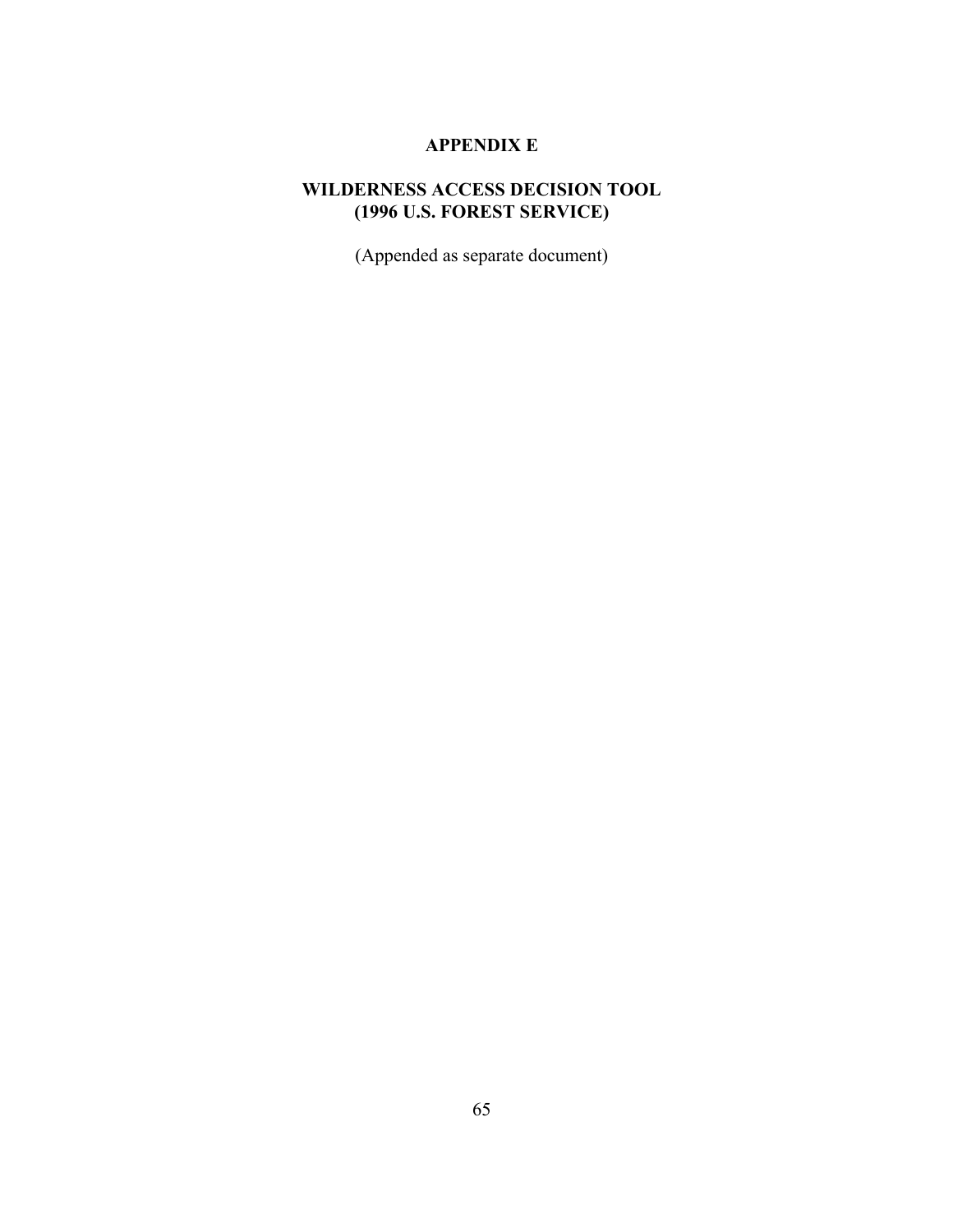### **APPENDIX F**

### **EXAMPLES OF MINIMUM REQUIREMENT DECISION TREES EXAMPLE #1**

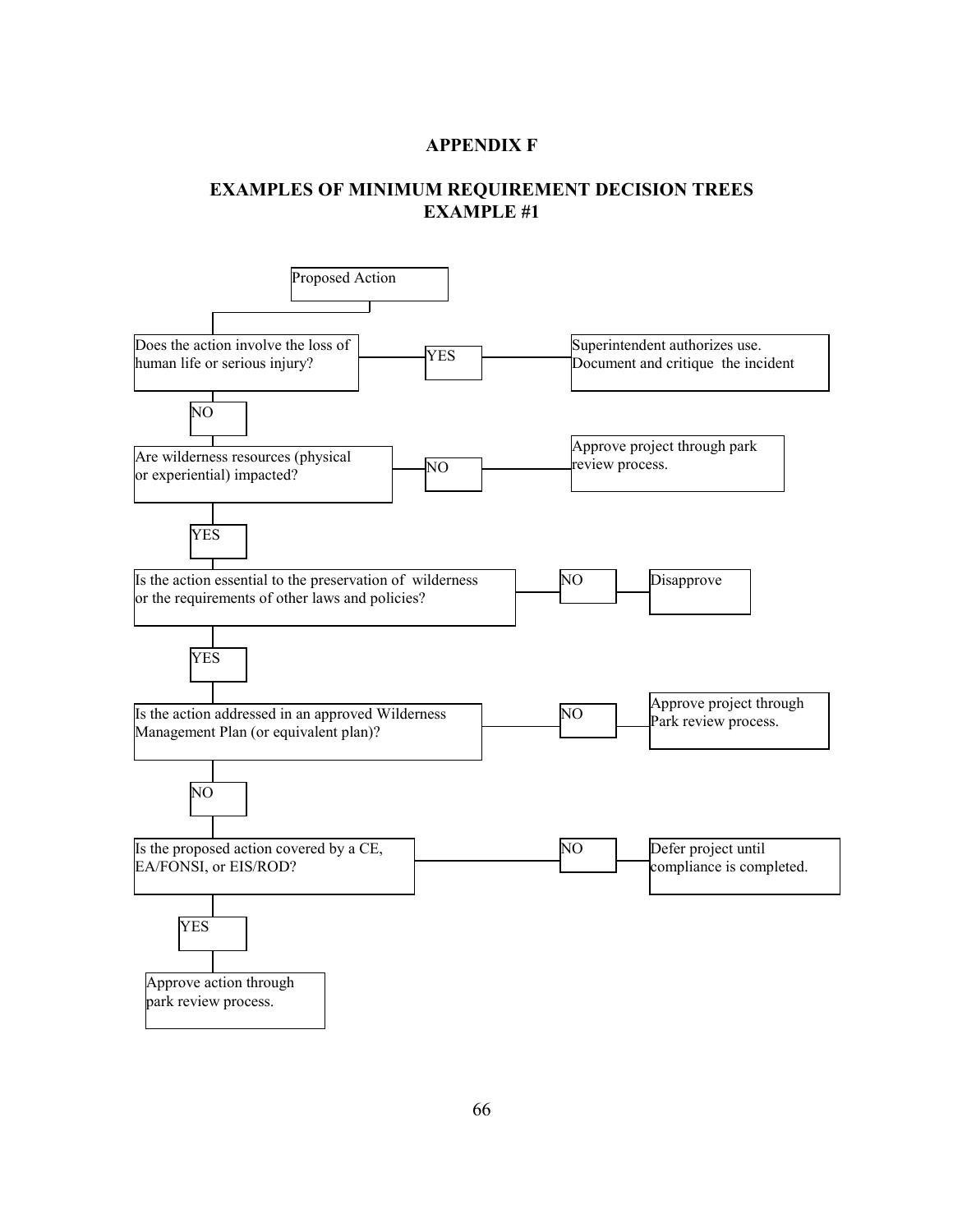### **Example #2**

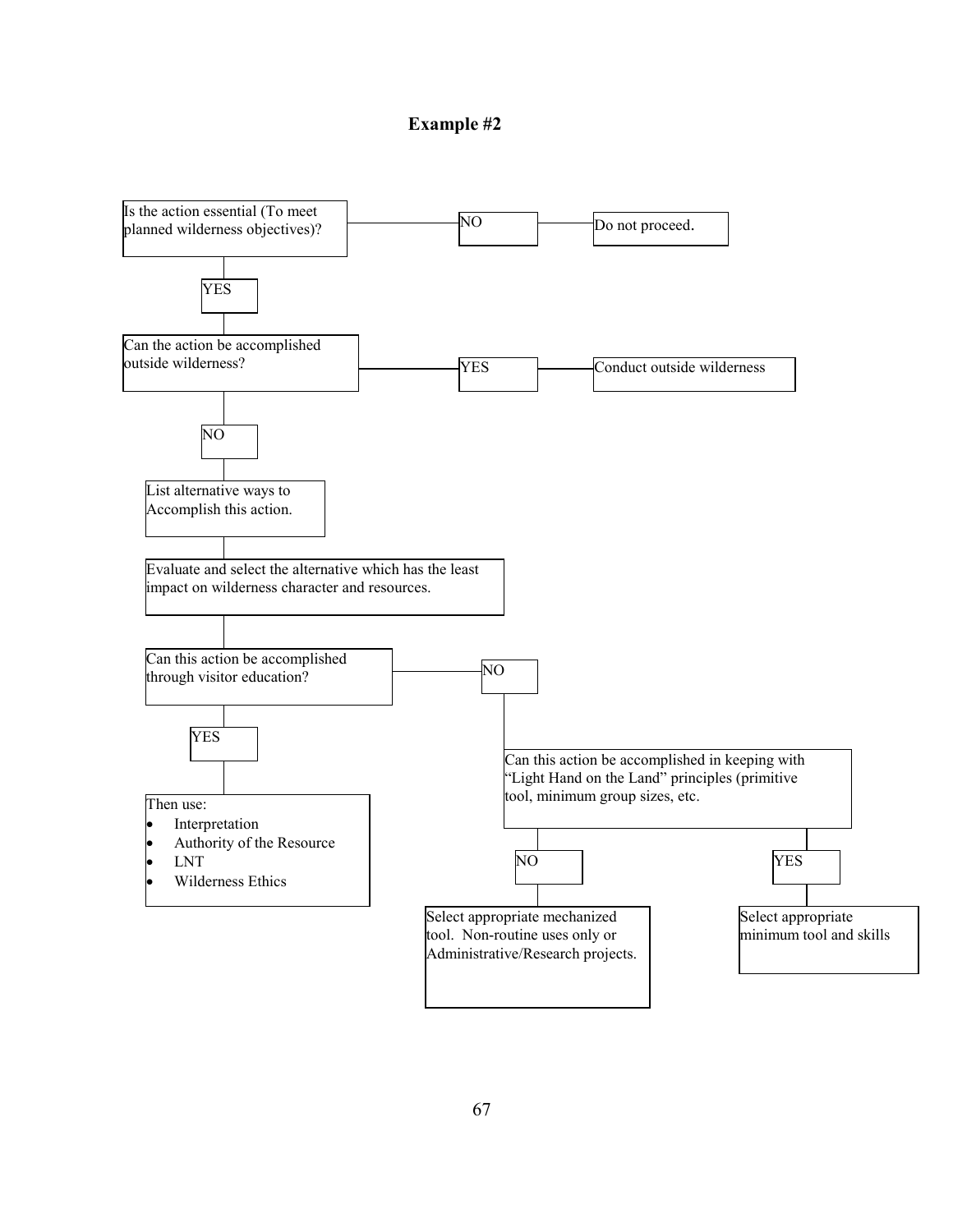## **Example #3**

### Decision Screening Questions

- 1. Does your action insure that wilderness is not occupied and modified?
- 2. Does your action maintain or move the wilderness toward less human influence within legal constraints?
- 3. Does your rationale allow wilderness to retain solitude and elements of surprise and discovery?
- 4. Did you evaluate the traps of making decisions based on economy, convenience, comfort, or commercial value?
- 5. Did you look beyond the short-term outputs to ensure that future generations will be able to use and enjoy the benefits of an enduring resource of Wilderness?
- 6. Does the alternative support the wilderness resource in its entirety rather than maximizing an individual resource?
- 7. Does your decision recognize the unique characteristics for this particular wilderness?
- **G** 8. Does the action prevent the effects of human activities from dominating natural conditions and processes.

Affirmative answers protect the wilderness!

Other examples of minimum requirement decision screening tools can be obtained from the Arthur Carhart National Wilderness Training Center (www.wilderness.net/carhart).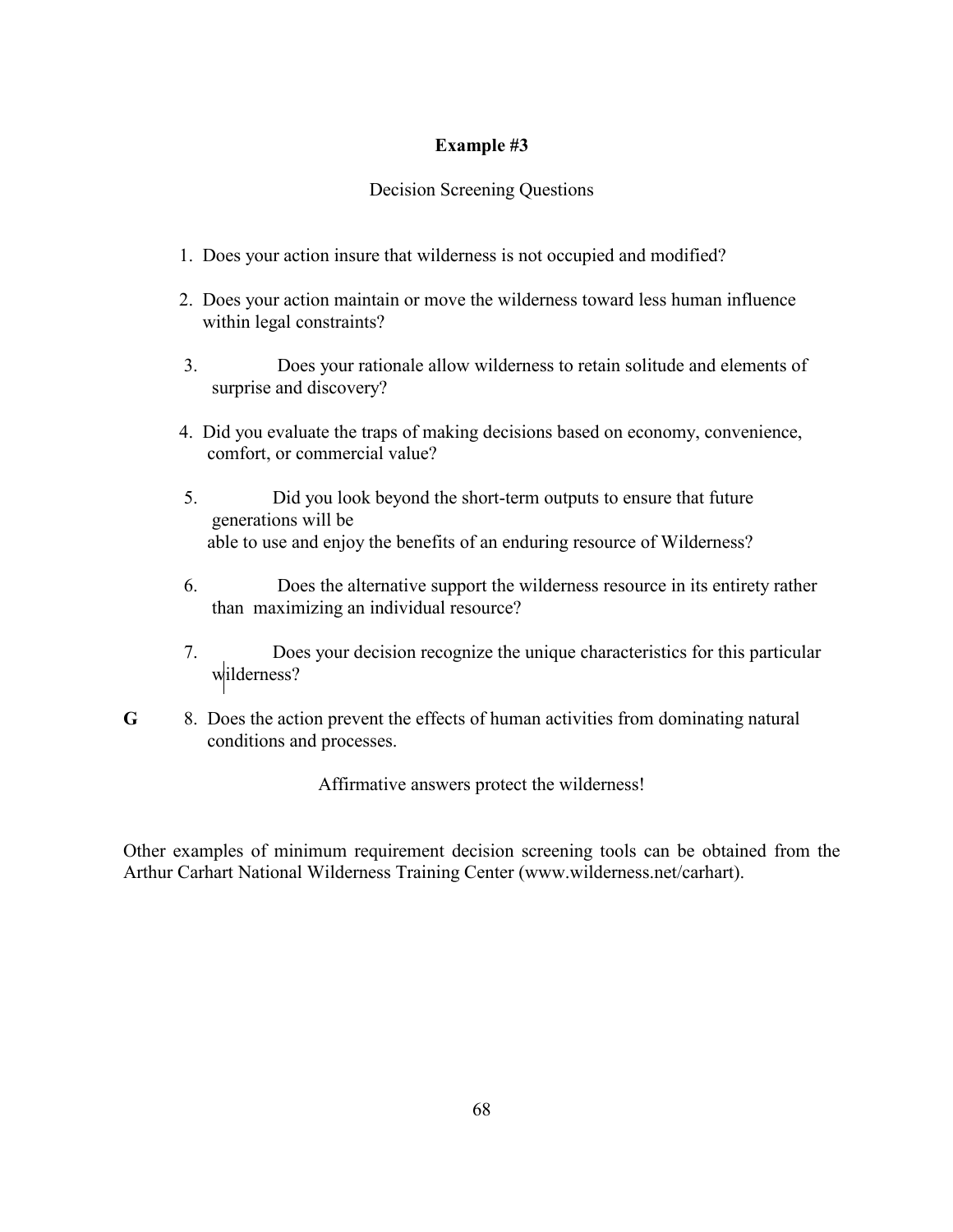### **APPENDIX G**

## **PROCEDURES FOR COMPLETING LEGAL DESCRIPTIONS AND BOUNDARY MAPS**

**A**. **Statutory Requirement.** In 1970 Congress established the first wilderness within a national park system area. That law required that the National Park Service prepare legal descriptions and maps of the wilderness. In virtually all wilderness designations since, Congress imposed the same duty upon the National Park Service.

Most national park system wilderness acts require that legal descriptions and maps be filed with Congress "as soon as practicable after" the establishment of wilderness. Some parks have discharged this responsibility. Others parks have not. This section of Reference Manual 41 guides parks in preparing legal descriptions and maps.

**B. Legal Description Defined**. A legal description of a boundary is a written, narrative recital of the external border of a tract of land and/or water. That recital begins at a fixed point on the boundary. Proceeding in a counterclockwise direction, the recital describes the boundary segment by segment. Each segment must begin at the exact point where the preceding segment ended. The last segment ends at that same fixed point where the boundary description began.

Each segment represents a discrete portion of the boundary characterized by a common direction. Thus, each segment varies in length, usually until a change in direction occurs and a new segment begins. Sometimes the describer may create shorter segments before a change in direction if it will assist in better describing the boundary, for example by ending and beginning at a known or surveyed point. Each segment is described as a separate paragraph in the legal description. The legal description of a large, uncomplicated wilderness boundary may be several pages in length.

A legal description usually consists of segments that conform to the borders of aliquot parts. However, a legal description may also contain segments that describe a straight line that lies between two fixed points on the ground. A segment may also be a meandering line, conforming to a topographic contour or paralleling a relatively fixed feature on the ground such as a road or body of water.

A less common method of legal description is to list the lands that are in wilderness tract-bytract rather than to describe their external edges. For example, a legal description could read "Wilderness Unit #1 - Township 15 North, Range 14 E., sections 1 through 10." This method can be employed only where lands are laid out in a rectangular survey system (generally outside the boundaries of the original thirteen colonies). Some parks have already composed legal descriptions that use this method. The National Park Service will not convert such previously filed legal descriptions into the external boundary method. However all future legal descriptions will employ the external boundary method.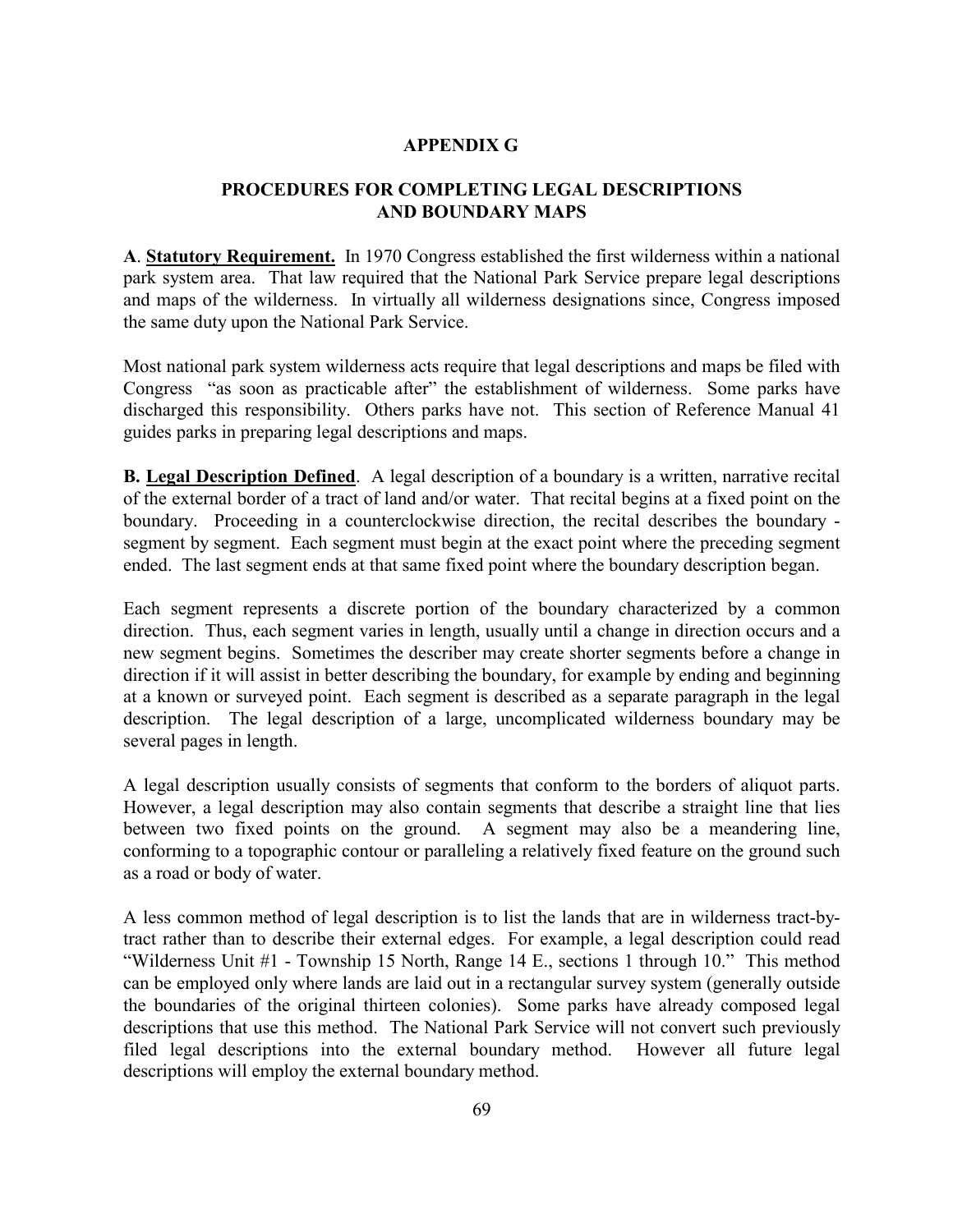Legal descriptions must employ standard methods and terminology used by Bureau of Land Management Cadastral Survey personnel. However, a legal description of land is not the same as a "survey," nor does a legal description require that a boundary line be surveyed first. A survey is conducted to physically establish and mark the boundaries between abutting landowners, more particularly between the wilderness or park boundaries and non-wilderness and non-park lands.

**C. Reason for Legal Description.** Congress invariably requires that the National Park Service prepare both a legal description and a map for wilderness areas. A final map without a legal description does not meet statutory requirements.

Converting a legislative wilderness map into a written legal description of the lands serves two purposes. First, a legal description represents the precise delineation of a boundary in a written format; a description able to replicate a boundary line in the same place on maps of any scale. Consistent replication is not possible by simply transposing a visual impression of a boundary line directly from a legislative map onto another map. Second, a written legal description creates an intermediate step between the legislative and final maps; an additional step that assists in clarifying and refining a boundary. A written description acts as a check that prevents or detects errors when drawing the boundary on a final map.

**D. Source for Legal Description**. The primary and fundamental source for writing a legal description is the "legislative map" (or maps). The legislative map of wilderness is the map that is cited in, or accompanies, the law that designates the wilderness and was prepared by the National Park Service (submitted with the President's Recommendation). For most National Park Service wilderness, the law designating wilderness cites a legislative map by name, number and date. However, for other National Park Service wilderness (for example the parks of the California Desert), Congress appends maps of its own to the designating statute.

The legislative maps are not the "final" wilderness maps. If they were, Congress would not mandate that the National Park Service produce a subsequent wilderness map. Only after the National Park Service has written a legal description and drawn a map from that description can the final wilderness map be produced.

Each park must conform as strictly as possible to the legislative map when translating the wilderness boundary into a legal description and final map. The process of describing or drawing a final boundary is not to be used to adjust or modify wilderness boundaries. Neither the National Park Service nor the Secretary has the power to change boundaries from the legislative maps to accommodate uses that would otherwise be prohibited or to ease restrictions or eliminate friction.

Parks may describe wilderness boundaries that make slight corrections to the legislative maps, if the legislative maps contain an obvious error, such as inclusion of a visitor center or automobile campground that Congress never intended to be within wilderness. Such latitude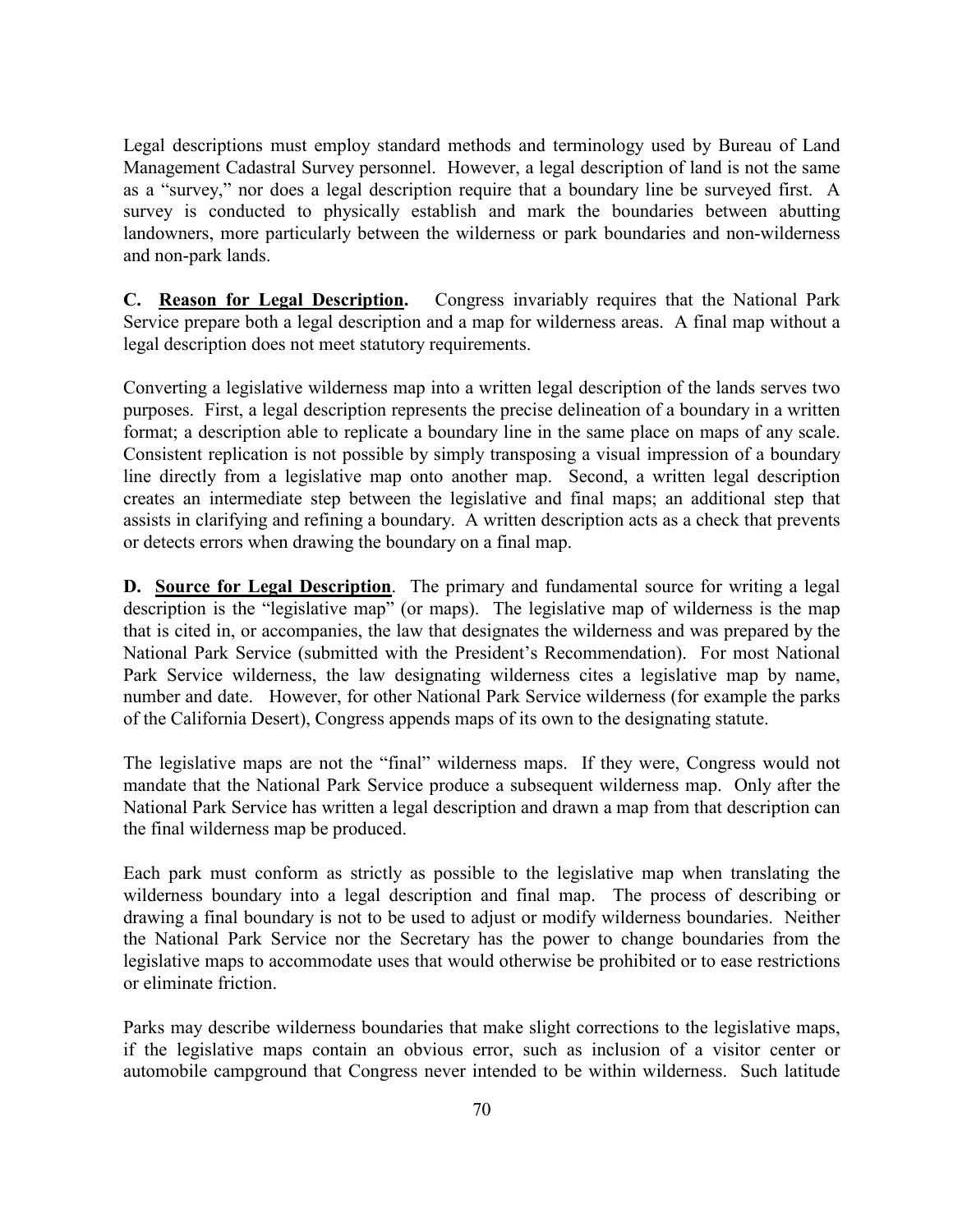does not, for example, permit the park to draw a dirt road out of wilderness because the NPS or users wish it to remain open.

Parks have some latitude to interpret the exact location on the ground of the legislative map wilderness boundaries. Legislative map boundaries are usually marked by a line whose thickness on the map may correspond to a hundred or more feet on the ground. The park may place the boundary, in the legal description and final map, at the inner or the outer edge of that line. In doing so, parks should act conservatively, deferring to maximum wilderness protection.

**E. Road Corridor Widths in Wilderness**. Few legislative wilderness maps prescribe the distance from roads that border wilderness or the corridor width of roads that pass through wilderness. Nevertheless, this issue will inevitably arise when writing the legal description of wilderness.

In a few cases, such as the California Desert Protection Act, Congress prescribes the distance of wilderness boundaries from roads. For the most part, Congress is silent about the distance of wilderness from established roads. In such cases, this Manual prescribes the standards that govern such distances and widths for all parks that have yet to write legal descriptions of their wilderness.

This manual adopts the same standards found in the BLM Wilderness Manual. For paved roads that form the boundary of wilderness, the wilderness boundary lies 100 feet from road centerline. For dirt roads that form the boundary of wilderness or that are a corridor in wilderness, the wilderness boundary lies 30 feet from road centerline. Exceptions to these standards may need to be made on a case by case basis to accommodate environmental protection and safety considerations.

**F. Drawing Final Wilderness Maps**. For parks that have not yet drawn final wilderness maps, the legal description of wilderness will be depicted on a map or maps of no less than 1:100,000 scale. Parks may use a scale of less than 1:100,000, at their discretion. The maps will be drawn only from a written legal description that has been thoroughly checked for accuracy and marked and dated as "Final." The maps may be drawn in the regional lands resources office or in the park if skilled cartographic technicians are available. The park will stamp this map as "Draft" and date it.

Park and regional office staff will review the draft of the wilderness maps, check them against the final legal description to detect any errors. After this step, the park will prepare final wilderness maps. The park will stamp that map as "Final" after approval by the superintendent.

The park will then arrange to have printed at least ten sets of the final maps and as many additional sets as the park superintendent deems desirable for park staff or public use.

The writing of the wilderness legal descriptions and preparation of wilderness maps are categorically excluded from review and public comment under the National Environmental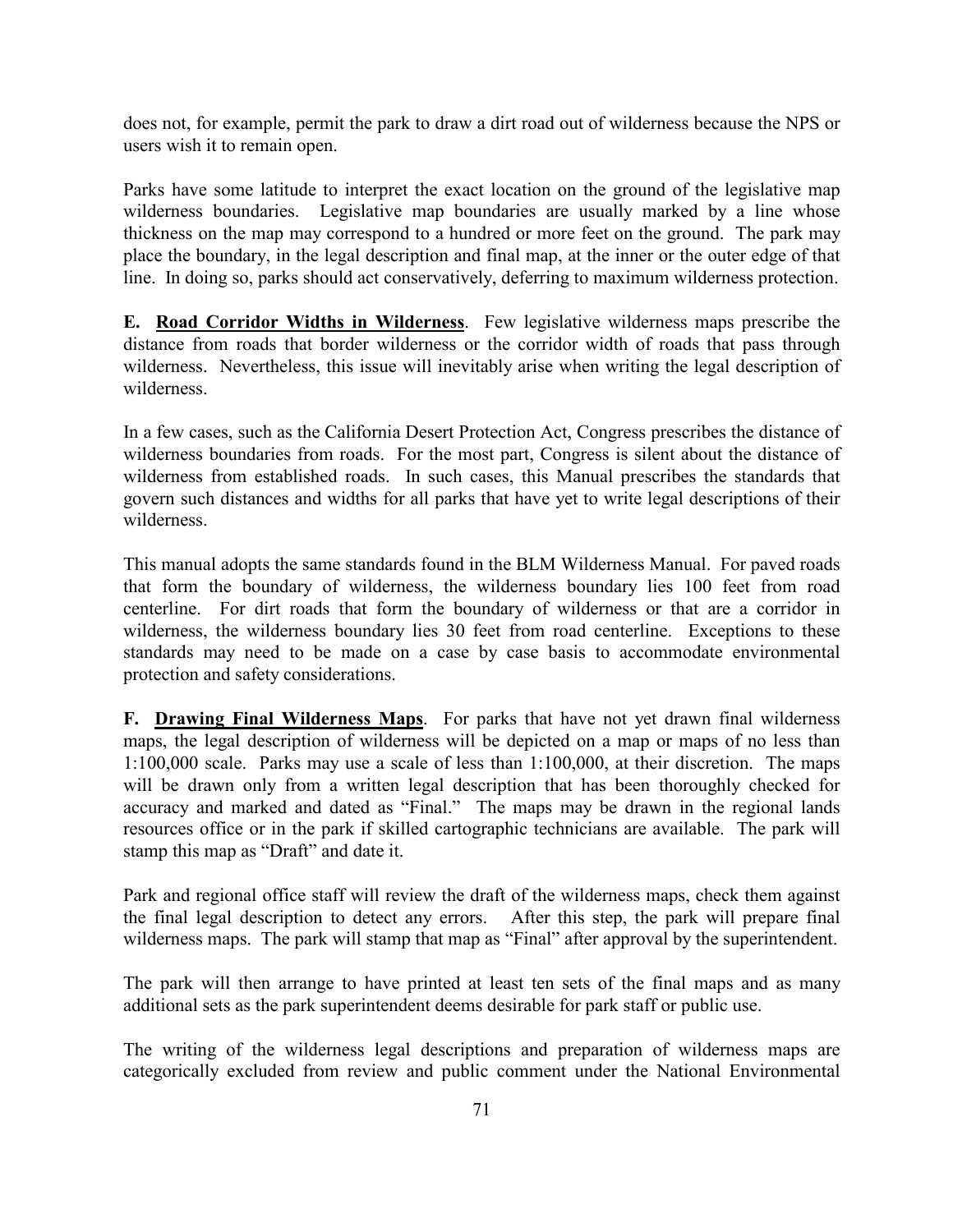Policy Act (516 Departmental Manual 6, Appendix 7.4(A)(2)). However, if prior to release of the final maps, the park consults with any interested public parties or individuals to resolve questions of wilderness boundaries, the park must do so openly and give due notice to all interested groups.

**G. Recording and Filing the Maps**. The park will send four sets of maps and legal descriptions to the appropriate regional office. The regional office will retain two sets (one each in the regional land resources and wilderness coordinator's office). The regional office will send two sets, with a transmittal letter from the Regional Director, to the Chief, Office of Legislative Affairs, if the law requires that the NPS file the final legal description and map with Congress. The Office of Legislative Affairs will submit the final legal description and maps to the Congress under signature of the Director.

The submission of maps to congressional committees, when such is prescribed by law, completes the process. Upon filing the documents, the legal description and maps have the same force and effect as if they were contained in the law designating wilderness itself.

The National Park Service does not need an affirmative congressional endorsement of the legal description and maps before they become final. The legal description and maps are final upon submittal. Congress' recourse, in cases where Congress disapproves of the final legal description and maps, is to amend the wilderness boundary by further legislation.

The park will send a set of legal description and maps to Associate Director, Operations and Education for transmittal to the WASO wilderness program manager. The park will send a set to the Technical Information Center of the Denver Service Center. The park will retain at least four sets of the legal description and wilderness maps in park offices. One of those sets must be archived in the park's curatorial collection.

**H. Correcting Errors**. NPS staff or the public may detect typographical or clerical errors in the final legal description and/or in the final wilderness maps. The laws that establish NPS wilderness often provide a mechanism for the National Park Service to correct errors after the legal description and maps are made final

Errors come in many shapes and sizes. A legal description could inaccurately describe the map, or a map line may conflict with the description. A number or direction could be a typographical mistake. Errors may be uncovered shortly after filing the maps, or decades later. It is never too late to correct errors.

The National Park Service will correct errors by writing a memorandum from the park superintendent. The memorandum will explain the error in the existing legal description and/or map(s). If the correction results in a change of wilderness acreage, the memo will so state. The memo of correction will be sent to the regional lands office, the WASO wilderness program manager and the Technical Information Center of the Denver Service Center. Each office will append the memo of correction to the existing final legal description and wilderness maps.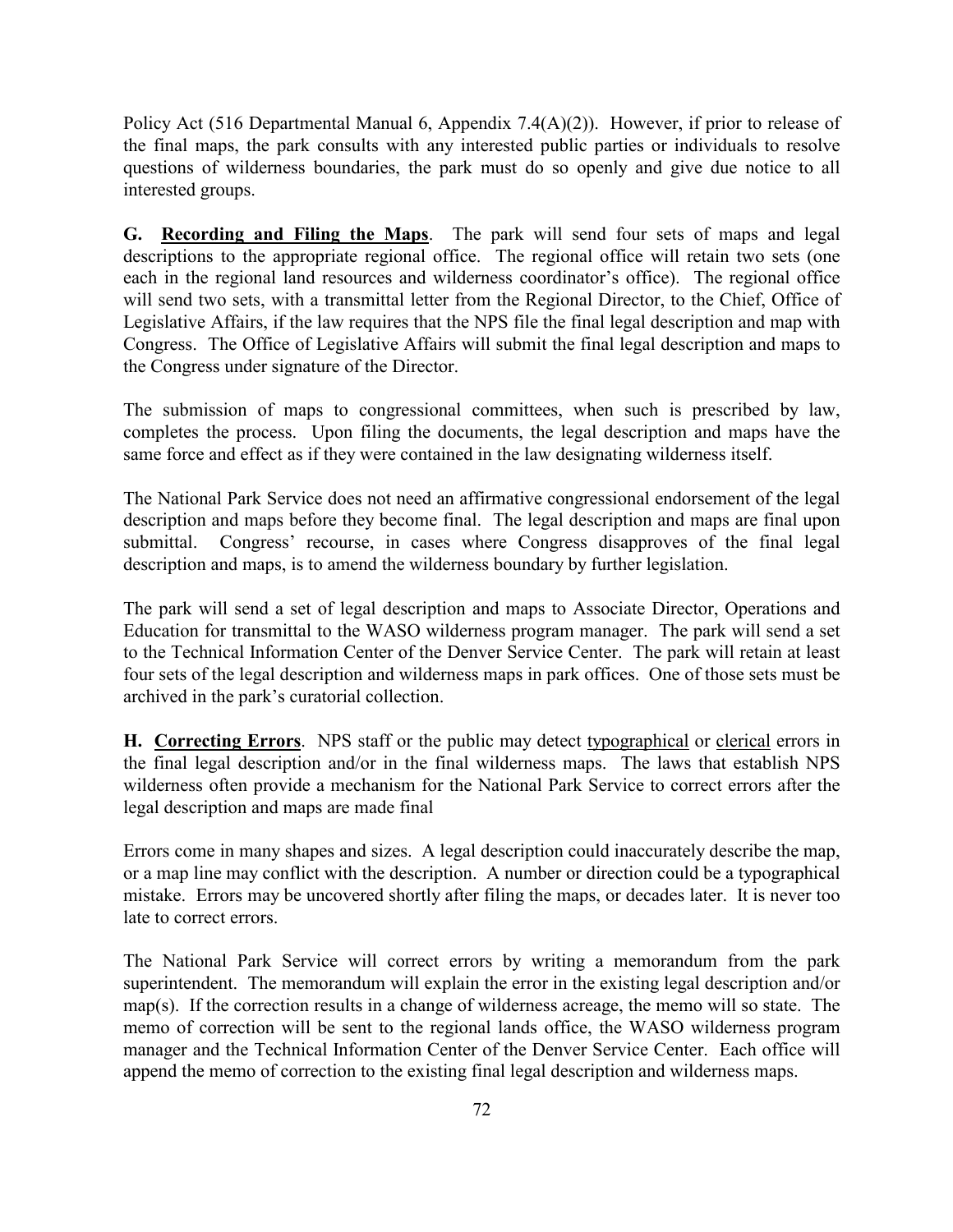Correcting typographical or clerical errors can not be used to adjust or modify wilderness boundaries to eliminate management problems or concerns. Adjusting or modifying existing wilderness boundaries may be made only by a recommendation to Congress that Congress enacts into law.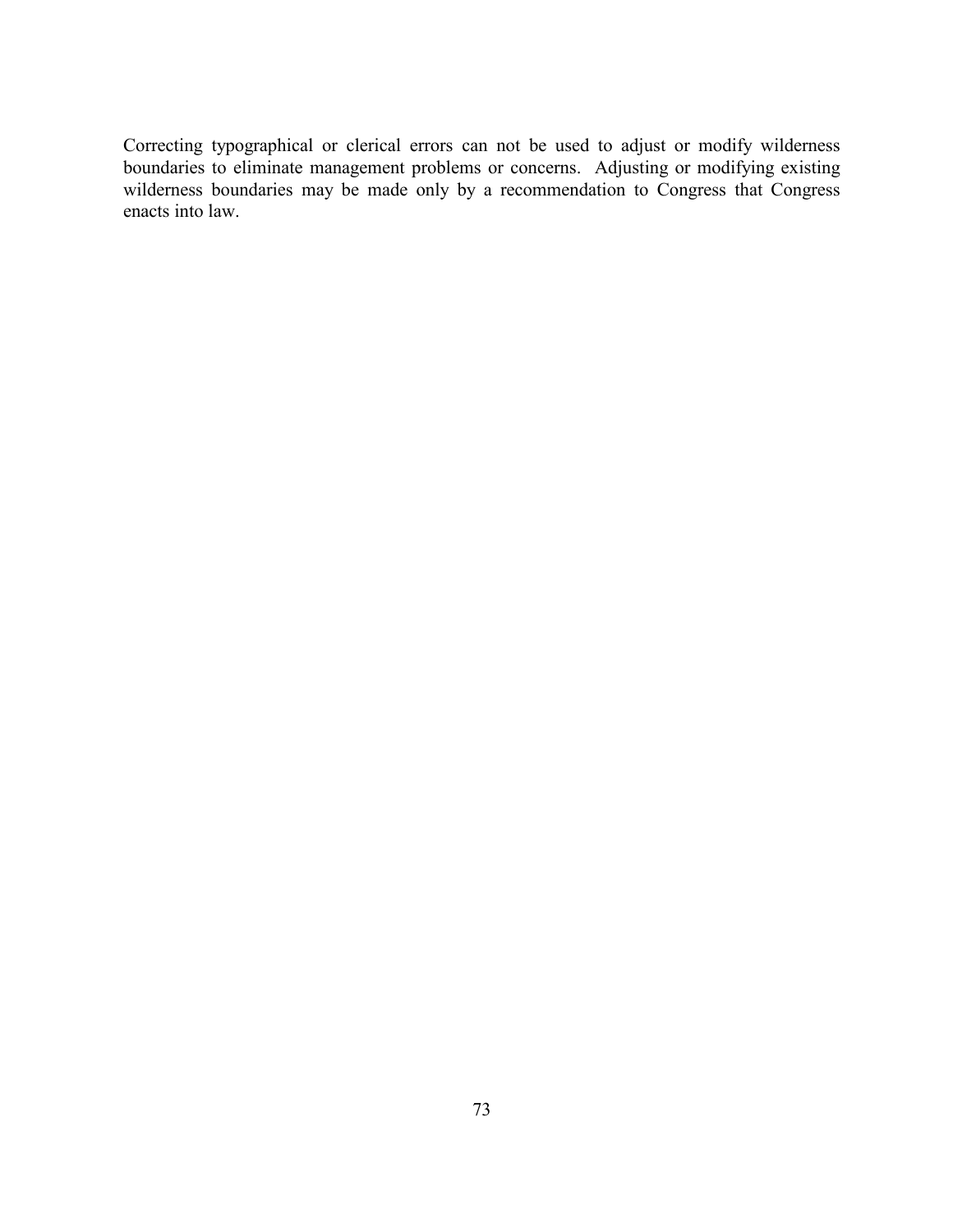### **APPENDIX H**

#### **DESIGNATING POTENTIAL WILDERNESS AS WILDERNESS**

**A. Potential Wilderness.** The 1964 Wilderness Act does not provide for a category of "potential wilderness." Congress itself established this category in 1976 when designating wilderness in several parks, a practice Congress has since continued.

Potential wilderness lands are Federal lands that Congress designates to become full wilderness upon the elimination of nonconforming uses prohibited by the Wilderness Act. Prohibited uses could include a road, or a structure/installation such as a water pipeline. Congress has also designated Federal lands as potential wilderness in a park where the otherwise qualified Federal lands are interspersed among many non-federally owned tracts, so when the non-federal lands are acquired the area can be included as wilderness.

Potential wilderness is not intended to be a permanent land status. Potential wilderness is a "half-way house" for lands that otherwise merit full wilderness designation except for temporary, non-conforming conditions. Congress has suspended the wilderness designation until the Secretary has determined that the non-conforming used has been terminated.

**B. Managing Potential Wilderness**.Potential wilderness is managed as if it were wilderness, to the extent the non-conforming uses or conditions allow. Each park should inventory its designated potential wilderness lands within two years of publication of DO# 41 and every five years thereafter to check the status of the non-conforming uses or conditions. For designated potential wilderness, the wilderness management plan will address how and when the park intends to bring about the cessation of those uses or conditions.

**C. Conversion Authority**. When Congress includes "potential" wilderness in a National Park Service wilderness designation, it intends for the Director, delegated by the Secretary of Interior, to complete the conversion process from "potential" to "designated." The National Park Service does not need additional authority or approval from Congress to do so. The National Park Service must follow the direction of Congress and publish a notice in the Federal Register.

**D. When to Complete Conversion**. The appropriate time to designate potential wilderness as wilderness is when "uses…prohibited by the Wilderness Act have ceased." Further, once such uses have ceased, the laws require that the National Park Service publish a notice that the area is now designated wilderness. When the park's inventory, done within 2 years of issuance of D.O. #41 or every five years thereafter, reveals that substantial tracts of potential wilderness qualify as wilderness, the park should use the this guidance to complete the conversion process.

**E.** How to Convert Designated Potential Wilderness. Converting designated potential wilderness to designated wilderness is a relatively simple process. The park will prepare a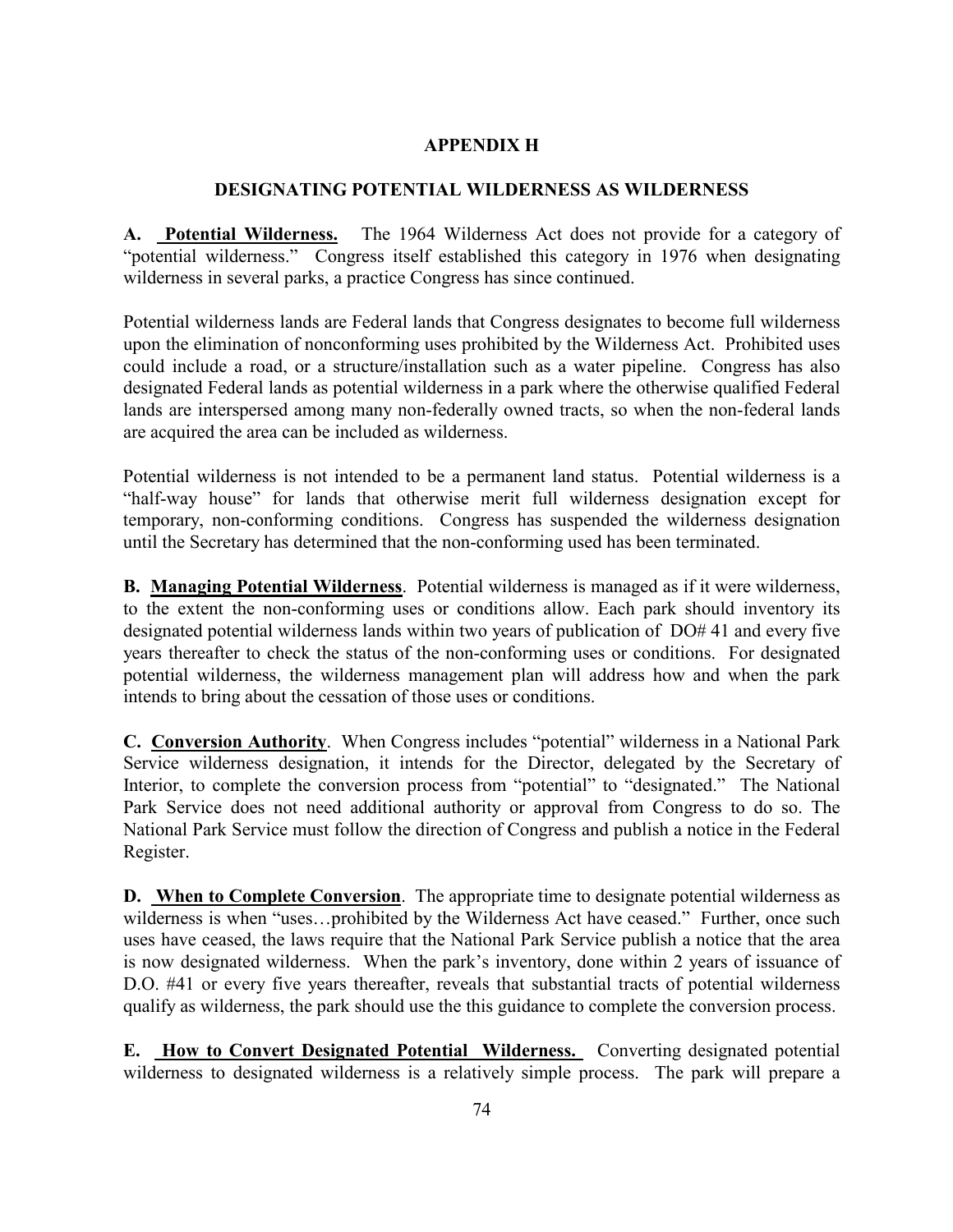notice to be published in the FEDERAL REGISTER (FR). For an example of such a notice, see FR Vol. 62, No101, page 28729-28730. That edition contains a notice designating 3,052 acres of potential wilderness as wilderness in Joshua Tree National Park.

The park will file a copy of the notice with its wilderness maps. Also, copies should be sent to the Regional Office, the office of the WASO wilderness program manager and the Technical Information Center of the Denver Service Center to be included with the maps on file.

Publication of a notice to designate potential wilderness as wilderness is categorically excluded from review and public comment under the National Environmental Policy Act (516 Departmental Manual 6, Appendix 7.4(A)(2)).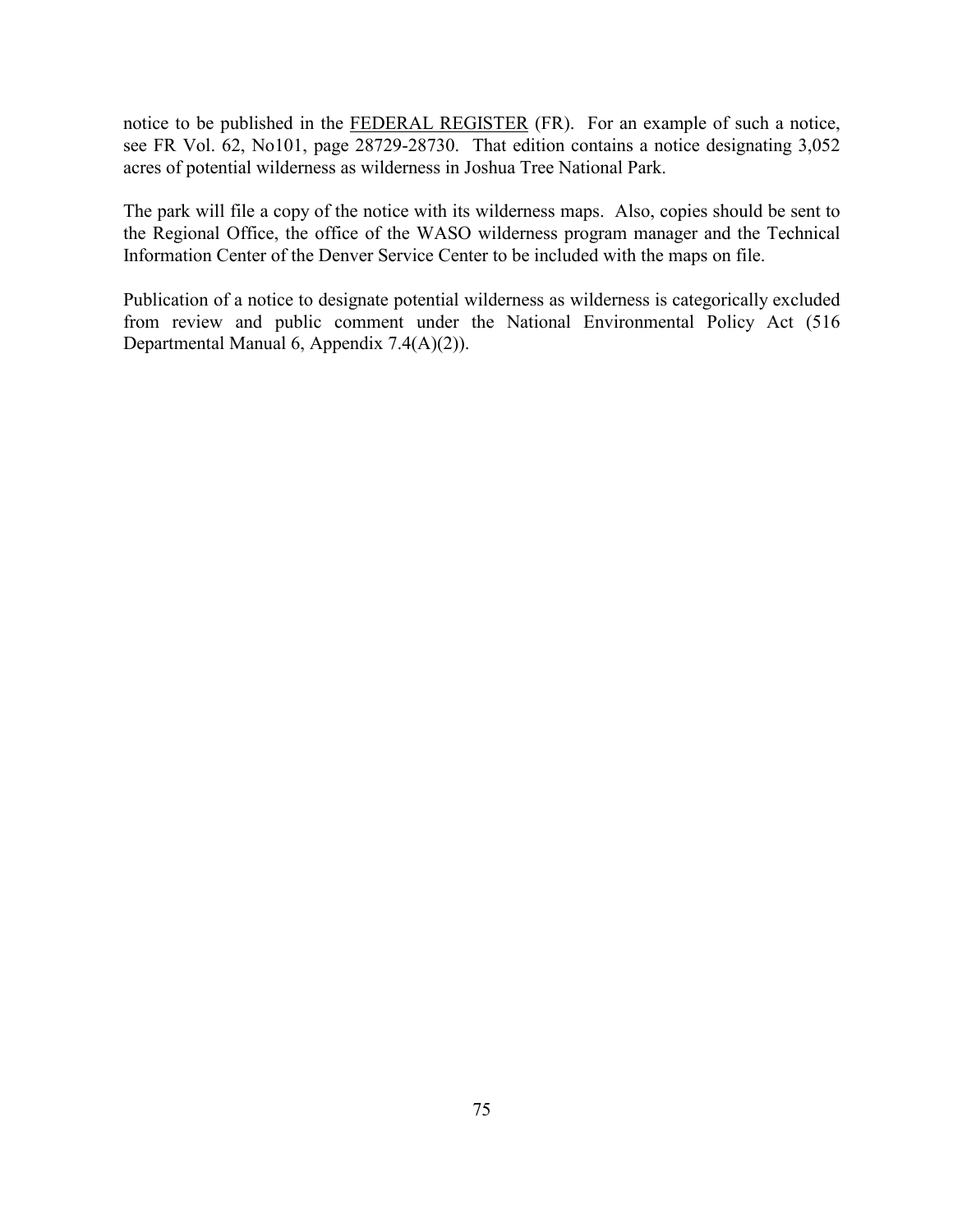### **APPENDIX I**

## **Primary Interpretive Themes for NPS Wilderness**

Interpretation provides opportunities for people to forge intellectual and emotional connections to the meanings inherent in wilderness resources. Interpretive themes communicate specific messages based upon the significance of the wilderness resource and experience to the American people. They are the stories through which the values of wilderness are conveyed to the public. These themes connect wilderness to larger ideas as well as universal meanings and values. They are the building blocks on which interpretive products and services for wilderness are based. The interpretive themes for National Park Service wilderness areas are:

| PRIMARY INTERPRETIVE THEMES FOR WILDERNESS EDUCATION |                                                                                                                                                                                                                                                                                                                                                         |  |
|------------------------------------------------------|---------------------------------------------------------------------------------------------------------------------------------------------------------------------------------------------------------------------------------------------------------------------------------------------------------------------------------------------------------|--|
| Theme A                                              | The concept of wilderness, codified in law, originated in the United States with the<br>conviction that some wild land resources are most valuable to Americans left in<br>their natural state. (e.g. social, scientific, economic, educational, recreational, and<br>cultural value)                                                                   |  |
| Theme B                                              | As a foundation for healthy and diverse ecosystems, officially designated wilderness<br>and other remaining wild lands provide critical habitat for rare and endangered<br>species and play a significant role in the overall health of natural systems<br>worldwide. (e.g. watersheds, air quality).                                                   |  |
| Theme C                                              | By law, wilderness is managed differently than other federal lands in order to retain<br>its primeval character and preserve wilderness as a special place for humans to<br>examine their relationship to the natural world.                                                                                                                            |  |
| Theme D                                              | Wilderness offers opportunities for personal renewal, inspiration, artistic expression,<br>pride of ownership of our shared heritage, and the prospect of hope for the future.<br>Wilderness has inspired and continues to inspire a distinctive genre of literature and<br>art, enriching millions of lives in the United States and around the world. |  |
| Theme E                                              | Wilderness provides opportunities for physical and mental challenge, risk and<br>reward, renewal, self-reliance, solitude, and serves as a haven from the pressures of<br>modern society. (e.g. exploration, discovery, and recreation)                                                                                                                 |  |
| Theme F                                              | The survival of wilderness depends on individual and societal commitment to the<br>idea of wilderness and on appropriate visitor use, behavior, and values. (e.g.<br>appreciation, values, skills).                                                                                                                                                     |  |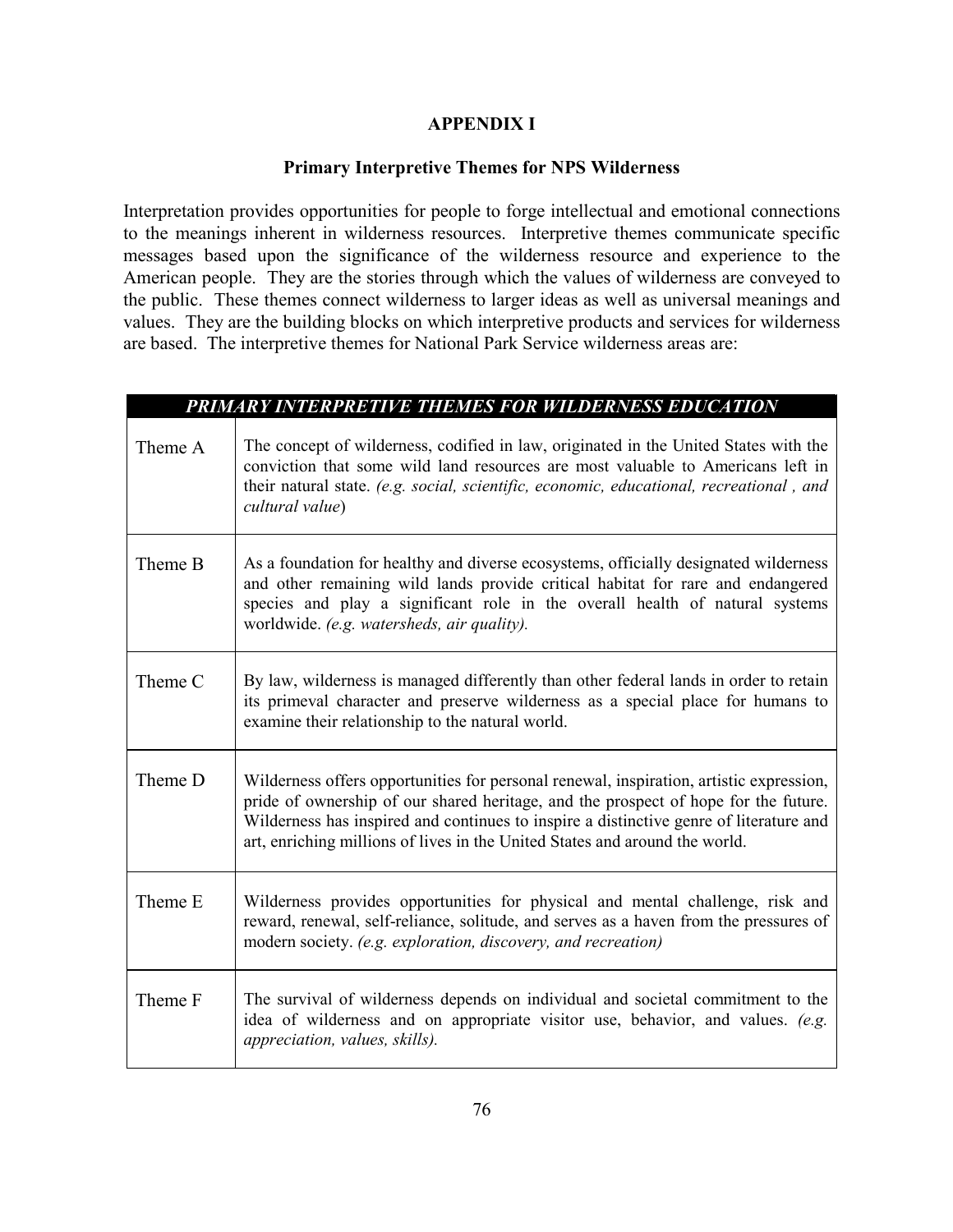| Theme G | Wilderness provides a unique setting for teaching ecosystem stewardship as well as<br>science, math, literature, art and other subjects using an interdisciplinary approach.<br>(e.g. civics, outdoor skills, music, and others).                                                                                                                                                                                                     |
|---------|---------------------------------------------------------------------------------------------------------------------------------------------------------------------------------------------------------------------------------------------------------------------------------------------------------------------------------------------------------------------------------------------------------------------------------------|
| Theme H | Wilderness contains primitive areas relatively undisturbed by human activities<br>where scientific research may reveal information about natural processes and living<br>systems that may have wide-ranging applications and may serve as global indicators<br>of ecological change.                                                                                                                                                  |
| Theme I | Cultural and archeological sites found in wilderness can provide a more complete<br>picture of human history and culture.(This includes indigenous peoples, conquests,<br>colonialism and resistance, freedom, independence, and ingenuity, a sense of<br>connectedness, stewardship, and human survival.)                                                                                                                            |
| Theme J | The Wilderness Act created a National Wilderness Preservation System that<br>preserves some of the most unique ecological, geological, scientific, scenic, and<br>historical values in the National Park System, Fish and Wildlife Refuge System,<br>National Forest System, and in public lands administered by the Bureau of Land<br>Management, and that the public and Congress have determined to require special<br>protection. |
| Theme K | Wilderness visitors must accept certain inherent risks associated with weather,<br>terrain, water, wildlife, and other natural elements. Visitor safety cannot be<br>guaranteed, but can be enhanced with proper trip planning, appropriate skill, and<br>responsible behavior.                                                                                                                                                       |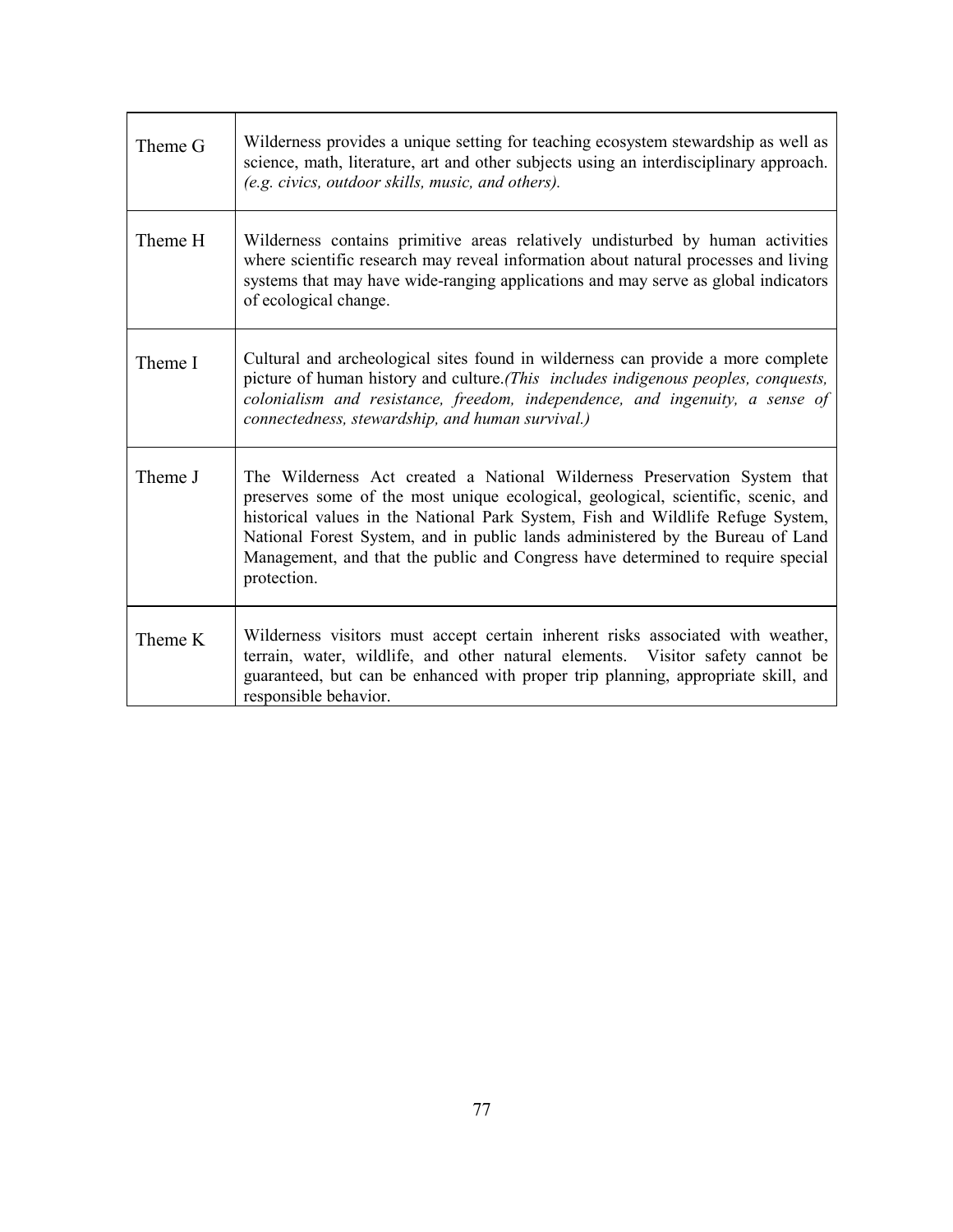# **APPENDIX J**

# **LEAVE NO TRACE OUTDOOR SKILLS AND ETHICS**

| THE 7 PRINCIPLES OF LNT                              | <b>MAJOR SECTIONS</b>                                                                                                                                                                                                    | <b>SUB-HEADINGS</b>                                                                                                                                                                                            |
|------------------------------------------------------|--------------------------------------------------------------------------------------------------------------------------------------------------------------------------------------------------------------------------|----------------------------------------------------------------------------------------------------------------------------------------------------------------------------------------------------------------|
| <b>Plan Ahead and Prepare</b>                        | Be Informed<br>$\bullet$<br>Know Your Group<br>$\bullet$<br>Take Responsibility<br>$\bullet$                                                                                                                             | Plan Your Meals<br>$\bullet$<br>Use Proper Gear<br>$\bullet$<br>Accept the Risks<br>$\bullet$<br>Know and Respect Regulations<br>$\bullet$                                                                     |
| <b>Travel and Camp on Durable</b><br><b>Surfaces</b> | Recognize Durable Surfaces<br>$\bullet$<br>Concentrate Use in Popular Areas<br>$\bullet$                                                                                                                                 | Stay on maintained trails<br>$\bullet$<br>Snow, rock, gravel or dry grass are best<br>$\bullet$<br>Use Designated Campsites or areas that are already is<br>$\bullet$                                          |
|                                                      | Disperse Use in Remote Areas<br>$\bullet$                                                                                                                                                                                | Avoid Places Were Impacts Are Just Beginning<br>$\bullet$<br>Spread Out When Traveling Off-Trail<br>$\bullet$                                                                                                  |
| <b>Properly Dispose of Waste</b>                     | Pack It In - Pack It Out<br>$\bullet$<br>Practice Good Sanitation<br>$\bullet$                                                                                                                                           | Properly dispose of litter<br>$\bullet$<br>Properly Dispose of Feces<br>$\bullet$<br>Properly Dispose of Urine<br>$\bullet$<br>Properly Dispose of Waste Water<br>$\bullet$                                    |
| <b>Leave What You Find</b>                           | Hunting and Fishing<br>$\bullet$<br>Minimize Site Alterations<br>$\bullet$<br>Leave Natural Features Undisturbed<br>$\bullet$<br>Help Preserve the Past<br>$\bullet$<br><b>Eliminate Non-native Species</b><br>$\bullet$ | Properly Dispose of Fish and Game Entrails                                                                                                                                                                     |
| <b>Minimize Campfire Impacts</b>                     | Understand the Impacts<br>$\bullet$<br><b>Consider Alternatives</b>                                                                                                                                                      | Campstoves Have Advantages<br>$\bullet$<br>Use Down and Dead Wood Only<br>$\bullet$<br>Keep Your Fire Contained<br>$\bullet$<br>Use Established Fire Rings<br>$\bullet$<br>Try Mound or Pan Fires<br>$\bullet$ |
| <b>Respect Wildlife</b>                              | Keep Wildlife Wild<br>$\bullet$                                                                                                                                                                                          | Enjoy Wildlife at a Distance<br>$\bullet$<br>Never Feed Wildlife<br>$\bullet$<br>Store Food and Garbage Properly<br>$\bullet$<br>Minimize Noise<br>$\bullet$<br>Avoid Sensitive Habitat<br>$\bullet$           |
| <b>Be Considerate of Other</b><br><b>Visitors</b>    | Minimize Social Impacts<br>$\bullet$                                                                                                                                                                                     | <b>Avoid Conflicts</b><br>$\bullet$<br>Minimize Noise<br>$\bullet$<br>Keep a Low Profile<br>$\bullet$<br>Manage Your Pet                                                                                       |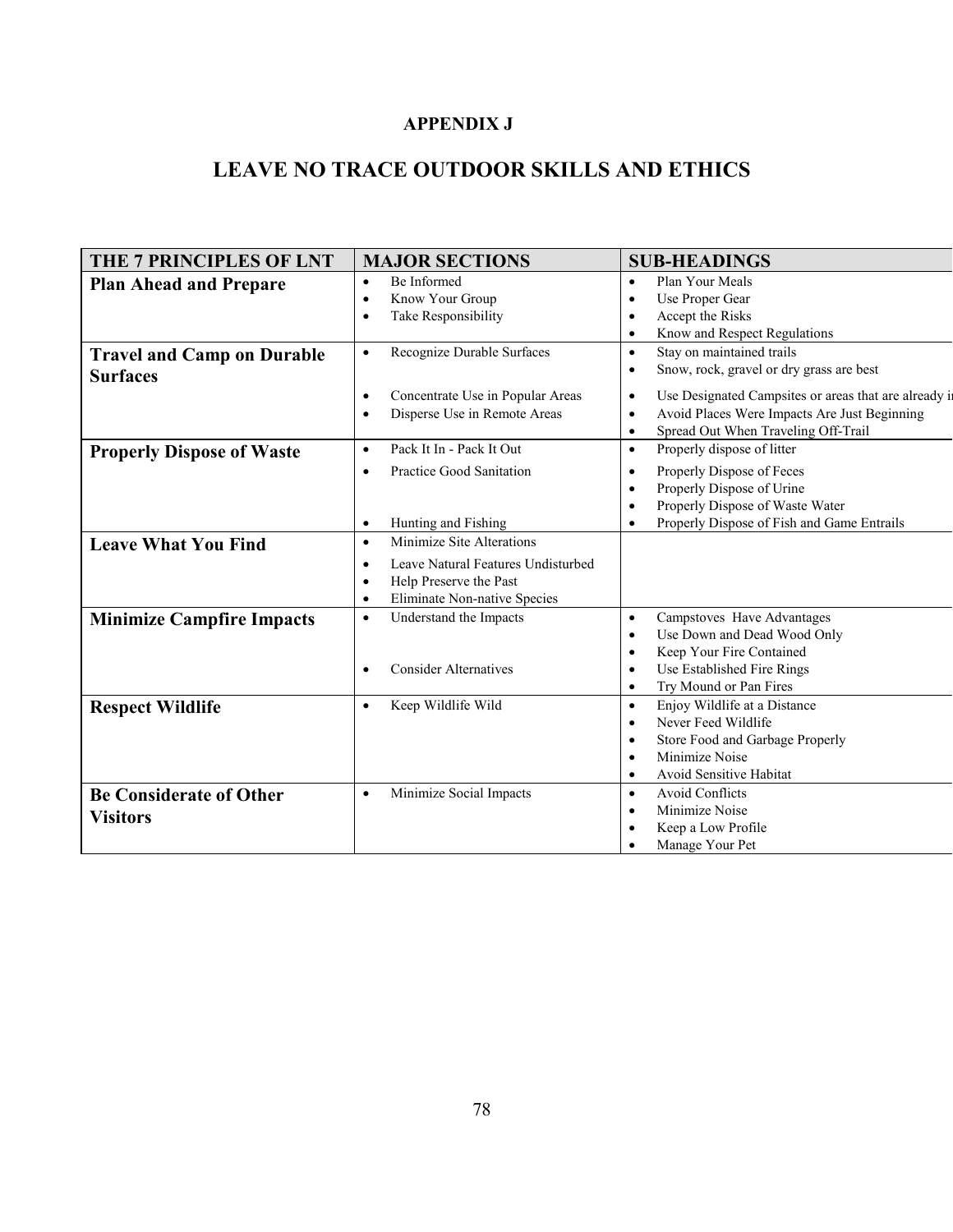# **APPENDIX K**

# **REPORTING FORMAT FOR COMPLIANCE WITH SECTION 7 OF THE WILDERNESS ACT**

[RESERVED]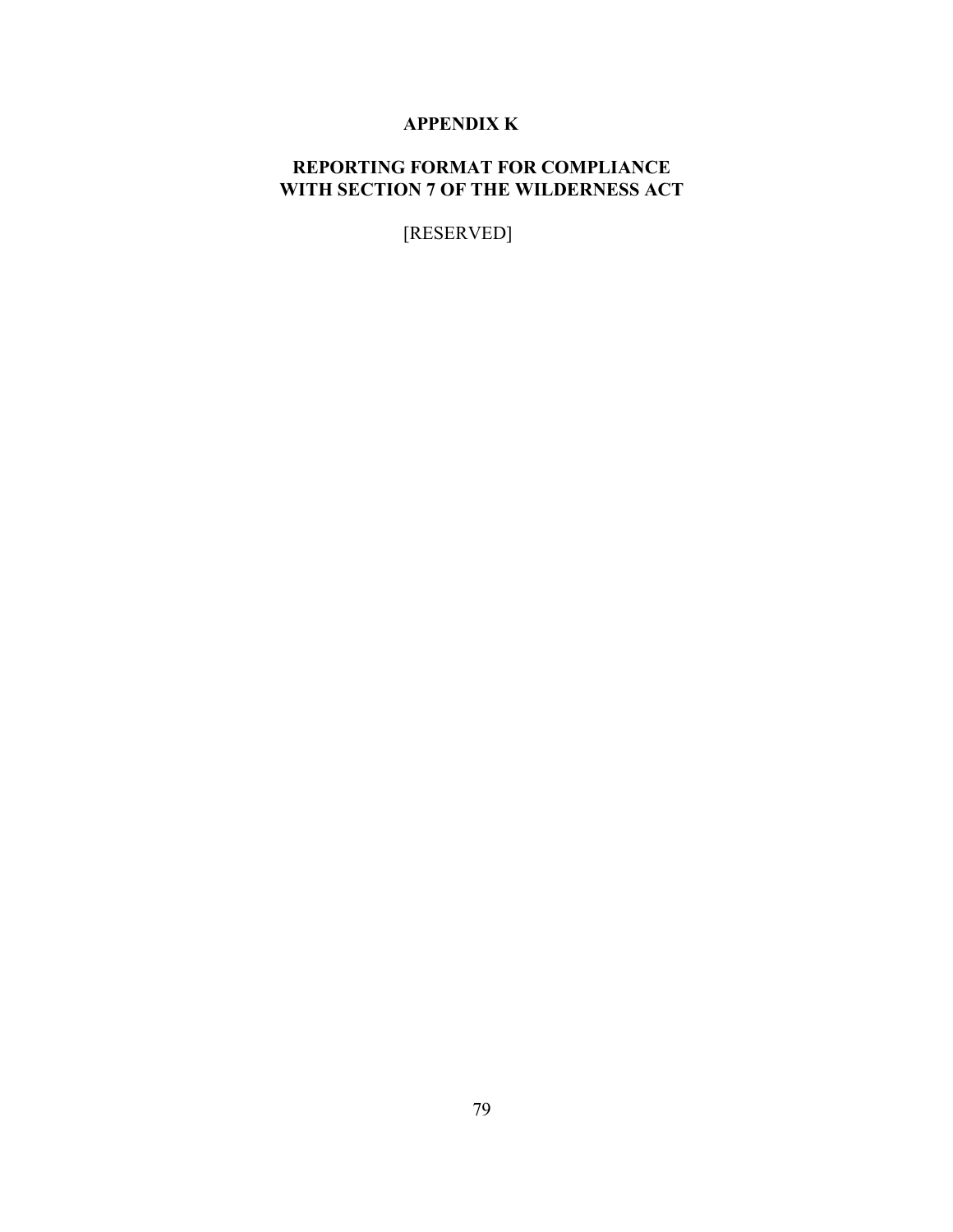#### **VI. DEFINITIONS**

**Air Quality Related Values:** Air quality related values (AQRVs) have been defined as; "a scenic, cultural, physical, biological, ecological, or recreational resource which may be affected by a change in air quality as defined by the federal land managers for federal lands". Class I areas are given additional protection for AQRVs against air pollution. Visibility is specifically identified in the CAA as an AQRV. NPS includes night sky visibility in this category.

**Backcountry**: The National Park Service uses the term "backcountry" to refer to primitive, undeveloped portions of parks. "Backcountry" is not the same as "wilderness," and is not a specific management zone. Rather, it refers to a general condition of land that may occur in zones outside wilderness. Wilderness and backcountry may require different administrative practices because the Wilderness Act imposes additional conditions and constraints.

**Class I Areas:** As defined in the CAA include national parks larger than 6,000 acres and national wilderness areas and national memorial parks which exceed 5,000 acres, in existence on August 7, 1977. The 1990 Amendments provided that the extent of these Class I areas shall conform to any boundary changes occurring subsequent to August 7, 1977. Currently, 48 areas in the National Park system, 21 Refuge System units, and 88 areas under the administration of the Forest Service are designated as Class I.

**Designated Wilderness**: Federal land designated by Congress as a wilderness area and a component of the National Wilderness Preservation System where the NPS is required to manage according to the Wilderness Act of 1964.

**Mechanical Transport**: Any contrivance for moving people or material in or over land, water, snow or air that has moving parts and is powered by a living or non-living power source. This includes (but is not limited to) wheeled vehicles such as bicycles, game carriers, carts and wagons. "Mechanical transport" does not include wheelchairs when used as necessary medical appliances, nor does it include skis, snowshoes, sleds, travois, non-motorized river craft including driftboats, rafts, or canoes, or similar primitive devices.

**Minimum Requirement Concept**: The minimum requirement concept is a two-step process that documents 1) the determination as to whether or not a proposed management action is appropriate or necessary for the administration of the area as wilderness, and does not pose a significant impact to the wilderness resources and character; and, 2) the selection of the management method (tool) that causes the least amount of impact to the physical resources and experiential qualities (character) of wilderness.

**Minimum Tool**: A use or activity, determined to be necessary to accomplish an essential task, which makes use of the least intrusive tool, equipment, device, force, regulation or practice that will achieve the wilderness management objective.